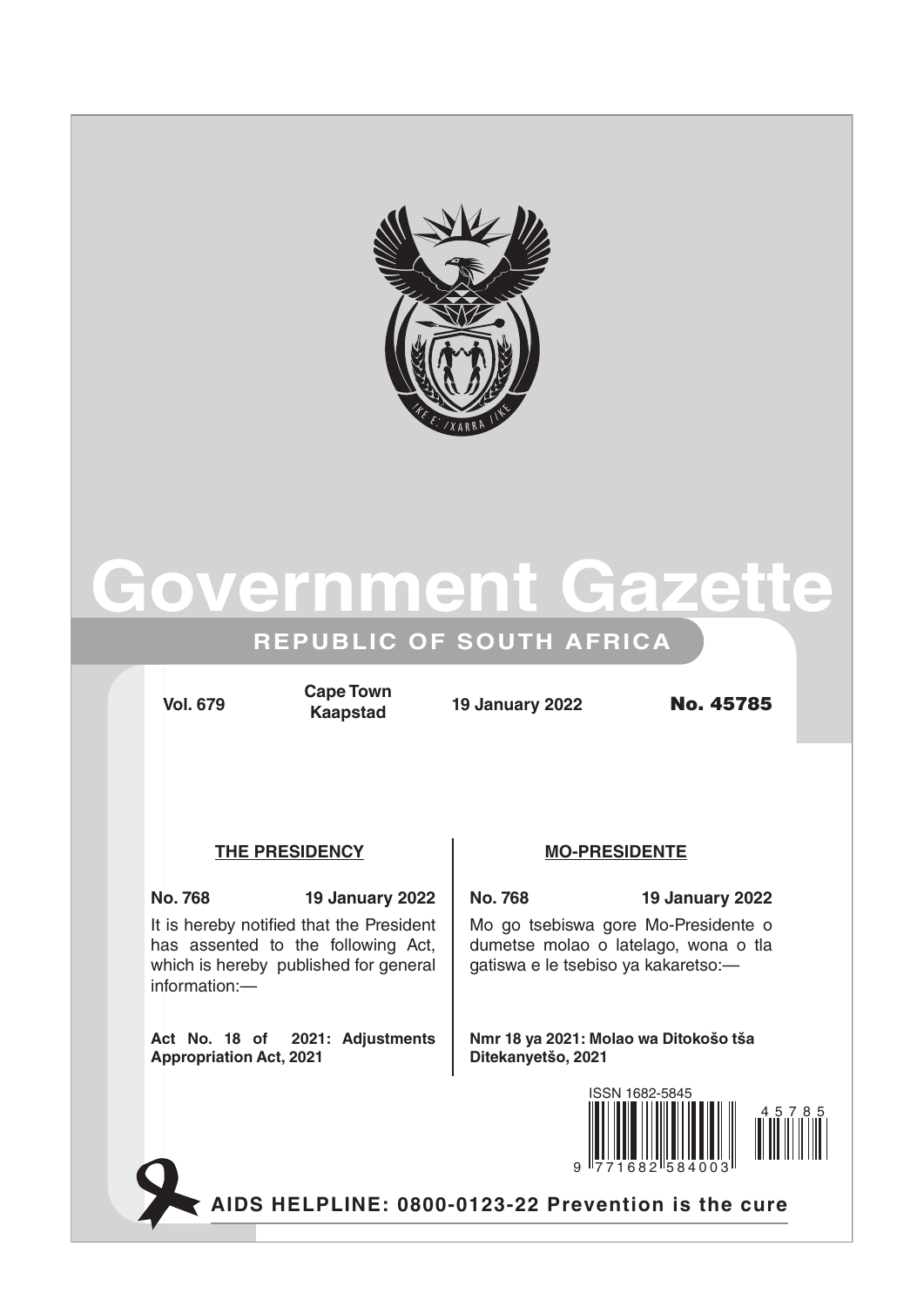$\overline{2}$ 

*(English text signed by the President) (Assented to 14 January 2022)*

# **ACT**

**To effect adjustments to the appropriation of money from the National Revenue Fund for the requirements of the State in respect of the 2021/22 financial year; and to provide for matters incidental thereto.**

#### **PREAMBLE**

**WHEREAS** section 213(2) of the Constitution of the Republic of South Africa, 1996, provides that money may be withdrawn from the National Revenue Fund only in terms of an appropriation by an Act of Parliament or as a direct charge against that Fund, when it is provided for in the Constitution of the Republic of South Africa, 1996, or an Act of Parliament;

**WHEREAS** section 12(1) and (2) of the Money Bills and Related Matters Act, 2009 (Act No. 9 of 2009), provides for the tabling of a national adjustments budget, as envisaged in section 30 of the Public Finance Management Act, 1999 (Act No. 1 of 1999), with an adjustments appropriation Bill;

**AND WHEREAS** the Appropriation Act, 2021 (Act No. 10 of 2021), provides for the appropriation of money from the National Revenue Fund to provide for the requirements of the State in respect of the 2021/22 financial year,

**BE IT THEREFORE ENACTED by the Parliament of the Republic of South Africa,** as follows:—

#### **Interpretation**

**1.** In this Act, unless the context indicates otherwise, any word or expression to which a meaning has been assigned in section 1 of the Appropriation Act, 2021 (Act No. 10 of 2021), or section 1 of the Public Finance Management Act, 1999 (Act No. 1 of 1999), must bear the meaning so assigned. 5

#### **Adjustments to appropriations of money for requirements of State**

**2.** (1) Adjustments to appropriations by Parliament of money from the National Revenue Fund for the requirements of the State in the 2021/22 financial year to votes 10 and the main divisions within a vote, and amendments to the purposes that are specified, are set out in the Schedule to this Act.

(2) The spending of appropriations envisaged in subsection (1) is subject to this Act, the Appropriation Act, 2021, the Public Finance Management Act and the Division of Revenue Act, 2021 (Act No. 9 of 2021).

15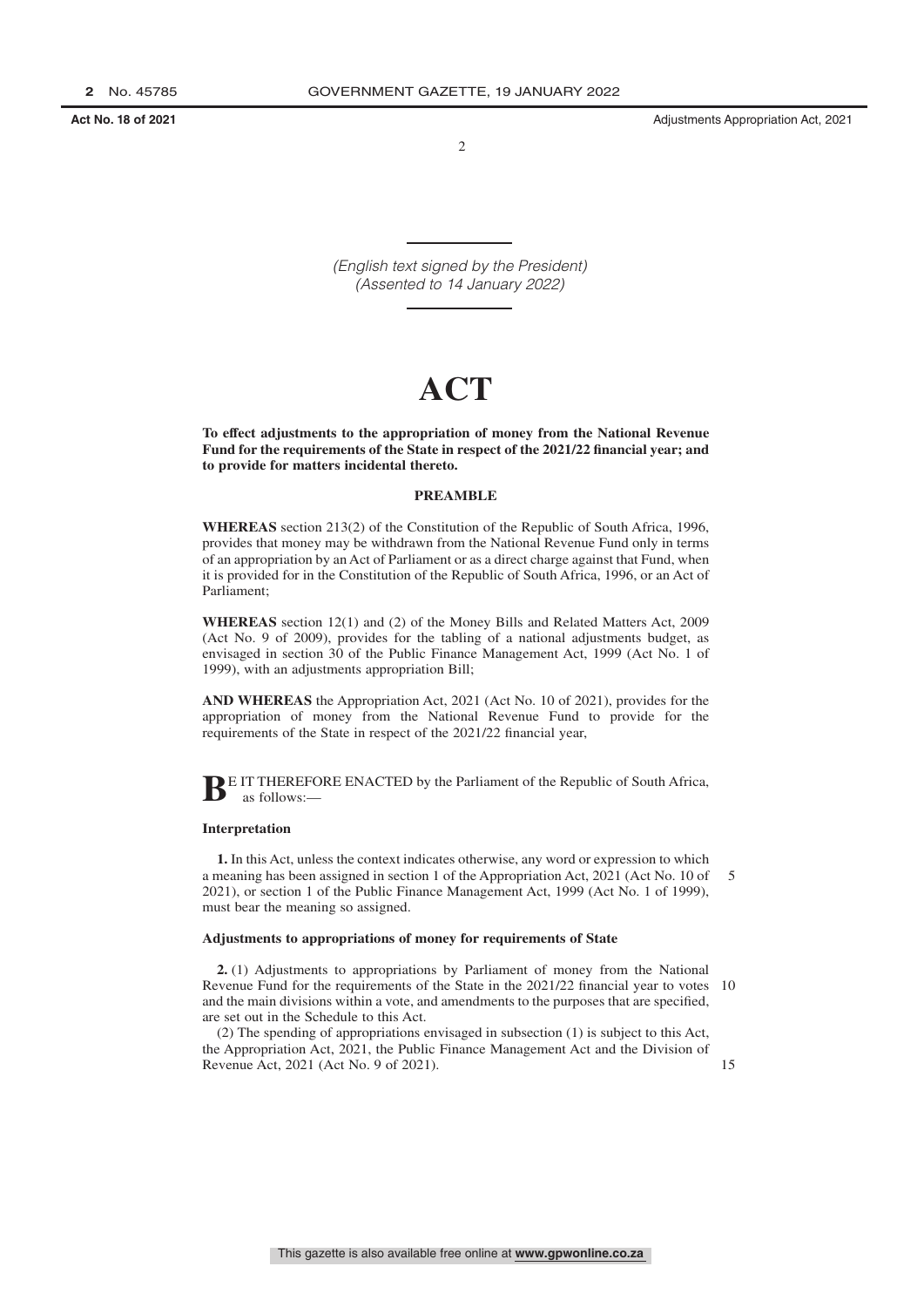Molao wa Ditokošo tša Ditekanyetšo, 2021 **Nmr 18 ya 2021**

3

*(English text signed by the President) (Assented to 14 January 2022)*

# **MOLAO**

Go dira ditokišo go ditekanyetšo tša tšhelete ya gotšwa go Sekhwama sa Letseno sa Bosetšhaba ka lebaka la dinyakwa tša mmušo malebana le ngwaga wa ditšhele wa **2021/22; le go fana ka taelo mererong ye e ka swanago le ye.**

#### **KETAPELE**

**MOO** karolo ya 213(2) ya Molaotheo wa Repabliki ya Afrika Borwa, wa 1996, e laelago gore tšhelete e ka ntšhwa go Sekhwama sa Letseno sa Bosetšhaba, fela e ka ntšhwa go ya ka ditekanyetšo tša Molao wa Palamente goba bjalo ka tefelo ya thwii gotšwa go Sekhwama, ge e le gore e akareditšwe go Molaotheo wa Repabliki ya Afrika Borwa, wa 1996, goba ka gare ga Molao wa Palamente;

**MOO** karolo ya 12(1) le (2) ya Melaokakanywa ya Ditšhelete le Molao wa Merero ya go Swana, wa 2009 (Molao wa No. ya 9 wa 2009)**,** e fanago ka tumelelo ya go thala ditokišo tša ditekanyetšo tša bosetšhaba, bjalo ka ge go ngwadilwe go karolo ya 30 ya Molao wa Taolo ya Ditšhelete tša Setšhaba, wa 1999 (Molao wa No. ya 1 wa 1999), le ka go Molaokakanywa wa ditokišo tša ditekanyetšo;

LE MOO Molao wa Ditekanyetšo, wa 2021 (Molao wa No. ya 10 wa 2021), o fanago ka tumelelo ya go dira ditekanyetšo tša tšhelete ya gotšwa go Sekhwama sa Letseno sa Bosetšhaba ye e tlo šomišwago go dinyakwa tša Mmušo malebana le ngwaga wa ditšhelete wa 2021/22,

**K**A GONA O DIRWAMOLAO KE Palamente ya Repabliki ya Afrika Borwa, ka mo go latelago:—

#### **Ditlhathollo**

1. Mo go Molao wo, ntle le ge diteng di šupa se sengwe, lentšu goba mmolelwana wo mongwe le wo mongwe wo o nago le tlhalošo ka go karolo ya 1 ya Molao wa Ditekanyetšo, wa 2021 (Molao wa No. ya 10 wa 2021), goba karolo ya 1 ya Molao wa Taolo ya Ditšhelete tša Setšhaba, wa 1999 (Molao wa No. ya 1 wa 1999), o swanetše go rwala tlhalošo yeo o e filwego. 5

#### Ditokišo go ditekanyetšo tša ditšhelete go ya ka dinyakwa tša Mmušo

2. (1) Ditokišo go ditekanyetšo tša Palamente tša tšhelete yeo e tšwago go Sekhwama 10 sa Letseno sa Bosetšhaba malebana le dinyakwa tša Mmušo tša ngwaga wa ditšhelete wa 2021/22, yeo e išwago go diboutu le dikarolothwii tša ka gare ga boutu, gammogo le diphetošo go mabaka ao a hlathollotšwego a tšhomišo ya tšhelete, di ngwadilwe ka gare ga Šedule ya Molao wo.

(2) Tšhomišo ya ditekanyetšo tšeo go lebeletšwego gore di tla šomišwa go karolwana 15 ya (1) e tla dirwa go ya ka Molao wo, Molao wa Ditekanyetšo, wa 2021, Molao wa Taolo ya Ditšhelete tša Setšhaba le Molao wa Karoganyo ya Ditšhelete, wa 2021 (Molao wa No. ya 9 wa 2021).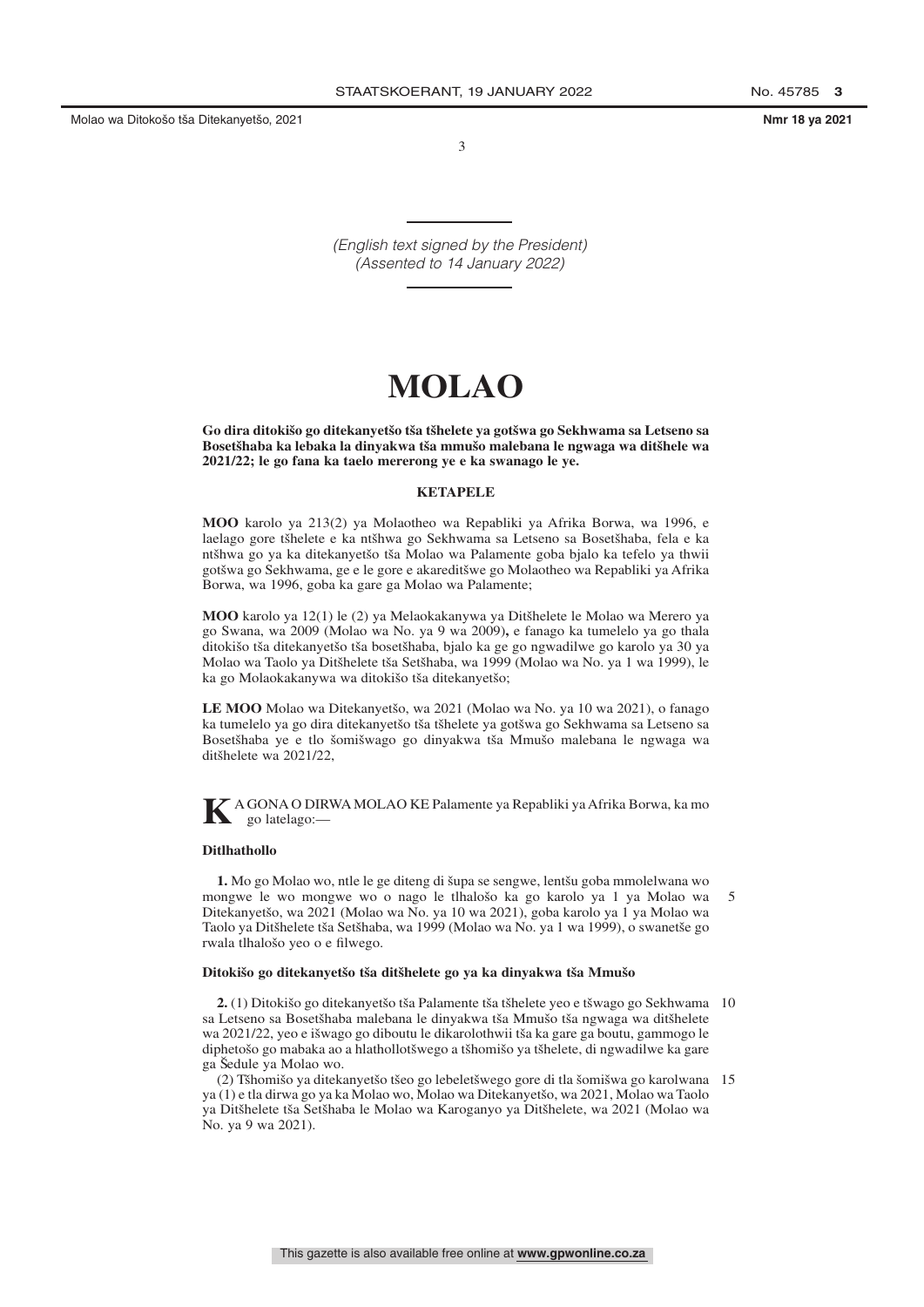#### **Amounts listed as specifically and exclusively appropriated**

**3.** An amount that is marked as specifically and exclusively appropriated in the Schedule to this Act may be used only for the purpose indicated, unless the amount or purpose is amended by, or in terms of, an Act of Parliament.

#### **Conditions for appropriations**

5

- **4.** (1) The Minister may, in writing—
	- *(a)* impose conditions on an amount in the Schedule to this Act, other than a conditional allocation, in order to promote transparency and accountability and the effective management of the appropriation; and
	- *(b)* stop the use of an amount in respect of which conditions imposed in terms of 10 paragraph *(a)* are not met.

(2) The stoppage of an amount in terms of subsection (1)*(b)* must be disclosed in the National Treasury's next quarterly report to the relevant Parliamentary Committees.

#### **Use of unspent funds**

**5.** (1) Despite section 3 of this Act, section 3 of the Appropriation Act, 2021, and 15 section 43(4) of the Public Finance Management Act, the Minister may approve that unspent funds in an amount in the Schedule to this Act appropriated for—

- *(a)* compensation of employees, be used within the same vote for transfers and subsidies for the payment of severance or exit packages;
- *(b)* goods and services, be used within the same vote for compensation of 20 employees;
- *(c)* transfers and subsidies to other institutions, be used elsewhere within the same main division;
- *(d)* payments for capital assets, be used elsewhere in any main division within the same vote; or
- *(e)* payments for financial assets, be used elsewhere within the same main division.

(2) The Minister may not approve the use of unspent funds in terms of subsection  $(1)(c)$ ,  $(d)$  or  $(e)$  for compensation of employees.

(3) The sum of the unspent funds in a main division of a vote approved for use in 30 another main division of that vote in terms of—

- *(a)* subsection (1); and
- *(b)* section 43(1) of the Public Finance Management Act,

may not exceed eight per cent of the amount appropriated under that main division.

(4) The approval of the use of unspent funds in terms of subsection (1) must be 35 disclosed in the National Treasury's next quarterly report to the relevant Parliamentary Committees.

#### **Delegations and authorisations**

**6.** (1) The Minister may—

- *(a)* delegate to an employee of the National Treasury any power conferred on the 40 Minister in terms of this Act, except section 7; and
- *(b)* authorise an employee of the National Treasury to perform any duty imposed on the Minister in terms of this Act.

(2) A delegation or authorisation in terms of subsection  $(1)$ —

*(a)* must be in writing;

 $\overline{45}$ 

 $25$ 

- *(b)* is subject to any limitations or conditions that the Minister may impose; *(c)* may authorise the employee to sub-delegate, in writing, the delegated power or authorised duty to another suitable employee of the National Treasury;
- *(d)* does not divest the Minister of the responsibility concerning the exercise of the delegated power or the performance of the authorised duty; and 50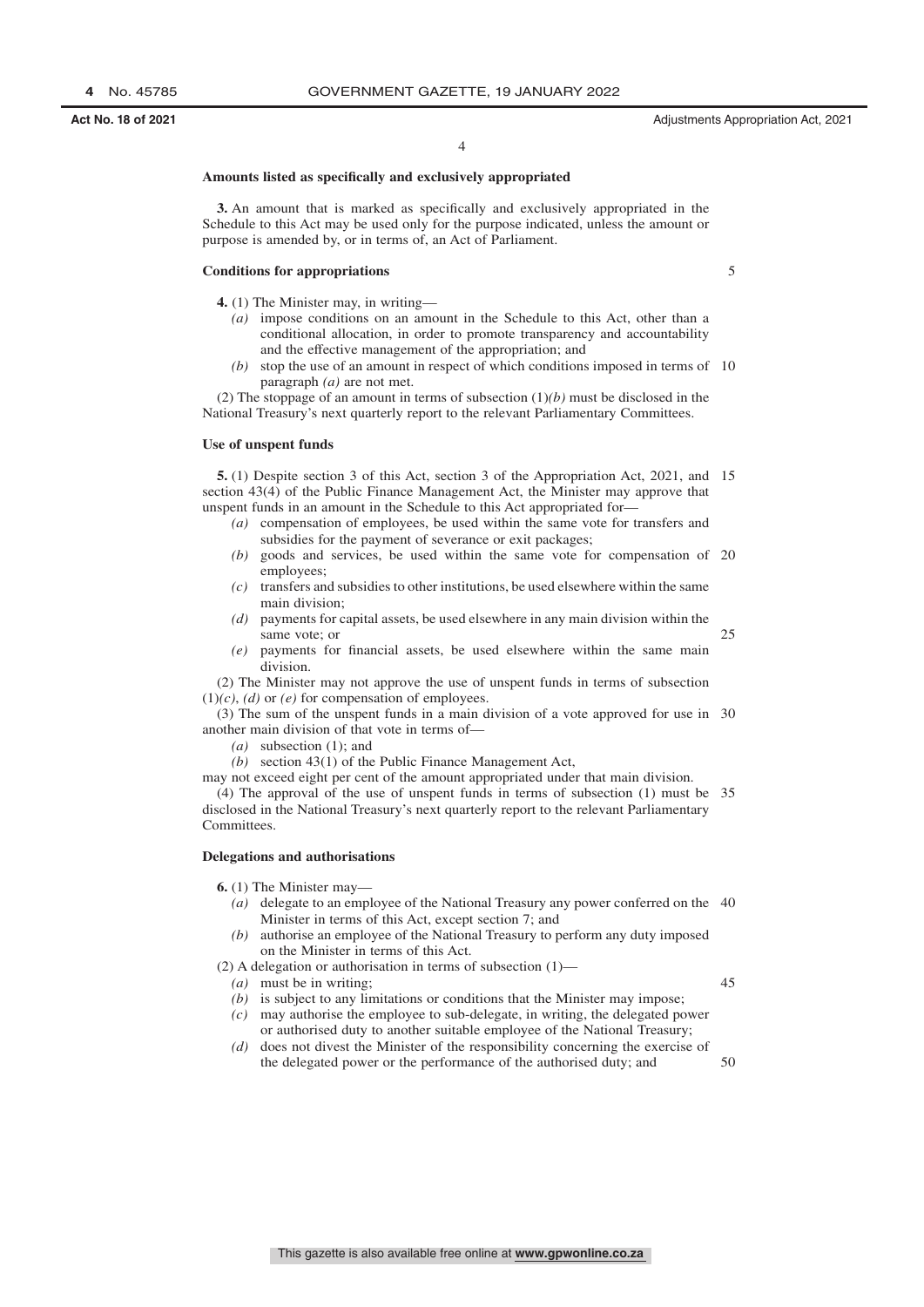5

 $1<sub>0</sub>$ 

35

50

#### Ditšhelete tšeo di ngwadilwego bjalo ka tšeo di nago le ditekanyetšo tša go ikgetha

**3.** Tšhelete yeo e kgethilwego ka gare ga šedule ya Molao wo bjalo ka yeo e kgethegilego e ka šomišwa fela go morero wo o ngwadilwego, ntle le ge tšhelete goba morero o ka fetošwa ke, goba go ya ka, Molao wa Palamente.

#### **Mabaka a ditekanyetsˇo**

- **4.** (1) Tona, ka lengwalo, e ka—
	- *(a)* gapeletša gore go be le mabaka a go šomiša tšhelete ya ka gare ga Šedule, ka ntle le ditekanyetšo tšeo di šetšego di na le mabaka, gore a tšwetšepele ditiragalo tša pepeneneng le tša maikarabelo gammogo le taolo yeo e šomago ya ditekanyetšo; le
	- (b) go thibela tšhomišo ya tšhelete yeo e sa fihlelelego kobamelo ya mabaka ao a lego ka go temana ya *(a)*.

(2) Go thibela tšhomišo ya tšhelete go ya ka karolwana ya  $(1)(b)$  go swanetše go tsebagatšwa ka gare ga pego ya kotara yeo e latelago ya Matlotlo a Bosetšhaba go Dikomiti tša Palamente tšeo di amegago. 15

#### Tšhomišo ya ditšhelete tšeo di sa šomišwago

**5.** (1) Le ge go na le karolo ya 3 ya Molao wo, karolo ya 3 ya Molao wa Ditekanyetšo, wa 2021, le karolo ya 43(4) ya Molao wa Taolo ya Ditšhelete tša Setšhaba, Tona e ka dumelela gore ditšhelete tšeo di sa šomišwago tša ka gare ga Šetule ya Molao wo, di lekanyetšwe malebana le— 20

- (a) meputso ya bašomi, di šomišwe ka gare ga boutu ye tee le diphetišetšo gammogo le dithušo tša ditšhelete tšeo di tlo lefelwago bašomi ka morago ga go tlogela mošomo;
- *(b)* didirišwa le ditirelo, di šomišwe ka gare ga boutu ye tee le meputso ya bašomi;
- (c) diphetišetšo le dithušo tša ditšhelete go dihlongwa tše dingwe, di šomišwe go 25 gongwe ka gare ga karolothwii ya go swana;
- (d) ditefelo tša dithoto tša khepetlele, di šomišwe go gongwe ka gare ga karolothwii ye nngwe le ye nngwe ya ka gare ga boutu ye tee; goba
- (e) ditefelo tša dithoto tša tšhelete, di šomišwe go gongwe ka gare ga karolothwii ya go swana. 30

(2) Tona e ka na ya se dumelele tšhomišo ya ditšhelete tšeo di sa šomišwago go ya ka karolwana ya  $(1)(c)$ ,  $(d)$  goba  $(e)$  go lefa meputso ya bašomi.

(3) Palomoka ya ditšhelete tšeo di sa šomišwago ka gare ga karolothwii ya ka gare ga boutu, e dumeletšwe go šomišwa ka gare ga karolothwii ye nngwe ya boutu yeo go ya ka—

*(a)* karolwana ya (1); le

 $(b)$  karolwana ya 43(1) ya Molao wa Taolo ya Ditšhelete tša Setšhaba,

ga se ya swanela go feta diperesente tše seswai tša tšhelete yeo e lekanyeditšwego ka fase ga karolothwii yeo.

(4) Tumelelo ya tšhomišo ya ditšhelete tšeo di sa šomišwago go ya ka karolwana ya 40 (1) e swanetšwe go tsebagatšwa ka gare ga pego ya kotara yeo e latelago ya Matlotlo a Bosetšhaba go Dikomiti tša Palamente tšeo di amegago.

#### **Ditaelo le ditumelelo**

- **6.** (1) Tona e ka—
	- (a) laela gore mošomi wa Matlotlo a Bosetšhaba a fiwe maatla ao a filwego Tona 45 go ya ka Molao wo, ntle le karolo ya 7; le gore
	- (b) a dumelele mošomi wa Matlotlo a Bosetšhaba go dira mošomo wo mongwe le wo mongwe wo Tona e swanetšego go o dira go ya ka Molao wo.

(2) Taelo le tumelelo go ya ka karolwana ya (1)—

- *(a)* e swanetše go ngwalwa;
- *(b)* e ka ba le mellwane goba mabaka ao Tona a ka a beago;
- *(c)* e ka fa mošomi yo a filwego maatla ke Tona go fa yo mongwe wa bašomi maatla, ka go ngwala maatla ao, goba a ngwale mošomo wa mošomi yowe yo mongwe yo a nago le bokgoni wa Matlotlo a Bosetšhaba;
- (d) se ga se tloše maikarabelo a Tona a go šetša tšhomišo ya maatla ao a filwego 55 goba phethagatšo ya mošomo wo o laetšwego; le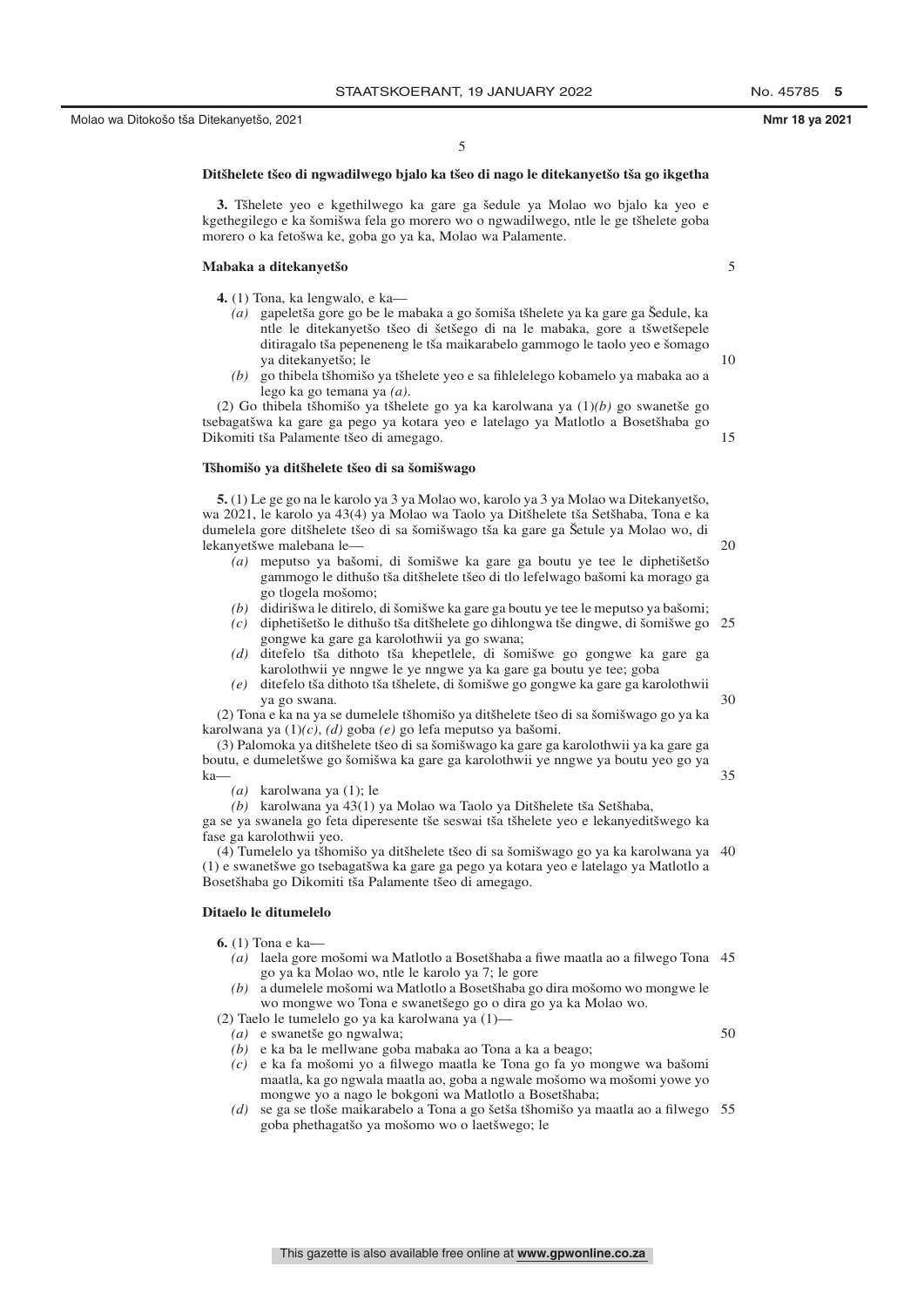6

*(e)* may be withdrawn by the Minister in writing. (3) The Minister may vary or revoke any decision taken by an employee as a result of a delegation or an authorisation in terms of subsection (1), subject to any rights that may have vested as a result of the decision.

#### **Regulations**

5

**7.** The Minister may, by notice in the *Gazette*, make regulations regarding any ancillary or incidental administrative or procedural matter that it is necessary to prescribe for the proper implementation or administration of this Act.

#### **Short title**

**8.** This Act is called the Adjustments Appropriation Act, 2021.

10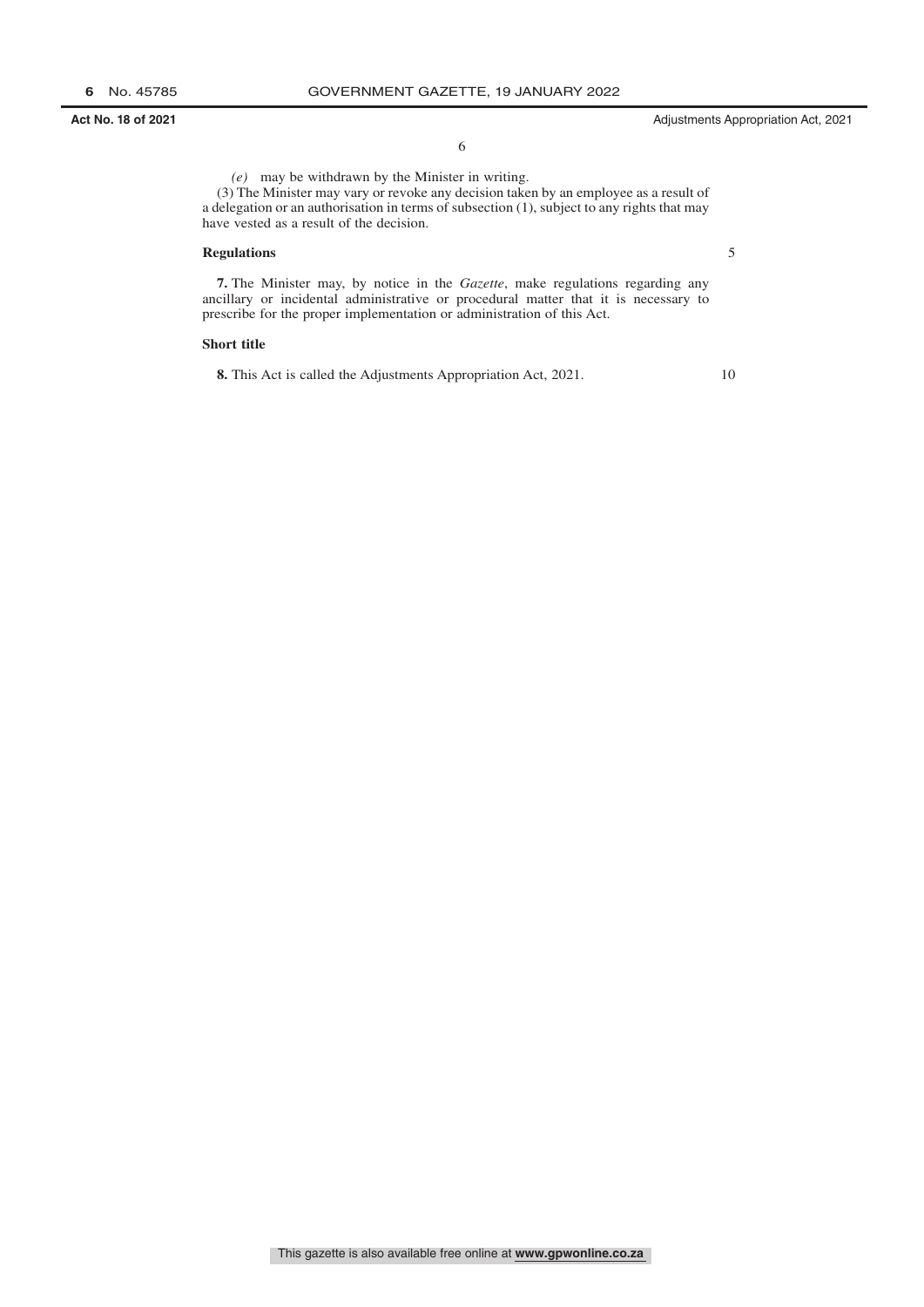Molao wa Ditokošo tša Ditekanyetšo, 2021 **Nmr 18 ya 2021**

7

*(e)* gore maatla a ka tšeelwa morago ke Tona ka mokgwa wa go ngwala. (3) Tona e ka fapana le, goba ya fediša sephetho seo se tšerego ke mošomi ka lebaka la go fiwa taelo goba tumelelo go ya ka karolwana ya (1), go ya ka maatla ao a ka bago a filwe ka lebaka la sephetho seo.

#### **Melawana**

**7.** Tona e ka, ka tsebišo ya ka gare ga Kuranta ya Mmušo, a dire melawana mabapi le merero ye mengwe le ye mengwe ya tlaleletšo, yeo e ka diregago goba ya tshepedišo yeo e hlokegago go laela phethagatšo ya maleba ya Molao wo.

#### **Thaetlele ye kopana**

8. Molao wo o bitšwa Molao wa Ditokišo tša Ditekanyetšo, wa 2021.

5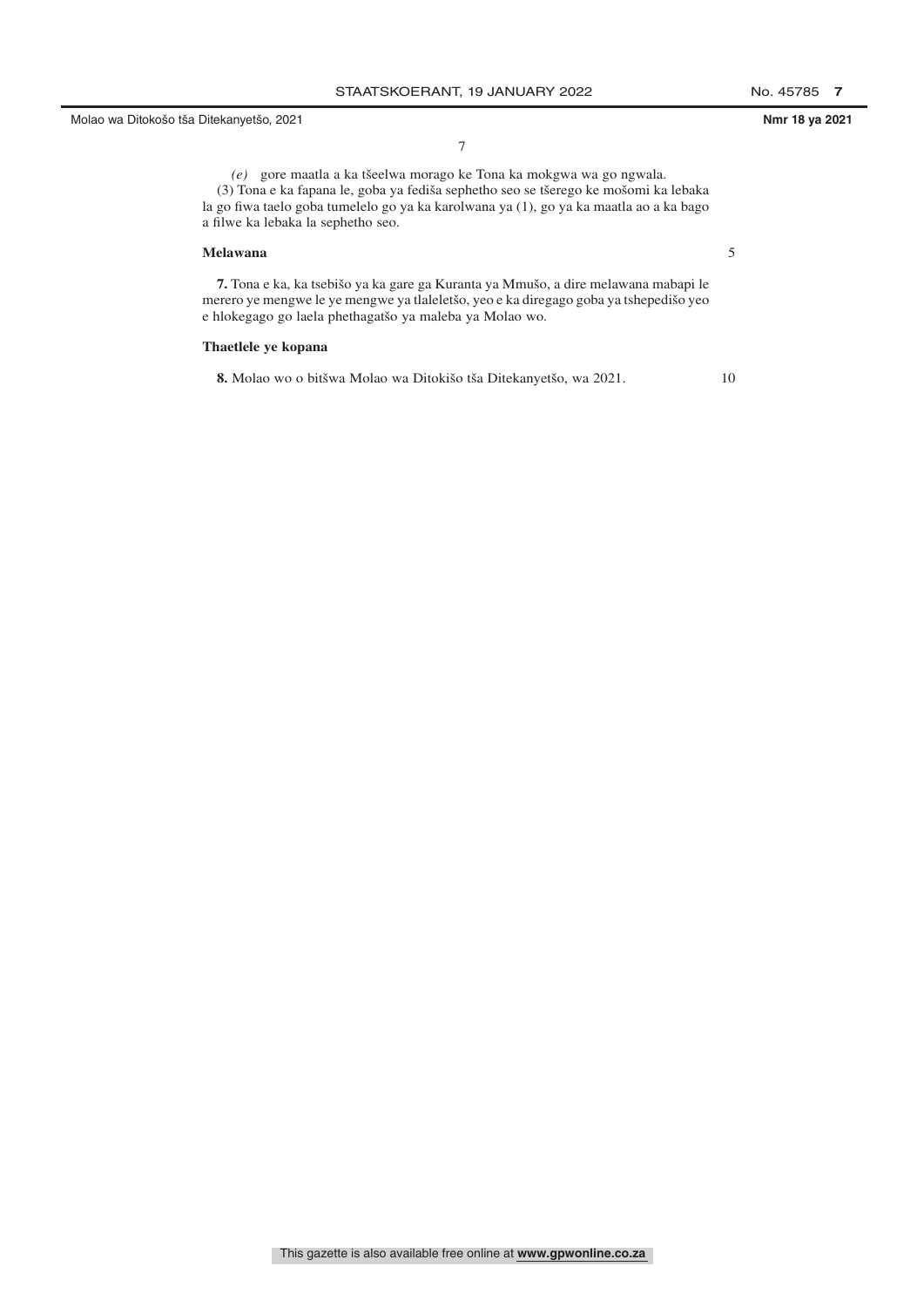8

|      |                                                                                                                                                                  | <b>SCHEDULE</b>        |                       |                         |                         |                    |                                |                 |
|------|------------------------------------------------------------------------------------------------------------------------------------------------------------------|------------------------|-----------------------|-------------------------|-------------------------|--------------------|--------------------------------|-----------------|
|      |                                                                                                                                                                  |                        |                       | <b>Current Payments</b> |                         |                    |                                | Payments for    |
|      |                                                                                                                                                                  |                        | Compensation          | Goods and               | Interest and<br>Rent on | Transfers and      | Payments for                   | Financial       |
| Vote |                                                                                                                                                                  | Main Division<br>R'000 | of Employees<br>R'000 | Services<br>R'000       | Land<br>R'000           | Subsidies<br>R'000 | <b>Capital Assets</b><br>R'000 | Assets<br>R'000 |
| 1    | <b>The Presidency</b>                                                                                                                                            | 12 258                 | 5 749*                | 2960                    |                         | 3 5 4 9            |                                |                 |
|      | Purpose: Facilitate a common programme towards the achievement of the electoral                                                                                  |                        |                       |                         |                         |                    |                                |                 |
|      | mandate and the enhanced integrity of the state through considered planning,<br>coordination, oversight, mobilisation and support.                               |                        |                       |                         |                         |                    |                                |                 |
|      |                                                                                                                                                                  |                        |                       |                         |                         |                    |                                |                 |
|      | 1 Administration                                                                                                                                                 | 11 258                 | 4789                  | 2 9 6 0                 |                         | 3 5 0 9            |                                |                 |
|      | 2 Executive Support                                                                                                                                              |                        | (20)                  |                         |                         | 20                 |                                |                 |
|      | 3 Policy and Research Services                                                                                                                                   | 1 0 0 0                | 980                   |                         |                         | 20                 |                                |                 |
|      |                                                                                                                                                                  |                        |                       |                         |                         |                    |                                |                 |
| 3    | <b>Cooperative Governance</b><br>Purpose: Improve cooperative governance across the three spheres of government, in                                              | 384 061                | 5 861*                | 77 738                  |                         | 284 991            | 15 410                         | 61              |
|      | partnership with provinces, municipalities, civil society and communities, to                                                                                    |                        |                       |                         |                         |                    |                                |                 |
|      | enable accelerated service delivery.                                                                                                                             |                        |                       |                         |                         |                    |                                |                 |
|      | 1 Administration                                                                                                                                                 | 22 219                 | 10 861                | 10 405                  |                         | 902                |                                | 51              |
|      | 2 Local Government Support and Intervention Management                                                                                                           | 279 700                | 1 0 0 0               | (5393)                  |                         | 284 089            |                                | 4               |
|      | Of which<br>Departmental agencies and accounts                                                                                                                   |                        |                       |                         |                         |                    |                                |                 |
|      | - Municipal Infrastructure Support Agent: Presidential Employment                                                                                                |                        |                       |                         |                         |                    |                                |                 |
|      | Initiative                                                                                                                                                       |                        |                       |                         |                         | 284 000            |                                |                 |
|      | 3 Institutional Development                                                                                                                                      | (3558)                 | 2 500                 | (6058)                  |                         |                    |                                |                 |
|      | 4 National Disaster Management Centre                                                                                                                            | 93 200                 | (1000)                | 94 194                  |                         |                    |                                | 6               |
|      | 5 Community Work Programme                                                                                                                                       | (7500)                 | (7500)                | (15410)                 |                         |                    | 15410                          |                 |
|      |                                                                                                                                                                  |                        |                       |                         |                         |                    |                                |                 |
| 4    | Government Communication and Information System                                                                                                                  | 7746                   | 5 646*                | 800                     |                         | 1 300              |                                |                 |
|      | Purpose: Provide a comprehensive communication service on behalf of government to<br>facilitate the involvement of the majority of South Africans in governance, |                        |                       |                         |                         |                    |                                |                 |
|      | reconstruction and development, nation building, and reconciliation.                                                                                             |                        |                       |                         |                         |                    |                                |                 |
|      | 1 Administration                                                                                                                                                 | 2 7 1 4                | 1946                  |                         |                         | 768                |                                |                 |
|      | 2 Content Processing and Dissemination                                                                                                                           | 2809                   | 1808                  | 800                     |                         | 201                |                                |                 |
|      |                                                                                                                                                                  |                        |                       |                         |                         |                    |                                |                 |
|      | 3 Intergovernmental Coordination and Stakeholder Management                                                                                                      | 2 2 2 3                | 1892                  |                         |                         | 331                |                                |                 |
| 5    | <b>Home Affairs</b>                                                                                                                                              | 740 986                | 138 834*              | 562 152                 |                         | 40 000             |                                |                 |
|      | Purpose: Efficiently determine and safeguard the identity and status of citizens.                                                                                |                        |                       |                         |                         |                    |                                |                 |
|      | Regulate immigration to ensure security, promote development and fulfil<br>South Africa's international obligations.                                             |                        |                       |                         |                         |                    |                                |                 |
|      |                                                                                                                                                                  |                        |                       |                         |                         |                    |                                |                 |
|      | 1 Administration                                                                                                                                                 | 104 886                | 15 936                | 88 950                  |                         |                    |                                |                 |
|      | 2 Citizen Affairs                                                                                                                                                | 548 386                | 90 088                | 458 298                 |                         |                    |                                |                 |
|      | 3 Immigration Affairs                                                                                                                                            | 47 647                 | 32 743                | 14 904                  |                         |                    |                                |                 |
|      | 4 Institutional Support and Transfers                                                                                                                            | 40 067                 | 67                    |                         |                         | 40 000             |                                |                 |
|      | Of which<br>Departmental agencies and accounts                                                                                                                   |                        |                       |                         |                         |                    |                                |                 |
|      | - Electoral Commission: Operations                                                                                                                               |                        |                       |                         |                         | 40 000             |                                |                 |
|      |                                                                                                                                                                  |                        |                       |                         |                         |                    |                                |                 |
| 6    | <b>International Relations and Cooperation</b><br>Purpose: Formulate, coordinate, implement and manage South Africa's foreign policy                             | 65 500                 | 32 500*               | 7655                    | 3 0 0 0                 | 13 4 6 7           | 8878                           |                 |
|      | and international relations programmes.                                                                                                                          |                        |                       |                         |                         |                    |                                |                 |
|      | 1 Administration                                                                                                                                                 | 3 2 4 7                | 10 347                | (11776)                 | 3 0 0 0                 | 1 651              | 25                             |                 |
|      | Of which<br>Households                                                                                                                                           |                        |                       |                         |                         |                    |                                |                 |
|      | - Employee Social Benefits: Leave gratuities                                                                                                                     |                        |                       |                         |                         | 1651               |                                |                 |
|      | 2 International Relations                                                                                                                                        | 87 926                 | 47 826                | 25 006                  |                         | 8 9 4 5            | 6 1 4 9                        |                 |
|      | Of which                                                                                                                                                         |                        |                       |                         |                         |                    |                                |                 |
|      | Households<br>- Employee Social Benefits: Leave gratuities and severance packages                                                                                |                        |                       |                         |                         | 8945               |                                |                 |
|      | 3 International Cooperation                                                                                                                                      | (28 470)               | (28 470)              | (5173)                  |                         | 2 871              | 2 3 0 2                        |                 |
|      | Of which                                                                                                                                                         |                        |                       |                         |                         |                    |                                |                 |
|      | Households<br>- Employee Social Benefits: Leave gratuities and severance packages                                                                                |                        |                       |                         |                         | 2871               |                                |                 |
|      | 4 Public Diplomacy and Protocol Services                                                                                                                         | 2797                   | 2797                  | (402)                   |                         |                    | 402                            |                 |
|      |                                                                                                                                                                  |                        |                       |                         |                         |                    |                                |                 |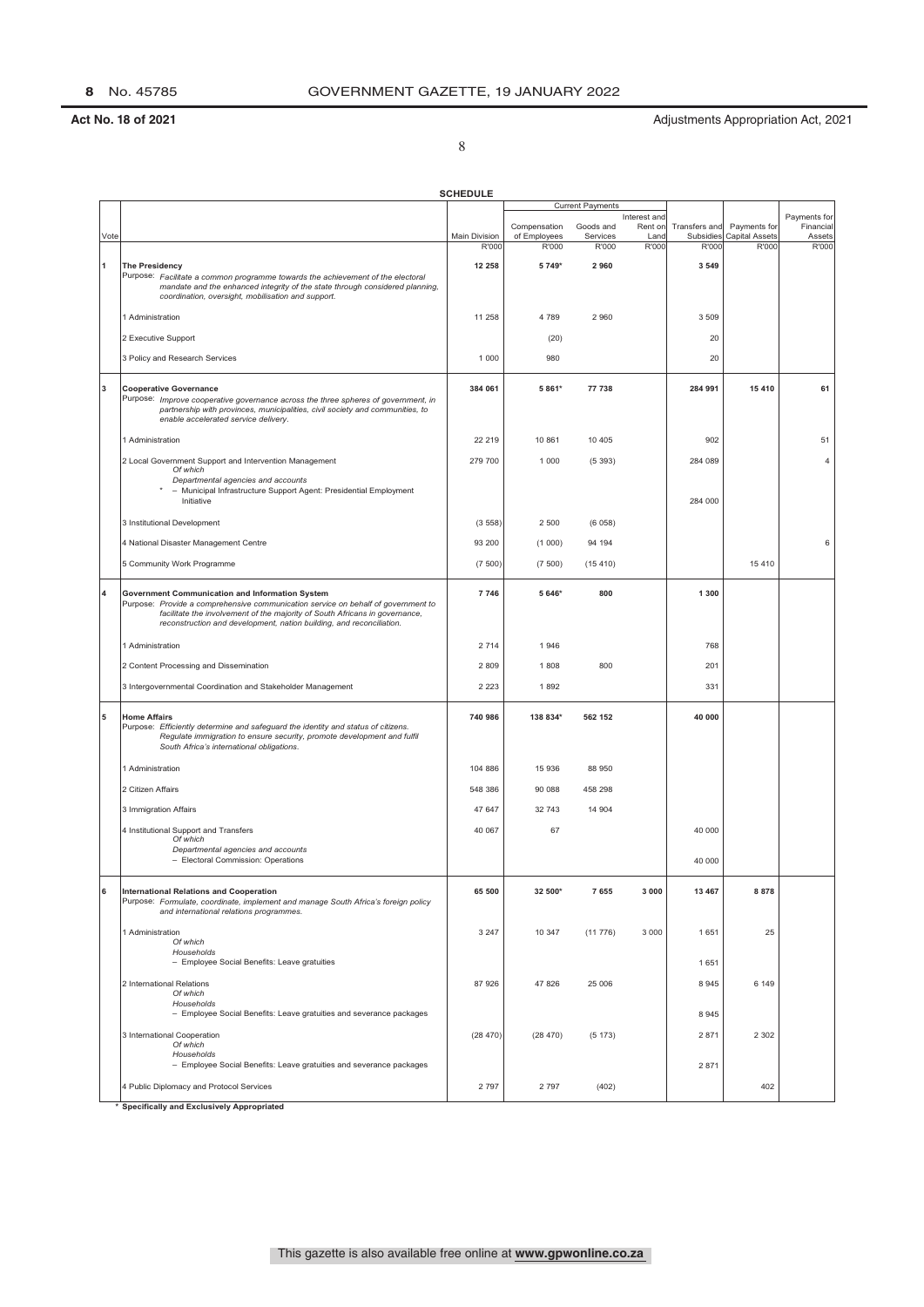### Molao wa Ditokošo tša Ditekanyetšo, 2021 **Nmr 18 ya 2021**

| ×<br>I<br>i<br>I |
|------------------|
| I<br>۰,<br>۰.    |

|       |                                                                                                                                                                                                                                                                                             | <b>SEDULE</b> |            |                          |           |                                |                             |                             |
|-------|---------------------------------------------------------------------------------------------------------------------------------------------------------------------------------------------------------------------------------------------------------------------------------------------|---------------|------------|--------------------------|-----------|--------------------------------|-----------------------------|-----------------------------|
|       |                                                                                                                                                                                                                                                                                             |               |            | Ditefelo tša ga Bjale    | Tswala le |                                |                             |                             |
|       |                                                                                                                                                                                                                                                                                             |               | Meputso ya | Didirišwa le Tšhomišo ya | Tefelo ya | Diphetišetšo<br>le Dithušo tša | Ditefelo tša<br>Dithoto tša | Ditefelo tša<br>Dithoto tša |
| Boutu |                                                                                                                                                                                                                                                                                             | Karolothwii   | Bašomi     | Ditirelo                 | Lefase    | tšhelete                       | Khepetlele                  | Ditšhelete                  |
|       |                                                                                                                                                                                                                                                                                             | R'000         | R'000      | R'000                    | R'000     | R'000                          | R'000                       | R'000                       |
| 1     | <b>Bopresidente</b><br>Morero:<br>Go nolofatša lenaneo la bohle gore le atlege go ya ka ditaelo tša dikgetho tša<br>setšhaba gammogo le botshepegi bjo bo kaonafaditšwego bja mmušo ka go<br>loga maano ao a akantšwego, rulagantšwego, hlokomelwago,<br>kopantšhitšwego le ao a thekgwago. | 12 258        | 5 7 4 9*   | 2960                     |           | 3 5 4 9                        |                             |                             |
|       | 1 Taolo                                                                                                                                                                                                                                                                                     | 11 258        | 4789       | 2960                     |           | 3 5 0 9                        |                             |                             |
|       | 2 Thekgo ya khuduthamaga                                                                                                                                                                                                                                                                    |               | (20)       |                          |           | 20                             |                             |                             |
|       | 3 Pholisi le Ditirelo tša Dinyakišišo                                                                                                                                                                                                                                                       | 1 0 0 0       | 980        |                          |           | 20                             |                             |                             |
| 3     | Mmušotirišano<br>Morero: Go kaonafatša pušo ya mmušotirišano go ralala le makala a mararo a pušo,<br>ka tirišano le diprofense, bomasepala, setšhaba le badudi, go kgontšha kabo<br>ya lebelo ya ditirelo.                                                                                  | 384 061       | 5 8 6 1*   | 77 738                   |           | 284 991                        | 15 410                      | 61                          |
|       | 1 Taolo                                                                                                                                                                                                                                                                                     | 22 219        | 10 861     | 10 4 05                  |           | 902                            |                             | 51                          |
|       | 2 Thekgo ya Mmušoselegae le Thušo ya Taolo                                                                                                                                                                                                                                                  | 279 700       | 1 0 0 0    | (5393)                   |           | 284 089                        |                             | 4                           |
|       | E lego<br>Diagente tša kgoro le diakhaonto<br>* - Agente ya Thekgo ya Mananeokgoparara a Masepala: Lesolo la<br>Thwalo ya Bašomi la Mopresidente                                                                                                                                            |               |            |                          |           | 284 000                        |                             |                             |
|       | 3 Tlhabollo ya Sehlongwa                                                                                                                                                                                                                                                                    | (3558)        | 2 500      | (6058)                   |           |                                |                             |                             |
|       | 4 Senthara ya Bosetšhaba ya Taolo ya Dikotsi                                                                                                                                                                                                                                                | 93 200        | (1000)     | 94 194                   |           |                                |                             | 6                           |
|       | 5 Lenaneo la Mešomo ya Setšhaba                                                                                                                                                                                                                                                             | (7500)        | (7500)     | (15410)                  |           |                                | 15 4 10                     |                             |
|       |                                                                                                                                                                                                                                                                                             |               |            |                          |           |                                |                             |                             |
| 4     | Dikgokagano tša Mmušo le Lenaneotshepedišo la Tshedimošo<br>Morero: Go fana ka tirelo yeo e atilego ya dikgokagano legatong la mmušo go<br>nolofatša go akaretšwa ga bontši bja maAfrika Borwa ka pušong, kagoleswa<br>le tihabollo, kago ya setšhaba le poelanyo.                          | 7746          | 5 646*     | 800                      |           | 1 300                          |                             |                             |
|       | 1 Taolo                                                                                                                                                                                                                                                                                     | 2714          | 1946       |                          |           | 768                            |                             |                             |
|       | 2 Tshepedišo ya Ditaba le Phatlalatšo                                                                                                                                                                                                                                                       | 2 8 0 9       | 1808       | 800                      |           | 201                            |                             |                             |
|       | 3 Thulanganyo ya Magareng ga Mebušo le Taolo ya Batšeakarolo                                                                                                                                                                                                                                | 2 2 2 3       | 1892       |                          |           | 331                            |                             |                             |
| 5     | Merero ya Selegae<br>Morero: Taetšo ya bokgoni le go šireletša boitsebišo le maemo a badudi. Go laola<br>bofaladi ka maiteko a go netefatša polokego, tšwetšopele ya tlhabollo le go<br>phetha ditlamo tša Afrika Borwa go boditšhabatšhaba.                                                | 740 986       | 138 834*   | 562 152                  |           | 40 000                         |                             |                             |
|       | 1 Taolo                                                                                                                                                                                                                                                                                     | 104 886       | 15 936     | 88 950                   |           |                                |                             |                             |
|       | 2 Merero ya Badudi                                                                                                                                                                                                                                                                          | 548 386       | 90 088     | 458 298                  |           |                                |                             |                             |
|       | 3 Merero ya Bofaladi                                                                                                                                                                                                                                                                        | 47 647        | 32743      | 14 904                   |           |                                |                             |                             |
|       | 4 Thekgo ya Sehlongwa le Diphetišetšo                                                                                                                                                                                                                                                       | 40 067        | 67         |                          |           | 40 000                         |                             |                             |
|       | E lego<br>Diagente tša kgoro le diakhaonto                                                                                                                                                                                                                                                  |               |            |                          |           |                                |                             |                             |
|       | - Komišene ya Dikgetho: Ditshepedišo                                                                                                                                                                                                                                                        |               |            |                          |           | 40 000                         |                             |                             |
| 6     | Dikamano tša Boditšhabatšhaba le Tšhomišanommogo<br>Morero: Go hlama, go rulaganya, go phethagatša le go laola pholisi ya Afrika Borwa<br>ya dinaga di šele le mananeo a dikamano tša boditšhabatšhaba.                                                                                     | 65 500        | 32 500*    | 7655                     | 3 0 0 0   | 13 467                         | 8 8 7 8                     |                             |
|       | 1 Taolo<br>E lego<br>Tša malapa                                                                                                                                                                                                                                                             | 3 2 4 7       | 10 347     | (11776)                  | 3 0 0 0   | 1651                           | 25                          |                             |
|       | - Meputso ya Leago ya Bašomi: Meputso ya matšatši a Ilifi                                                                                                                                                                                                                                   |               |            |                          |           | 1651                           |                             |                             |
|       | 2 Dikamano tša Boditšhabatšhaba<br>E lego<br>Tša malapa<br>- Meputso ya Leago ya Bašomi: Meputso ya matšatši a llifi le ditefelo                                                                                                                                                            | 87 926        | 47 826     | 25 006                   |           | 8945                           | 6 1 4 9                     |                             |
|       | tša go rola mošomo                                                                                                                                                                                                                                                                          |               |            |                          |           | 8945                           |                             |                             |
|       | 3 Tšhomišanommogo ya Boditšhabatšhaba<br>E lego<br>Tša malapa                                                                                                                                                                                                                               | (28, 470)     | (28 470)   | (5173)                   |           | 2871                           | 2 3 0 2                     |                             |
|       | - Meputso ya Leago ya Bašomi: Meputso ya matšatši a Ilifi le ditefelo<br>tša go rola mošomo                                                                                                                                                                                                 |               |            |                          |           | 2871                           |                             |                             |
|       | 4 Botseta bja Setšhaba le Ditirelo tša Tshepetšo                                                                                                                                                                                                                                            | 2797          | 2797       | (402)                    |           |                                | 402                         |                             |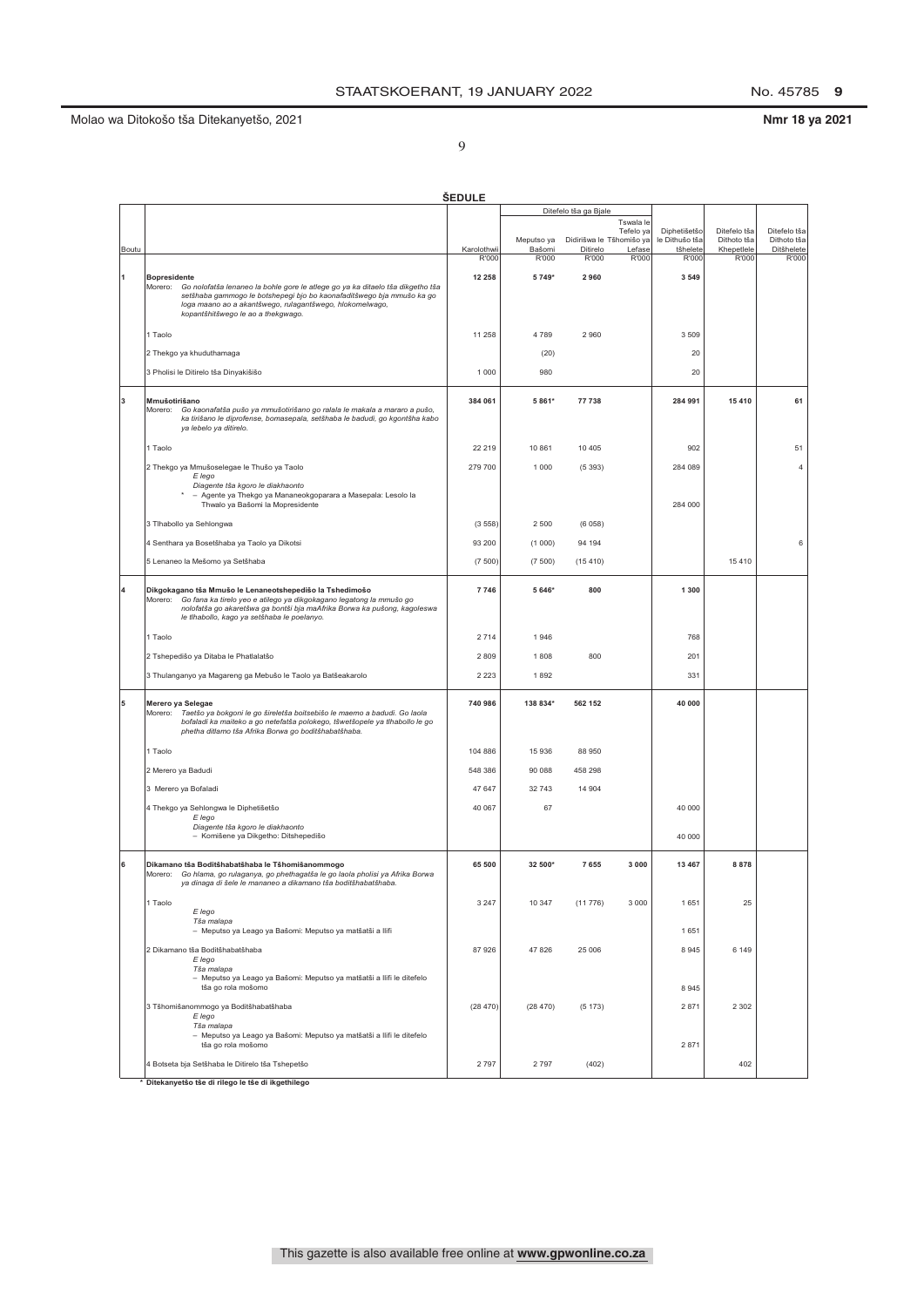10

**SCHEDULE** 

|                |                                                                                                                                                                   |               |                              | <b>Current Payments</b> |                         |                   |                                       |                           |
|----------------|-------------------------------------------------------------------------------------------------------------------------------------------------------------------|---------------|------------------------------|-------------------------|-------------------------|-------------------|---------------------------------------|---------------------------|
|                |                                                                                                                                                                   |               |                              | Goods and               | Interest and<br>Rent on | Transfers and     |                                       | Payments for<br>Financial |
| Vote           |                                                                                                                                                                   | Main Division | Compensation<br>of Employees | Services                | Land                    | Subsidies         | Payments for<br><b>Capital Assets</b> | Assets                    |
|                |                                                                                                                                                                   | R'000         | R'000                        | R'000                   | <b>R'000</b>            | R'000             | R'000                                 | R'000                     |
|                |                                                                                                                                                                   |               |                              |                         |                         |                   |                                       |                           |
|                | 5 International Transfers<br>Of which                                                                                                                             |               |                              |                         |                         |                   |                                       |                           |
|                | Foreign governments and international organisations                                                                                                               |               |                              |                         |                         |                   |                                       |                           |
|                | - International Organisations: Membership fees                                                                                                                    |               |                              |                         |                         |                   |                                       |                           |
|                | - African Union<br>- Southern African Development Community                                                                                                       |               |                              |                         |                         | 22 747<br>(22747) |                                       |                           |
|                |                                                                                                                                                                   |               |                              |                         |                         |                   |                                       |                           |
|                |                                                                                                                                                                   |               |                              |                         |                         |                   |                                       |                           |
| $\overline{7}$ | <b>National School of Government</b>                                                                                                                              | 4 1 0 8       | 1 703*                       |                         |                         | 2 4 0 5           |                                       |                           |
|                | Purpose: Provide or coordinate the provision of learning, training and development<br>interventions that lead to improved performance and service delivery in the |               |                              |                         |                         |                   |                                       |                           |
|                | public sector.                                                                                                                                                    |               |                              |                         |                         |                   |                                       |                           |
|                |                                                                                                                                                                   |               |                              |                         |                         |                   |                                       |                           |
|                | 1 Administration                                                                                                                                                  | 1703          | 1703                         |                         |                         |                   |                                       |                           |
|                | 2 Public Sector Organisational and Staff Development                                                                                                              | 2 4 0 5       |                              |                         |                         | 2 4 0 5           |                                       |                           |
|                | Of which                                                                                                                                                          |               |                              |                         |                         |                   |                                       |                           |
|                | Departmental agencies and accounts<br>- National School of Government Training Trading Account: Operations                                                        |               |                              |                         |                         | 2 4 0 5           |                                       |                           |
|                |                                                                                                                                                                   |               |                              |                         |                         |                   |                                       |                           |
|                |                                                                                                                                                                   |               |                              |                         |                         |                   |                                       |                           |
| 8              | <b>National Treasury</b><br>Purpose: Support economic growth and development, good governance, social                                                             | 591 000       | 300 000*                     | (308676)                |                         | 539 671           | 27 942                                | 32 063                    |
|                | progress and rising living standards through the accountable, economical,                                                                                         |               |                              |                         |                         |                   |                                       |                           |
|                | efficient, equitable and sustainable management of public finances, the                                                                                           |               |                              |                         |                         |                   |                                       |                           |
|                | maintenance of macroeconomic and financial sector stability, and the effective<br>financial regulation of the economy.                                            |               |                              |                         |                         |                   |                                       |                           |
|                |                                                                                                                                                                   |               |                              |                         |                         |                   |                                       |                           |
|                | 1 Administration                                                                                                                                                  | 10 652        |                              | (2836)                  |                         | 1 1 7 5           | 12 3 13                               |                           |
|                | 2 Economic Policy, Tax, Financial Regulation and Research                                                                                                         |               |                              | (1201)                  |                         | 361               | 840                                   |                           |
|                | 3 Public Finance and Budget Management                                                                                                                            | 407 582       |                              | (224 129)               |                         | 631 711           |                                       |                           |
|                | Of which<br>Allocation-in-kind to local government                                                                                                                |               |                              |                         |                         |                   |                                       |                           |
|                | - Neighbourhood Development Partnership Grant                                                                                                                     |               |                              | 90 000                  |                         |                   |                                       |                           |
|                | Conditional allocation to local government                                                                                                                        |               |                              |                         |                         |                   |                                       |                           |
|                | - Neighbourhood Development Partnership Grant<br>Departmental agencies and accounts                                                                               |               |                              |                         |                         | 751 000           |                                       |                           |
|                | - Government Technical Advisory Centre: Facilitation of public funds                                                                                              |               |                              |                         |                         |                   |                                       |                           |
|                | for job creation initiatives                                                                                                                                      |               |                              |                         |                         | (119 470)         |                                       |                           |
|                |                                                                                                                                                                   |               |                              |                         |                         |                   |                                       |                           |
|                | 4 Asset and Liability Management                                                                                                                                  |               |                              | (1249)                  |                         | 626               | 623                                   |                           |
|                | 5 Financial Accounting and Supply Chain Management Systems                                                                                                        | (36 880)      |                              | (52 390)                |                         | 1 4 3 4           | 14 076                                |                           |
|                | 6 International Financial Relations                                                                                                                               | 459 646       |                              | (26 871)                |                         | 454 364           | 90                                    | 32 063                    |
|                | Of which<br>- World Bank Group: Purchase of equity                                                                                                                |               |                              |                         |                         |                   |                                       | 32 063                    |
|                | Foreign governments and international organisations                                                                                                               |               |                              |                         |                         |                   |                                       |                           |
|                | - Common Monetary Area Compensation: Commitment in terms                                                                                                          |               |                              |                         |                         |                   |                                       |                           |
|                | of common monetary agreement<br>- New Development Bank Project Preparation Fund:                                                                                  |               |                              |                         |                         | 459 646           |                                       |                           |
|                | Subscription fees                                                                                                                                                 |               |                              |                         |                         | 15 000            |                                       |                           |
|                | - International Organisations: Membership fees - African Development                                                                                              |               |                              |                         |                         |                   |                                       |                           |
|                | Fund                                                                                                                                                              |               |                              |                         |                         | (20 283)          |                                       |                           |
|                | 7 Civil and Military Pensions, Contributions to Funds and Other Benefits                                                                                          |               | 300 000                      |                         |                         | (300000)          |                                       |                           |
|                | Of which                                                                                                                                                          |               |                              |                         |                         |                   |                                       |                           |
|                | Households<br>- Civil Pensions: Post-Retirement Medical Scheme                                                                                                    |               |                              |                         |                         | (300 000)         |                                       |                           |
|                |                                                                                                                                                                   |               |                              |                         |                         |                   |                                       |                           |
|                | 8 Revenue Administration                                                                                                                                          |               |                              |                         |                         |                   |                                       |                           |
|                | Of which<br>Departmental agencies and accounts                                                                                                                    |               |                              |                         |                         |                   |                                       |                           |
|                | - South African Revenue Service                                                                                                                                   |               |                              |                         |                         |                   |                                       |                           |
|                | - Operations                                                                                                                                                      |               |                              |                         |                         | 1 534 750         |                                       |                           |
|                | - Machinery and equipment                                                                                                                                         |               |                              |                         |                         | (1534750)         |                                       |                           |
|                | 9 Financial Intelligence and State Security                                                                                                                       | (250000)      |                              |                         |                         | (250000)          |                                       |                           |
|                | Of which                                                                                                                                                          |               |                              |                         |                         |                   |                                       |                           |
|                | Departmental agencies and accounts                                                                                                                                |               |                              |                         |                         |                   |                                       |                           |
|                | - Secret Services<br>- Operations                                                                                                                                 |               |                              |                         |                         | (247977)          |                                       |                           |
|                | - Machinery and equipment                                                                                                                                         |               |                              |                         |                         | (2023)            |                                       |                           |
|                |                                                                                                                                                                   |               |                              |                         |                         |                   |                                       |                           |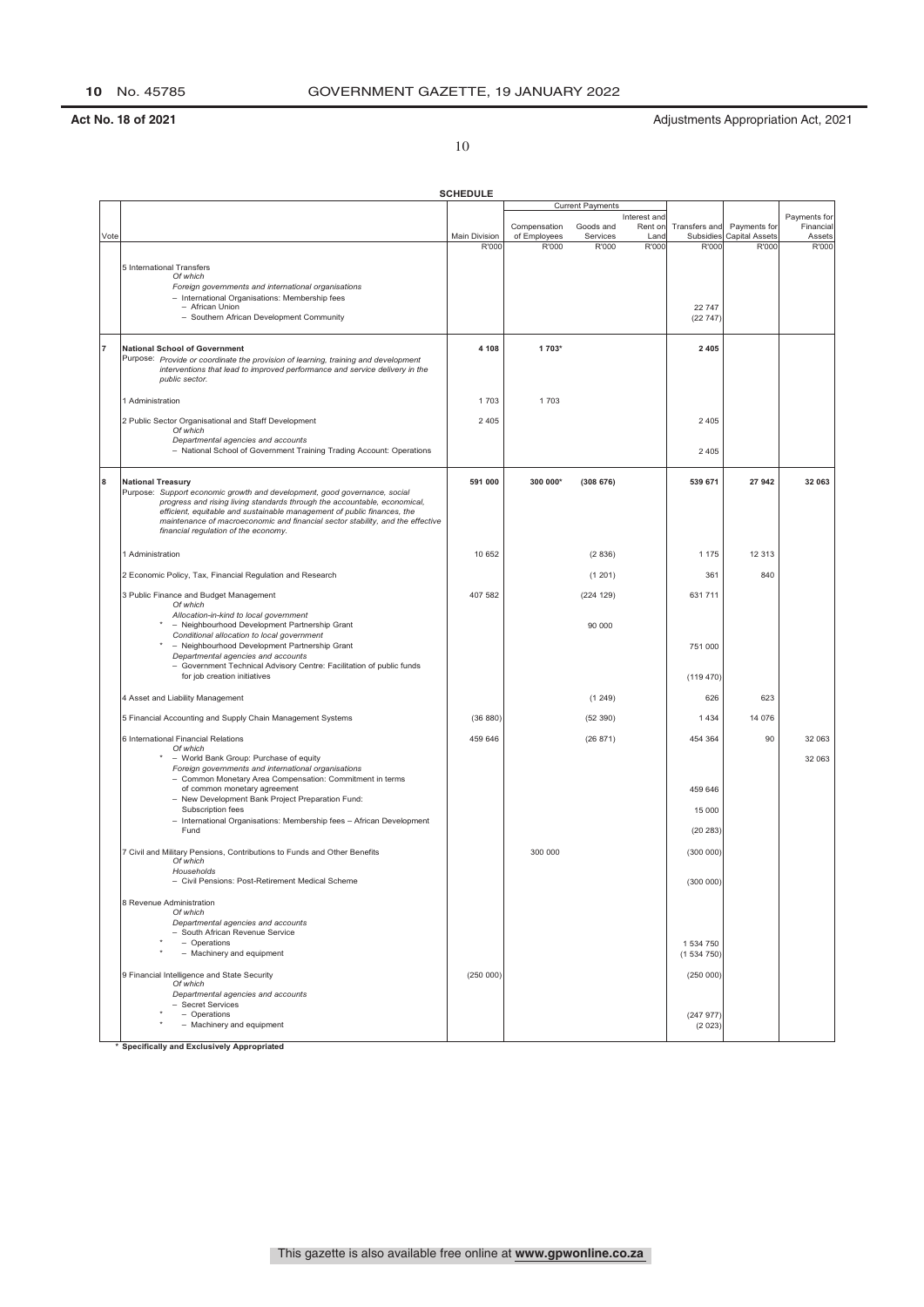Nmr 18 ya 2021

11

|       |                                                                                                                                                                                                                                                                                                                                                                                                                                     | <b>ŠEDULE</b> |                      |                                      |                                  |                                            |                                           |                                           |
|-------|-------------------------------------------------------------------------------------------------------------------------------------------------------------------------------------------------------------------------------------------------------------------------------------------------------------------------------------------------------------------------------------------------------------------------------------|---------------|----------------------|--------------------------------------|----------------------------------|--------------------------------------------|-------------------------------------------|-------------------------------------------|
|       |                                                                                                                                                                                                                                                                                                                                                                                                                                     |               |                      | Ditefelo tša ga Bjale                |                                  |                                            |                                           |                                           |
| Boutu |                                                                                                                                                                                                                                                                                                                                                                                                                                     | Karolothwii   | Meputso ya<br>Bašomi | Didirišwa le Tšhomišo ya<br>Ditirelo | Tswala le<br>Tefelo ya<br>Lefase | Diphetišetšo<br>le Dithušo tša<br>tšhelete | Ditefelo tša<br>Dithoto tša<br>Khepetlele | Ditefelo tša<br>Dithoto tša<br>Ditšhelete |
|       | 5 Diphetišetšo tša Boditšhabatšhaba<br>E lego<br>Mebušo ya dinaga di šele le mekgatlo ya boditšhatšhaba<br>- Mekgatlo ya Boditšhabatšhaba: Ditefelo tša boleloko<br>- Yunione ya Afrika<br>- Tlhabollo ya Setšhaba ya Borwa bja Afrika                                                                                                                                                                                              | R'000         | R'000                | R'000                                | R'000                            | R'000<br>22 747<br>(22747)                 | R'000                                     | R'000                                     |
|       | Sekolo sa Mmušo sa Bosetšhaba<br>Morero: Go fana goba go rulaganya dithuši tša kabo ya thuto, tlhahlo le tlhabollo tšeo<br>di dirago gore go be le phihlelelo ya phethagatšo ya mešomo yeo e<br>kaonafetšego gammogo le kabo ya ditirelo ka go lekala la Setšhaba.                                                                                                                                                                  | 4 1 0 8       | 1 703*               |                                      |                                  | 2 4 0 5                                    |                                           |                                           |
|       | 1 Taolo                                                                                                                                                                                                                                                                                                                                                                                                                             | 1703          | 1703                 |                                      |                                  |                                            |                                           |                                           |
|       | 2 Sebopego sa Lekala la Setšhaba le Tlhabollo ya Bašomi<br>E lego<br>Diagente tša kgoro le diakhaonto<br>- Akhaonto ya Kgwebo ya Tlhahlo ya Sekolo sa Mmušo sa                                                                                                                                                                                                                                                                      | 2 4 0 5       |                      |                                      |                                  | 2 4 0 5                                    |                                           |                                           |
|       | Bosetšhaba: Ditshepedišo                                                                                                                                                                                                                                                                                                                                                                                                            |               |                      |                                      |                                  | 2 4 0 5                                    |                                           |                                           |
| 8     | Matlotlo a Bosetšhaba<br>Morero: Go thekga kgolo le tlhabollo ya ekonomi, pušo ye e lokilego, tšwelopele ya<br>leago gammogo le maemo ao a golago a bophelo, ka taolo ye e nago<br>maikarabelo, ya ekonomi, ye e šomago, ya tekatekano le ya go ya go ile ya<br>ditšhelete tša setšhaba, go akaretša le tlhokomelo ya ekonomi ye kgolo le<br>boemothwii bja lekala la ditšhelete, le taolo ye e šomago ya ditšhelete ya<br>ekonomi. | 591 000       | 300 000*             | (308676)                             |                                  | 539 671                                    | 27942                                     | 32 063                                    |
|       | 1 Taolo                                                                                                                                                                                                                                                                                                                                                                                                                             | 10 652        |                      | (2836)                               |                                  | 1 1 7 5                                    | 12 313                                    |                                           |
|       | 2 Pholisi ya Ekonomi, Motšhelo, Taolo ya Ditšhelete le Dinyakišišo.                                                                                                                                                                                                                                                                                                                                                                 |               |                      | (1201)                               |                                  | 361                                        | 840                                       |                                           |
|       | 3 Ditšhelete tša Setšhaba le Taolo ya Tekanyetšo                                                                                                                                                                                                                                                                                                                                                                                    | 407 582       |                      | (224 129)                            |                                  | 631 711                                    |                                           |                                           |
|       | E lego<br>Ditekanyetšo tše e sego tša ditšhelete tša mmušo wa selegae<br>- Thušo ya Bagwerani ba Tlhabollo ya Baagišane<br>Ditekanyetšo tšeo di nago le mabaka tša mmušo wa selegae<br>- Thušo ya Tlhabollo ya Dikgwerano tša Tikologo<br>Diagente tša kgoro le diakhaonto<br>- Senthara ya Maele a Mmušo a Sethekniki: Tshepedišo ya matlotlo a<br>setšhaba go masolo a go hlola mešomo                                            |               |                      | 90 000                               |                                  | 751 000<br>(119.470)                       |                                           |                                           |
|       | 4 Taolo ya Dithoto le Dikoloto                                                                                                                                                                                                                                                                                                                                                                                                      |               |                      | (1249)                               |                                  | 626                                        | 623                                       |                                           |
|       | 5 Thutatšhupaletlotlo ya Ditšhelete le Mananetshepedišo a Taolo                                                                                                                                                                                                                                                                                                                                                                     | (36 880)      |                      | (52390)                              |                                  | 1 4 3 4                                    | 14 076                                    |                                           |
|       | ya Ditshepedišo tša Kabo                                                                                                                                                                                                                                                                                                                                                                                                            |               |                      |                                      |                                  |                                            |                                           |                                           |
|       | 6 Dikamano tša Ditshelete tša Boditšhabatšhaba<br>E lego<br>* - Sehlopha sa Panka ya Lefase: Theko ya dišere<br>Mebušo ya dinaga di šele le mekgatlo ya boditšhabatšhaba<br>- Lefelo la Setlwaedi la Diputseletšo tša Ditšhelete: Boitlamo go ya ka                                                                                                                                                                                 | 459 646       |                      | (26 871)                             |                                  | 454 364                                    | 90                                        | 32 063<br>32 063                          |
|       | tumelelano ya tšhelete ye e swanago<br>- Sekhwama sa Tokišo ya Projeke ya Tlhamoleswa ya Panka:                                                                                                                                                                                                                                                                                                                                     |               |                      |                                      |                                  | 459 646                                    |                                           |                                           |
|       | Ditefo tša boleloko                                                                                                                                                                                                                                                                                                                                                                                                                 |               |                      |                                      |                                  | 15 000                                     |                                           |                                           |
|       | - Mekgatlo ya Botšhabatšhaba: Ditefelo tša boleloko: Sekhwama sa<br>Tlhabollo ya Afrika                                                                                                                                                                                                                                                                                                                                             |               |                      |                                      |                                  | (20 283)                                   |                                           |                                           |
|       | 7 Diphenšene tša Setšhaba le tša Sesole, Ditefelo go Sekhwama le Meputso<br>ye Mengwe<br>E lego<br>Tša malapa                                                                                                                                                                                                                                                                                                                       |               | 300 000              |                                      |                                  | (300 000)                                  |                                           |                                           |
|       | - Diphenšene tša setšhaba: Sekema sa Kalafi sa Bao ba rotšego<br>modiro                                                                                                                                                                                                                                                                                                                                                             |               |                      |                                      |                                  | (300 000)                                  |                                           |                                           |
|       | 8 Taolo ya Letseno<br>E lego<br>Diagente tša kgoro le diakhaonto<br>- Ditirelo tša Motšhelo tša Afrika Borwa:<br>- Ditshepedišo<br>- Metšhene le didirišwa                                                                                                                                                                                                                                                                          |               |                      |                                      |                                  | 1 534 750<br>(1534750)                     |                                           |                                           |
|       | 9 Mahlale a tša Ditšhelete le Tšhireletšo ya Mmušo                                                                                                                                                                                                                                                                                                                                                                                  | (250000)      |                      |                                      |                                  | (250000)                                   |                                           |                                           |
|       | E lego<br>Diagente tša kgoro le diakhaonto<br>- Ditirelo tša Sephiri<br>- Ditshepedišo<br>- Metšhene le didirišwa                                                                                                                                                                                                                                                                                                                   |               |                      |                                      |                                  | (247977)<br>(2023)                         |                                           |                                           |

\* Ditekanyetšo tše di rilego le tše di ikgethilego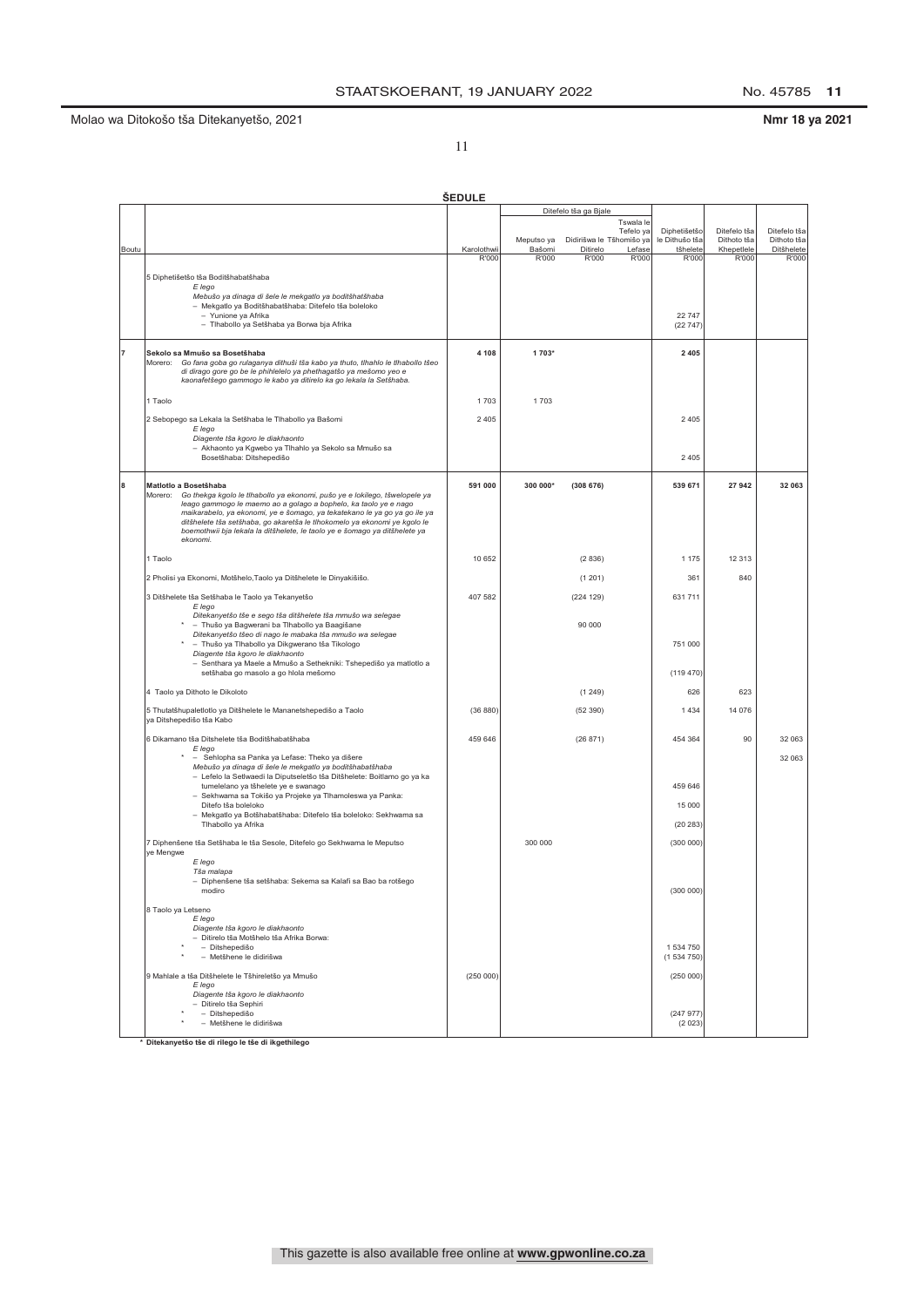12

|      |                                                                                                                                                                                                                                                                                                                                                                                                                                                                                                                                                      | <b>SCHEDULE</b>        |                                       |                                |                                          |                                     |                                                |                                              |
|------|------------------------------------------------------------------------------------------------------------------------------------------------------------------------------------------------------------------------------------------------------------------------------------------------------------------------------------------------------------------------------------------------------------------------------------------------------------------------------------------------------------------------------------------------------|------------------------|---------------------------------------|--------------------------------|------------------------------------------|-------------------------------------|------------------------------------------------|----------------------------------------------|
|      |                                                                                                                                                                                                                                                                                                                                                                                                                                                                                                                                                      |                        |                                       | <b>Current Payments</b>        |                                          |                                     |                                                |                                              |
| Vote |                                                                                                                                                                                                                                                                                                                                                                                                                                                                                                                                                      | Main Division<br>R'000 | Compensation<br>of Employees<br>R'000 | Goods and<br>Services<br>R'000 | Interest and<br>Rent on<br>Land<br>R'000 | Transfers and<br>Subsidies<br>R'000 | Payments for<br><b>Capital Assets</b><br>R'000 | Payments for<br>Financial<br>Assets<br>R'000 |
| 9    | Planning, Monitoring and Evaluation<br>Purpose: Improve government service delivery through integrated planning, monitoring<br>and evaluation.                                                                                                                                                                                                                                                                                                                                                                                                       | 5 2 6 3                | 5 263*                                | 4 0 5 6                        |                                          | 371                                 | (4427)                                         |                                              |
|      | 1 Administration                                                                                                                                                                                                                                                                                                                                                                                                                                                                                                                                     | 4 9 8 2                | 4918                                  | 5 6 8 2                        |                                          | 129                                 | (5747)                                         |                                              |
|      | 2 National Planning Coordination                                                                                                                                                                                                                                                                                                                                                                                                                                                                                                                     | (577)                  | (577)                                 | (659)                          |                                          | 59                                  | 600                                            |                                              |
|      | 3 Sector Monitoring Services                                                                                                                                                                                                                                                                                                                                                                                                                                                                                                                         | 2 0 8 0                | 2 1 4 4                               | (434)                          |                                          | 170                                 | 200                                            |                                              |
|      | 4 Public Sector Monitoring and Capacity Development                                                                                                                                                                                                                                                                                                                                                                                                                                                                                                  | (1429)                 | (1429)                                | (27)                           |                                          | 7                                   | 20                                             |                                              |
|      | 5 Evidence and Knowledge Systems                                                                                                                                                                                                                                                                                                                                                                                                                                                                                                                     | 207                    | 207                                   | (506)                          |                                          | 6                                   | 500                                            |                                              |
| 10   | <b>Public Enterprises</b><br>Purpose: Drive investment, productivity and transformation in the department's portfolio<br>of state-owned companies to unlock growth, drive industrialisation, create jobs<br>and develop skills.                                                                                                                                                                                                                                                                                                                      | (17000)                | $(17000)^*$                           | (567)                          |                                          | 567                                 |                                                |                                              |
|      | 1 Administration                                                                                                                                                                                                                                                                                                                                                                                                                                                                                                                                     | (9 000)                | (9 000)                               | (289)                          |                                          | 289                                 |                                                |                                              |
|      | 2 State-owned Companies Governance Assurance and Performance                                                                                                                                                                                                                                                                                                                                                                                                                                                                                         | (2000)                 | (2 000)                               | (60)                           |                                          | 60                                  |                                                |                                              |
|      | 3 Business Enhancement, Transformation and Industrialisation                                                                                                                                                                                                                                                                                                                                                                                                                                                                                         | (6000)                 | (6000)                                | (218)                          |                                          | 218                                 |                                                |                                              |
| 11   | <b>Public Service and Administration</b><br>Purpose: Lead the modernisation of the public service, through a generally applicable<br>framework of norms and standards, to improve service delivery.                                                                                                                                                                                                                                                                                                                                                  | 5 4 9 2                | 5 115*                                | (2419)                         |                                          | 2 7 9 6                             |                                                |                                              |
|      | 1 Administration                                                                                                                                                                                                                                                                                                                                                                                                                                                                                                                                     | 7 1 7 3                | 600                                   | 3 1 3 9                        |                                          | 2 1 6 1                             | 1 2 7 3                                        |                                              |
|      | 2 Human Resource Management and Development                                                                                                                                                                                                                                                                                                                                                                                                                                                                                                          | (1145)                 | 400                                   | (1652)                         |                                          | 107                                 |                                                |                                              |
|      | 3 Negotiations, Labour Relations and Remuneration Management                                                                                                                                                                                                                                                                                                                                                                                                                                                                                         | (1337)                 | 600                                   | (1868)                         |                                          | 6                                   | (75)                                           |                                              |
|      | 4 e-Government Services and Information Management                                                                                                                                                                                                                                                                                                                                                                                                                                                                                                   | (984)                  | 500                                   | (1332)                         |                                          | 48                                  | (200)                                          |                                              |
|      | 5 Government Service Access and Improvement<br>Of which                                                                                                                                                                                                                                                                                                                                                                                                                                                                                              | 1785                   | 3015                                  | (706)                          |                                          | 474                                 | (998)                                          |                                              |
|      | Departmental agencies and accounts<br>- Centre for Public Service Innovation: Operations                                                                                                                                                                                                                                                                                                                                                                                                                                                             |                        |                                       |                                |                                          | 377                                 |                                                |                                              |
| 12   | <b>Public Service Commission</b><br>Purpose: Promote constitutional values and the principles of public administration in the<br>public service.                                                                                                                                                                                                                                                                                                                                                                                                     | 3866                   | 3 866*                                |                                |                                          |                                     |                                                |                                              |
|      | 1 Administration                                                                                                                                                                                                                                                                                                                                                                                                                                                                                                                                     | (139)                  | (139)                                 |                                |                                          |                                     |                                                |                                              |
|      | 2 Leadership and Management Practices                                                                                                                                                                                                                                                                                                                                                                                                                                                                                                                | 4 0 8 6                | 4 0 8 6                               |                                |                                          |                                     |                                                |                                              |
|      | 3 Monitoring and Evaluation                                                                                                                                                                                                                                                                                                                                                                                                                                                                                                                          | 254                    | 254                                   |                                |                                          |                                     |                                                |                                              |
|      | 4 Integrity and Anti-corruption                                                                                                                                                                                                                                                                                                                                                                                                                                                                                                                      | (335)                  | (335)                                 |                                |                                          |                                     |                                                |                                              |
| 13   | <b>Public Works and Infrastructure</b><br>Purpose: Provide policy formulation for, and coordination, regulation and oversight of<br>the public works sector in relation to the accommodation, housing, land and<br>infrastructure needs of national departments. Enhance intergovernmental<br>relations by coordinating concurrent public works functions. Lead and direct<br>the implementation of the national expanded public works programme.<br>Promote growth, job creation and transformation in the construction and<br>property industries. | 11 006                 | 11 006*                               | (87340)                        |                                          | 94 498                              | (7158)                                         |                                              |
|      | 1 Administration                                                                                                                                                                                                                                                                                                                                                                                                                                                                                                                                     | (6662)                 | 6 0 0 6                               | (5510)                         |                                          |                                     | (7158)                                         |                                              |
|      | 2 Intergovernmental Coordination                                                                                                                                                                                                                                                                                                                                                                                                                                                                                                                     | (5091)                 |                                       | (5091)                         |                                          |                                     |                                                |                                              |
|      | 3 Expanded Public Works Programme                                                                                                                                                                                                                                                                                                                                                                                                                                                                                                                    | (48 200)               | 2800                                  | (51000)                        |                                          |                                     |                                                |                                              |
|      | 4 Property and Construction Industry Policy and Research<br>Of which                                                                                                                                                                                                                                                                                                                                                                                                                                                                                 | 76 316                 |                                       | (18182)                        |                                          | 94 498                              |                                                |                                              |
|      | Departmental agencies and accounts<br>- Construction Education and Training Authority: Operations                                                                                                                                                                                                                                                                                                                                                                                                                                                    |                        |                                       |                                |                                          | (61)                                |                                                |                                              |
|      | Foreign governments and international organisations<br>- Commonwealth War Graves Commission: Maintenance of<br>soldiers' graves                                                                                                                                                                                                                                                                                                                                                                                                                      |                        |                                       |                                |                                          | (402)                               |                                                |                                              |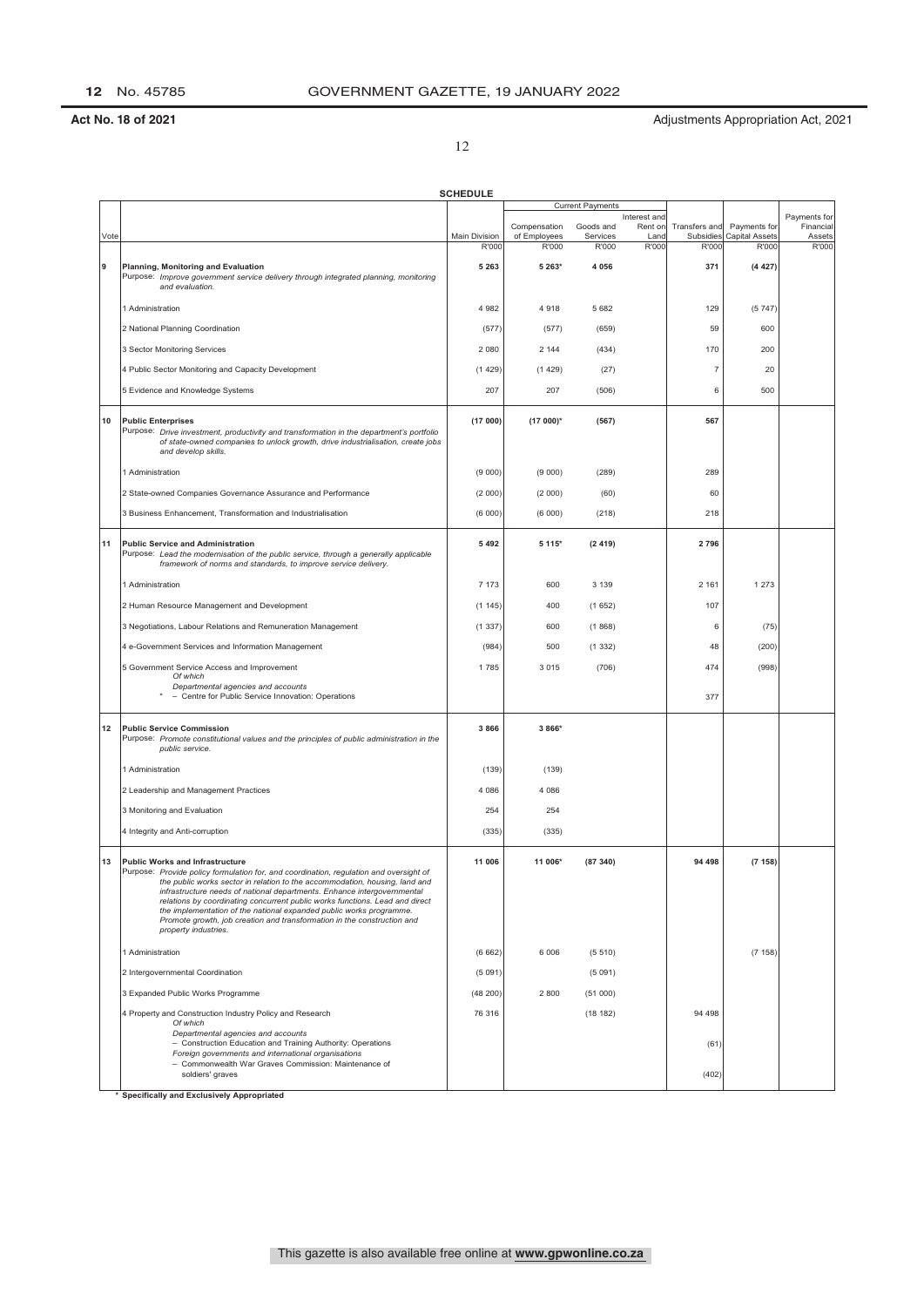No. 45785 13

13

|  | Nmr 18 ya 2021 |
|--|----------------|
|  |                |

|       |                                                                                                                                                                                                                                                                                                                                                                                                                                                                                                                                                                                       | <b>SEDULE</b>        |                 |                                       |                                |                             |                             |
|-------|---------------------------------------------------------------------------------------------------------------------------------------------------------------------------------------------------------------------------------------------------------------------------------------------------------------------------------------------------------------------------------------------------------------------------------------------------------------------------------------------------------------------------------------------------------------------------------------|----------------------|-----------------|---------------------------------------|--------------------------------|-----------------------------|-----------------------------|
|       |                                                                                                                                                                                                                                                                                                                                                                                                                                                                                                                                                                                       |                      |                 | Ditefelo tša ga Bjale<br>Tswala le    |                                |                             |                             |
|       |                                                                                                                                                                                                                                                                                                                                                                                                                                                                                                                                                                                       |                      | Meputso ya      | Tefelo ya<br>Didirišwa le Tšhomišo ya | Diphetišetšo<br>le Dithušo tša | Ditefelo tša<br>Dithoto tša | Ditefelo tša<br>Dithoto tša |
| Boutu |                                                                                                                                                                                                                                                                                                                                                                                                                                                                                                                                                                                       | Karolothwii<br>R'000 | Bašomi<br>R'000 | Ditirelo<br>Lefase<br>R'000<br>R'000  | tšhelete<br>R'000              | Khepetlele<br>R'000         | Ditšhelete<br>R'000         |
| 9     | Togamaano, Tlhokomelo le Tshekatsheko<br>Morero: Go kaonafatša kabo ya ditirelo ka koketšo ya maano, tekolo le phetleko.                                                                                                                                                                                                                                                                                                                                                                                                                                                              | 5 2 6 3              | 5 263*          | 4 0 5 6                               | 371                            | (4427)                      |                             |
|       | 1 Taolo                                                                                                                                                                                                                                                                                                                                                                                                                                                                                                                                                                               | 4 9 8 2              | 4918            | 5682                                  | 129                            | (5747)                      |                             |
|       | 2 Thulaganyo ya Togamaano ya Bosetšhaba                                                                                                                                                                                                                                                                                                                                                                                                                                                                                                                                               | (577)                | (577)           | (659)                                 | 59                             | 600                         |                             |
|       | 3 Ditirelo tša Tekolo ya Lekala                                                                                                                                                                                                                                                                                                                                                                                                                                                                                                                                                       | 2 0 8 0              | 2 1 4 4         | (434)                                 | 170                            | 200                         |                             |
|       | 4 Tlhokomelo ya Lekala la Setšhaba le Tlhabollo ya Bokgoni                                                                                                                                                                                                                                                                                                                                                                                                                                                                                                                            | (1429)               | (1429)          | (27)                                  | $\overline{7}$                 | 20                          |                             |
|       | 5 Mananeokgoparara a Bohlatse le Tsebo                                                                                                                                                                                                                                                                                                                                                                                                                                                                                                                                                | 207                  | 207             | (506)                                 | 6                              | 500                         |                             |
| 10    | Dikgwebo tša Setšhaba<br>Morero: Go tšwetšapele dipeeletšo, tšweletšo le phetošo go photefolio ya kgoro ya<br>dikhamphani tša mmušo go bulela kgolo, tšwetšopele ya diintasteri, go hlola<br>mešomo le go hlola bokgoni.                                                                                                                                                                                                                                                                                                                                                              | (17000)              | $(17000)^*$     | (567)                                 | 567                            |                             |                             |
|       | 1 Taolo                                                                                                                                                                                                                                                                                                                                                                                                                                                                                                                                                                               | (9 000)              | (9000)          | (289)                                 | 289                            |                             |                             |
|       | 2 Netefatšo ya Pušo ya Dikhamphani tša Mmušo le Phethagatšo ya Mešomo                                                                                                                                                                                                                                                                                                                                                                                                                                                                                                                 | (2000)               | (2000)          | (60)                                  | 60                             |                             |                             |
|       | 3 Kaonafatšo ya Kgwebo, Phetošo le Tlhabollo ya Diintasteri                                                                                                                                                                                                                                                                                                                                                                                                                                                                                                                           | (6000)               | (6000)          | (218)                                 | 218                            |                             |                             |
| 11    | Ditirelo tša Setšhaba le Taolo<br>Morero: Go eta pele tlhabollo ya ditirelo tša setšhaba go ba ya sebjalebjale, ka go<br>šomiša sebopego seo se akaretšago maemo le ditlwaedi, go kaonafatša kabo<br>ya ditirelo.                                                                                                                                                                                                                                                                                                                                                                     | 5 4 9 2              | 5 1 1 5*        | (2419)                                | 2796                           |                             |                             |
|       | 1 Taolo                                                                                                                                                                                                                                                                                                                                                                                                                                                                                                                                                                               | 7 1 7 3              | 600             | 3 1 3 9                               | 2 1 6 1                        | 1 2 7 3                     |                             |
|       | 2 Taolo le Tlhabollo ya Bašomi                                                                                                                                                                                                                                                                                                                                                                                                                                                                                                                                                        | (1145)               | 400             | (1652)                                | 107                            |                             |                             |
|       | 3 Dipoledišano, Dikamano tša Mešomo le Taolo ya Meputso                                                                                                                                                                                                                                                                                                                                                                                                                                                                                                                               | (1337)               | 600             | (1868)                                | 6                              | (75)                        |                             |
|       | 4 Ditirelo tša Mmušo tša inthanete le Taolo ya Tshedimošo                                                                                                                                                                                                                                                                                                                                                                                                                                                                                                                             | (984)                | 500             | (1332)                                | 48                             | (200)                       |                             |
|       | 5 Kaonafatšo ya Phihlelelo ya Ditirelo tša Mmušo                                                                                                                                                                                                                                                                                                                                                                                                                                                                                                                                      | 1785                 | 3015            | (706)                                 | 474                            | (998)                       |                             |
|       | Elego<br>Diagente tša kgoro le diakhaonto<br>- Senthara ya Tlhabollo ya Ditirelo tša Setšhaba: Ditshepedišo                                                                                                                                                                                                                                                                                                                                                                                                                                                                           |                      |                 |                                       | 377                            |                             |                             |
| 12    | Komišene ya Ditirelo tša Setšhaba<br>Morero: Go tšwetšapele metheo le melao ya molaotheo ya taolo ya setšhaba ka gare<br>ga mešomo ya ditirelo tša setšhaba.                                                                                                                                                                                                                                                                                                                                                                                                                          | 3866                 | 3 866*          |                                       |                                |                             |                             |
|       | 1 Taolo                                                                                                                                                                                                                                                                                                                                                                                                                                                                                                                                                                               | (139)                | (139)           |                                       |                                |                             |                             |
|       | 2 Taolo ya Ditiragatšo le Boetapele                                                                                                                                                                                                                                                                                                                                                                                                                                                                                                                                                   | 4 0 8 6              | 4 0 8 6         |                                       |                                |                             |                             |
|       | 3 Tekolo le Phetleko                                                                                                                                                                                                                                                                                                                                                                                                                                                                                                                                                                  | 254                  | 254             |                                       |                                |                             |                             |
|       | 4 Botshepegi le goba kgahlanong le Bomenetša                                                                                                                                                                                                                                                                                                                                                                                                                                                                                                                                          | (335)                | (335)           |                                       |                                |                             |                             |
| 13    | Mešomo ya Setšhaba le Mananeokgoparara<br>Go fana ka tlhamego ya pholisi ya, gammogo le thulaganyo, taolo le<br>Morero:<br>tlhokomelo ya, lekala la mešomo ya setšhaba mabapi le madulo, mengwako,<br>naga le dinyakwa tša mananeokgoparara tša dikgoro tša bosetšhaba. Go<br>kaonafatša dikamano tša magareng ga mebušo ka go rulaganya mešomo ya<br>setšhaba ya go sepelelana. Go eta pele le go laela phethagatšo ya lenaneo la<br>bosetšhaba leo le katološitšwego la mešomo va setšhaba. Go tšwetšapele<br>kgolo, tlholego ya mešomo le phetošo diintastering tša kago le thoto. | 11 006               | 11 006*         | (87340)                               | 94 498                         | (7158)                      |                             |
|       | 1 Taolo                                                                                                                                                                                                                                                                                                                                                                                                                                                                                                                                                                               | (6662)               | 6 0 0 6         | (5510)                                |                                | (7158)                      |                             |
|       | 2 Thulanganyo ya Magareng ga Mebušo                                                                                                                                                                                                                                                                                                                                                                                                                                                                                                                                                   | (5091)               |                 | (5091)                                |                                |                             |                             |
|       | 3 Mananeo ao a Katološitšwego a Mešomo ya Setšhaba                                                                                                                                                                                                                                                                                                                                                                                                                                                                                                                                    | (48 200)             | 2800            | (51000)                               |                                |                             |                             |
|       | 4 Pholisi le Dinyakišišo tša Intaseteri ya Dithoto le Kago<br>E lego                                                                                                                                                                                                                                                                                                                                                                                                                                                                                                                  | 76 316               |                 | (18182)                               | 94 4 98                        |                             |                             |
|       | Diagente tša kgoro le diakhaonto<br>- Taolo ya Thuto le Tlhahlo go tša Kago: Ditshepedišo<br>Mebušo ya dinaga di šele le mekgatlo ya boditšhabatšhaba                                                                                                                                                                                                                                                                                                                                                                                                                                 |                      |                 |                                       | (61)                           |                             |                             |
|       | - Khomišene ya Mabitla a Ntwa a Ditšhabakgwerano: Tlhokomelo ya<br>mabitla a masole                                                                                                                                                                                                                                                                                                                                                                                                                                                                                                   |                      |                 |                                       | (402)                          |                             |                             |

\* Ditekanyetšo tše di rilego le tše di ikgethilego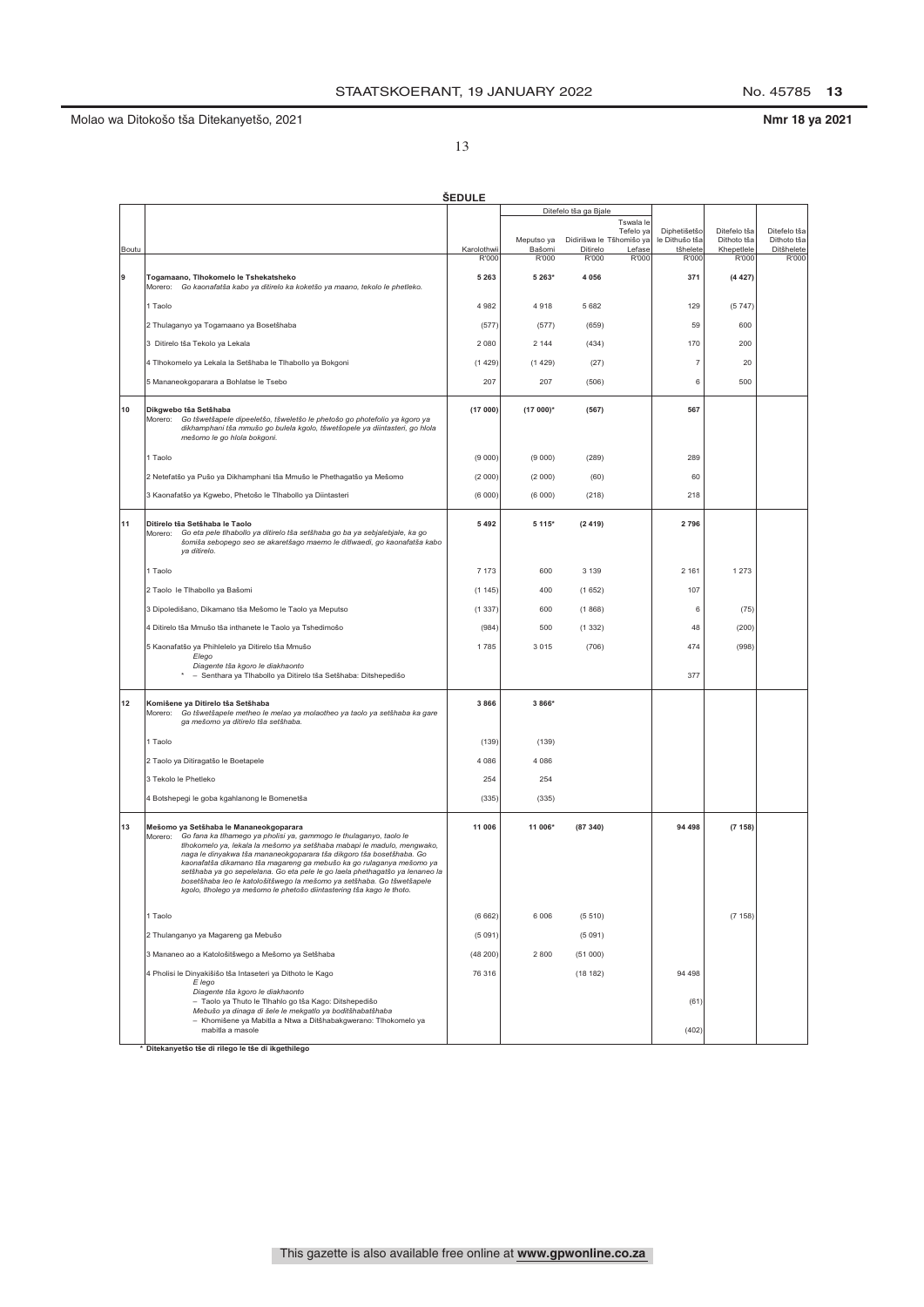14

|      |                                                                                                                                      | <b>SCHEDULE</b>        |                       |                         |                         |                           |                                |                           |
|------|--------------------------------------------------------------------------------------------------------------------------------------|------------------------|-----------------------|-------------------------|-------------------------|---------------------------|--------------------------------|---------------------------|
|      |                                                                                                                                      |                        |                       | <b>Current Payments</b> |                         |                           |                                |                           |
|      |                                                                                                                                      |                        | Compensation          | Goods and               | Interest and<br>Rent on | Transfers and             | Payments for                   | Payments for<br>Financial |
| Vote |                                                                                                                                      | Main Division<br>R'000 | of Employees<br>R'000 | Services<br>R'000       | Land<br><b>R'000</b>    | <b>Subsidies</b><br>R'000 | <b>Capital Assets</b><br>R'000 | Assets<br>R'000           |
|      |                                                                                                                                      |                        |                       |                         |                         |                           |                                |                           |
|      | Public corporations<br>- Independent Development Trust: Operations                                                                   |                        |                       |                         |                         | 93 000                    |                                |                           |
|      |                                                                                                                                      |                        |                       |                         |                         |                           |                                |                           |
|      | 5 Prestige Policy                                                                                                                    | (5357)                 | 2 2 0 0               | (7557)                  |                         |                           |                                |                           |
|      |                                                                                                                                      |                        |                       |                         |                         |                           |                                |                           |
| 14   | <b>Statistics South Africa</b><br>Purpose: Lead and partner in the production of statistics, in line with internationally            | 457 050                | 293 839*              | (61989)                 |                         | 24 295                    | 200 905                        |                           |
|      | recognised principles and standards, to inform users about socioeconomic                                                             |                        |                       |                         |                         |                           |                                |                           |
|      | dynamics for evidence-based decisions.                                                                                               |                        |                       |                         |                         |                           |                                |                           |
|      | 1 Administration                                                                                                                     | 44 837                 | 39 390                | 5 3 5 5                 |                         |                           | 92                             |                           |
|      | 2 Economic Statistics                                                                                                                |                        | 3 2 0 0               |                         |                         | 354                       | 33                             |                           |
|      | Of which                                                                                                                             | (656)                  |                       | (4243)                  |                         |                           |                                |                           |
|      | Households                                                                                                                           |                        |                       |                         |                         |                           |                                |                           |
|      | - Employee Social Benefits: Leave gratuities                                                                                         |                        |                       |                         |                         | 354                       |                                |                           |
|      | 3 Population and Social Statistics                                                                                                   | (9757)                 | 1 500                 | (11857)                 |                         |                           | 600                            |                           |
|      | 4 Methodology and Statistical Infrastructure                                                                                         | (12 202)               |                       | (21083)                 |                         | 513                       | 8 3 6 8                        |                           |
|      | Of which<br>Households                                                                                                               |                        |                       |                         |                         |                           |                                |                           |
|      | - Employee Social Benefits: Leave gratuities                                                                                         |                        |                       |                         |                         | 513                       |                                |                           |
|      |                                                                                                                                      |                        |                       |                         |                         |                           |                                |                           |
|      | 5 Statistical Support and Informatics<br>Of which                                                                                    | 37 023                 |                       | 35 898                  |                         | 92                        | 1 0 3 3                        |                           |
|      | Households                                                                                                                           |                        |                       |                         |                         |                           |                                |                           |
|      | - Employee Social Benefits: Leave gratuities                                                                                         |                        |                       |                         |                         | 92                        |                                |                           |
|      | 6 Statistical Operations and Provincial Coordination                                                                                 | 401 104                | 249 749               | (62 182)                |                         | 22 758                    | 190 779                        |                           |
|      | Of which<br>Households                                                                                                               |                        |                       |                         |                         |                           |                                |                           |
|      | - Employee Social Benefits: Leave gratuities                                                                                         |                        |                       |                         |                         | 22 758                    |                                |                           |
|      | 7 South African National Statistics System                                                                                           | (3 299)                |                       | (3877)                  |                         | 578                       |                                |                           |
|      | Of which                                                                                                                             |                        |                       |                         |                         |                           |                                |                           |
|      | Households<br>- Employee Social Benefits: Leave gratuities                                                                           |                        |                       |                         |                         | 578                       |                                |                           |
|      |                                                                                                                                      |                        |                       |                         |                         |                           |                                |                           |
| 15   | <b>Traditional Affairs</b>                                                                                                           | 1 2 9 8                | 1 298*                |                         |                         |                           |                                |                           |
|      | Purpose: Coordinate traditional affairs across government through the development of                                                 |                        |                       |                         |                         |                           |                                |                           |
|      | appropriate policies, norms and standards, systems, and regulatory<br>frameworks; and promote culture, heritage and social cohesion. |                        |                       |                         |                         |                           |                                |                           |
|      |                                                                                                                                      |                        |                       |                         |                         |                           |                                |                           |
|      | 1 Administration                                                                                                                     | 5 3 5 0                | 767                   | 4 5 8 3                 |                         |                           |                                |                           |
|      | 2 Research, Policy and Legislation                                                                                                   | 3 6 3 0                | 630                   | 3 0 0 0                 |                         |                           |                                |                           |
|      | 3 Institutional Support and Coordination                                                                                             | (7682)                 | (99)                  | (7583)                  |                         |                           |                                |                           |
|      |                                                                                                                                      |                        |                       |                         |                         |                           |                                |                           |
| 16   | <b>Basic Education</b>                                                                                                               | 221 182                | 11 182*               | (25879)                 |                         | 25 879                    | 210 000                        |                           |
|      | Purpose: Provide quality basic education for all, and lead the establishment and                                                     |                        |                       |                         |                         |                           |                                |                           |
|      | development of a South African schooling system for the 21st century.                                                                |                        |                       |                         |                         |                           |                                |                           |
|      | 1 Administration                                                                                                                     | 1 500                  | 1 500                 | (1020)                  |                         | 1 0 2 0                   |                                |                           |
|      | 2 Curriculum Policy, Support and Monitoring                                                                                          | 86 628                 | 2 0 0 0               | 84 140                  |                         | 488                       |                                |                           |
|      |                                                                                                                                      |                        |                       |                         |                         |                           |                                |                           |
|      | 3 Teachers, Education Human Resources and Institutional Development                                                                  | 1 0 0 0                | 1 0 0 0               | (48)                    |                         | 48                        |                                |                           |
|      | 4 Planning, Information and Assessment                                                                                               | 130 372                | 5 0 0 0               | (108911)                |                         | 24 283                    | 210 000                        |                           |
|      | Of which<br>Allocation-in-kind to provinces                                                                                          |                        |                       |                         |                         |                           |                                |                           |
|      | - School Infrastructure Backlogs Grant                                                                                               |                        |                       | (97000)                 |                         |                           | 210 000                        |                           |
|      | Departmental agencies and accounts<br>- Umalusi Council for Quality Assurance in General and Further                                 |                        |                       |                         |                         |                           |                                |                           |
|      | Education and Training: Operations                                                                                                   |                        |                       |                         |                         | 20 000                    |                                |                           |
|      | Non-profit institutions<br>- National Education Collaboration Trust: Piloting of Initiatives                                         |                        |                       |                         |                         |                           |                                |                           |
|      | to improve the quality of basic education                                                                                            |                        |                       |                         |                         | 2879                      |                                |                           |
|      | 5 Educational Enrichment Services                                                                                                    | 1682                   | 1682                  | (40)                    |                         | 40                        |                                |                           |
|      | * Consifically and Evaluatively Annoportated                                                                                         |                        |                       |                         |                         |                           |                                |                           |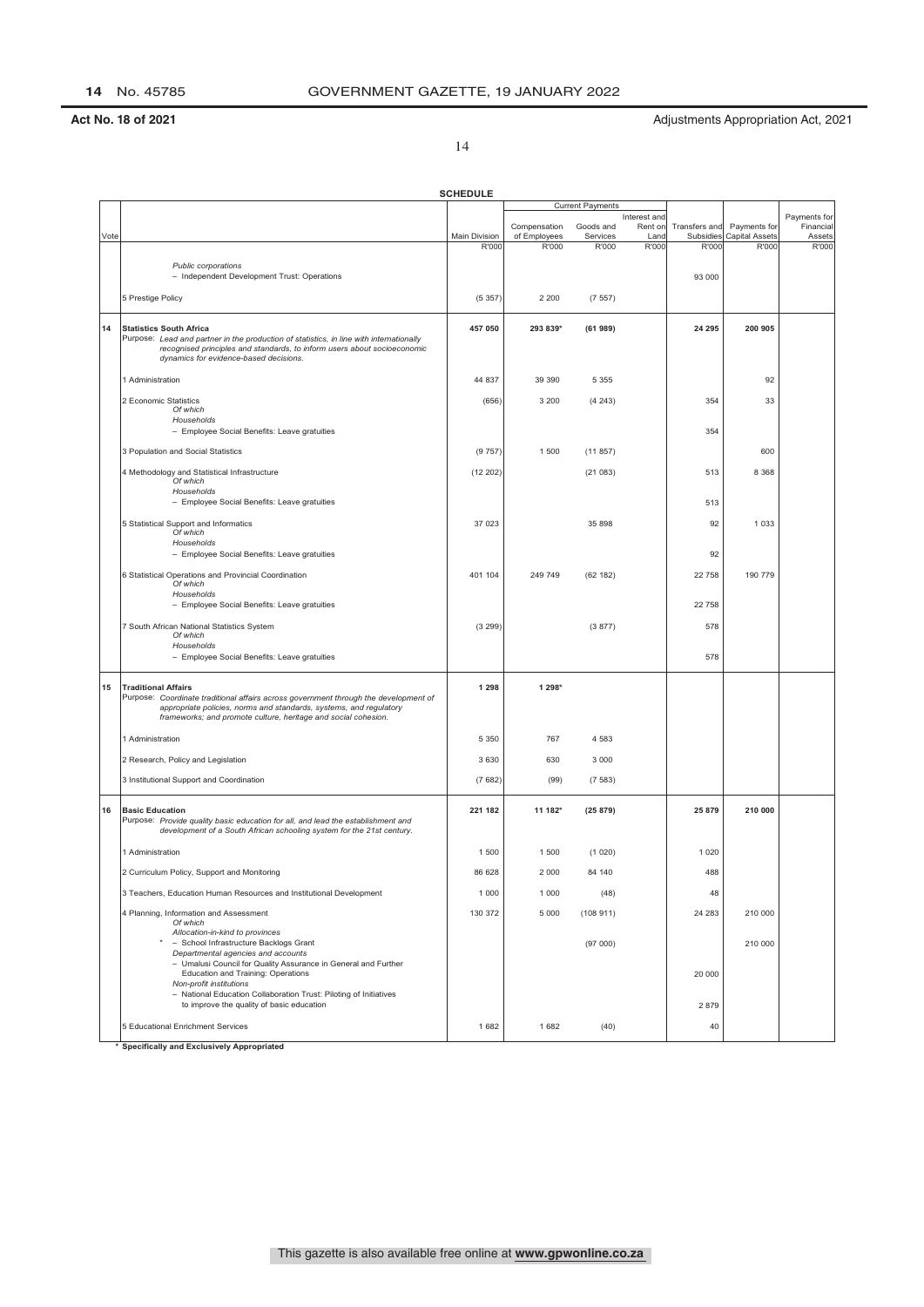Nmr 18 ya 2021

15

|       |                                                                                                                                                                                                                                                                                                         | <b>SEDULE</b> |                      |                                      |                                  |                                            |                                           |                                           |
|-------|---------------------------------------------------------------------------------------------------------------------------------------------------------------------------------------------------------------------------------------------------------------------------------------------------------|---------------|----------------------|--------------------------------------|----------------------------------|--------------------------------------------|-------------------------------------------|-------------------------------------------|
|       |                                                                                                                                                                                                                                                                                                         |               |                      | Ditefelo tša ga Bjale                |                                  |                                            |                                           |                                           |
| Boutu |                                                                                                                                                                                                                                                                                                         | Karolothwii   | Meputso ya<br>Bašomi | Didirišwa le Tšhomišo ya<br>Ditirelo | Tswala le<br>Tefelo ya<br>Lefase | Diphetišetšo<br>le Dithušo tša<br>tšhelete | Ditefelo tša<br>Dithoto tša<br>Khepetlele | Ditefelo tša<br>Dithoto tša<br>Ditšhelete |
|       |                                                                                                                                                                                                                                                                                                         | <b>R'000</b>  | R'000                | R'000                                | R'000                            | R'000                                      | R'000                                     | R'000                                     |
|       | Dikoporase tša setšhaba<br>- Trasete ya go Ikema ya Tlhabollo: Ditshepedišo                                                                                                                                                                                                                             |               |                      |                                      |                                  | 93 000                                     |                                           |                                           |
|       | 5 Pholisi ye Phagamego                                                                                                                                                                                                                                                                                  | (5357)        | 2 2 0 0              | (7557)                               |                                  |                                            |                                           |                                           |
| 14    | Dipalopalo tša Afrika Borwa<br>Go eta pele le go šomišana tšweletšong ya dipalopalo, gore di sepelelana le<br>Morero:<br>maemo le metheo yeo e tsebegago ya boditšhabatšhaba, gammogo le go<br>tsebiša badiriši ka ga dipharologano tša leago gore ba kgone go tšea dipheto<br>tše di nago le bohlatse. | 457 050       | 293 839*             | (61989)                              |                                  | 24 295                                     | 200 905                                   |                                           |
|       | 1 Taolo                                                                                                                                                                                                                                                                                                 | 44 837        | 39 390               | 5 3 5 5                              |                                  |                                            | 92                                        |                                           |
|       | 2 Dipalopalo tša Ekonomi                                                                                                                                                                                                                                                                                | (656)         | 3 2 0 0              | (4243)                               |                                  | 354                                        | 33                                        |                                           |
|       | E lego<br>Tša malapa<br>- Meputso ya Leago ya Bašomi: Meputso ya matšatši a Ilifi                                                                                                                                                                                                                       |               |                      |                                      |                                  | 354                                        |                                           |                                           |
|       | 3 Dipalopalo tša Baagi le tša Leago                                                                                                                                                                                                                                                                     | (9757)        | 1500                 | (11857)                              |                                  |                                            | 600                                       |                                           |
|       | 4 Mekgwa le Mananeokgoparara a Dipalopalo                                                                                                                                                                                                                                                               | (12 202)      |                      | (21083)                              |                                  | 513                                        | 8 3 6 8                                   |                                           |
|       | E lego<br>Tša malapa                                                                                                                                                                                                                                                                                    |               |                      |                                      |                                  |                                            |                                           |                                           |
|       | - Meputso ya Leago ya Bašomi: Meputso ya matšatši a Ilifi                                                                                                                                                                                                                                               |               |                      |                                      |                                  | 513                                        |                                           |                                           |
|       | 5 Thekgo ya Dipalopalo le Tshedimošo<br>E lego<br>Tša malapa                                                                                                                                                                                                                                            | 37 023        |                      | 35 898                               |                                  | 92                                         | 1 0 3 3                                   |                                           |
|       | - Meputso ya Leago ya Bašomi: Meputso ya matšatši a Ilifi                                                                                                                                                                                                                                               |               |                      |                                      |                                  | 92                                         |                                           |                                           |
|       | 6 Ditshepedišo tša Dipalopalo le Thulaganyo ya Profense                                                                                                                                                                                                                                                 | 401 104       | 249 749              | (62 182)                             |                                  | 22 758                                     | 190 779                                   |                                           |
|       | E lego<br>Tša malapa                                                                                                                                                                                                                                                                                    |               |                      |                                      |                                  |                                            |                                           |                                           |
|       | - Meputso ya Leago ya Bašomi: Meputso ya matšatši a Ilifi                                                                                                                                                                                                                                               |               |                      |                                      |                                  | 22 758                                     |                                           |                                           |
|       | 7 Lenaneotshepedišo la Bosetšhaba la Dipalopalo tša Afrika Borwa<br>E lego                                                                                                                                                                                                                              | (3 299)       |                      | (3877)                               |                                  | 578                                        |                                           |                                           |
|       | Tša malapa<br>- Meputso ya Leago ya Bašomi: Meputso ya matšatši a Ilifi                                                                                                                                                                                                                                 |               |                      |                                      |                                  | 578                                        |                                           |                                           |
| 15    | Merero ya Setšo<br>Morero: Go rulaganya merero ya setšo go ralala le mmušo ka go hlola dipholisi tša<br>maleba, ditlwaedi le maemo. mananeotshepedišo, le sebopego sa taolo; le go<br>tšwetšapele setšo, bohwa le kwano ya setšhaba.                                                                    | 1 2 9 8       | 1 298*               |                                      |                                  |                                            |                                           |                                           |
|       | 1 Taolo                                                                                                                                                                                                                                                                                                 | 5 3 5 0       | 767                  | 4583                                 |                                  |                                            |                                           |                                           |
|       | 2 Dinyakišišo, Pholisi le Tlhakamolao                                                                                                                                                                                                                                                                   | 3 6 3 0       | 630                  | 3 0 0 0                              |                                  |                                            |                                           |                                           |
|       | 3 Thekgo le Thulaganyo ya Dihlongwa                                                                                                                                                                                                                                                                     | (7682)        | (99)                 | (7583)                               |                                  |                                            |                                           |                                           |
| 16    | Thuto ya Motheo<br>Morero: Go fana ka thuto ya motheo ya boleng go batho ka moka, gammogo le eta<br>pele tlholego le tšwetšopele ya lenaneotshepedišo la dikolo la Afrika Borwa<br>mo go ngwagakgolo wa 21.                                                                                             | 221 182       | 11 182*              | (25879)                              |                                  | 25 879                                     | 210 000                                   |                                           |
|       | 1 Taolo                                                                                                                                                                                                                                                                                                 | 1 500         | 1500                 | (1020)                               |                                  | 1 0 2 0                                    |                                           |                                           |
|       | 2 Pholisi ya Kharikhulamo, Thekgo le Tekolo                                                                                                                                                                                                                                                             | 86 628        | 2 0 0 0              | 84 140                               |                                  | 488                                        |                                           |                                           |
|       | 3 Barutiši, Bašomi ba Thuto le Tlhabollo ya Dihlongwa                                                                                                                                                                                                                                                   | 1 0 0 0       | 1 0 0 0              | (48)                                 |                                  | 48                                         |                                           |                                           |
|       | 4 Peakanyo, Tshedimošo le Tekolo                                                                                                                                                                                                                                                                        | 130 372       | 5 0 0 0              | (108911)                             |                                  | 24 283                                     | 210 000                                   |                                           |
|       | E lego<br>Ditekanyetšo tšeo e sego tša tšhelete tša diprofense                                                                                                                                                                                                                                          |               |                      |                                      |                                  |                                            |                                           |                                           |
|       | * - Thušo ya Mananeokgoparara a Tšhalelomorago a Sekolo<br>Diagente tša kgoro le diakhaonto                                                                                                                                                                                                             |               |                      | (97000)                              |                                  |                                            | 210 000                                   |                                           |
|       | - Khansele ya Tiišo ya Boleng ya Umalusi mo go<br>Thuto Kakaretšo ye eTšwelago pele le Tlhahlo: Ditshepedišo<br>Dihlongwa tše di sa dirego letseno                                                                                                                                                      |               |                      |                                      |                                  | 20 000                                     |                                           |                                           |
|       | - Sekhwama sa Tšhelete sa Tšhomišano go tša Thuto ya Bosetšhaba:<br>Maiteko a go dithuši tša go kaonafatša boleng bja thuto ya motheo                                                                                                                                                                   |               |                      |                                      |                                  | 2879                                       |                                           |                                           |
|       | 5 Ditirelo tša Tlaleletšo ya Thuto                                                                                                                                                                                                                                                                      | 1682          | 1682                 | (40)                                 |                                  | 40                                         |                                           |                                           |

<u>I</u><br>\* Ditekanyetšo tše di rilego le tše di ikgethilego

This gazette is also available free online at **www.gpwonline.co.za**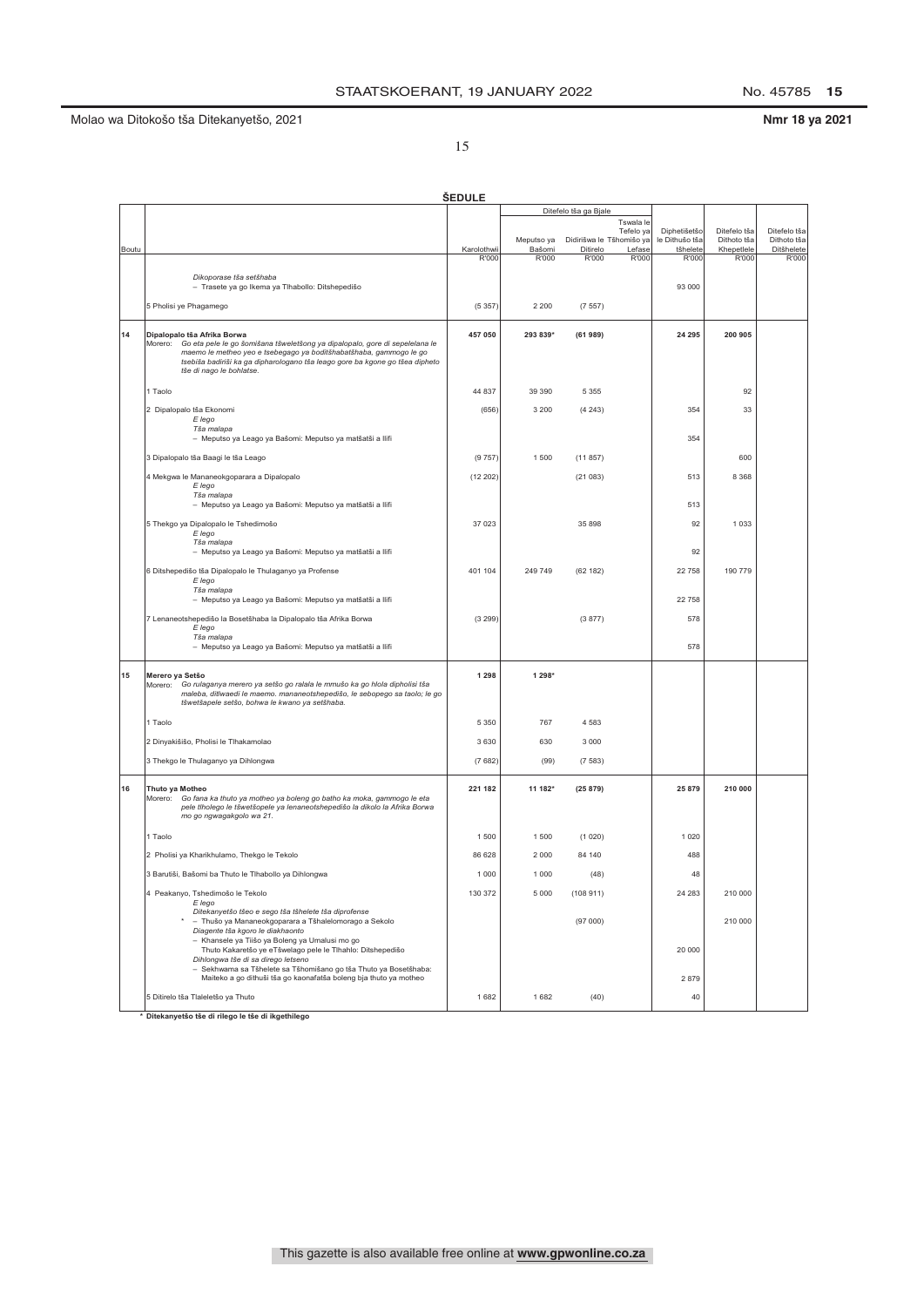16

|      |                                                                                       | <b>SCHEDULE</b> |              |                         |                         |                     |                |                           |
|------|---------------------------------------------------------------------------------------|-----------------|--------------|-------------------------|-------------------------|---------------------|----------------|---------------------------|
|      |                                                                                       |                 |              | <b>Current Payments</b> |                         |                     |                |                           |
|      |                                                                                       |                 | Compensation | Goods and               | Interest and<br>Rent on | Transfers and       | Payments for   | Payments for<br>Financial |
| Vote |                                                                                       | Main Division   | of Employees | Services                | Land                    | Subsidies           | Capital Assets | Assets                    |
|      |                                                                                       | R'000           | R'000        | R'000                   | R'000                   | R'000               | R'000          | <b>R'000</b>              |
| 17   | <b>Higher Education and Training</b>                                                  | 105 000         | (671 070)*   | (50 850)                |                         | 826 920             |                |                           |
|      | Purpose: Develop and support a quality higher and vocational education sector.        |                 |              |                         |                         |                     |                |                           |
|      | Promote access to higher education, vocational education and skills                   |                 |              |                         |                         |                     |                |                           |
|      | development training opportunities.                                                   |                 |              |                         |                         |                     |                |                           |
|      | 1 Administration                                                                      | (40394)         | (11960)      | (30 224)                |                         | 1790                |                |                           |
|      |                                                                                       |                 |              |                         |                         |                     |                |                           |
|      | 2 Planning, Policy and Strategy                                                       | 9 1 1 0         | 9710         | (1060)                  |                         | 460                 |                |                           |
|      |                                                                                       |                 |              |                         |                         |                     |                |                           |
|      | 3 University Education<br>Of which                                                    | 701 945         | (850)        | (3905)                  |                         | 706 700             |                |                           |
|      | Departmental agencies and accounts                                                    |                 |              |                         |                         |                     |                |                           |
|      | - National Student Financial Aid Scheme                                               |                 |              |                         |                         |                     |                |                           |
|      | - Operations<br>- Student loans and bursaries                                         |                 |              |                         |                         | 65 000<br>3 040 000 |                |                           |
|      | Higher education institutions                                                         |                 |              |                         |                         |                     |                |                           |
|      | - University of Mpumalanga: Building, maintenance and upgrading of                    |                 |              |                         |                         |                     |                |                           |
|      | infrastructure                                                                        |                 |              |                         |                         | (150000)            |                |                           |
|      | - Sol Plaatje University: Building, maintenance and upgrading of<br>infrastructure    |                 |              |                         |                         | (150000)            |                |                           |
|      | - University subsidies                                                                |                 |              |                         |                         |                     |                |                           |
|      | - Academic clinical training grants                                                   |                 |              |                         |                         |                     |                |                           |
|      | - Cape Peninsula University of Technology                                             |                 |              |                         |                         | (795)               |                |                           |
|      | - University of Cape Town<br>- Central University of Technology                       |                 |              |                         |                         | (3830)<br>(530)     |                |                           |
|      | - Durban University of Technology                                                     |                 |              |                         |                         | (1344)              |                |                           |
|      | - University of Fort Hare                                                             |                 |              |                         |                         | (495)               |                |                           |
|      | - University of the Free State                                                        |                 |              |                         |                         | (2819)<br>(834)     |                |                           |
|      | - University of Johannesburg<br>- University of KwaZulu-Natal                         |                 |              |                         |                         | (4528)              |                |                           |
|      | - University of Limpopo                                                               |                 |              |                         |                         | (705)               |                |                           |
|      | - Mangosuthu University of Technology                                                 |                 |              |                         |                         | (183)               |                |                           |
|      | - Nelson Mandela University<br>- North-West University                                |                 |              |                         |                         | (1359)<br>(1582)    |                |                           |
|      | - University of Pretoria                                                              |                 |              |                         |                         | (4459)              |                |                           |
|      | - Rhodes University                                                                   |                 |              |                         |                         | (273)               |                |                           |
|      | - Sefako Makgatho Health Sciences University                                          |                 |              |                         |                         | (4103)              |                |                           |
|      | - Stellenbosch University<br>- Tshwane University of Technology                       |                 |              |                         |                         | (4208)<br>(1006)    |                |                           |
|      | - Vaal University of Technology                                                       |                 |              |                         |                         | (498)               |                |                           |
|      | - University of Venda                                                                 |                 |              |                         |                         | (434)               |                |                           |
|      | - Walter Sisulu University<br>- University of the Western Cape                        |                 |              |                         |                         | (1863)<br>(2545)    |                |                           |
|      | - University of the Witwatersrand, Johannesburg                                       |                 |              |                         |                         | (6038)              |                |                           |
|      | - University of Zululand                                                              |                 |              |                         |                         | (569)               |                |                           |
|      | - Block, gap and other grant allocations<br>- Cape Peninsula University of Technology |                 |              |                         |                         |                     |                |                           |
|      | - University of Cape Town                                                             |                 |              |                         |                         | (3696)<br>(23910)   |                |                           |
|      | - Central University of Technology                                                    |                 |              |                         |                         | (2 027)             |                |                           |
|      | - Durban University of Technology                                                     |                 |              |                         |                         | (4747)              |                |                           |
|      | - University of Fort Hare<br>- University of the Free State                           |                 |              |                         |                         | (4694)              |                |                           |
|      | - University of Johannesburg                                                          |                 |              |                         |                         | (13033)<br>(25434)  |                |                           |
|      | - University of KwaZulu-Natal                                                         |                 |              |                         |                         | (31 204)            |                |                           |
|      | - University of Limpopo                                                               |                 |              |                         |                         | (4626)              |                |                           |
|      | - Mangosuthu University of Technology<br>- Nelson Mandela University                  |                 |              |                         |                         | (318)<br>(7060)     |                |                           |
|      | - North West University                                                               |                 |              |                         |                         | (21106)             |                |                           |
|      | - University of Pretoria                                                              |                 |              |                         |                         | (30745)             |                |                           |
|      | - Rhodes University                                                                   |                 |              |                         |                         | (6996)              |                |                           |
|      | - Sefako Makgatho Health Sciences University<br>- University of South Africa          |                 |              |                         |                         | (1462)<br>(20 181)  |                |                           |
|      | - Stellenbosch University                                                             |                 |              |                         |                         | (28 255)            |                |                           |
|      | - Tshwane University of Technology                                                    |                 |              |                         |                         | (5499)              |                |                           |
|      | - Vaal University of Technology                                                       |                 |              |                         |                         | (1693)              |                |                           |
|      | - University of Venda<br>- Walter Sisulu University                                   |                 |              |                         |                         | (2940)<br>(948)     |                |                           |
|      | - University of the Western Cape                                                      |                 |              |                         |                         | (8811)              |                |                           |
|      | - University of the Witwatersrand, Johannesburg                                       |                 |              |                         |                         | (25369)             |                |                           |
|      | - University of Zululand<br>- Higher Education Institutions: Other grants             |                 |              |                         |                         | (2840)              |                |                           |
|      | $-$ Adhoc                                                                             |                 |              |                         |                         | (458026)            |                |                           |
|      | - Capacity development                                                                |                 |              |                         |                         | (60 530)            |                |                           |
|      | - Foundation provision                                                                |                 |              |                         |                         | (20 000)            |                |                           |
|      | - Veterinary science<br>- Presidential Employment Initiative: Graduate                |                 |              |                         |                         | (7000)              |                |                           |
|      | Assistants Programme                                                                  |                 |              |                         |                         | 90 000              |                |                           |
|      | - University infrastructure projects                                                  |                 |              |                         |                         | (1321000)           |                |                           |
|      |                                                                                       |                 |              |                         |                         |                     |                |                           |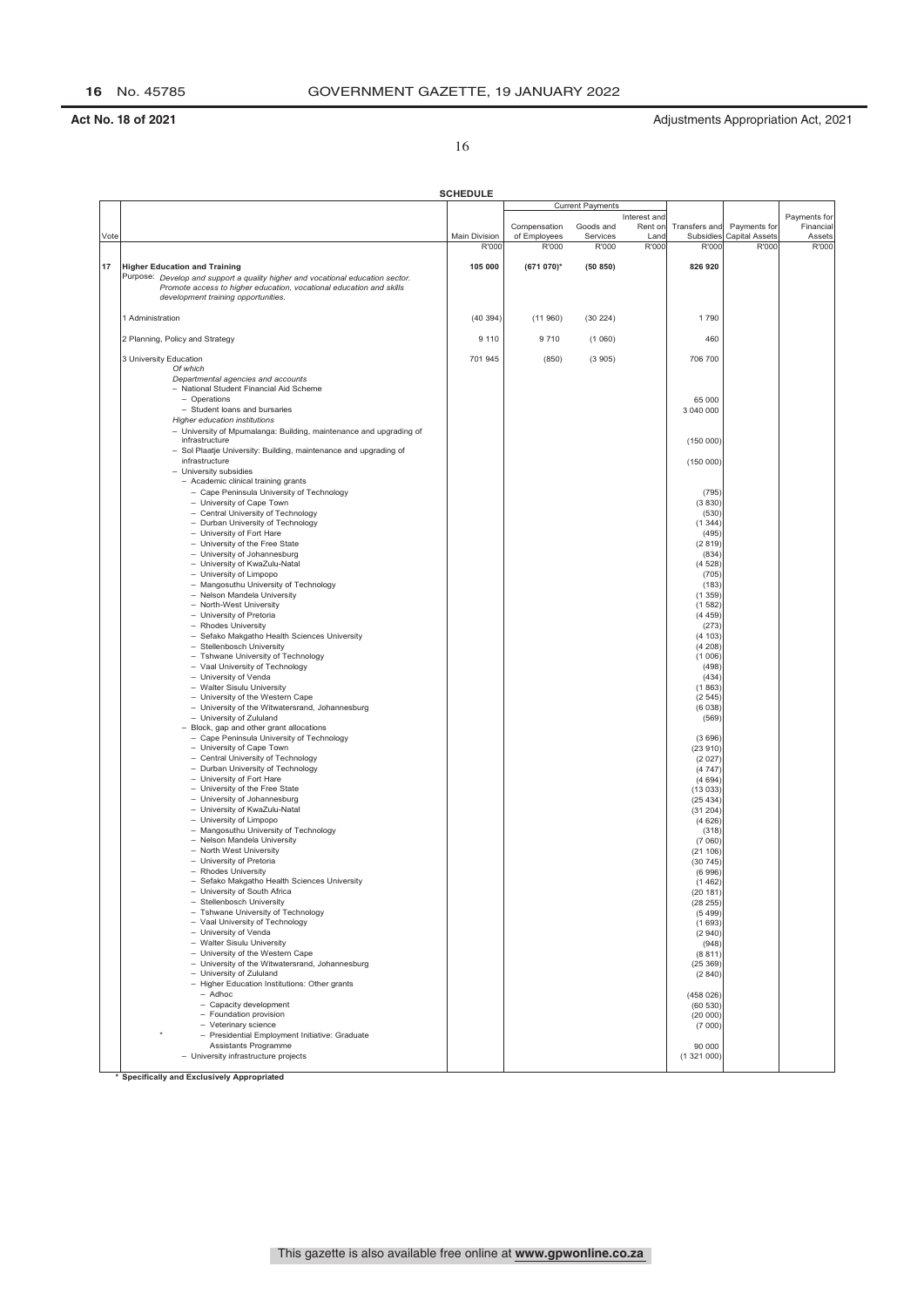No. 45785 17

Nmr 18 ya 2021

17

|       |                                                                                                     | <b>SEDULE</b> |            |                          |           |                |              |              |
|-------|-----------------------------------------------------------------------------------------------------|---------------|------------|--------------------------|-----------|----------------|--------------|--------------|
|       |                                                                                                     |               |            | Ditefelo tša ga Bjale    |           |                |              |              |
|       |                                                                                                     |               |            |                          | Tswala le |                |              |              |
|       |                                                                                                     |               |            |                          | Tefelo ya | Diphetišetšo   | Ditefelo tša | Ditefelo tša |
|       |                                                                                                     |               | Meputso ya | Didirišwa le Tšhomišo ya |           | le Dithušo tša | Dithoto tša  | Dithoto tša  |
| Boutu |                                                                                                     | Karolothwi    | Bašomi     | Ditirelo                 | Lefase    | tšhelete       | Khepetlele   | Ditšhelete   |
|       |                                                                                                     | R'000         | R'000      | R'000                    | R'000     | R'000          | R'000        | R'000        |
|       |                                                                                                     |               |            |                          |           |                |              |              |
| 17    | Thuto ya Godimo le Tlhahlo                                                                          | 105 000       | (671 070)* | (50 850)                 |           | 826 920        |              |              |
|       | Morero:<br>Go hlama le go thekga boleng bja thuto ya godimo le lekala la thuto ya                   |               |            |                          |           |                |              |              |
|       | mešomo. Go tšwetšapele phihlelelo go thuto ya godimo le ya mešomo le                                |               |            |                          |           |                |              |              |
|       | menyetla ya tlhahlo ya tlhabollo ya bokgoni.                                                        |               |            |                          |           |                |              |              |
|       |                                                                                                     |               |            |                          |           |                |              |              |
|       | 1 Taolo                                                                                             | (40394)       | (11960)    | (30 224)                 |           | 1790           |              |              |
|       |                                                                                                     |               |            |                          |           |                |              |              |
|       | 2 Togamaano, Pholisi le Maano                                                                       | 9 1 1 0       | 9710       | (1060)                   |           | 460            |              |              |
|       |                                                                                                     |               |            |                          |           |                |              |              |
|       | 3 Thuto ya Yunibesithi                                                                              | 701 945       | (850)      | (3905)                   |           | 706 700        |              |              |
|       | E lego                                                                                              |               |            |                          |           |                |              |              |
|       | Diagente tša kgoro le diakhaonto                                                                    |               |            |                          |           |                |              |              |
|       | - Tlhakotiro ya Bosetšhaba ya Thušo ya Tšhelete ya Baithuti                                         |               |            |                          |           | 65 000         |              |              |
|       | - Ditshepedišo<br>- Dikadimo tša tšhelete le dipasari tša baithuti                                  |               |            |                          |           | 3 040 000      |              |              |
|       | Dihlongwa tša thuto ya godimo                                                                       |               |            |                          |           |                |              |              |
|       | - Yunibesithi ya Mpumalanga: Kago le kaonafatšo ya                                                  |               |            |                          |           |                |              |              |
|       | mananeokgoparara                                                                                    |               |            |                          |           |                |              |              |
|       | - Yunibesithi ya Sol Plaatje: Kago le kaonafatšo ya mananeokgoparara                                |               |            |                          |           | (150000)       |              |              |
|       | - Dithušo tša tšhelete tša yunibesithi                                                              |               |            |                          |           | (150000)       |              |              |
|       | - Thušo ya tlhahlo ya diteko tša thuto                                                              |               |            |                          |           |                |              |              |
|       | - Yunibesithi ya Theknolotši ya Cape Peninsula                                                      |               |            |                          |           | (795)          |              |              |
|       | - Yunibesithi ya Cape Town                                                                          |               |            |                          |           | (3830)         |              |              |
|       | - Yunibesithi ya Bogare ya Theknolotši                                                              |               |            |                          |           | (530)          |              |              |
|       | - Yunibesithi ya Theknolotši ya Durban                                                              |               |            |                          |           | (1344)         |              |              |
|       | - Yunibesithi ya Fort Hare                                                                          |               |            |                          |           | (495)          |              |              |
|       | - Yunibesithi ya Free State                                                                         |               |            |                          |           | (2819)         |              |              |
|       | - Yunibesithi ya Johannesburg                                                                       |               |            |                          |           | (834)          |              |              |
|       | - Yunibesithi ya KwaZulu-Natal                                                                      |               |            |                          |           | (4528)         |              |              |
|       | - Yunibesithi ya Limpopo                                                                            |               |            |                          |           | (705)          |              |              |
|       | - Yunibesithi ya Theknolotši ya Mangosuthu                                                          |               |            |                          |           | (183)          |              |              |
|       | - Yunibesithi ya Nelson Mandela                                                                     |               |            |                          |           | (1359)         |              |              |
|       | - Yunibesithi ya North West                                                                         |               |            |                          |           | (1582)         |              |              |
|       | - Yunibesithi ya Pretoria                                                                           |               |            |                          |           | (4459)         |              |              |
|       | - Yunibesithi ya Rhodes                                                                             |               |            |                          |           | (273)          |              |              |
|       | - Yunibesithi ya Mahlale a tša Maphelo ya Sefako Makgatho                                           |               |            |                          |           | (4 103)        |              |              |
|       | - Yunibesithi ya Stellenbosch                                                                       |               |            |                          |           | (4208)         |              |              |
|       | - Yunibesithi ya Tshwane ya Theknolotši                                                             |               |            |                          |           | (1006)         |              |              |
|       | - Yunibesithi ya Vaal ya Theknolotši                                                                |               |            |                          |           | (498)          |              |              |
|       | - Yunibesithi ya Venda                                                                              |               |            |                          |           | (434)          |              |              |
|       | - Yunibesithi ya Walter Sisulu                                                                      |               |            |                          |           | (1863)         |              |              |
|       | - Yunibesithi ya Western Cape                                                                       |               |            |                          |           | (2545)         |              |              |
|       | - Yunibesithi ya Witwatersrand, Johannesburg                                                        |               |            |                          |           | (6038)         |              |              |
|       | - Yunibesithi ya Zululand                                                                           |               |            |                          |           | (569)          |              |              |
|       | - Ditekanyetšo tša mmušo wa bosetšhaba tša thušo ya tšhelete go<br>lenaneo goba projeke ye e itšego |               |            |                          |           |                |              |              |
|       | - Yunibesithi ya Theknolotši ya Cape Peninsula                                                      |               |            |                          |           | (3696)         |              |              |
|       | - Yunibesithi ya Cape Town                                                                          |               |            |                          |           | (23910)        |              |              |
|       | - Yunibesithi ya Bogare ya Theknolotši                                                              |               |            |                          |           | (2027)         |              |              |
|       | Yunibesithi ya Theknolotši ya Durban                                                                |               |            |                          |           | (4747)         |              |              |
|       | Yunibesithi ya Fort Hare<br>$\qquad \qquad -$                                                       |               |            |                          |           | (4694)         |              |              |
|       | $\overline{\phantom{a}}$<br>Yunibesithi ya Free State                                               |               |            |                          |           | (13033)        |              |              |
|       | Yunibesithi ya Johannesburg<br>$\overline{\phantom{a}}$                                             |               |            |                          |           | (25434)        |              |              |
|       | - Yunibesithi ya KwaZulu-Natal                                                                      |               |            |                          |           | (31 204        |              |              |
|       | - Yunibesithi ya Limpopo                                                                            |               |            |                          |           | (4626)         |              |              |
|       | - Yunibesithi ya Theknolotši ya Mangosuthu                                                          |               |            |                          |           | (318)          |              |              |
|       | - Yunibesithi ya Nelson Mandela                                                                     |               |            |                          |           | (7060)         |              |              |
|       | - Yunibesithi ya North West                                                                         |               |            |                          |           | (21106)        |              |              |
|       | - Yunibesithi ya Pretoria                                                                           |               |            |                          |           | (30745)        |              |              |
|       | - Yunibesithi ya Rhodes                                                                             |               |            |                          |           | (6996)         |              |              |
|       | - Yunibesithi ya Mahlale a tša Maphelo ya Sefako Makgatho                                           |               |            |                          |           | (1462)         |              |              |
|       | - Yunibesithi ya Afrika Borwa                                                                       |               |            |                          |           | (20181)        |              |              |
|       | - Yunibesithi ya Stellenbosch                                                                       |               |            |                          |           | (28 255)       |              |              |
|       | - Yunibesithi ya Tshwane ya Theknolotši                                                             |               |            |                          |           | (5499)         |              |              |
|       | - Yunibesithi ya Vaal ya Theknolotši                                                                |               |            |                          |           | (1693)         |              |              |
|       | - Yunibesithi ya Venda                                                                              |               |            |                          |           | (2 940         |              |              |
|       | - Yunibesithi ya Walter Sisulu                                                                      |               |            |                          |           | (948)          |              |              |
|       | - Yunibesithi ya Western Cape                                                                       |               |            |                          |           | (8811)         |              |              |
|       | - Yunibesithi ya Witwatersrand, Johannesburg                                                        |               |            |                          |           | (25369)        |              |              |
|       | - Yunibesithi ya Zululand                                                                           |               |            |                          |           | (2840)         |              |              |
|       | - Dihlongwa tša Thuto ya Godimo: Thušo ye nngwe                                                     |               |            |                          |           |                |              |              |
|       | - Se hlokegago<br>- Tlhabollo ya bokgoni                                                            |               |            |                          |           | (458026)       |              |              |
|       |                                                                                                     |               |            |                          |           | (60 530)       |              |              |
|       | - Ditaelo tša sehlongwa                                                                             |               |            |                          |           | (20000)        |              |              |
|       | - Mahlale a tša diphoofolo<br>- Lesolo la Thwalo ya Bašomi la Mopresidente:                         |               |            |                          |           | (7000)         |              |              |
|       | Mananeo a Bathuši ba Dialoga                                                                        |               |            |                          |           | 90 000         |              |              |
|       | - Diprojeke tša mananeokgoparara tša yunibesithi                                                    |               |            |                          |           | (1321000)      |              |              |
|       |                                                                                                     |               |            |                          |           |                |              |              |
|       |                                                                                                     |               |            |                          |           |                |              |              |

███<br>\* Ditekanyetšo tše di rilego le tše di ikgethilego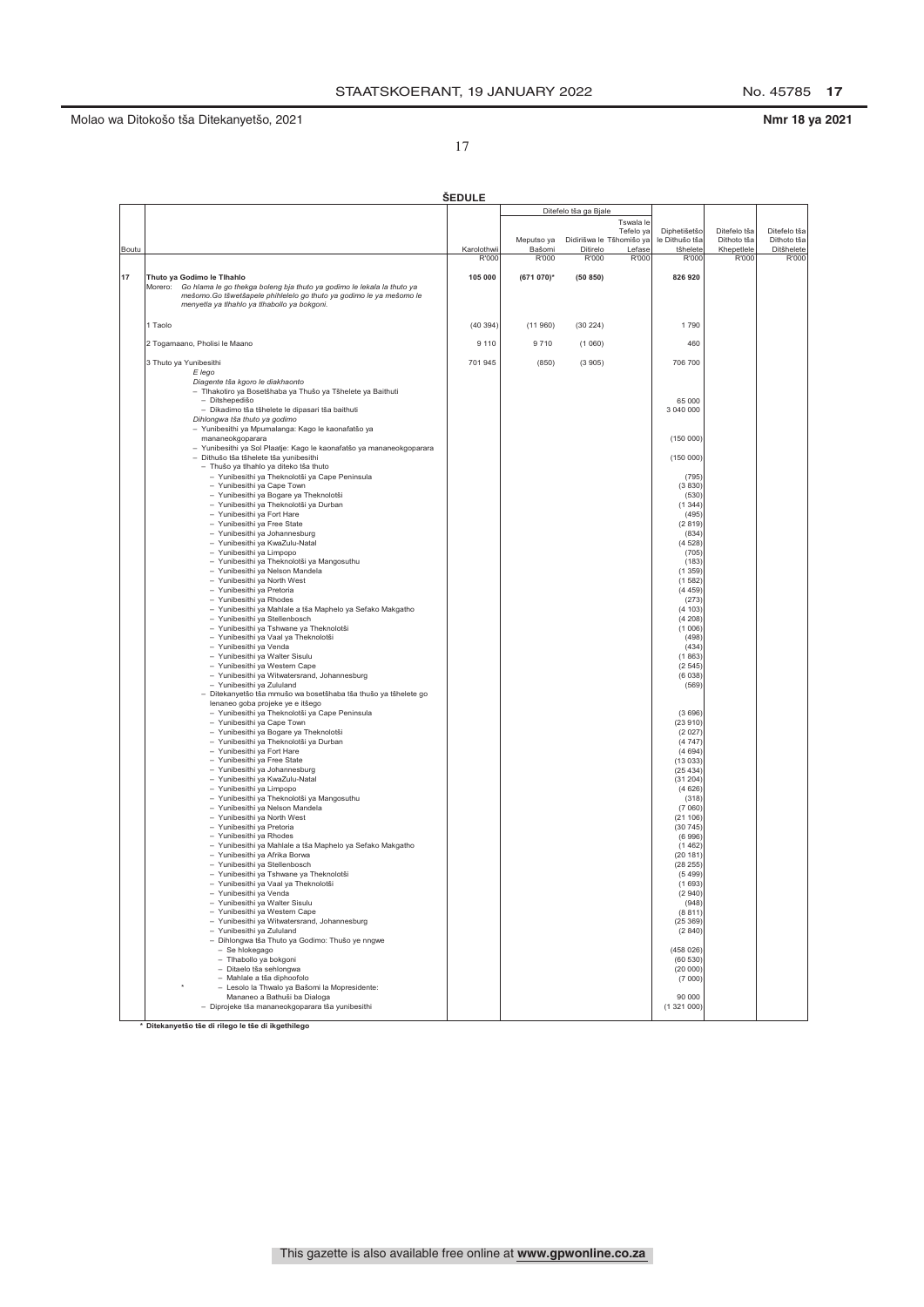18

|      |                                                                                                                                                                                                                          | <b>SCHEDULE</b>        |                       |                         |                         |                       |                                |                           |
|------|--------------------------------------------------------------------------------------------------------------------------------------------------------------------------------------------------------------------------|------------------------|-----------------------|-------------------------|-------------------------|-----------------------|--------------------------------|---------------------------|
|      |                                                                                                                                                                                                                          |                        |                       | <b>Current Payments</b> |                         |                       |                                |                           |
|      |                                                                                                                                                                                                                          |                        | Compensation          | Goods and               | Interest and<br>Rent on | Transfers and         | Payments for                   | Payments for<br>Financial |
| Vote |                                                                                                                                                                                                                          | Main Division<br>R'000 | of Employees<br>R'000 | Services<br>R'000       | Land<br>R'000           | Subsidies<br>R'000    | <b>Capital Assets</b><br>R'000 | Assets<br>R'000           |
|      | 4 Technical and Vocational Education and Training<br>Of which<br>Non-profit institutions                                                                                                                                 | (655391)               | (613970)              | (55391)                 |                         | 13 970                |                                |                           |
|      | - Technical and Vocational Education and Training Colleges<br>- Subsidies<br>- Infrastructure Efficiency Grant                                                                                                           |                        |                       |                         |                         | 502 970<br>(500000)   |                                |                           |
|      | 5 Skills Development<br>Of which                                                                                                                                                                                         | 142 196                | 2 4 6 6               | 38 230                  |                         | 101 500               |                                |                           |
|      | Departmental agencies and accounts<br>- National Skills Fund: Presidential Employment Initiative -<br>Performance model for demand-led skills training                                                                   |                        |                       |                         |                         | 100 000               |                                |                           |
|      | 6 Community Education and Training<br>Of which<br>Departmental agencies and accounts                                                                                                                                     | (52466)                | (56466)               | 1 500                   |                         | 2 500                 |                                |                           |
|      | - Education, Training and Development Practices Sector Education<br>and Training Authority: Operations<br>Non-profit institutions                                                                                        |                        |                       |                         |                         | (2177)                |                                |                           |
|      | - Community Education and Training Colleges: Subsidies                                                                                                                                                                   |                        |                       |                         |                         | 2 177                 |                                |                           |
| 18   | Health<br>Purpose: Lead and coordinate health services to promote the health of all people in<br>South Africa through an accessible, caring and high-quality health system<br>based on the primary health care approach. | 2 2 2 7 8 1 0          | 53 546*               | 1995907                 |                         | 400 647               | (222 290)                      |                           |
|      | 1 Administration                                                                                                                                                                                                         | 12 3 9 7               | 6497                  | 5 9 0 0                 |                         |                       |                                |                           |
|      | 2 National Health Insurance<br>Of which<br>Allocation-in-kind to provinces                                                                                                                                               | (308 396)              | 2 2 5 1               | (317647)                |                         |                       | 7 000                          |                           |
|      | - National Health Insurance Indirect Grant<br>- Non-personal Services Component<br>- Personal Services Component                                                                                                         |                        |                       | (7000)<br>(310647)      |                         |                       | 7 000                          |                           |
|      | 3 Communicable and Non-communicable Diseases<br>Of which<br>COVID-19 Vaccine Programme                                                                                                                                   | 2 507 506              | 4 182                 | 2 335 190<br>2 342 000  |                         | 167 424               | 710                            |                           |
|      | Conditional allocation to provinces<br>- HIV, Tuberculosis, Malaria and Community Outreach Grant<br>- Mental Health Services Component<br>- Oncology Services Component                                                  |                        |                       |                         |                         | 40 000<br>127 424     |                                |                           |
|      | 4 Primary Health Care<br>Of which                                                                                                                                                                                        | 27 8 29                | 30 565                | (2736)                  |                         |                       |                                |                           |
|      | - Port Health Services: Presidential Employment Initiative                                                                                                                                                               |                        | 15 000                |                         |                         |                       |                                |                           |
|      | 5 Hospital Systems<br>Of which<br>Allocation-in-kind to provinces                                                                                                                                                        | (258 171)              | 1829                  | (20000)                 |                         | (10000)               | (230000)                       |                           |
|      | - National Health Insurance Indirect Grant: Health Facility Revitalisation<br>Component<br>Conditional allocations to provinces<br>- Health Facility Revitalisation Grant                                                |                        |                       | (20 000)                |                         | (10000)               | (230000)                       |                           |
|      | 6 Health System Governance and Human Resources<br>Of which                                                                                                                                                               | 246 645                | 8 2 2 2               | (4800)                  |                         | 243 223               |                                |                           |
|      | Conditional allocation to provinces<br>- Human Resources and Training Grant                                                                                                                                              |                        |                       |                         |                         | 243 223               |                                |                           |
| 19   | <b>Social Development</b><br>Purpose: Ensure protection against vulnerability by creating an enabling environment for                                                                                                    | 219 395                | 11 395*               |                         |                         | 208 000               |                                |                           |
|      | the provision of a comprehensive, integrated and sustainable social<br>development service.                                                                                                                              |                        |                       |                         |                         |                       |                                |                           |
|      | 1 Administration                                                                                                                                                                                                         | 4706                   | 4706                  |                         |                         |                       |                                |                           |
|      | 3 Social Security Policy and Administration                                                                                                                                                                              | 1449                   | 1449                  |                         |                         |                       |                                |                           |
|      | 4 Welfare Services Policy Development and Implementation Support<br>Of which<br>Conditional allocation to provinces                                                                                                      | 181 289                | 3 2 8 9               |                         |                         | 178 000               |                                |                           |
|      | - Early Childhood Development Grant<br>Non-profit institutions                                                                                                                                                           |                        |                       |                         |                         | 178 000               |                                |                           |
|      | - Humana People to People South Africa: Operations<br>- National Institute Community Development and Management:<br>Operations                                                                                           |                        |                       |                         |                         | (1380)                |                                |                           |
|      | - Older persons<br>- Victim empowerment<br>- South African Older Persons Forum: Operations                                                                                                                               |                        |                       |                         |                         | 296<br>(404)<br>(296) |                                |                           |
|      | Cape Development and Dialogue Centre Trust: Presidential<br>$\overline{\phantom{a}}$<br><b>Employment Initiative</b>                                                                                                     |                        |                       |                         |                         | 1 3 8 0               |                                |                           |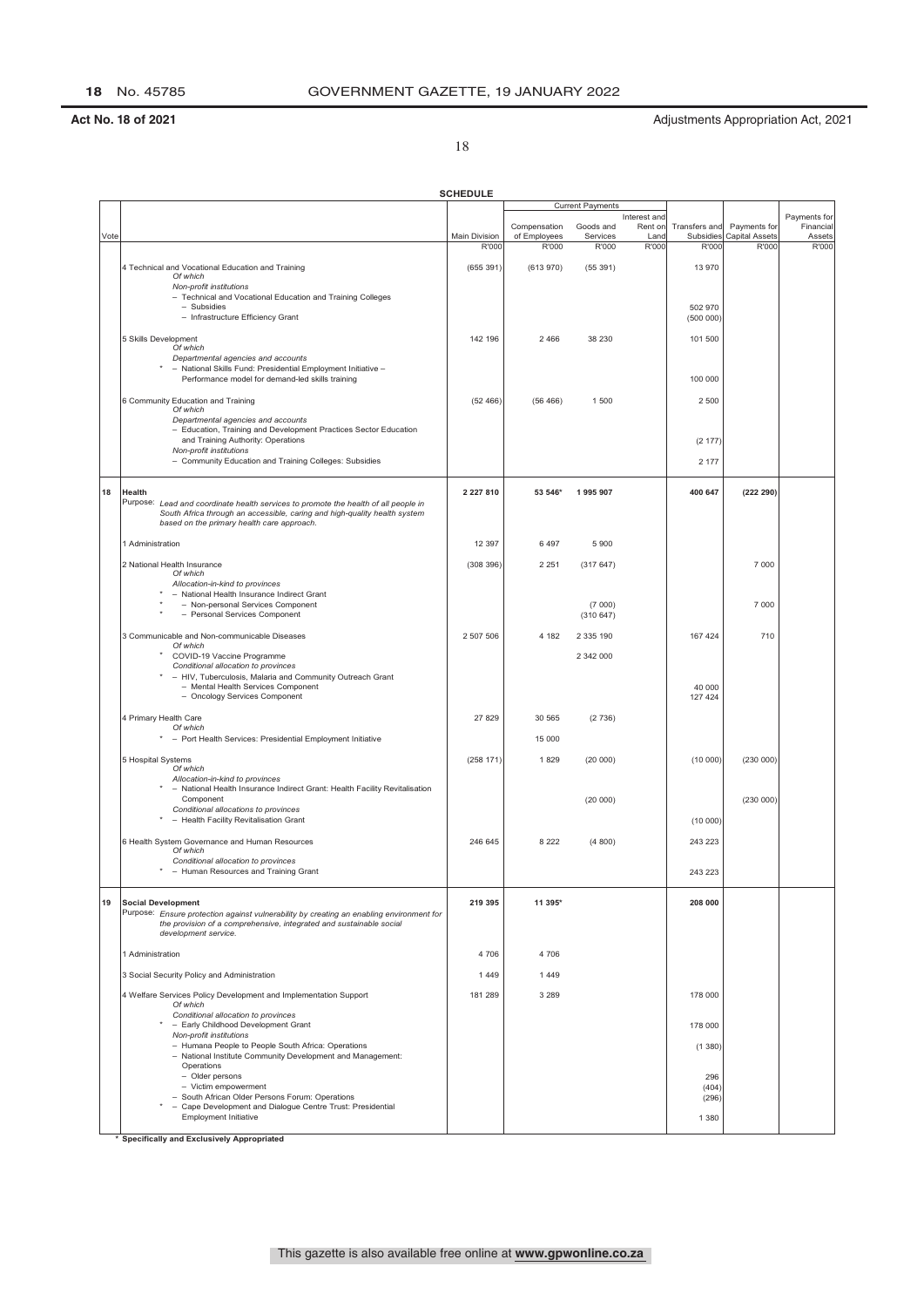No. 45785 19

Nmr 18 ya 2021

19

|       |                                                                                                                                                      | <b>ŠEDULE</b>        |                 |                       |                                                    |                                |                             |                             |
|-------|------------------------------------------------------------------------------------------------------------------------------------------------------|----------------------|-----------------|-----------------------|----------------------------------------------------|--------------------------------|-----------------------------|-----------------------------|
|       |                                                                                                                                                      |                      |                 | Ditefelo tša ga Bjale |                                                    |                                |                             |                             |
|       |                                                                                                                                                      |                      | Meputso ya      |                       | Tswala le<br>Tefelo ya<br>Didirišwa le Tšhomišo ya | Diphetišetšo<br>le Dithušo tša | Ditefelo tša<br>Dithoto tša | Ditefelo tša<br>Dithoto tša |
| Boutu |                                                                                                                                                      | Karolothwii<br>R'000 | Bašomi<br>R'000 | Ditirelo<br>R'000     | Lefase<br>R'000                                    | tšhelete<br>R'000              | Khepetlele<br>R'000         | Ditšhelete<br>R'000         |
|       | 4 Thuto le Tlhahlo ya Sethekniki le Mešomo                                                                                                           | (655 391)            | (613970)        | (55391)               |                                                    | 13 970                         |                             |                             |
|       | E lego<br>Dihlongwa tše di sa dirego letseno                                                                                                         |                      |                 |                       |                                                    |                                |                             |                             |
|       | - Dikholetše tša Thuto le Tlhahlo ya Sethekniki le ya Mešomo                                                                                         |                      |                 |                       |                                                    |                                |                             |                             |
|       | - Dithušo tša tšhelete<br>- Thušo ya Mananeokgoparara ao a Šomago                                                                                    |                      |                 |                       |                                                    | 502 970<br>(500000)            |                             |                             |
|       | 5 Tlhabollo ya Bokgoni                                                                                                                               | 142 196              | 2466            | 38 230                |                                                    | 101 500                        |                             |                             |
|       | E leao<br>Diagente tša kgoro le diakhaonto                                                                                                           |                      |                 |                       |                                                    |                                |                             |                             |
|       | - Sekhwama sa Bosetšhaba sa Bokgoni: Lesolo la Thwalo ya Bašomi<br>la Mopresidente-Sebopego sa phethagatšo ya mešomo ya tlhahlo                      |                      |                 |                       |                                                    |                                |                             |                             |
|       | ya bokgoni bjo bo nyakegago                                                                                                                          |                      |                 |                       |                                                    | 100 000                        |                             |                             |
|       | 6 Thuto ya Setšhaba le Tlhahlo                                                                                                                       | (52466)              | (56466)         | 1500                  |                                                    | 2 500                          |                             |                             |
|       | E lego<br>Diagente tša kgoro le diakhaonto                                                                                                           |                      |                 |                       |                                                    |                                |                             |                             |
|       | - Taolo ya Thuto le Tlhahlo ya Ditiragalo tša Lekala la Tlhabollo, Thuto<br>le Tlhahlo: Ditshepedišo                                                 |                      |                 |                       |                                                    | (2177)                         |                             |                             |
|       | Dihlongwa tše di sa dirego letseno<br>- Dikholetše tša Thuto le Tlhahlo ya Setšhaba: Dithušo tša tšhelete                                            |                      |                 |                       |                                                    | 2 177                          |                             |                             |
|       |                                                                                                                                                      |                      |                 |                       |                                                    |                                |                             |                             |
| 18    | <b>Maphelo</b><br>Morero: Go eta pele le go rulaganya ditirelo tša maphelo tša batho ka moka ka Afrika                                               | 2 2 2 7 8 1 0        | 53 546*         | 1995907               |                                                    | 400 647                        | (222 290)                   |                             |
|       | Borwa ka lenanetshepedišo la tša maphelo leo le fihlelelwago, le nago<br>tlhokomelo le la boleng bja godimo leo le ithekgilego godimo ga tebelelo ya |                      |                 |                       |                                                    |                                |                             |                             |
|       | tlhokomelo ya motheo ya maphelo.                                                                                                                     |                      |                 |                       |                                                    |                                |                             |                             |
|       | 1 Taolo                                                                                                                                              | 12 3 9 7             | 6497            | 5900                  |                                                    |                                |                             |                             |
|       | 2 Inšorentshe ya Bosetšhaba ya Maphelo<br>E lego                                                                                                     | (308 396)            | 2 2 5 1         | (317647)              |                                                    |                                | 7 000                       |                             |
|       | Ditekanyetšo tšeo e sego tša tšhelete tša diprofense                                                                                                 |                      |                 |                       |                                                    |                                |                             |                             |
|       | - Thušo ya Inšorentshe ya Bosetšhaba ya Maphelo<br>- Lekala la Ditirelo tšeo e sego tša Bowena                                                       |                      |                 | (7000)                |                                                    |                                | 7 000                       |                             |
|       | - Lekala la Ditirelo tša Bowena                                                                                                                      |                      |                 | (310647)              |                                                    |                                |                             |                             |
|       | 3 Malwetši a go Fetela le Malwetši ao a sa Fetelego<br>E lego                                                                                        | 2 507 506            | 4 1 8 2         | 2 335 190             |                                                    | 167 424                        | 710                         |                             |
|       | Lenaneo la Meento ya COVID-19<br>Ditekanyetšo tšeo di nago le mabaka tša diprofense                                                                  |                      |                 | 2 342 000             |                                                    |                                |                             |                             |
|       | * - Thušo ya Phihlelelo ya Badudi wa HIV, AIDS le Tuberculosis<br>- Lekala la Ditirelo tša Monagano tša Maphelo                                      |                      |                 |                       |                                                    | 40 000                         |                             |                             |
|       | - Lekala la Ditirelo tša Kalafo ya Kankere                                                                                                           |                      |                 |                       |                                                    | 127 424                        |                             |                             |
|       | 4 Ditirelo tša Motheo tša Maphelo<br>E lego                                                                                                          | 27 8 29              | 30 565          | (2736)                |                                                    |                                |                             |                             |
|       | - Ditirelo tša Maphelo tša Port Health: Lesolo la Thwalo ya<br>Bašomi la Mopresidente                                                                |                      | 15 000          |                       |                                                    |                                |                             |                             |
|       |                                                                                                                                                      |                      |                 |                       |                                                    |                                |                             |                             |
|       | 5 Mananeotshepedišo a Maokelo<br>E lego                                                                                                              | (258 171)            | 1829            | (20000)               |                                                    | (10000)                        | (230000)                    |                             |
|       | Ditekanyetšo tše e sego tša tšhelete tša diprofense<br>- Thušo ya Bosetšhaba wa Inšorentshe ya tša Maphelo: Thušo ya                                 |                      |                 |                       |                                                    |                                |                             |                             |
|       | Tšošološo ya Didirišwa tša Maphelo<br>Ditekanyetšo tšeo di nago le mabaka tša diprofense                                                             |                      |                 | (20 000)              |                                                    |                                | (230000)                    |                             |
|       | * - Thušo ya Tšošološo ya Didirišwa tša Maphelo                                                                                                      |                      |                 |                       |                                                    | (10000)                        |                             |                             |
|       | 6 Taolo ya tša Maphelo le Bašomi<br>E lego                                                                                                           | 246 645              | 8 2 2 2         | (4800)                |                                                    | 243 223                        |                             |                             |
|       | Diagente tša kgoro le diakhaonto<br>- Thušo ya Tlhahlo ya Bašomi                                                                                     |                      |                 |                       |                                                    | 243 223                        |                             |                             |
|       |                                                                                                                                                      |                      |                 |                       |                                                    |                                |                             |                             |
| 19    | Tihabollo ya Leago<br>Morero: Go kgonthišiša tšhireletšo kgahlanong le go se šireletšege ga batho ka go                                              | 219 395              | 11 395*         |                       |                                                    | 208 000                        |                             |                             |
|       | hlama tikologo ye e kgonago go fana ka ditirelo tše di akaretšago, di<br>kopantšhago gammogo le tša tlhabollo ya leago.                              |                      |                 |                       |                                                    |                                |                             |                             |
|       |                                                                                                                                                      |                      |                 |                       |                                                    |                                |                             |                             |
|       | 1 Taolo                                                                                                                                              | 4706                 | 4706            |                       |                                                    |                                |                             |                             |
|       | 3 Pholisi ya Tšhireletšo ya Leago le Taolo                                                                                                           | 1449                 | 1449            |                       |                                                    |                                |                             |                             |
|       | 4 Tlhabollo ya Pholisi ya Ditirelo tša Tlhokomelo le Phethagatšo ya Thekgo<br>E lego                                                                 | 181 289              | 3 2 8 9         |                       |                                                    | 178 000                        |                             |                             |
|       | Ditekanyetšo tše di nago le mabaka tša diprofense<br>- Thušo ya Kgolo ya ka Pela ya Bana                                                             |                      |                 |                       |                                                    | 178 000                        |                             |                             |
|       | Dihlongwa tše di sa dirego letseno<br>- Humana People to People South Africa: Ditshepedišo                                                           |                      |                 |                       |                                                    | (1380)                         |                             |                             |
|       | - Institšhute ya Bosetšhaba ya Tlhabollo le Taolo ya Setšhaba:<br>Ditshepedišo                                                                       |                      |                 |                       |                                                    |                                |                             |                             |
|       | - Batho ba bagolo                                                                                                                                    |                      |                 |                       |                                                    | 296                            |                             |                             |
|       | - Maatlafatšo ya Motšwasehlabelo<br>- Foramo ya Batho ba Bagolo ba Afrika Borwa: Ditshepedišo                                                        |                      |                 |                       |                                                    | (404)<br>(296)                 |                             |                             |
|       | - Trasete ya Senthara ya Tlhabollo le Dipoledišano ya Kapa: Lesolo<br>la Thwalo ya Bašomi la Mopresidente                                            |                      |                 |                       |                                                    | 1 3 8 0                        |                             |                             |
|       |                                                                                                                                                      |                      |                 |                       |                                                    |                                |                             |                             |

i<br>Ditekanyetšo tše di rilego le tše di ikgethilego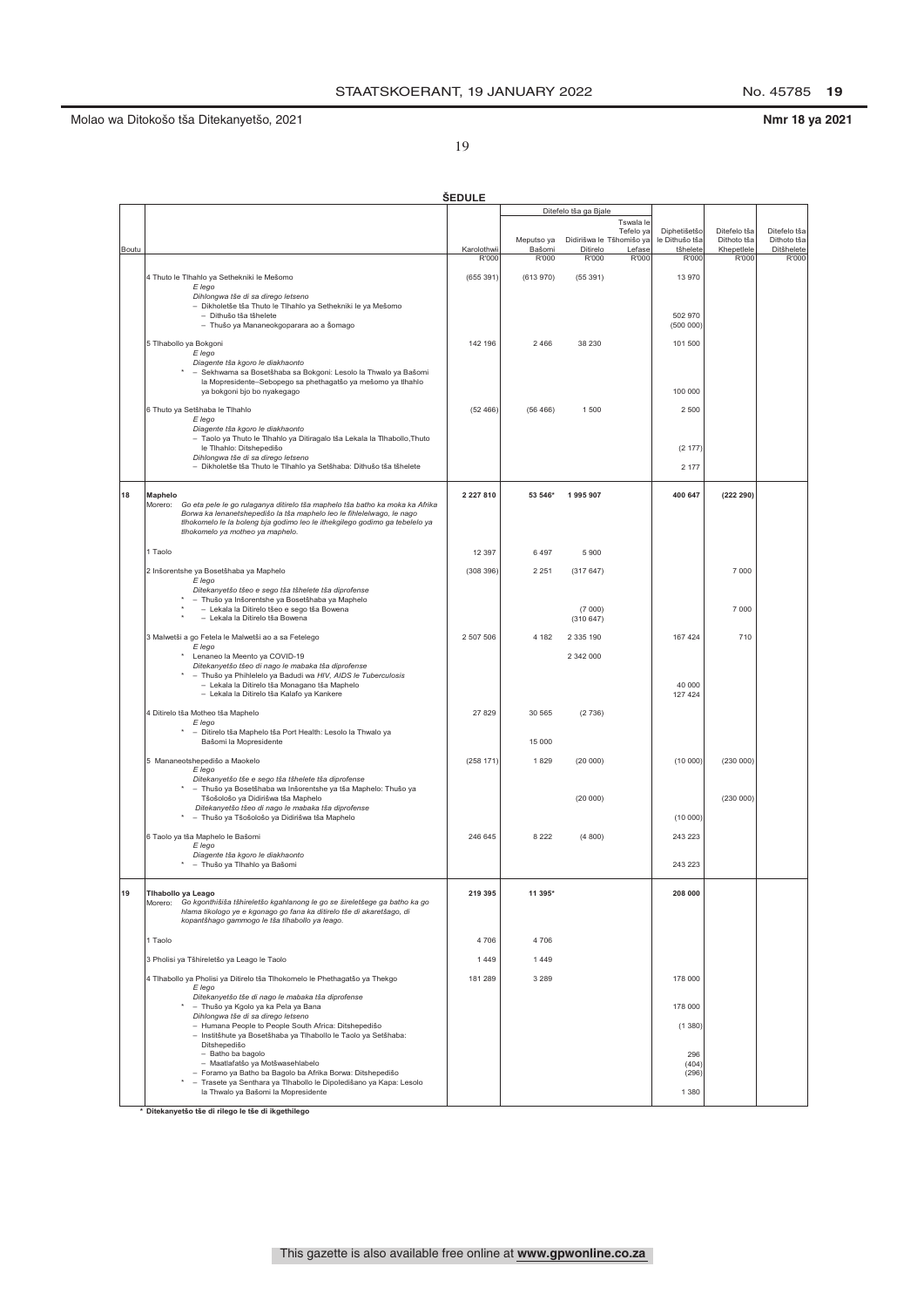20

|      |                                                                                                                                                            | <b>SCHEDULE</b>        |                       |                         |               |                    |                                |                 |
|------|------------------------------------------------------------------------------------------------------------------------------------------------------------|------------------------|-----------------------|-------------------------|---------------|--------------------|--------------------------------|-----------------|
|      |                                                                                                                                                            |                        |                       | <b>Current Payments</b> | Interest and  |                    |                                | Payments for    |
|      |                                                                                                                                                            |                        | Compensation          | Goods and               | Rent on       | Transfers and      | Payments for                   | Financial       |
| Vote |                                                                                                                                                            | Main Division<br>R'000 | of Employees<br>R'000 | Services<br>R'000       | Land<br>R'000 | Subsidies<br>R'000 | <b>Capital Assets</b><br>R'000 | Assets<br>R'000 |
|      | 5 Social Policy and Integrated Service Delivery                                                                                                            | 31 951                 | 1951                  |                         |               | 30 000             |                                |                 |
|      | Of which                                                                                                                                                   |                        |                       |                         |               |                    |                                |                 |
|      | Departmental agencies and accounts<br>- National Development Agency: Presidential Employment Initiative                                                    |                        |                       |                         |               | 30 000             |                                |                 |
|      |                                                                                                                                                            |                        |                       |                         |               |                    |                                |                 |
| 20   | Women, Youth and Persons with Disabilities                                                                                                                 | 431 969                | 4 3 3 2*              | (6533)                  |               | 430 000            | 4 170                          |                 |
|      | Purpose: Lead, coordinate and oversee the transformation agenda for the<br>socioeconomic empowerment, rights and equal treatment of women, youth           |                        |                       |                         |               |                    |                                |                 |
|      | and persons with disabilities.                                                                                                                             |                        |                       |                         |               |                    |                                |                 |
|      | 1 Administration                                                                                                                                           | 12 2 30                | 1 2 1 6               | 6088                    |               |                    | 4 9 2 6                        |                 |
|      | 2 Social Transformation and Economic Empowerment                                                                                                           | (5898)                 | 2 5 8 1               | (8141)                  |               |                    | (338)                          |                 |
|      |                                                                                                                                                            |                        |                       |                         |               |                    |                                |                 |
|      | 3 Policy, Stakeholder Coordination and Knowledge Management                                                                                                | (2972)                 | 279                   | (2646)                  |               |                    | (605)                          |                 |
|      | 4 Rights of Persons with Disabilities                                                                                                                      | (1241)                 | 148                   | (1076)                  |               |                    | (313)                          |                 |
|      | 5 National Youth Development                                                                                                                               | 429 850                | 108                   | (758)                   |               | 430 000            | 500                            |                 |
|      | Of which<br>Departmental agencies and accounts                                                                                                             |                        |                       |                         |               |                    |                                |                 |
|      | - National Youth Development Agency: Presidential Employment<br>Initiative                                                                                 |                        |                       |                         |               | 430 000            |                                |                 |
|      |                                                                                                                                                            |                        |                       |                         |               |                    |                                |                 |
| 21   | Civilian Secretariat for the Police Service                                                                                                                | 2082                   | 2 039*                |                         |               | 43                 |                                |                 |
|      | Purpose: Provide strategic advice and support to the Minister of Police. Exercise civilian                                                                 |                        |                       |                         |               |                    |                                |                 |
|      | oversight of the South African Police Service to ensure a transformed and<br>accountable police service that reflects the democratic values and principles |                        |                       |                         |               |                    |                                |                 |
|      | of the Constitution of the Republic of South Africa.                                                                                                       |                        |                       |                         |               |                    |                                |                 |
|      | 1 Administration                                                                                                                                           | 1 0 2 6                | 1014                  |                         |               | 12                 |                                |                 |
|      | 2 Intersectoral Coordination and Strategic Partnerships                                                                                                    | 306                    | 294                   |                         |               | 12                 |                                |                 |
|      | 3 Legislation and Policy Development                                                                                                                       | 216                    | 216                   |                         |               |                    |                                |                 |
|      |                                                                                                                                                            |                        |                       |                         |               |                    |                                |                 |
|      | 4 Civilian Oversight, Monitoring and Evaluations                                                                                                           | 534                    | 515                   |                         |               | 19                 |                                |                 |
| 22   | <b>Correctional Services</b>                                                                                                                               | 725 123                | 622 082*              | 61 030                  |               | 329                | 41 682                         |                 |
|      | Purpose: Contribute to a just, peaceful and safer South Africa through the effective and                                                                   |                        |                       |                         |               |                    |                                |                 |
|      | humane incarceration of inmates and the rehabilitation and social reintegration<br>of offenders.                                                           |                        |                       |                         |               |                    |                                |                 |
|      | 1 Administration                                                                                                                                           | 104 419                | 96 839                | 6857                    |               |                    | 723                            |                 |
|      | Of which                                                                                                                                                   |                        |                       |                         |               |                    |                                |                 |
|      | Municipal bank accounts<br>- Vehicle Licences: Licence fees paid to municipalities                                                                         |                        |                       |                         |               | (1327)             |                                |                 |
|      | Provincial agencies and funds<br>- Vehicle Licences: Licence fees paid to provinces                                                                        |                        |                       |                         |               | 1 3 2 7            |                                |                 |
|      |                                                                                                                                                            |                        |                       |                         |               |                    |                                |                 |
|      | 2 Incarceration<br>Of which                                                                                                                                | 519 632                | 424 171               | 56 277                  |               | 329                | 38 855                         |                 |
|      | Households<br>- Offender Gratuity: Cash payments to sentenced inmates                                                                                      |                        |                       |                         |               |                    |                                |                 |
|      | who participate in income generating work                                                                                                                  |                        |                       |                         |               | 329                |                                |                 |
|      | 3 Rehabilitation                                                                                                                                           | 37 446                 | 37 446                | (2104)                  |               |                    | 2 1 0 4                        |                 |
|      |                                                                                                                                                            |                        |                       |                         |               |                    |                                |                 |
|      | 4 Care                                                                                                                                                     | 31 847                 | 31 847                |                         |               |                    |                                |                 |
|      | 5 Social Reintegration                                                                                                                                     | 31 779                 | 31 779                |                         |               |                    |                                |                 |
| 23   | <b>Defence</b>                                                                                                                                             | 1827741                | 1 313 123*            | (10171)                 |               | 524 789            |                                |                 |
|      | Purpose: Defend and protect the Republic of South Africa, its territorial integrity and its                                                                |                        |                       |                         |               |                    |                                |                 |
|      | people, in accordance with the Constitution and the principles of international<br>law regulating the use of force.                                        |                        |                       |                         |               |                    |                                |                 |
|      |                                                                                                                                                            |                        |                       |                         |               |                    |                                |                 |
|      | 1 Administration                                                                                                                                           | 57 296                 | 57 296                |                         |               |                    |                                |                 |
|      | 2 Force Employment<br>Of which                                                                                                                             | 178 597                | 77 250                |                         |               | 101 347            |                                |                 |
|      | Departmental agencies and accounts                                                                                                                         |                        |                       |                         |               |                    |                                |                 |
|      | - Special Defence Account: Acquisition and upgrading of main weapon<br>systems and technology                                                              |                        |                       |                         |               | 101 347            |                                |                 |
|      | * Specifically and Exclusively Appropriated                                                                                                                |                        |                       |                         |               |                    |                                |                 |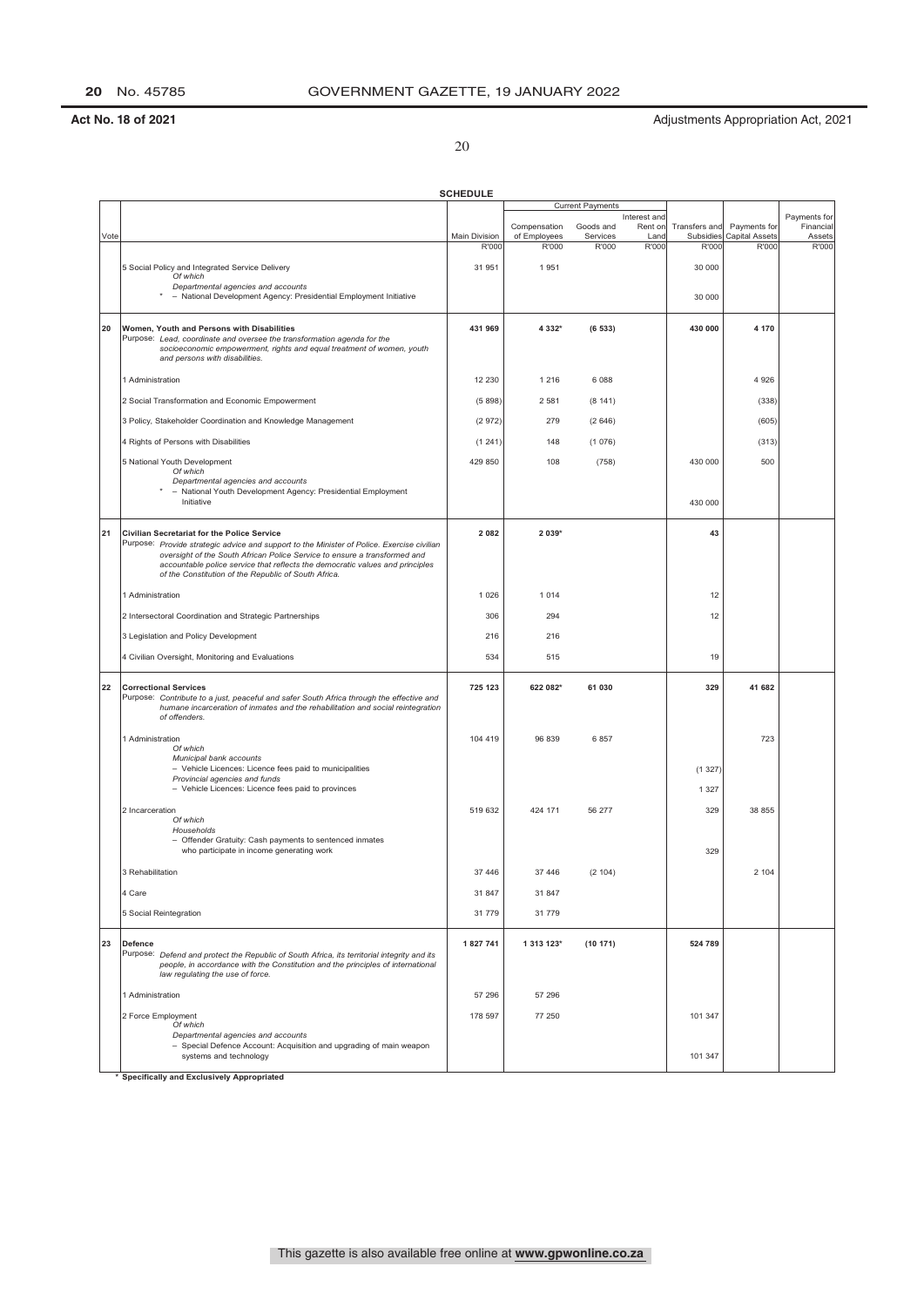No. 45785 21

Nmr 18 ya 2021

21

|       |                                                                                                                                                                                                                                                                     | <b>SEDULE</b> |                      |                                                |                            |                           |                           |
|-------|---------------------------------------------------------------------------------------------------------------------------------------------------------------------------------------------------------------------------------------------------------------------|---------------|----------------------|------------------------------------------------|----------------------------|---------------------------|---------------------------|
|       |                                                                                                                                                                                                                                                                     |               |                      | Ditefelo tša ga Bjale                          |                            |                           |                           |
|       |                                                                                                                                                                                                                                                                     |               |                      | Tswala le<br>Tefelo ya                         | Diphetišetšo               | Ditefelo tša              | Ditefelo tša              |
| Boutu |                                                                                                                                                                                                                                                                     | Karolothwii   | Meputso ya<br>Bašomi | Didirišwa le Tšhomišo ya<br>Ditirelo<br>Lefase | le Dithušo tša<br>tšhelete | Dithoto tša<br>Khepetlele | Dithoto tša<br>Ditšhelete |
|       |                                                                                                                                                                                                                                                                     | R'000         | R'000                | R'000<br>R'000                                 | R'000                      | R'000                     | R'000                     |
|       | 5 Pholisi ya Leago le Kabelo ya Ditirelo ye kopantšwego<br>E lego                                                                                                                                                                                                   | 31 951        | 1951                 |                                                | 30 000                     |                           |                           |
|       | Diagente tša kgoro le diakhaonto                                                                                                                                                                                                                                    |               |                      |                                                |                            |                           |                           |
|       | - Agente ya Tlhabollo ya Naga: Lesolo la Thwalo ya Bašomi<br>la Mopresidente                                                                                                                                                                                        |               |                      |                                                | 30 000                     |                           |                           |
|       |                                                                                                                                                                                                                                                                     |               |                      |                                                |                            |                           |                           |
| 20    | Basadi, Baswa le Batho ba go phela ka Bogolofadi<br>Morero: Go eta pele, go rulaganya le go hlokomela lenaneo la phetošo la go<br>maatlafatša ekonomi ya leago, ditokelo le tshwaro ya go lekana ya basadi,<br>baswa gammogo le batho bao ba phelago ka bogolofadi. | 431 969       | 4 3 3 2*             | (6533)                                         | 430 000                    | 4 170                     |                           |
|       | 1 Taolo                                                                                                                                                                                                                                                             | 12 2 30       | 1 2 1 6              | 6088                                           |                            | 4 9 2 6                   |                           |
|       | 2 Phetošo ya Leago le Maatlafatšo ya Ekonomi                                                                                                                                                                                                                        | (5898)        | 2581                 | (8141)                                         |                            | (338)                     |                           |
|       | 3 Pholisi, Thulaganyo ya Batšeakarolo le Taolo ya Tsebo                                                                                                                                                                                                             | (2972)        | 279                  | (2646)                                         |                            | (605)                     |                           |
|       | 4 Ditokelo tša Batho ba go phela ka Bogolofadi                                                                                                                                                                                                                      | (1241)        | 148                  | (1076)                                         |                            | (313)                     |                           |
|       |                                                                                                                                                                                                                                                                     |               |                      |                                                |                            |                           |                           |
|       | 5 Tlhabollo ya Baswa ya Bosetšhaba<br>E lego                                                                                                                                                                                                                        | 429 850       | 108                  | (758)                                          | 430 000                    | 500                       |                           |
|       | Diagente tša kgoro le diakhaonto<br>- Agente ya Bosetšhaba ya Tlhabollo ya Baswa: Lesolo la Thwalo ya                                                                                                                                                               |               |                      |                                                |                            |                           |                           |
|       | Bašomi la Mopresidente                                                                                                                                                                                                                                              |               |                      |                                                | 430 000                    |                           |                           |
| 21    | Mongwaledi wa Setšhaba wa Ditirelo tša Maphodisa                                                                                                                                                                                                                    | 2 0 8 2       | 2 0 3 9*             |                                                | 43                         |                           |                           |
|       | Morero: Go fana ka maano a keletšo le thekgo go Tona ya Maphodisa. Go<br>phethagatša tlhokomelo ya Ditirelo tša Maphodisa a Afrika Borwa go                                                                                                                         |               |                      |                                                |                            |                           |                           |
|       | netefatša gore go na le ditirelo tša maphodisa tšeo di fetogilego, di nago le<br>maikarabelo ebile di bontšha metheo ya demokrasi ya Molaotheo wa Afrika                                                                                                            |               |                      |                                                |                            |                           |                           |
|       | Borwa.                                                                                                                                                                                                                                                              |               |                      |                                                |                            |                           |                           |
|       | 1 Taolo                                                                                                                                                                                                                                                             | 1 0 2 6       | 1014                 |                                                | 12                         |                           |                           |
|       | 2 Thulaganyo ya ka gare ga Makala le Dikgwerano tša Maano                                                                                                                                                                                                           | 306           | 294                  |                                                | 12                         |                           |                           |
|       | 3 Tlhakamolao le Tlhabollo ya Pholisi                                                                                                                                                                                                                               | 216           | 216                  |                                                |                            |                           |                           |
|       | 4 Tlhokomelo ya Setšhaba, Tekolo le Phetleko                                                                                                                                                                                                                        | 534           | 515                  |                                                | 19                         |                           |                           |
|       |                                                                                                                                                                                                                                                                     |               |                      |                                                |                            |                           |                           |
| 22    | Ditirelo tša Tshokollo<br>Morero:<br>Go ba le seabe ka gare ga Afrika Borwa ya toka le khutšo ka go iša<br>bagolegwa kgolegong ka tsela ya go ba le botho gammogo le go ba bušetša<br>setšhabeng gabotse.                                                           | 725 123       | 622 082*             | 61 030                                         | 329                        | 41 682                    |                           |
|       | 1 Taolo                                                                                                                                                                                                                                                             | 104 419       | 96 839               | 6857                                           |                            | 723                       |                           |
|       | E lego<br>Diakhaonto tša panka tša masepala                                                                                                                                                                                                                         |               |                      |                                                |                            |                           |                           |
|       | - Dilaesense tša Difatanaga: Ditefelo tša laesense tše di lefelwago go                                                                                                                                                                                              |               |                      |                                                |                            |                           |                           |
|       | bomasepala<br>Dikhwama le diagente tša Profense                                                                                                                                                                                                                     |               |                      |                                                | (1327)                     |                           |                           |
|       | - Dilaesense tša Difatanaga: Ditefelo tša laesense tše di lefelwago go<br>diprofense                                                                                                                                                                                |               |                      |                                                | 1 3 2 7                    |                           |                           |
|       | 2 Go išwa kgolegong                                                                                                                                                                                                                                                 | 519 632       | 424 171              | 56 277                                         | 329                        | 38 855                    |                           |
|       | E lego<br>Tša malapa                                                                                                                                                                                                                                                |               |                      |                                                |                            |                           |                           |
|       | - Mogolo wa Bagolegwa: Ditefelo tša tšhelete tšeo di fiwago                                                                                                                                                                                                         |               |                      |                                                |                            |                           |                           |
|       | bagolegwa bao ba filwego sekwebo                                                                                                                                                                                                                                    |               |                      |                                                | 329                        |                           |                           |
|       | 3 Tihabollo                                                                                                                                                                                                                                                         | 37 446        | 37 446               | (2104)                                         |                            | 2 104                     |                           |
|       | 4 Tlhokomelo                                                                                                                                                                                                                                                        | 31 847        | 31 847               |                                                |                            |                           |                           |
|       | 5 Pušetšo ya Bagolegwa Setšhabeng                                                                                                                                                                                                                                   | 31 779        | 31779                |                                                |                            |                           |                           |
| 23    |                                                                                                                                                                                                                                                                     | 1 827 741     |                      | (10171)                                        |                            |                           |                           |
|       | Tšhireletšo<br>Go šireletša le go boloka Rephabliki ya Afrika Borwa, seriti sa lefase le batho<br>Morero:<br>ba yona, go ya ka Molaotheo le metheo ya melao ya boditšhabatšhaba ye e<br>laolago tšhomišo ya dikgoka.                                                |               | 1 313 123*           |                                                | 524 789                    |                           |                           |
|       | 1 Taolo                                                                                                                                                                                                                                                             | 57 29 6       | 57 296               |                                                |                            |                           |                           |
|       | 2 Thwalo ya Masole                                                                                                                                                                                                                                                  | 178 597       | 77 250               |                                                | 101 347                    |                           |                           |
|       | E lego<br>Diagente tša kgoro le diakhaonto                                                                                                                                                                                                                          |               |                      |                                                |                            |                           |                           |
|       | - Akhaonto ya Tšhireletšo ye e Ikgethilego: Theko le go<br>kaonafatšwa ga mananeotshepedišo a dibetša tša thwii le theknolotši                                                                                                                                      |               |                      |                                                | 101 347                    |                           |                           |

\* Ditekanyetšo tše di rilego le tše di ikgethilego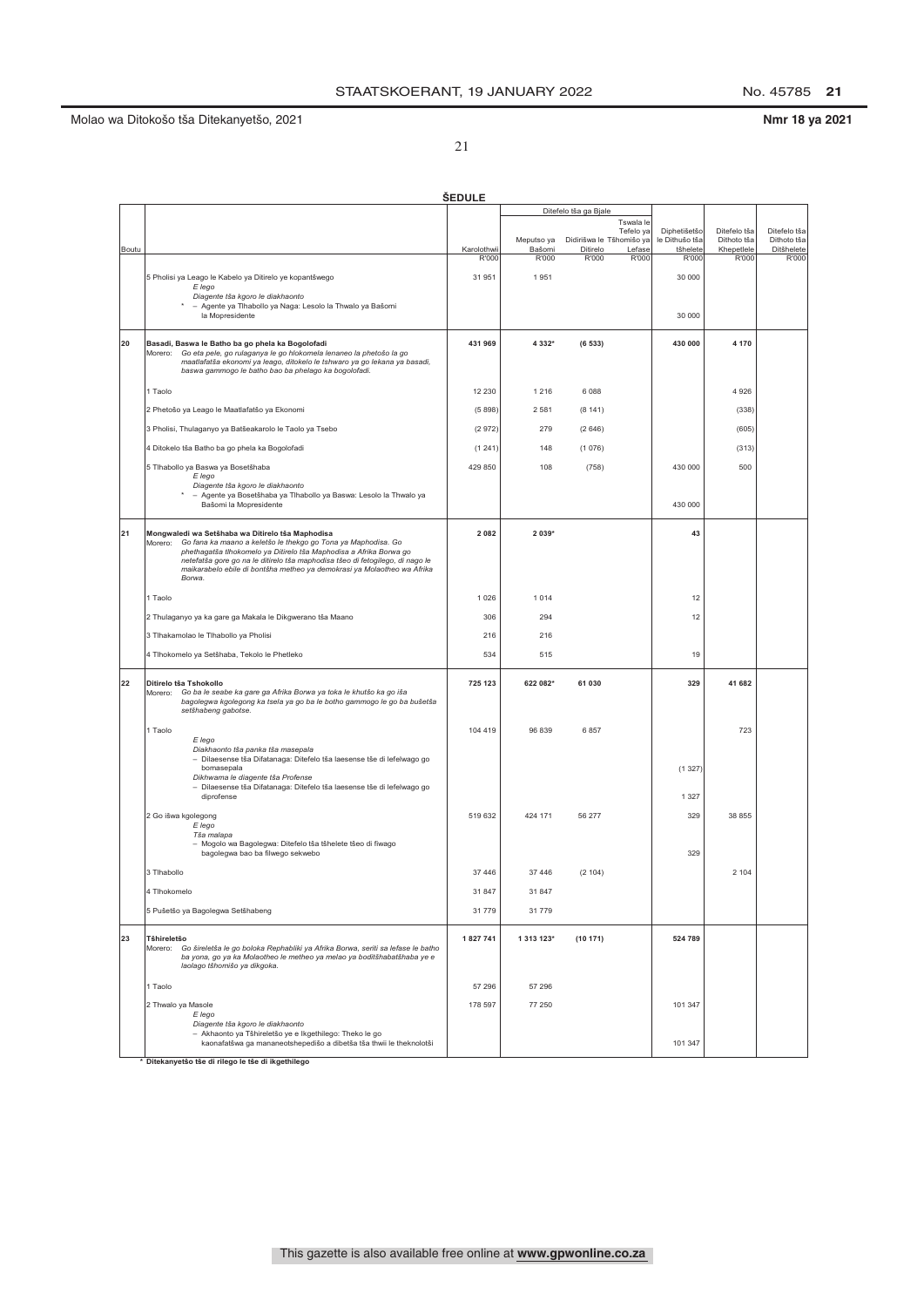22

|      |                                                                                                                                                              | <b>SCHEDULE</b>        |                                       |                                |                                 |                                     |                                         |                                     |
|------|--------------------------------------------------------------------------------------------------------------------------------------------------------------|------------------------|---------------------------------------|--------------------------------|---------------------------------|-------------------------------------|-----------------------------------------|-------------------------------------|
|      |                                                                                                                                                              |                        |                                       | <b>Current Payments</b>        | Interest and                    |                                     |                                         | Payments for                        |
| Vote |                                                                                                                                                              | Main Division<br>R'000 | Compensation<br>of Employees<br>R'000 | Goods and<br>Services<br>R'000 | Rent on<br>Land<br><b>R'000</b> | Transfers and<br>Subsidies<br>R'000 | Payments for<br>Capital Assets<br>R'000 | Financial<br>Assets<br><b>R'000</b> |
|      |                                                                                                                                                              |                        |                                       |                                |                                 |                                     |                                         |                                     |
|      | 3 Landward Defence<br>Of which                                                                                                                               | 671 258                | 603 260                               |                                |                                 | 67 998                              |                                         |                                     |
|      | Departmental agencies and accounts<br>- Special Defence Account: Acquisition and upgrading of main                                                           |                        |                                       |                                |                                 |                                     |                                         |                                     |
|      | weapon systems and technology                                                                                                                                |                        |                                       |                                |                                 | 67998                               |                                         |                                     |
|      | 4 Air Defence<br>Of which                                                                                                                                    | 400 405                | 166 539                               |                                |                                 | 233 866                             |                                         |                                     |
|      | Departmental agencies and accounts                                                                                                                           |                        |                                       |                                |                                 |                                     |                                         |                                     |
|      | - Special Defence Account: Acquisition and upgrading of main<br>weapon systems and technology                                                                |                        |                                       |                                |                                 | 233 866                             |                                         |                                     |
|      | 5 Maritime Defence                                                                                                                                           | 214 706                | 103 299                               |                                |                                 | 111 407                             |                                         |                                     |
|      | Of which<br>Departmental agencies and accounts                                                                                                               |                        |                                       |                                |                                 |                                     |                                         |                                     |
|      | - Special Defence Account: Acquisition and upgrading of main<br>weapon systems and technology                                                                |                        |                                       |                                |                                 | 111 407                             |                                         |                                     |
|      |                                                                                                                                                              | 168 163                |                                       |                                |                                 |                                     |                                         |                                     |
|      | 6 Military Health Support                                                                                                                                    |                        | 168 163                               |                                |                                 |                                     |                                         |                                     |
|      | 7 Defence Intelligence                                                                                                                                       | 18 25 6                | 18 25 6                               |                                |                                 |                                     |                                         |                                     |
|      | 8 General Support<br>Of which                                                                                                                                | 119 060                | 119 060                               | (10171)                        |                                 | 10 171                              |                                         |                                     |
|      | Foreign governments and international organisations<br>- Southern African Development Community:                                                             |                        |                                       |                                |                                 |                                     |                                         |                                     |
|      | Standby Force Regional Logistics Depot - Construction                                                                                                        |                        |                                       |                                |                                 | 10 171                              |                                         |                                     |
|      |                                                                                                                                                              |                        |                                       |                                |                                 |                                     |                                         |                                     |
| 24   | Independent Police Investigative Directorate<br>Purpose: Ensure independent oversight of the South African Police Service and the                            | 5 4 2 9                | 5 4 29*                               | (7346)                         |                                 | 489                                 | 6857                                    |                                     |
|      | Municipal Police Services. Conduct independent and impartial investigations<br>of identified criminal offences allegedly committed by members of the South   |                        |                                       |                                |                                 |                                     |                                         |                                     |
|      | African Police Service and the Municipal Police Services; and make<br>appropriate recommendations.                                                           |                        |                                       |                                |                                 |                                     |                                         |                                     |
|      |                                                                                                                                                              |                        |                                       |                                |                                 |                                     |                                         |                                     |
|      | 1 Administration                                                                                                                                             | 1 3 8 8                | 1 3 8 8                               | (1212)                         |                                 | 36                                  | 1 1 7 6                                 |                                     |
|      | 2 Investigation and Information Management<br>Of which                                                                                                       | 3798                   | 3798                                  | (6134)                         |                                 | 453                                 | 5 6 8 1                                 |                                     |
|      | Households<br>- Claims Against the State: Civil claims instituted against the                                                                                |                        |                                       |                                |                                 |                                     |                                         |                                     |
|      | department for possible compensation                                                                                                                         |                        |                                       |                                |                                 | 365                                 |                                         |                                     |
|      | 3 Legal and Investigation Advisory Services                                                                                                                  | 57                     | 57                                    |                                |                                 |                                     |                                         |                                     |
|      | 4 Compliance Monitoring and Stakeholder Management                                                                                                           | 186                    | 186                                   |                                |                                 |                                     |                                         |                                     |
| 25   | <b>Justice and Constitutional Development</b>                                                                                                                | 388 912                | 332 217*                              | (12537)                        |                                 | 51 898                              | 17 180                                  | 154                                 |
|      | Purpose: Uphold and protect the Constitution and the rule of law, and render<br>accessible, fair, speedy and cost-effective administration of justice in the |                        |                                       |                                |                                 |                                     |                                         |                                     |
|      | interests of a safer and more secure South Africa.                                                                                                           |                        |                                       |                                |                                 |                                     |                                         |                                     |
|      | 1 Administration                                                                                                                                             | 608 676                | 19610                                 | 572 904                        |                                 | 4 2 5 3                             | 11898                                   | 11                                  |
|      | 2 Court Services                                                                                                                                             | 129 669                | 174 502                               | (42549)                        |                                 | 3 3 7 2                             | (5718)                                  | 62                                  |
|      | 3 State Legal Services                                                                                                                                       | 48 697                 | 48 697                                | (2524)                         |                                 | 2 4 4 3                             |                                         | 81                                  |
|      | 4 National Prosecuting Authority                                                                                                                             | 89 40 8                | 89 408                                | (11000)                        |                                 |                                     | 11 000                                  |                                     |
|      | Of which<br>- National Prosecuting Authority                                                                                                                 |                        | 89 40 8                               |                                |                                 |                                     |                                         |                                     |
|      |                                                                                                                                                              |                        |                                       |                                |                                 |                                     |                                         |                                     |
|      | 5 Auxiliary and Associated Services<br>Of which                                                                                                              | (487538)               |                                       | (529 368)                      |                                 | 41830                               |                                         |                                     |
|      | Departmental agencies and accounts<br>- Legal Aid South Africa: Operations                                                                                   |                        |                                       |                                |                                 | 11 000                              |                                         |                                     |
|      | - Public Protector of South Africa: Operations                                                                                                               |                        |                                       |                                |                                 | 30 830                              |                                         |                                     |
| 26   | <b>Military Veterans</b>                                                                                                                                     | (46979)                | 3 0 21*                               | (18714)                        |                                 | (63345)                             | 32 059                                  |                                     |
|      | Purpose: Formulate policies and standards aimed at providing a comprehensive                                                                                 |                        |                                       |                                |                                 |                                     |                                         |                                     |
|      | delivery system to military veterans and their dependants in recognition of<br>their role in the democratisation of South Africa.                            |                        |                                       |                                |                                 |                                     |                                         |                                     |
|      | 1 Administration                                                                                                                                             | 2 0 6 1                | 2 0 6 1                               | (2426)                         |                                 | 255                                 | 2 1 7 1                                 |                                     |
|      | 2 Socioeconomic Support                                                                                                                                      | (80618)                | 282                                   | (10593)                        |                                 | (70130)                             | (177)                                   |                                     |
|      | Of which<br>Households                                                                                                                                       |                        |                                       |                                |                                 |                                     |                                         |                                     |
|      | - Military Veterans' Benefits                                                                                                                                |                        |                                       |                                |                                 | (70130)                             |                                         |                                     |
|      |                                                                                                                                                              |                        |                                       |                                |                                 |                                     |                                         |                                     |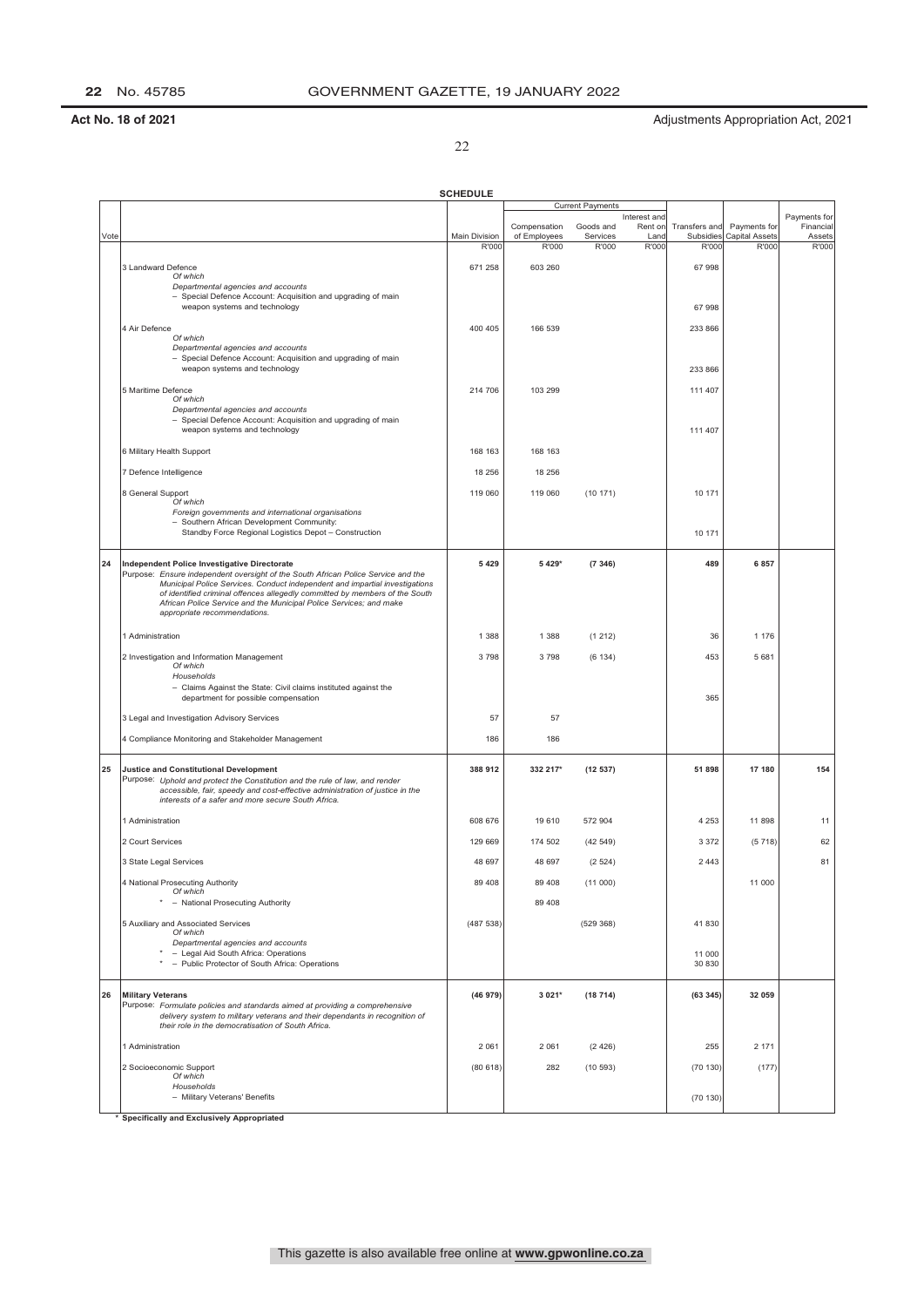No. 45785 23

Nmr 18 ya 2021

23

|       | <b>ŠEDULE</b>                                                                                                                                                      |             |                      |                                                |                            |                           |                           |  |  |
|-------|--------------------------------------------------------------------------------------------------------------------------------------------------------------------|-------------|----------------------|------------------------------------------------|----------------------------|---------------------------|---------------------------|--|--|
|       |                                                                                                                                                                    |             |                      | Ditefelo tša ga Bjale                          |                            |                           |                           |  |  |
|       |                                                                                                                                                                    |             |                      | Tswala le<br>Tefelo ya                         | Diphetišetšo               | Ditefelo tša              | Ditefelo tša              |  |  |
| Boutu |                                                                                                                                                                    | Karolothwii | Meputso ya<br>Bašomi | Didirišwa le Tšhomišo ya<br>Ditirelo<br>Lefase | le Dithušo tša<br>tšhelete | Dithoto tša<br>Khepetlele | Dithoto tša<br>Ditšhelete |  |  |
|       |                                                                                                                                                                    | R'000       | R'000                | R'000<br>R'000                                 | R'000                      | R'000                     | R'000                     |  |  |
|       | 3 Tšhireletšo ya Naga<br>E lego                                                                                                                                    | 671 258     | 603 260              |                                                | 67 998                     |                           |                           |  |  |
|       | Diagente tša kgoro le diakhaonto<br>- Akhaonto ya Tšhireletšo ye e Ikgethilego: Theko le go                                                                        |             |                      |                                                |                            |                           |                           |  |  |
|       | kaonafatšwa ga mananetshepedišo a dibetša tša thwii le theknolotši                                                                                                 |             |                      |                                                | 67 998                     |                           |                           |  |  |
|       | 4 Tšhireletšo ya Lefaufaung                                                                                                                                        | 400 405     | 166 539              |                                                | 233 866                    |                           |                           |  |  |
|       | E lego<br>Diagente tša kgoro le diakhaonto                                                                                                                         |             |                      |                                                |                            |                           |                           |  |  |
|       | - Akhaonto ya Tšhireletšo ye e Ikgethilego: Theko le go kaonafatšwa<br>ga mananeotshepedišo a dibetša tša thwii le theknolotši                                     |             |                      |                                                | 233 866                    |                           |                           |  |  |
|       |                                                                                                                                                                    |             |                      |                                                |                            |                           |                           |  |  |
|       | 5 Tšhireletšo ya Lewatle<br>E lego                                                                                                                                 | 214 706     | 103 299              |                                                | 111 407                    |                           |                           |  |  |
|       | Diagente tša kgoro le diakhaonto<br>- Akhaonto ya Tšhireletšo ye e Ikgethilego: Theko le go                                                                        |             |                      |                                                |                            |                           |                           |  |  |
|       | kaonafatšwa ga mananetshepedišo a dibetša tša thwii le theknolotši                                                                                                 |             |                      |                                                | 111 407                    |                           |                           |  |  |
|       | 6 Thekgo ya tša Maphelo a Masole                                                                                                                                   | 168 163     | 168 163              |                                                |                            |                           |                           |  |  |
|       | 7 Tšhireletšo ya tša Mahlale                                                                                                                                       | 18 25 6     | 18 25 6              |                                                |                            |                           |                           |  |  |
|       | 8 Thekgo ka Kakaretšo                                                                                                                                              | 119 060     | 119 060              | (10171)                                        | 10 171                     |                           |                           |  |  |
|       | E lego<br>Mebušo ya dinaga di šele le mekgatlo ya boditšhabatšhaba                                                                                                 |             |                      |                                                |                            |                           |                           |  |  |
|       | - Tlhabollo ya Setšhaba sa Borwa bja Afrika:<br>Standby Force Regional Logistics Depot: Kago                                                                       |             |                      |                                                | 10 171                     |                           |                           |  |  |
|       |                                                                                                                                                                    |             |                      |                                                |                            |                           |                           |  |  |
| 24    | Taolo ye e Ikemego ya Dinyakišiso tša Maphodisa<br>Morero: Go netefatša tlhokomelo ye ikemetšego ya Ditirelo tša Maphodisa tša Afrika                              | 5 4 2 9     | 5 4 29*              | (7346)                                         | 489                        | 6857                      |                           |  |  |
|       | Borwa le Ditirelo tša Maphodisa a Masepala. Go dira dinyakišišo tše di<br>ikemetšego di sa tšeyego lehlakore go melato ye e bontšhwago ya boseyi                   |             |                      |                                                |                            |                           |                           |  |  |
|       | yeo go gononelwago e dirilwe ke maloko a Ditirelo tša Maphodisa tša Afrika                                                                                         |             |                      |                                                |                            |                           |                           |  |  |
|       | Borwa gammogo le Maphodisa a Mmasepala; gomme go dirwe dikakanyo tša<br>maleba.                                                                                    |             |                      |                                                |                            |                           |                           |  |  |
|       | 1 Taolo                                                                                                                                                            | 1 3 8 8     | 1 3 8 8              | (1212)                                         | 36                         | 1 176                     |                           |  |  |
|       | 2 Dinyakišišo le Taolo ya Tshedimošo                                                                                                                               | 3798        | 3798                 | (6134)                                         | 453                        | 5 681                     |                           |  |  |
|       | E lego<br>Tša malapa                                                                                                                                               |             |                      |                                                |                            |                           |                           |  |  |
|       | - Dikleime Kgahlanong le Mmušo: Dikleime tše di tlišwago kgahlanong                                                                                                |             |                      |                                                |                            |                           |                           |  |  |
|       | le kgoro go ka hwetša moputso                                                                                                                                      |             |                      |                                                | 365                        |                           |                           |  |  |
|       | 3 Ditirelo tša Maele a Molao le Dinyakišišo                                                                                                                        | 57          | 57                   |                                                |                            |                           |                           |  |  |
|       | 4 Tekolo ya Kobamelo le Taolo ya Batšeakarolo                                                                                                                      | 186         | 186                  |                                                |                            |                           |                           |  |  |
| 25    | Toka le Tihabollo ya Molaotheo                                                                                                                                     | 388 912     | 332 217*             | (12537)                                        | 51 898                     | 17 180                    | 154                       |  |  |
|       | Go obamela le go šireletša Molaotheo le taolo ya molao, gammogo le go fana<br>Morero:<br>ka taolo ya toka yeo e fihlelelwago, ya tekatekano, e nago phethagatšo ya |             |                      |                                                |                            |                           |                           |  |  |
|       | lebelo le ye e senago theko ya godimo go ya ka dikgahlegelo tša go ba le                                                                                           |             |                      |                                                |                            |                           |                           |  |  |
|       | Afrika Borwa ye e nago polokego le tšhireletšo yeo e matlafetšego.                                                                                                 |             |                      |                                                |                            |                           |                           |  |  |
|       | 1 Taolo                                                                                                                                                            | 608 676     | 19610                | 572 904                                        | 4 2 5 3                    | 11898                     | 11                        |  |  |
|       | 2 Ditirelo tša Kgoro ya tsheko                                                                                                                                     | 129 669     | 174 502              | (42549)                                        | 3 3 7 2                    | (5718)                    | 62                        |  |  |
|       | 3 Ditirelo tša Mmušo tša Semolao                                                                                                                                   | 48 697      | 48 697               | (2524)                                         | 2 4 4 3                    |                           | 81                        |  |  |
|       | 4 Taolo ya Setšhaba ya Botšhotšhisi                                                                                                                                | 89 40 8     | 89 40 8              | (11000)                                        |                            | 11 000                    |                           |  |  |
|       | E lego<br>$\star$<br>- Taolo ya Setšhaba ya Botšhotšhisi                                                                                                           |             | 89 40 8              |                                                |                            |                           |                           |  |  |
|       | 5 Ditirelo tša Tlaleletšo le tše di Amanago le tšona                                                                                                               | (487538)    |                      | (529 368)                                      | 41 830                     |                           |                           |  |  |
|       | E lego<br>Diagente tša kgoro le diakhaonto                                                                                                                         |             |                      |                                                |                            |                           |                           |  |  |
|       | - Thušo ya Semolao ya Afrika Borwa: Ditshepedišo                                                                                                                   |             |                      |                                                | 11 000                     |                           |                           |  |  |
|       | - Mošireletši wa Setšhaba wa Afrika Borwa: Ditshepedišo                                                                                                            |             |                      |                                                | 30 830                     |                           |                           |  |  |
| 26    | <b>Bagale ba Sesole</b>                                                                                                                                            | (46979)     | 3 0 2 1*             | (18714)                                        | (63345)                    | 32 059                    |                           |  |  |
|       | Morero: Go hlama dipholisi le maemo ao a ikemišeditšego go fana ka<br>lenaneotshepedišo la kabo ya ditirelo leo le nago le kakaretšo go bagale ba                  |             |                      |                                                |                            |                           |                           |  |  |
|       | sesole le bao ba ikemego ka bona ka go ela tlhoko karolo ya bona go pušo ya<br>demokrasi ya Afrika Borwa.                                                          |             |                      |                                                |                            |                           |                           |  |  |
|       |                                                                                                                                                                    |             |                      |                                                |                            | 2 171                     |                           |  |  |
|       | 1 Taolo                                                                                                                                                            | 2 0 6 1     | 2 0 6 1              | (2426)                                         | 255                        |                           |                           |  |  |
|       | 2 Thekgo ya Ekonomi ya Leago<br>E lego                                                                                                                             | (80618)     | 282                  | (10593)                                        | (70130)                    | (177)                     |                           |  |  |
|       | Tša malapa<br>- Meputso ya Bagale ba Sesole                                                                                                                        |             |                      |                                                | (70130)                    |                           |                           |  |  |
|       | * Ditekanyetšo tše di rilego le tše di ikgethilego                                                                                                                 |             |                      |                                                |                            |                           |                           |  |  |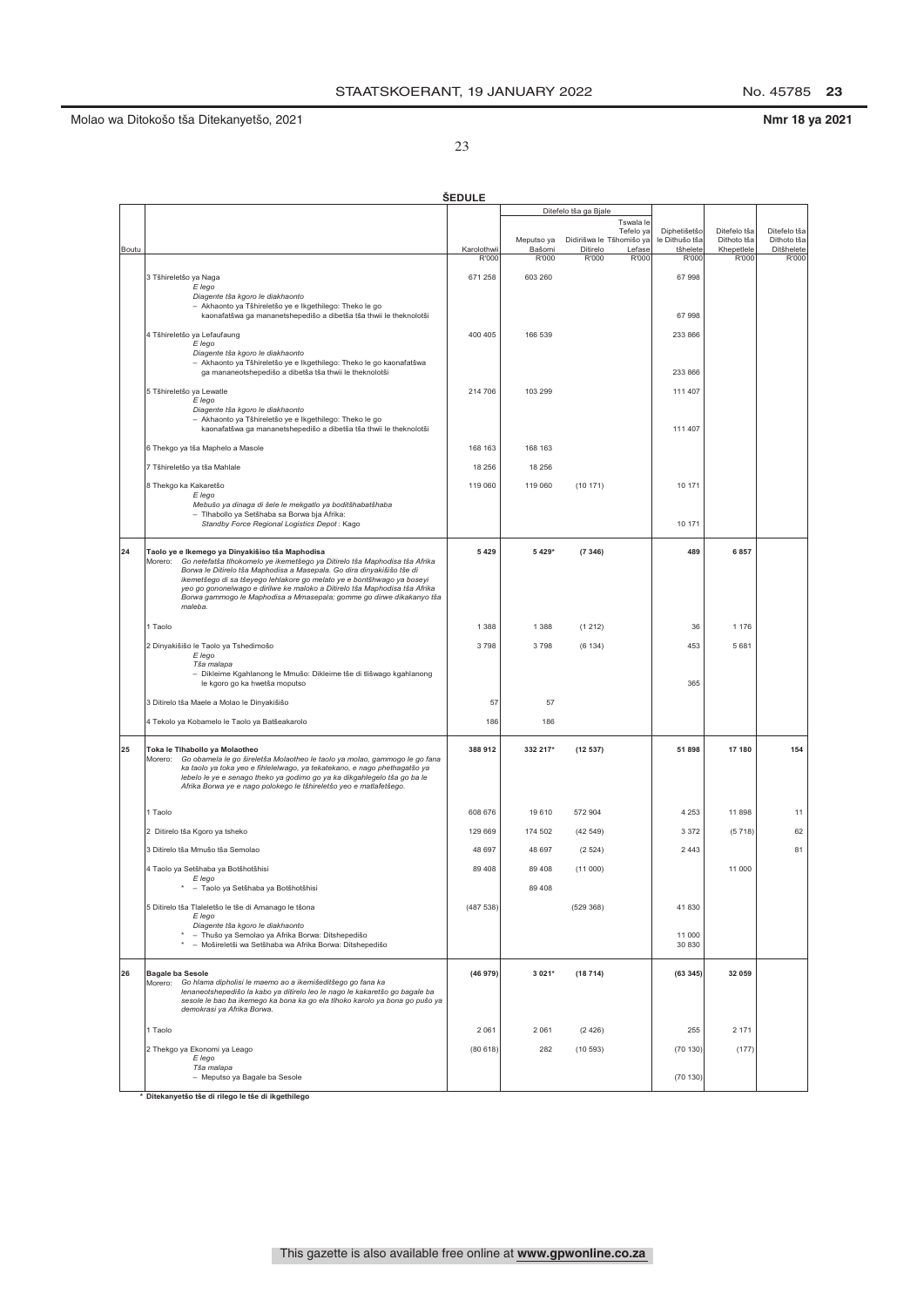24

|      |                                                                                                                                                                                                                                                                          | <b>SCHEDULE</b> |                              |                         |                                 |                                |                                |                                     |
|------|--------------------------------------------------------------------------------------------------------------------------------------------------------------------------------------------------------------------------------------------------------------------------|-----------------|------------------------------|-------------------------|---------------------------------|--------------------------------|--------------------------------|-------------------------------------|
|      |                                                                                                                                                                                                                                                                          |                 |                              | <b>Current Payments</b> |                                 |                                |                                |                                     |
| Vote |                                                                                                                                                                                                                                                                          | Main Division   | Compensation<br>of Employees | Goods and<br>Services   | Interest and<br>Rent on<br>Land | Transfers and<br>Subsidies     | Payments for<br>Capital Assets | Payments for<br>Financial<br>Assets |
|      |                                                                                                                                                                                                                                                                          | R'000           | R'000                        | R'000                   | R'000                           | R'000                          | R'000                          | R'000                               |
|      | 3 Empowerment and Stakeholder Management<br>Of which<br>Households                                                                                                                                                                                                       | 31 578          | 678                          | (5695)                  |                                 | 6 5 30                         | 30 065                         |                                     |
|      | - Military Veterans' Benefits                                                                                                                                                                                                                                            |                 |                              |                         |                                 | 6530                           |                                |                                     |
| 27   | Office of the Chief Justice<br>Purpose: Strengthen judicial governance and independence by rendering effective<br>support to the Chief Justice in executing administrative and judicial powers<br>and duties as both head of the Judiciary and the Constitutional Court. | 29 944          | 41 000*                      | (13637)                 |                                 | 2 5 8 1                        |                                |                                     |
|      | 1 Administration                                                                                                                                                                                                                                                         | 16 865          | 4 2 5 8                      | 235                     |                                 | 450                            | 11 922                         |                                     |
|      | 2 Superior Court Services<br>Of which                                                                                                                                                                                                                                    | 17871           | 36 734                       | (8514)                  |                                 | 1651                           | (12000)                        |                                     |
|      | Households<br>- Employee Social Benefits: Leave gratuities                                                                                                                                                                                                               |                 |                              |                         |                                 | 1651                           |                                |                                     |
|      | 3 Judicial Education and Support                                                                                                                                                                                                                                         | (4792)          | 8                            | (5358)                  |                                 | 480                            | 78                             |                                     |
| 28   | Police                                                                                                                                                                                                                                                                   | 3 868 302       | 3 117 766*                   | 39 595                  |                                 | 567 831                        | 143 110                        |                                     |
|      | Purpose: Prevent, combat and investigate crime; maintain public order; protect and<br>secure the inhabitants of South Africa and their property; and uphold and<br>enforce the law.                                                                                      |                 |                              |                         |                                 |                                |                                |                                     |
|      | 1 Administration                                                                                                                                                                                                                                                         | 322 878         | 257 736                      | 28 345                  |                                 |                                | 36 797                         |                                     |
|      | 2 Visible Policing<br>Of which                                                                                                                                                                                                                                           | 2 439 856       | 1 866 715                    | (1000)                  |                                 | 567 831                        | 6 3 1 0                        |                                     |
|      | Households<br>- Employee Social Benefits: Injury on duty                                                                                                                                                                                                                 |                 |                              |                         |                                 | 566 831                        |                                |                                     |
|      | Non-profit institutions<br>- South African Police Service Education Trust: Gifts and donations                                                                                                                                                                           |                 |                              |                         |                                 | 1 0 0 0                        |                                |                                     |
|      | 3 Detective Services                                                                                                                                                                                                                                                     | 690 906         | 578 653                      | 12 250                  |                                 |                                | 100 003                        |                                     |
|      | 4 Crime Intelligence                                                                                                                                                                                                                                                     | 185 181         | 185 181                      |                         |                                 |                                |                                |                                     |
|      | 5 Protection and Security Services                                                                                                                                                                                                                                       | 229 481         | 229 481                      |                         |                                 |                                |                                |                                     |
| 29   | Agriculture, Land Reform and Rural Development<br>Purpose: Provide equitable access to land, integrated rural development, sustainable<br>agriculture and food security for all.                                                                                         | 1 102 861       | 109 861*                     | 734 505                 |                                 | (13029)                        | 271 524                        |                                     |
|      | 1 Administration<br>Of which                                                                                                                                                                                                                                             | 135 774         | 50 950                       | 52 063                  |                                 | 1 2 7 1                        | 31 490                         |                                     |
|      | Households<br>- Employee Social Benefits: Leave gratuities<br>Municipal bank accounts                                                                                                                                                                                    |                 |                              |                         |                                 | 1 2 5 8                        |                                |                                     |
|      | - Vehicle Licences: Licence fees paid to municipalities                                                                                                                                                                                                                  |                 |                              |                         |                                 | 13                             |                                |                                     |
|      | 2 Agricultural Production, Biosecurity and Natural Resources Management<br>Of which<br>Households                                                                                                                                                                        | 10 041          | 23 4 69                      | (25944)                 |                                 | 1516                           | 11 000                         |                                     |
|      | - Employee Social Benefits: Leave gratuities                                                                                                                                                                                                                             |                 |                              |                         |                                 | 1481                           |                                |                                     |
|      | 3 Food Security, Land Reform and Restitution<br>Of which                                                                                                                                                                                                                 | 967 668         | 18 5 69                      | 939 360                 |                                 | (4720)                         | 14 459                         |                                     |
|      | - Agriculture, Land Reform and Rural Development Livelihoods<br>Programme: Presidential Employment Initiative<br>Households                                                                                                                                              |                 |                              | 750 000                 |                                 |                                |                                |                                     |
|      | - Employee Social Benefits: Leave gratuities<br>- Land Reform Grants                                                                                                                                                                                                     |                 |                              |                         |                                 | 1926                           |                                |                                     |
|      | - Land tenure payments<br>- Land redistribution payments: Current<br>- Restitution Grants: Land claims settlements                                                                                                                                                       |                 |                              |                         |                                 | (51693)<br>(140 522)<br>(1948) |                                |                                     |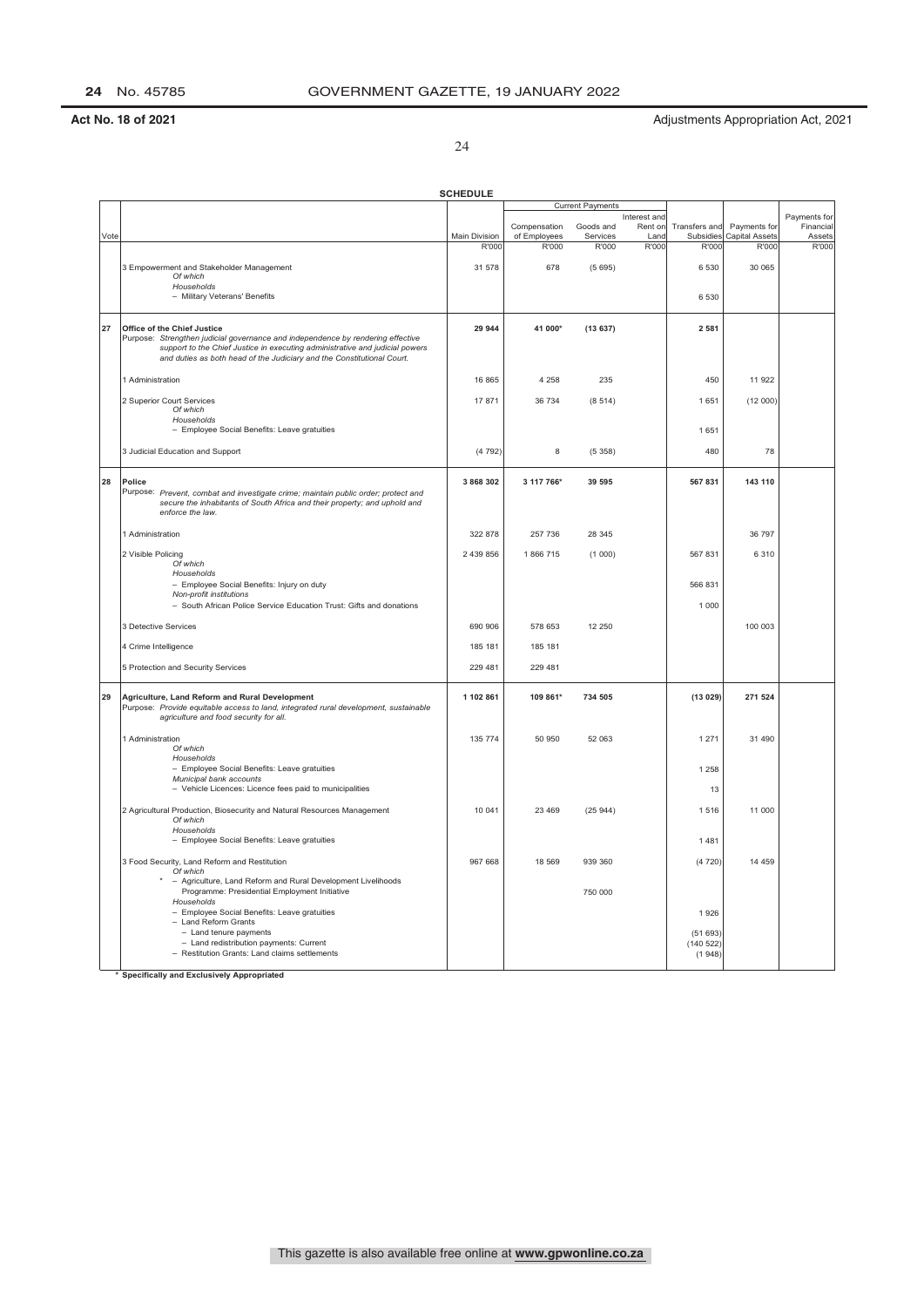No. 45785 25

Nmr 18 ya 2021

25

|       |                                                                                                                                                                                                                                                                                           | ŠEDULE                     |                 |                          |                                                          |                             |                             |
|-------|-------------------------------------------------------------------------------------------------------------------------------------------------------------------------------------------------------------------------------------------------------------------------------------------|----------------------------|-----------------|--------------------------|----------------------------------------------------------|-----------------------------|-----------------------------|
|       |                                                                                                                                                                                                                                                                                           |                            |                 | Ditefelo tša ga Bjale    |                                                          |                             |                             |
|       |                                                                                                                                                                                                                                                                                           |                            | Meputso ya      | Didirišwa le Tšhomišo ya | Tswala le<br>Tefelo ya<br>Diphetišetšo<br>le Dithušo tša | Ditefelo tša<br>Dithoto tša | Ditefelo tša<br>Dithoto tša |
| Boutu |                                                                                                                                                                                                                                                                                           | Karolothwi<br><b>R'000</b> | Bašomi<br>R'000 | Ditirelo<br>R'000        | Lefase<br>tšhelete<br>R'000<br>R'000                     | Khepetlele<br>R'000         | Ditšhelete<br>R'000         |
|       | 3 Taolo ya Batšeakarolo le Maatlafatšo<br>E lego                                                                                                                                                                                                                                          | 31 578                     | 678             | (5695)                   | 6 5 3 0                                                  | 30 065                      |                             |
|       | Tša malapa<br>- Meputso ya Bagale ba Sesole                                                                                                                                                                                                                                               |                            |                 |                          | 6 5 3 0                                                  |                             |                             |
| 27    | Kantoro ya Moahlodi Mogolo<br>Go maatlafatša pušo ya boahlodi le ya go ikemela ka go abela thekgo ye e<br>Morero:<br>šomago go Moahlodi Mogolo ge a šomiša maatla a taolo le molao wa kahlolo<br>gammogo le mešomo ya gagwe bjalo ka hlogo ya tša kahlolo le Kgorotsheko<br>ya Molaotheo. | 29 944                     | 41 000*         | (13637)                  | 2 5 8 1                                                  |                             |                             |
|       | 1 Taolo                                                                                                                                                                                                                                                                                   | 16 865                     | 4 2 5 8         | 235                      | 450                                                      | 11 922                      |                             |
|       | 2 Ditirelo tša Dikgorotsheko tša Godimo<br>E lego<br>Tša malapa                                                                                                                                                                                                                           | 17871                      | 36 734          | (8514)                   | 1651                                                     | (12000)                     |                             |
|       | - Meputso ya Leago ya Bašomi: Meputso ya matšatši a llifi                                                                                                                                                                                                                                 |                            |                 |                          | 1 651                                                    |                             |                             |
|       | 3 Thuto ya tša Kahlolo le Thekgo                                                                                                                                                                                                                                                          | (4792)                     | 8               | (5358)                   | 480                                                      | 78                          |                             |
| 28    | <b>Maphodisa</b><br>Go thibela, go Iwantšha le go nyakišiša bosenyi; go hlokomela tatelo ya<br>Morero:<br>molao ke setšhaba; go šireletša le go boloka badudi ba Afrika Borwa le<br>dithoto tša bona; gammogo le go obamela le go šomiša molao.                                           | 3 868 302                  | 3 117 766*      | 39 595                   | 567 831                                                  | 143 110                     |                             |
|       | 1 Taolo                                                                                                                                                                                                                                                                                   | 322 878                    | 257 736         | 28 345                   |                                                          | 36 797                      |                             |
|       | 2 Sephodisa seo se Bonagalago<br>E lego                                                                                                                                                                                                                                                   | 2 439 856                  | 1866715         | (1000)                   | 567 831                                                  | 6 3 1 0                     |                             |
|       | Tša malapa<br>- Meputso ya Leago ya Bašomi: Dikgobadi tše di diregago Mošomong<br>Dihlongwa tše di sa dirego letseno<br>- Trasete ya Thuto ya Tirelo ya Maphodisa a Afrika Borwa: Dimpho le<br>meneelo                                                                                    |                            |                 |                          | 566 831<br>1 000                                         |                             |                             |
|       | 3 Ditirelo tša Botseka                                                                                                                                                                                                                                                                    | 690 906                    | 578 653         | 12 250                   |                                                          | 100 003                     |                             |
|       | 4 Mahlale a Bosenyi                                                                                                                                                                                                                                                                       | 185 181                    | 185 181         |                          |                                                          |                             |                             |
|       | 5 Ditirelo tša Polokego le Tšhireletšo                                                                                                                                                                                                                                                    | 229 481                    | 229 481         |                          |                                                          |                             |                             |
| 29    | Temo, Tlhabollo ya Dinagamagae le Mpshafatšo ya Lefase<br>Go fana ka kabelo ya go lekalekana ya naga, tlhabollo ye e kopantšwego ya<br>Morero:<br>dinagamagae, temo ya go ya go ile le tšhireletšo ya dijo ya batho ka moka.                                                              | 1 102 861                  | 109 861*        | 734 505                  | (13029)                                                  | 271 524                     |                             |
|       | 1 Taolo<br>E lego<br>Tša malapa                                                                                                                                                                                                                                                           | 135 774                    | 50 950          | 52 063                   | 1 2 7 1                                                  | 31 490                      |                             |
|       | - Meputso ya Leago ya Bašomi: Meputso ya matšatši a Ilifi<br>Diakhaonto tša panka tša masepala<br>- Dilaesense tša Difatanaga: Ditefelo tša laesense tše di lefelwago go                                                                                                                  |                            |                 |                          | 1 2 5 8                                                  |                             |                             |
|       | bomasepala                                                                                                                                                                                                                                                                                |                            |                 |                          | 13                                                       |                             |                             |
|       | 2 Tšweletšo ya Temo, Tšhireletšo ya dilo tša setlogo le Taolo ya Didirišwa tša Tlhago<br>E lego<br>Tša malapa                                                                                                                                                                             | 10 041                     | 23 4 69         | (25944)                  | 1516                                                     | 11 000                      |                             |
|       | - Meputso ya Leago ya Bašomi: Meputso ya matšatši a Ilifi<br>3 Tšhireletšo ya dijo, Mpshafatšo le Pušetšo ya Naga                                                                                                                                                                         | 967 668                    | 18 569          | 939 360                  | 1481<br>(4720)                                           | 14 459                      |                             |
|       | E lego<br>Lenaneo la Boiphedišo la Temo, Mpshafatšo ya Lefase le Tlhabollo ya<br>Metsemagae: Lesolo la Thwalo ya Bašomi la Mopresidente                                                                                                                                                   |                            |                 | 750 000                  |                                                          |                             |                             |
|       | Tša malapa<br>- Meputso ya Leago ya Bašomi: Meputso ya matšatši a Ilifi<br>- Thušo ya Tšošološo ya Naga                                                                                                                                                                                   |                            |                 |                          | 1926                                                     |                             |                             |
|       | - Ditefelo tša nako ya bodulo nageng<br>- Ditefelo tša kabelo ka leswa ya naga: Kharente<br>- Thušo ya Pušetšo ya Naga: Dikleime tša dikago tša naga                                                                                                                                      |                            |                 |                          | (51693)<br>(140522)<br>(1948)                            |                             |                             |

███<br>\* Ditekanyetšo tše di rilego le tše di ikgethilego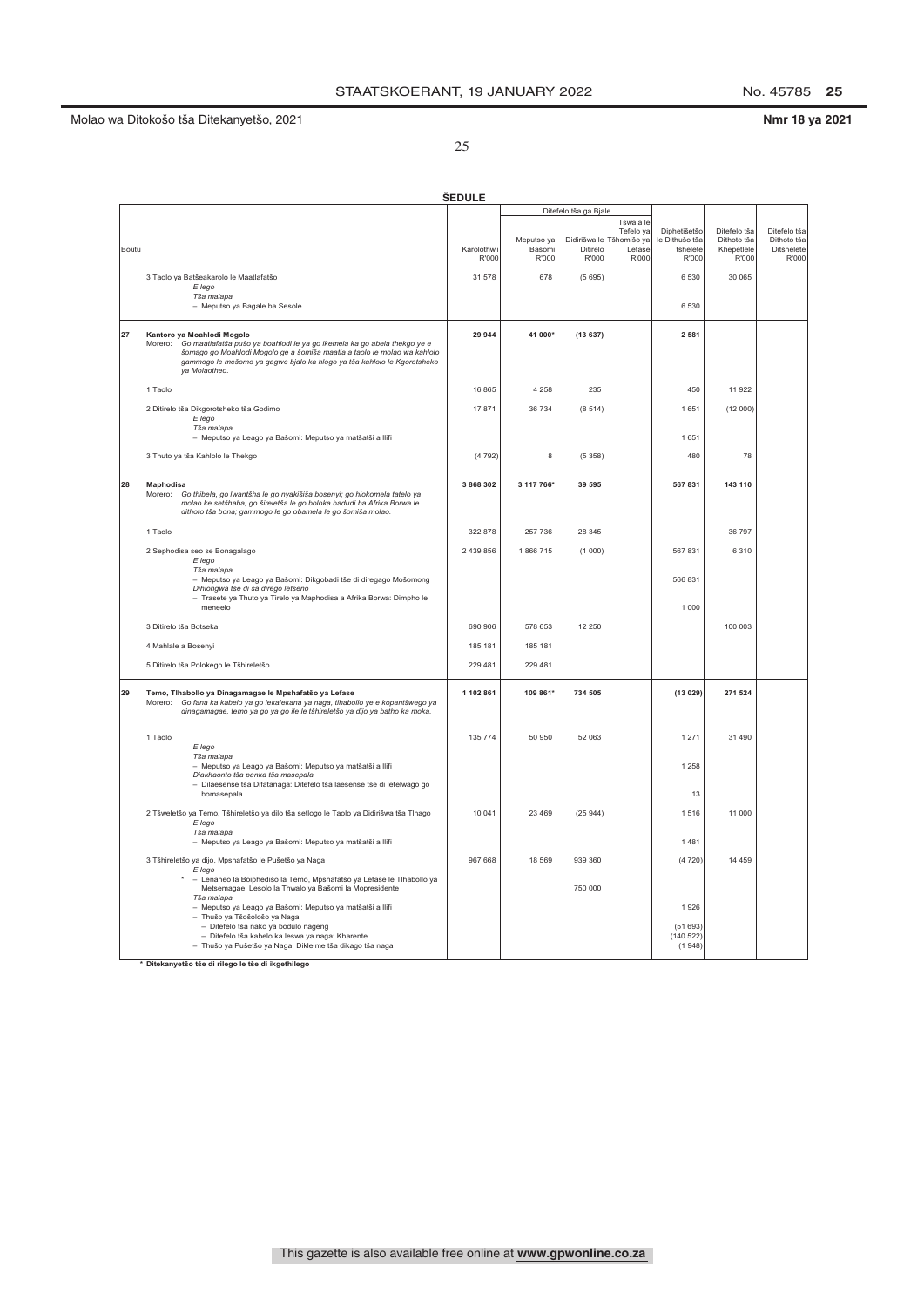26

|      |                                                                                                                                                           | <b>SCHEDULE</b>        |                                         |                   |               |                    |                                |                           |
|------|-----------------------------------------------------------------------------------------------------------------------------------------------------------|------------------------|-----------------------------------------|-------------------|---------------|--------------------|--------------------------------|---------------------------|
|      |                                                                                                                                                           |                        | <b>Current Payments</b><br>Interest and |                   |               |                    |                                |                           |
|      |                                                                                                                                                           |                        | Compensation                            | Goods and         | Rent on       | Transfers and      | Payments for                   | Payments for<br>Financial |
| Vote |                                                                                                                                                           | Main Division<br>R'000 | of Employees<br>R'000                   | Services<br>R'000 | Land<br>R'000 | Subsidies<br>R'000 | <b>Capital Assets</b><br>R'000 | Assets<br>R'000           |
|      | Municipal bank accounts                                                                                                                                   |                        |                                         |                   |               |                    |                                |                           |
|      | - Rates and Taxes: State owned farms                                                                                                                      |                        |                                         |                   |               | 46 995             |                                |                           |
|      | Public corporations<br>- Land and Agricultural Development Bank of South Africa: Blended                                                                  |                        |                                         |                   |               |                    |                                |                           |
|      | finance programme - Emerging and small scale farmers                                                                                                      |                        |                                         |                   |               | 140 522            |                                |                           |
|      | 4 Rural Development                                                                                                                                       | (1530)                 | 1 0 4 4                                 | (191654)          |               | (14274)            | 203 354                        |                           |
|      | Of which<br>Households                                                                                                                                    |                        |                                         |                   |               |                    |                                |                           |
|      | - National Rural Youth Service Corps: Stipends                                                                                                            |                        |                                         |                   |               | (14383)            |                                |                           |
|      | - Employee Social Benefits: Leave gratuities                                                                                                              |                        |                                         |                   |               | 109                |                                |                           |
|      | 5 Economic Development, Trade and Marketing                                                                                                               | (13.497)               | 2798                                    | (22408)           |               | 429                | 5 6 8 4                        |                           |
|      | Of which<br>Foreign governments and international organisations                                                                                           |                        |                                         |                   |               |                    |                                |                           |
|      | - Foreign Rates and Taxes: Obligations paid in foreign regions<br>Households                                                                              |                        |                                         |                   |               | 51                 |                                |                           |
|      | - Employee Social Benefits: Leave gratuities                                                                                                              |                        |                                         |                   |               | 379                |                                |                           |
|      | 6 Land Administration                                                                                                                                     | 4 4 0 5                | 13 0 31                                 | (16912)           |               | 2 7 4 9            | 5 5 3 7                        |                           |
|      | Of which                                                                                                                                                  |                        |                                         |                   |               |                    |                                |                           |
|      | Departmental agencies and accounts<br>- South African Geomatics Council: Operations                                                                       |                        |                                         |                   |               | (378)              |                                |                           |
|      | Foreign governments and international organisations                                                                                                       |                        |                                         |                   |               |                    |                                |                           |
|      | - Regional Centre for Mapping of Resources for Development:<br>Operations                                                                                 |                        |                                         |                   |               | (334)              |                                |                           |
|      | Households                                                                                                                                                |                        |                                         |                   |               |                    |                                |                           |
|      | - Bursaries for Non-employees: Cadastral science, surveys<br>and mapping-related studies                                                                  |                        |                                         |                   |               | 2 1 6 2            |                                |                           |
|      | - Employee Social Benefits: Leave gratuities                                                                                                              |                        |                                         |                   |               | 1 2 9 6            |                                |                           |
|      |                                                                                                                                                           |                        |                                         |                   |               |                    |                                |                           |
| 30   | <b>Communications and Digital Technologies</b><br>Purpose: Create an enabling environment for inclusive growth in the ICT sector by                       | 191 575                | $(8425)^*$                              | 191 970           |               | 8 0 3 0            |                                |                           |
|      | developing policies and legislation that promote infrastructure investment and                                                                            |                        |                                         |                   |               |                    |                                |                           |
|      | socioeconomic development.                                                                                                                                |                        |                                         |                   |               |                    |                                |                           |
|      | 1 Administration                                                                                                                                          | (8843)                 | (2555)                                  | (6288)            |               |                    |                                |                           |
|      | 2 ICT International Relations and Affairs                                                                                                                 | (8140)                 |                                         | (1170)            |               | (6970)             |                                |                           |
|      | Of which<br>Foreign governments and international organisations                                                                                           |                        |                                         |                   |               |                    |                                |                           |
|      | - Organisation for Economic Cooperation and Development: Committee                                                                                        |                        |                                         |                   |               |                    |                                |                           |
|      | on Digital Economy Policy - Partnership fee<br>- International Organisations: Membership fees                                                             |                        |                                         |                   |               | (35)               |                                |                           |
|      | - African Telecommunications Union                                                                                                                        |                        |                                         |                   |               | (211)              |                                |                           |
|      | - Commonwealth Telecommunications Organisation<br>- DONA Foundation                                                                                       |                        |                                         |                   |               | (170)<br>(248)     |                                |                           |
|      | - International Telecommunication Union                                                                                                                   |                        |                                         |                   |               | (4459)             |                                |                           |
|      | - Pan-African Postal Union<br>- Smart Africa Alliance                                                                                                     |                        |                                         |                   |               | (216)              |                                |                           |
|      | - Universal Postal Union                                                                                                                                  |                        |                                         |                   |               | (140)<br>(1521)    |                                |                           |
|      | - Forum of Incident Response Security Teams                                                                                                               |                        |                                         |                   |               | 30                 |                                |                           |
|      | 3 ICT Policy Development and Research                                                                                                                     | (6422)                 | (4100)                                  | (2322)            |               |                    |                                |                           |
|      |                                                                                                                                                           |                        |                                         |                   |               |                    |                                |                           |
|      | 4 ICT Enterprise and Public Entity Oversight<br>Of which                                                                                                  | 13 402                 | (608)                                   | (990)             |               | 15 000             |                                |                           |
|      | Public corporations<br>- South African Post Office: Operations                                                                                            |                        |                                         |                   |               | 15 000             |                                |                           |
|      |                                                                                                                                                           |                        |                                         |                   |               |                    |                                |                           |
|      | 5 ICT Infrastructure Development and Support<br>Of which                                                                                                  | 196 366                | (625)                                   | 196 991           |               |                    |                                |                           |
|      | - Broadband Access Fund: Presidential Employment Initiative                                                                                               |                        |                                         | 200 000           |               |                    |                                |                           |
|      | 6 ICT Information Society and Capacity Development                                                                                                        | 5 2 1 2                | (537)                                   | 5749              |               |                    |                                |                           |
| 31   | <b>Employment and Labour</b>                                                                                                                              | 310 780                | 64 436*                                 | (16450)           |               | 247 879            | 14 915                         |                           |
|      | Purpose: Play a significant role in reducing unemployment, poverty and inequality by                                                                      |                        |                                         |                   |               |                    |                                |                           |
|      | pursuing the objectives of decent work for all through: employment creation<br>and enterprise development; the setting of standards and the protection of |                        |                                         |                   |               |                    |                                |                           |
|      | rights at work, including the facilitation of equal opportunities and social                                                                              |                        |                                         |                   |               |                    |                                |                           |
|      | dialogue; and the provision of social protection.                                                                                                         |                        |                                         |                   |               |                    |                                |                           |
|      | 1 Administration                                                                                                                                          | 22 112                 | 12 108                                  | (1832)            |               | 944                | 10 892                         |                           |
|      |                                                                                                                                                           |                        |                                         |                   |               |                    |                                |                           |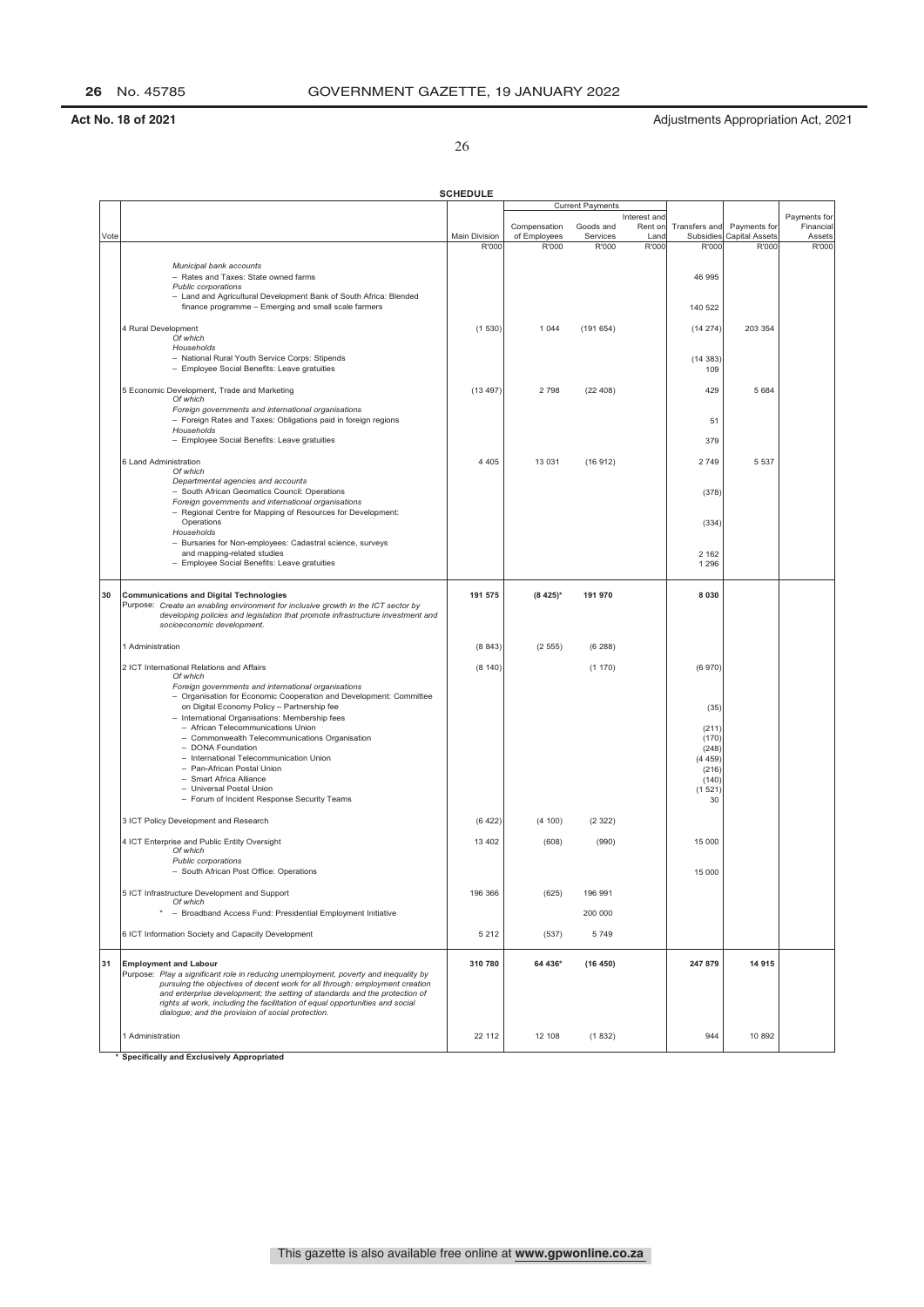No. 45785 27

Nmr 18 ya 2021

27

|       |                                                                                                                                            | <b>SEDULE</b> |                      |                                      |                        |                            |                           |                           |
|-------|--------------------------------------------------------------------------------------------------------------------------------------------|---------------|----------------------|--------------------------------------|------------------------|----------------------------|---------------------------|---------------------------|
|       |                                                                                                                                            |               |                      | Ditefelo tša ga Bjale                |                        |                            |                           |                           |
|       |                                                                                                                                            |               |                      |                                      | Tswala le<br>Tefelo ya | Diphetišetšo               | Ditefelo tša              | Ditefelo tša              |
| Boutu |                                                                                                                                            | Karolothwi    | Meputso ya<br>Bašomi | Didirišwa le Tšhomišo ya<br>Ditirelo | Lefase                 | le Dithušo tša<br>tšhelete | Dithoto tša<br>Khepetlele | Dithoto tša<br>Ditšhelete |
|       |                                                                                                                                            | R'000         | R'000                | R'000                                | R'000                  | R'000                      | R'000                     | R'000                     |
|       | Diakhaonto tša panka tša masepala                                                                                                          |               |                      |                                      |                        |                            |                           |                           |
|       | - Ditefelo le Metšhelo: Dipolase tšeo di bušago ke mmušo                                                                                   |               |                      |                                      |                        | 46 995                     |                           |                           |
|       | Dikoporase tša setšhaba<br>- Panka ya Tihabollo ya Naga le Temo ya Afrika Borwa: Lenaneo la                                                |               |                      |                                      |                        |                            |                           |                           |
|       | kopantšho ya ditšhelete - Balemipotlana le ba ba sa tlago                                                                                  |               |                      |                                      |                        | 140 522                    |                           |                           |
|       |                                                                                                                                            | (1530)        | 1 0 4 4              | (191654)                             |                        | (14274)                    | 203 354                   |                           |
|       | 4 Tlhabollo ya Nagamagae<br>E lego                                                                                                         |               |                      |                                      |                        |                            |                           |                           |
|       | Tša malapa<br>- Lekgotla la Bosetšhaba la Ditirelo tša Baswa tša Dinagamagae:                                                              |               |                      |                                      |                        |                            |                           |                           |
|       | Ditefelo                                                                                                                                   |               |                      |                                      |                        | (14383)                    |                           |                           |
|       | - Meputso ya Leago ya Bašomi: Meputso ya matšatši a Ilifi                                                                                  |               |                      |                                      |                        | 109                        |                           |                           |
|       | 5 Tlhabollo ya Ekonomi, Kgwebišano le Papatšo                                                                                              | (13.497)      | 2798                 | (22408)                              |                        | 429                        | 5 6 8 4                   |                           |
|       | E lego<br>Mebušo ya dinaga di šele le mekgatlo ya boditšhabatšhaba                                                                         |               |                      |                                      |                        |                            |                           |                           |
|       | - Metšhelo le Diroto tša naga tša ka ntle: Ditshwanelo tše di lefelwago                                                                    |               |                      |                                      |                        |                            |                           |                           |
|       | dileteng tša ka ntle                                                                                                                       |               |                      |                                      |                        | 51                         |                           |                           |
|       | Tša malapa<br>- Meputso ya Leago ya Bašomi: Meputso ya matšatši a Ilifi                                                                    |               |                      |                                      |                        | 379                        |                           |                           |
|       |                                                                                                                                            | 4 4 0 5       |                      |                                      |                        |                            |                           |                           |
|       | 6 Taolo ya Lefase<br>E lego                                                                                                                |               | 13 0 31              | (16912)                              |                        | 2749                       | 5 5 3 7                   |                           |
|       | Diagente tša kgoro le diakhaonto                                                                                                           |               |                      |                                      |                        |                            |                           |                           |
|       | - Khansele ya Afrika Borwa ya Tshedimošo ya Tlhahlobo ya lefase:<br>Ditshepedišo                                                           |               |                      |                                      |                        | (378)                      |                           |                           |
|       | Mebušo ya dinaga di šele le mekgatlo ya boditšhabatšhaba                                                                                   |               |                      |                                      |                        |                            |                           |                           |
|       | - Senthara ya Selete ya Kgoboketšo ya Didirišwa tša Tlhabollo:<br>Ditshepedišo                                                             |               |                      |                                      |                        | (334)                      |                           |                           |
|       | Tša malapa                                                                                                                                 |               |                      |                                      |                        |                            |                           |                           |
|       | - Dipasari tša batho ba e sego bašomi: Dithuto tša mahlale<br>a kgoboketšo ya tshedimošo ya lefase ditekolo le dithuto                     |               |                      |                                      |                        |                            |                           |                           |
|       | tša go dira dikgoboketšo tša didirišwa tše di amanago                                                                                      |               |                      |                                      |                        | 2 1 6 2                    |                           |                           |
|       | - Meputso ya Leago ya Bašomi: Meputso ya matšatši a Ilifi                                                                                  |               |                      |                                      |                        | 1 2 9 6                    |                           |                           |
| 30    | Poledišano le Ditheknolotši tša Ditšithale                                                                                                 | 191 575       | $(8425)^*$           | 191 970                              |                        | 8 0 3 0                    |                           |                           |
|       | Go hlama tikologo yeo e dumelalago kgolo ka kakaretšo go lekala la ICT ka<br>Morero:                                                       |               |                      |                                      |                        |                            |                           |                           |
|       | go hlama dipholisi le melao yeo e tšwetšago pele dipeeletšo go<br>mananeokgoparara le tlhabollo ya ekonomi ya leago.                       |               |                      |                                      |                        |                            |                           |                           |
|       |                                                                                                                                            |               |                      |                                      |                        |                            |                           |                           |
|       | 1 Taolo                                                                                                                                    | (8843)        | (2555)               | (6288)                               |                        |                            |                           |                           |
|       | 2 Kamano ya Boditšhabatšhaba le Merero ya ICT                                                                                              | (8140)        |                      | (1170)                               |                        | (6970)                     |                           |                           |
|       | E lego<br>Mebušo ya dinaga di šele le mekgatlo ya boditšhabatšhaba                                                                         |               |                      |                                      |                        |                            |                           |                           |
|       | - Mokgatlo wa Tšhomišano le Tlhabollo ya Ekonomi: Komiti go tša                                                                            |               |                      |                                      |                        |                            |                           |                           |
|       | Pholisi ya Ekonomi ya Titšithale: Tefelo ya kgwerano<br>- Mekgatlo ya Boditšhabatšhaba: Ditefelo tša boleloko                              |               |                      |                                      |                        | (35)                       |                           |                           |
|       | - Yunione ya Poledišano ya Megala ya Afrika                                                                                                |               |                      |                                      |                        | (211)                      |                           |                           |
|       | - Mokgatlo wa Poledišano ya Megala wa Ditšhabakgwerano<br>- Sehlongwa sa DONA                                                              |               |                      |                                      |                        | (170)<br>(248)             |                           |                           |
|       | - Yunione ya Poledišano ya Megala ya Boditšhabatšhaba                                                                                      |               |                      |                                      |                        | (4459)                     |                           |                           |
|       | - Yunione ya Poso ya Pan-Afrika<br>- Kgwerano ya Mahlale ya Afrika                                                                         |               |                      |                                      |                        | (216)                      |                           |                           |
|       | - Yunione ya Poso ya Kakaretšo                                                                                                             |               |                      |                                      |                        | (140)<br>(1521)            |                           |                           |
|       | - Foramo ya Dihlopha tša Maikarabelo a Tšhireletšo go Ditiragalo                                                                           |               |                      |                                      |                        | 30                         |                           |                           |
|       | 3 Nyakišišo le Tlhabollo ya Pholisi ya ICT                                                                                                 | (6422)        | (4 100)              | (2322)                               |                        |                            |                           |                           |
|       | 4 Tlhokomelo ya Dikgwebo tša ICT le Dihlongwa tša Setšhaba                                                                                 | 13 402        | (608)                | (990)                                |                        | 15 000                     |                           |                           |
|       | E lego                                                                                                                                     |               |                      |                                      |                        |                            |                           |                           |
|       | Dikoporase tša setšhaba                                                                                                                    |               |                      |                                      |                        | 15 000                     |                           |                           |
|       | - Kantoro ya Poso ya Afrika Borwa: Ditshepedišo                                                                                            |               |                      |                                      |                        |                            |                           |                           |
|       | 5 Thekgo le Tlhabollo ya Lenaneokgoparara la ICT                                                                                           | 196 366       | (625)                | 196 991                              |                        |                            |                           |                           |
|       | E lego<br>- Sekhwama sa Phihlelelo ya Kgokagano ye Kaonekaone ya                                                                           |               |                      |                                      |                        |                            |                           |                           |
|       | Inthanete: Lesolo la Thwalo ya Bašomi la mopresidente                                                                                      |               |                      | 200 000                              |                        |                            |                           |                           |
|       | 6 Tshedimošo ya ICT ya Setšhaba le Tlhabollo ya Bokgoni                                                                                    | 5 2 1 2       | (537)                | 5749                                 |                        |                            |                           |                           |
| 31    | Thwalo ya batho le Tša Mešomo                                                                                                              | 310 780       | 64 436*              | (16 450)                             |                        | 247 879                    | 14 915                    |                           |
|       | Morero: Go bapala karolo ye bohlokwa go fokotša tlhokego ya mešomo, bohloki le go                                                          |               |                      |                                      |                        |                            |                           |                           |
|       | se lekalekane ka go nyakana le maano a mešomo ye e lokilego ya batho<br>bohle ka go: hlola mešomo le go hlabolla dikgwebo; go bea maemo le |               |                      |                                      |                        |                            |                           |                           |
|       | tšhireletšo ya ditokelo mešomong, go akaretša nolofatšo ya tekano ya                                                                       |               |                      |                                      |                        |                            |                           |                           |
|       | menyetla, le dipoledišano tša setšhaba;gammogo le tšhireletšo ya leago.                                                                    |               |                      |                                      |                        |                            |                           |                           |
|       | 1 Taolo                                                                                                                                    | 22 112        | 12 108               | (1832)                               |                        | 944                        | 10 892                    |                           |
|       |                                                                                                                                            |               |                      |                                      |                        |                            |                           |                           |

\* Ditekanyetšo tše di rilego le tše di ikgethilego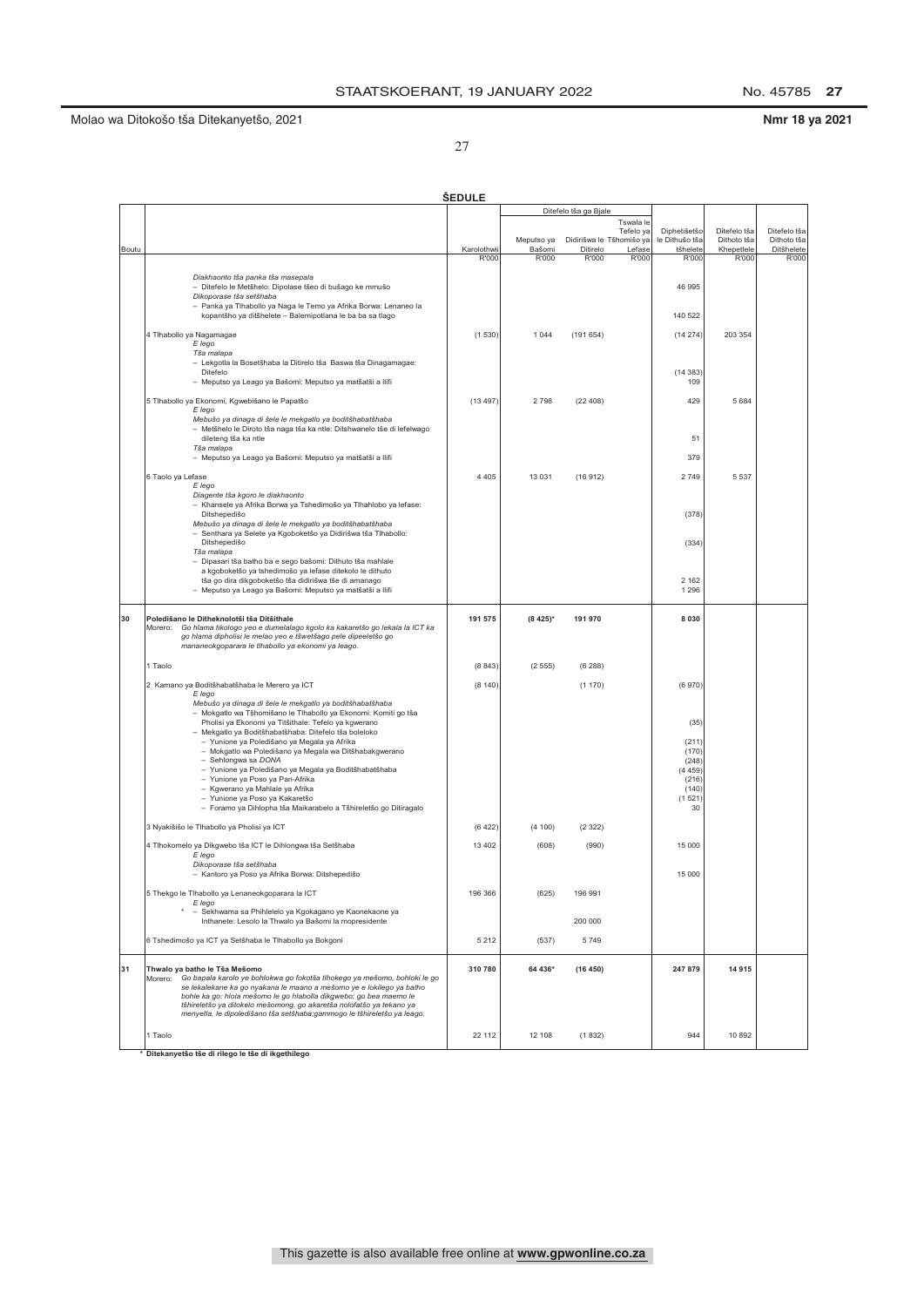28

|      |                                                                                                                                                            | <b>SCHEDULE</b> |              |                         |                         |                   |                       |                           |
|------|------------------------------------------------------------------------------------------------------------------------------------------------------------|-----------------|--------------|-------------------------|-------------------------|-------------------|-----------------------|---------------------------|
|      |                                                                                                                                                            |                 |              | <b>Current Payments</b> |                         |                   |                       |                           |
|      |                                                                                                                                                            |                 | Compensation | Goods and               | Interest and<br>Rent on | Transfers and     | Payments for          | Payments for<br>Financial |
| Vote |                                                                                                                                                            | Main Division   | of Employees | Services                | Land                    | Subsidies         | <b>Capital Assets</b> | Assets                    |
|      |                                                                                                                                                            | R'000           | R'000        | R'000                   | R'000                   | R'000             | R'000                 | R'000                     |
|      | 2 Inspection and Enforcement Services                                                                                                                      | 15 000          | 14 277       |                         |                         | 723               |                       |                           |
|      | 3 Public Employment Services                                                                                                                               | 273 000         | 28 570       | (1263)                  |                         | 245 693           |                       |                           |
|      | Of which                                                                                                                                                   |                 |              |                         |                         |                   |                       |                           |
|      | - Presidential Employment Initiative: Internship for psychology<br>and psychometric graduates                                                              |                 | 20 000       |                         |                         |                   |                       |                           |
|      | Departmental agencies and accounts                                                                                                                         |                 |              |                         |                         |                   |                       |                           |
|      | - Government Technical Advisory Centre: Presidential Employment<br>Initiative - Capitalisation of the National Presidential                                |                 |              |                         |                         |                   |                       |                           |
|      | Employment Intervention Pathway Management Network                                                                                                         |                 |              |                         |                         | 238 000           |                       |                           |
|      | Non-profit institutions<br>- Supported Employment Enterprises: Operational subsidy                                                                         |                 |              |                         |                         | 7 1 9 3           |                       |                           |
|      |                                                                                                                                                            |                 |              |                         |                         |                   |                       |                           |
|      | 4 Labour Policy and Industrial Relations                                                                                                                   | 668             | 9481         | (13355)                 |                         | 519               | 4 0 2 3               |                           |
| 32   | Forestry, Fisheries and the Environment                                                                                                                    | 382 889         | 64 889*      | 26 414                  |                         | 291 018           |                       | 568                       |
|      | Purpose: Lead South Africa's environmental, forestry and fisheries sectors to achieve<br>sustainable development towards a better quality of life for all. |                 |              |                         |                         |                   |                       |                           |
|      |                                                                                                                                                            |                 |              |                         |                         |                   |                       |                           |
|      | 1 Administration<br>Of which                                                                                                                               | 12 832          | 8 8 3 2      | 2 2 8 2                 |                         | 1587              |                       | 131                       |
|      | Households                                                                                                                                                 |                 |              |                         |                         |                   |                       |                           |
|      | - Employee Social Benefits: Severance packages<br>- Bursaries for Non-employees: Environmental law, enforcement                                            |                 |              |                         |                         | 819               |                       |                           |
|      | and conservation related studies                                                                                                                           |                 |              |                         |                         | 724               |                       |                           |
|      | 2 Regulatory Compliance and Sector Monitoring                                                                                                              |                 |              | (43)                    |                         | 20                |                       | 23                        |
|      | Of which                                                                                                                                                   |                 |              |                         |                         |                   |                       |                           |
|      | Households<br>- Employee Social Benefits: Leave gratuities                                                                                                 |                 |              |                         |                         | 20                |                       |                           |
|      |                                                                                                                                                            |                 |              |                         |                         |                   |                       |                           |
|      | 3 Oceans and Coasts<br>Of which                                                                                                                            | 12 537          | 3 0 0 0      | 8993                    |                         | 510               |                       | 34                        |
|      | Households                                                                                                                                                 |                 |              |                         |                         |                   |                       |                           |
|      | - Employee Social Benefits: Leave gratuities                                                                                                               |                 |              |                         |                         | 504               |                       |                           |
|      | 4 Climate Change, Air Quality and Sustainable Development<br>Of which                                                                                      | 164 046         | 29 143       | 7965                    |                         | 126 907           |                       | 31                        |
|      | Departmental agencies and accounts                                                                                                                         |                 |              |                         |                         |                   |                       |                           |
|      | - South African Weather Service: Operations                                                                                                                |                 |              |                         |                         | 124 903           |                       |                           |
|      | Foreign governments and international organisations<br>- Global Environment Fund: Membership fee                                                           |                 |              |                         |                         | 931               |                       |                           |
|      | Households<br>- Employee Social Benefits: Leave gratuities                                                                                                 |                 |              |                         |                         | 443               |                       |                           |
|      | - Youth in Agriculture, Forestry and Fisheries Awards                                                                                                      |                 |              |                         |                         | 630               |                       |                           |
|      | 5 Biodiversity and Conservation                                                                                                                            | 220 616         |              | 49 674                  |                         | 170 902           |                       | 40                        |
|      | Of which<br>- Biodiversity Economy: Presidential Employment Initiative                                                                                     |                 |              | 60 000                  |                         |                   |                       |                           |
|      | Departmental agencies and accounts                                                                                                                         |                 |              |                         |                         |                   |                       |                           |
|      | - South African National Biodiversity Institute: Operations<br>- South African National Parks: Operations                                                  |                 |              |                         |                         | 39 900<br>130 716 |                       |                           |
|      | Households                                                                                                                                                 |                 |              |                         |                         |                   |                       |                           |
|      | - Employee Social Benefits: Leave gratuities                                                                                                               |                 |              |                         |                         | 286               |                       |                           |
|      | 6 Environmental Programmes                                                                                                                                 | (47056)         |              | (31406)                 |                         | (15929)           |                       | 279                       |
|      | Of which<br>- People and Parks Youth Champions Programme: Presidential                                                                                     |                 |              |                         |                         |                   |                       |                           |
|      | <b>Employment Initiative</b>                                                                                                                               |                 |              | 60 000                  |                         |                   |                       |                           |
|      | Expanded Public Works Programme: Presidential Employment<br>Initiative                                                                                     |                 |              | 100 000                 |                         |                   |                       |                           |
|      | Departmental agencies and accounts                                                                                                                         |                 |              |                         |                         |                   |                       |                           |
|      | - iSimangaliso Wetland Park Authority:<br>- Expanded Public Works Programme                                                                                |                 |              |                         |                         | 54 169            |                       |                           |
|      | - Presidential Employment Initiative: Landcare and alien clearing<br>- South African National Biodiversity Institute:                                      |                 |              |                         |                         | 10 000            |                       |                           |
|      | - Capital                                                                                                                                                  |                 |              |                         |                         | 52 000            |                       |                           |
|      | - Job creation programmes<br>- South African National Parks: Building and upgrading of                                                                     |                 |              |                         |                         | 36 000            |                       |                           |
|      | infrastructure                                                                                                                                             |                 |              |                         |                         | (59 269)          |                       |                           |
|      | - South African Weather Service: Capital<br>Households                                                                                                     |                 |              |                         |                         | (109 903)         |                       |                           |
|      | - Employee Social Benefits: Leave gratuities                                                                                                               |                 |              |                         |                         | 1 0 3 3           |                       |                           |
|      | 7 Chemicals and Waste Management                                                                                                                           | (36832)         | (32832)      | (4075)                  |                         | 47                |                       | 28                        |
|      | Of which<br>Households                                                                                                                                     |                 |              |                         |                         |                   |                       |                           |
|      | - Employee Social Benefits: Leave gratuities                                                                                                               |                 |              |                         |                         | 47                |                       |                           |
|      |                                                                                                                                                            |                 |              |                         |                         |                   |                       |                           |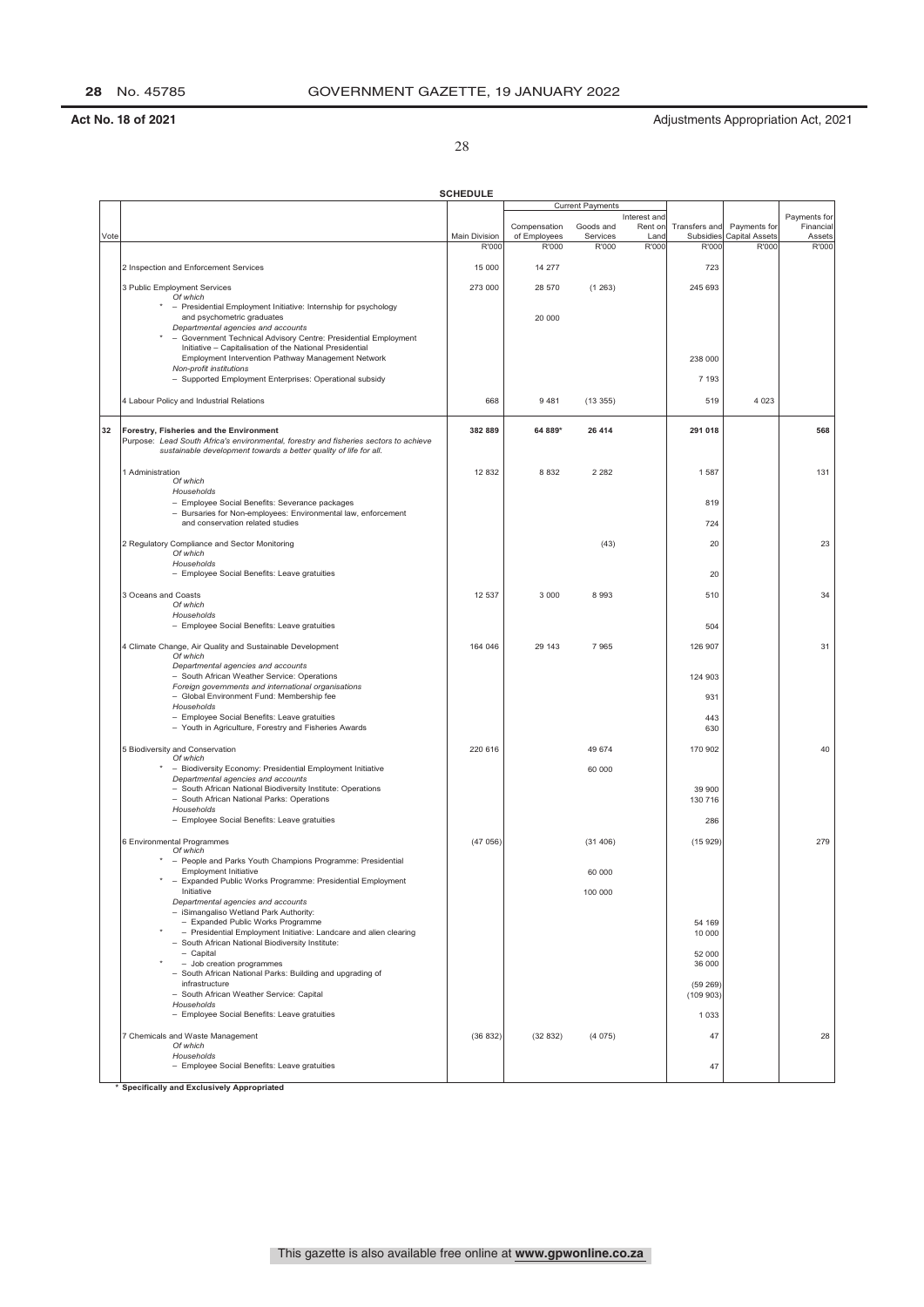No. 45785 29

### 29

|  |  |  | Nmr 18 ya 2021 |
|--|--|--|----------------|
|--|--|--|----------------|

|       |                                                                                                                          | ŠEDULE      |                      |                                      |                        |                            |                           |                           |
|-------|--------------------------------------------------------------------------------------------------------------------------|-------------|----------------------|--------------------------------------|------------------------|----------------------------|---------------------------|---------------------------|
|       |                                                                                                                          |             |                      | Ditefelo tša ga Bjale                |                        |                            |                           |                           |
|       |                                                                                                                          |             |                      |                                      | Tswala le<br>Tefelo ya | Diphetišetšo               | Ditefelo tša              | Ditefelo tša              |
| Boutu |                                                                                                                          | Karolothwii | Meputso ya<br>Bašomi | Didirišwa le Tšhomišo ya<br>Ditirelo | Lefase                 | le Dithušo tša<br>tšhelete | Dithoto tša<br>Khepetlele | Dithoto tša<br>Ditšhelete |
|       |                                                                                                                          | R'000       | R'000                | R'000                                | R'000                  | R'000                      | R'000                     | R'000                     |
|       | 2 Tlhahlobo le Ditirelo tša Kgapeletšo                                                                                   | 15 000      | 14 277               |                                      |                        | 723                        |                           |                           |
|       | 3 Ditirelo tša Thwalo tša Setšhaba<br>E lego                                                                             | 273 000     | 28 570               | (1263)                               |                        | 245 693                    |                           |                           |
|       | * - Lesolo la Thwalo ya Bašomi la Mopresidente: Thutelamošomo ya<br>Dialoga tša Thutamenagano                            |             | 20 000               |                                      |                        |                            |                           |                           |
|       | Diagente tša kgoro le diakhaonto<br>* - Senthara ya Maele a Sethekniki ya Mmušo: Lesolo la Thwalo ya                     |             |                      |                                      |                        |                            |                           |                           |
|       | Bašomi la Mopresidente - Kabo ya Khepetlele go Neteweke ya                                                               |             |                      |                                      |                        |                            |                           |                           |
|       | Bosetšhaba ya go Laola Tsela ya go Thwalwa ga Bašomi<br>Dihlongwa tše di sa dirego letseno                               |             |                      |                                      |                        | 238 000                    |                           |                           |
|       | - Thekgo ya Thwalo ya bašomi Dikgwebong: Thušo yeo e šomišwago                                                           |             |                      |                                      |                        | 7 1 9 3                    |                           |                           |
|       | 4 Pholisi ya Mešomo le Dikamano tša Intasteri                                                                            | 668         | 9481                 | (13355)                              |                        | 519                        | 4 0 2 3                   |                           |
| 32    | Dithokgwa, Boruahlapi le Tikologo<br>Go eta pele makala a Afrika Borwa a tikologo, dithokgwa le boruahlapi go<br>Morero: | 382 889     | 64 889*              | 26 4 14                              |                        | 291 018                    |                           | 568                       |
|       | fihlelela tlhabollo ya go ya go ile yeo e lebilego go kaonafatša boleng bja<br>maphelo a batho ka moka.                  |             |                      |                                      |                        |                            |                           |                           |
|       | 1 Taolo                                                                                                                  | 12 8 32     | 8832                 | 2 2 8 2                              |                        | 1 5 8 7                    |                           | 131                       |
|       | E lego<br>Tša malapa                                                                                                     |             |                      |                                      |                        |                            |                           |                           |
|       | - Meputso ya Leago ya Bašomi: Meputso ya morago ga go rola<br>mošomo                                                     |             |                      |                                      |                        | 819                        |                           |                           |
|       | - Dipasari tša batho ba e sego bašomi: Dithuto tše di amanago le<br>molao wa tikologo, go boloka le go phethagatša       |             |                      |                                      |                        | 724                        |                           |                           |
|       | 2 Taolo ya Kobamelo le Tlhokomelo ya Lekala                                                                              |             |                      | (43)                                 |                        | 20                         |                           | 23                        |
|       | E lego<br>Tša malapa                                                                                                     |             |                      |                                      |                        |                            |                           |                           |
|       | - Meputso ya Leago ya Bašomi: Meputso ya matšatši a Ilifi                                                                |             |                      |                                      |                        | 20                         |                           |                           |
|       | 3 Mawatle le Mabopo<br>E lego                                                                                            | 12 5 37     | 3 0 0 0              | 8993                                 |                        | 510                        |                           | 34                        |
|       | Tša malapa                                                                                                               |             |                      |                                      |                        | 504                        |                           |                           |
|       | - Meputso ya Leago ya Bašomi: Meputso ya matšatši a Ilifi                                                                |             |                      |                                      |                        |                            |                           |                           |
|       | 4 Phetogo ya Leratadima, Boleng bja moya le Tlhabollo ya go ya go ile<br>E lego                                          | 164 046     | 29 143               | 7965                                 |                        | 126 907                    |                           | 31                        |
|       | Diagente tša kgoro le diakhaonto<br>- Ditirelo tša Boso tša Afrika Borwa: Ditshepedišo                                   |             |                      |                                      |                        | 124 903                    |                           |                           |
|       | Mebušo ya dinaga di šele le mekgatlo ya boditšhabatšhaba<br>- Sekhwama sa Lefase sa Tikologo: Tefelo ya boleloko         |             |                      |                                      |                        | 931                        |                           |                           |
|       | Tša malapa<br>- Meputso ya Leago ya Bašomi: Meputso ya matšatši a Ilifi                                                  |             |                      |                                      |                        | 443                        |                           |                           |
|       | - Difoka tša Baswa go tša Temo, Dithokgwa le Boruahlapi                                                                  |             |                      |                                      |                        | 630                        |                           |                           |
|       | 5 Diphedi tše di fapafapanego le Poloko<br>E lego                                                                        | 220 616     |                      | 49 674                               |                        | 170 902                    |                           | 40                        |
|       | - Ekonomi ya diphedi tša go fapafapana: Lesolo la Thwalo ya Bašomi la<br>Mopresidente                                    |             |                      | 60 000                               |                        |                            |                           |                           |
|       | Diagente tša kgoro le diakhaonto<br>- Institšhute ya Bosetšhaba ya Diphedi tša go fapafapana ya Afrika                   |             |                      |                                      |                        |                            |                           |                           |
|       | Borwa: Ditshepedišo<br>- Diphaka tša Bosetšhaba tša Afrika Borwa: Ditshepedišo                                           |             |                      |                                      |                        | 39 900<br>130 716          |                           |                           |
|       | Tša malapa                                                                                                               |             |                      |                                      |                        | 286                        |                           |                           |
|       | - Meputso ya Leago ya Bašomi: Meputso ya matšatši a Ilifi                                                                |             |                      |                                      |                        |                            |                           |                           |
|       | 6 Mananeo a Tikologo<br>E lego                                                                                           | (47056)     |                      | (31406)                              |                        | (15929)                    |                           | 279                       |
|       | - Lenaneo la Batho le Diphaka tša bo Mampodi tša Baswa: Lesolo la<br>Thwalo ya Bašomi la Mopresidente                    |             |                      | 60 000                               |                        |                            |                           |                           |
|       | Lenaneo la Mešomo ya Setšhaba le le Katološitšwego: Lesolo la<br>Thwalo ya Bašomi la Mopresidente                        |             |                      | 100 000                              |                        |                            |                           |                           |
|       | Diagente tša kgoro le diakhaonto<br>- Taolo ya Phaka ya iSimangaliso Wetland:                                            |             |                      |                                      |                        |                            |                           |                           |
|       | - Lenaneo la Mešomo ya Setšhaba le le Katološitšwego<br>- Lesolo la Thwalo ya Bašomi la Mopresidente: Tlhokomelo ya naga |             |                      |                                      |                        | 54 169                     |                           |                           |
|       | le tlošo ya diphedi tše di sa tsebjego<br>- Lekgotla la Bosetšhaba la Diphedi tša go Fapafapana la Afrika Borwa:         |             |                      |                                      |                        | 10 000                     |                           |                           |
|       | - Khepetlele<br>- Mananeo a go hlola mešomo                                                                              |             |                      |                                      |                        | 52 000<br>36 000           |                           |                           |
|       | - Diphaka tša Setšhaba tša Afrika Borwa: Kago le kaonafatšo<br>ya mananeokgoparara                                       |             |                      |                                      |                        | (59 269)                   |                           |                           |
|       | - Ditirelo tša Boso tša Afrika Borwa: Khepetlele                                                                         |             |                      |                                      |                        | (109903)                   |                           |                           |
|       | Tša malapa<br>- Meputso ya Leago ya Bašomi: Meputso ya matšatši a Ilifi                                                  |             |                      |                                      |                        | 1 0 3 3                    |                           |                           |
|       | 7 Dikhemikhale le Taolo ya Ditšhila                                                                                      | (36 832)    | (32832)              | (4075)                               |                        | 47                         |                           | 28                        |
|       | E lego<br>Tša malapa                                                                                                     |             |                      |                                      |                        |                            |                           |                           |
|       | - Meputso ya Leago ya Bašomi: Meputso ya matšatši a Ilifi                                                                |             |                      |                                      |                        | 47                         |                           |                           |

█<br>\* Ditekanyetšo tše di rilego le tše di ikgethilego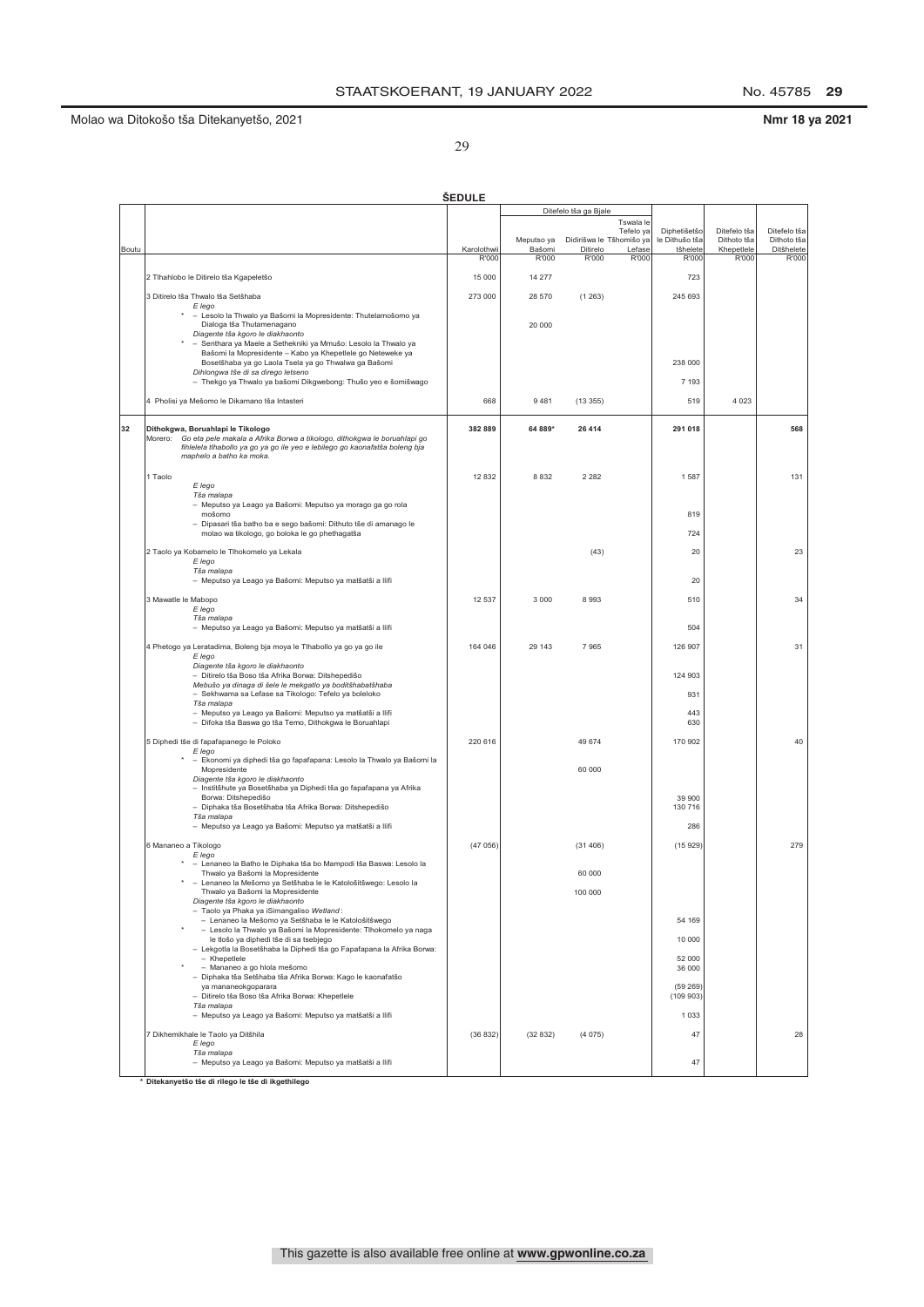30

|      |                                                                                                                                                                                                                                                                                                                           | <b>SCHEDULE</b> |                              |                         |                                 |                            |                                |                                     |
|------|---------------------------------------------------------------------------------------------------------------------------------------------------------------------------------------------------------------------------------------------------------------------------------------------------------------------------|-----------------|------------------------------|-------------------------|---------------------------------|----------------------------|--------------------------------|-------------------------------------|
|      |                                                                                                                                                                                                                                                                                                                           |                 |                              | <b>Current Payments</b> |                                 |                            |                                |                                     |
| Vote |                                                                                                                                                                                                                                                                                                                           | Main Division   | Compensation<br>of Employees | Goods and<br>Services   | Interest and<br>Rent on<br>Land | Transfers and<br>Subsidies | Payments for<br>Capital Assets | Payments for<br>Financial<br>Assets |
|      |                                                                                                                                                                                                                                                                                                                           | R'000           | R'000                        | R'000                   | R'000                           | R'000                      | R'000                          | R'000                               |
|      | 8 Forestry Management<br>Of which                                                                                                                                                                                                                                                                                         | (30029)         | (26000)                      | (10036)                 |                                 | 6 0 0 5                    |                                | $\overline{2}$                      |
|      | Households<br>- Employee Social Benefits: Leave gratuities<br>Municipal bank accounts                                                                                                                                                                                                                                     |                 |                              |                         |                                 | 5 5 0 5                    |                                |                                     |
|      | - National Arbor City Awards                                                                                                                                                                                                                                                                                              |                 |                              |                         |                                 | 500                        |                                |                                     |
|      | 9 Fisheries Management<br>Of which<br>Households                                                                                                                                                                                                                                                                          | 86 775          | 82 746                       | 3 0 6 0                 |                                 | 969                        |                                |                                     |
|      | - Employee Social Benefits: Leave gratuities                                                                                                                                                                                                                                                                              |                 |                              |                         |                                 | 969                        |                                |                                     |
| 33   | <b>Human Settlements</b><br>Purpose: Facilitate the creation of sustainable human settlements and the improvement<br>to household quality of life.                                                                                                                                                                        | 21 8 29         | 7 729*                       | (8236)                  |                                 | 14 708                     | 7628                           |                                     |
|      | 1 Administration                                                                                                                                                                                                                                                                                                          | 7 1 6 8         | 4 5 6 8                      | (3 134)                 |                                 | 108                        | 5 6 2 6                        |                                     |
|      | 2 Integrated Human Settlements Planning and Development                                                                                                                                                                                                                                                                   | 1 2 9 1         | 1 2 9 1                      | (1240)                  |                                 | 500                        | 740                            |                                     |
|      | 3 Informal Settlements                                                                                                                                                                                                                                                                                                    | (284)           | 716                          | (1075)                  |                                 |                            | 75                             |                                     |
|      | 4 Rental and Social Housing                                                                                                                                                                                                                                                                                               | 255             | 255                          | (235)                   |                                 |                            | 235                            |                                     |
|      | 5 Affordable Housing<br>Of which                                                                                                                                                                                                                                                                                          | 13 399          | 899                          | (2552)                  |                                 | 14 100                     | 952                            |                                     |
|      | Foreign governments and international organisations<br>- International Organisations: Habitat Foundation - Membership fees                                                                                                                                                                                                |                 |                              |                         |                                 | 14 100                     |                                |                                     |
| 34   | <b>Mineral Resources and Energy</b><br>Purpose: Regulate the minerals and mining sector for transformation, growth and<br>development. Formulate energy policies, regulatory frameworks and<br>legislation to ensure energy security, environmentally friendly carriers, and<br>access to affordable and reliable energy. | 60 700          |                              | 244 977                 |                                 | (184 277)                  |                                |                                     |
|      | 1 Administration<br>Of which                                                                                                                                                                                                                                                                                              | 2 1 5 1         |                              |                         |                                 | 2 1 5 1                    |                                |                                     |
|      | Departmental agencies and accounts<br>- Mining Qualifications Authority: Operations                                                                                                                                                                                                                                       |                 |                              |                         |                                 | 2 1 5 1                    |                                |                                     |
|      | 2 Minerals and Petroleum Regulation<br>Of which                                                                                                                                                                                                                                                                           |                 |                              | 43 214                  |                                 | (43 214)                   |                                |                                     |
|      | Private enterprises<br>- Petroleum Agency South Africa: Operations                                                                                                                                                                                                                                                        |                 |                              |                         |                                 | (43 214)                   |                                |                                     |
|      | 3 Mining, Minerals and Energy Policy Development<br>Of which                                                                                                                                                                                                                                                              | (30634)         |                              |                         |                                 | (30634)                    |                                |                                     |
|      | Departmental agencies and accounts<br>- Council for Geoscience: Operations                                                                                                                                                                                                                                                |                 |                              |                         |                                 | (30634)                    |                                |                                     |
|      | 4 Mine Health and Safety Inspectorate<br>Of which                                                                                                                                                                                                                                                                         | (2151)          |                              |                         |                                 | (2 151)                    |                                |                                     |
|      | Departmental agencies and accounts<br>- Mining Qualifications Authority: Operations                                                                                                                                                                                                                                       |                 |                              |                         |                                 | (2 151)                    |                                |                                     |
|      | 5 Mineral and Energy Resources Programmes and Projects<br>Of which<br>Departmental agencies and accounts                                                                                                                                                                                                                  | 91 334          |                              | 201 763                 |                                 | (110 429)                  |                                |                                     |
|      | - Council for Geoscience: Research for the rehabilitation of<br>derelict and ownerless mines<br>Private enterprises                                                                                                                                                                                                       |                 |                              |                         |                                 | (20185)                    |                                |                                     |
|      | Various Institutions: Integrated National Electrification Programme<br>- Non-grid electrification service providers<br>Public corporations<br>- Mintek                                                                                                                                                                    |                 |                              |                         |                                 | 32 700                     |                                |                                     |
|      | Expanded Public Works Programme: Rehabilitation<br>of derelict and ownerless mines<br>- Rehabilitation of derelict and ownerless mines                                                                                                                                                                                    |                 |                              |                         |                                 | (2750)<br>(120 194)        |                                |                                     |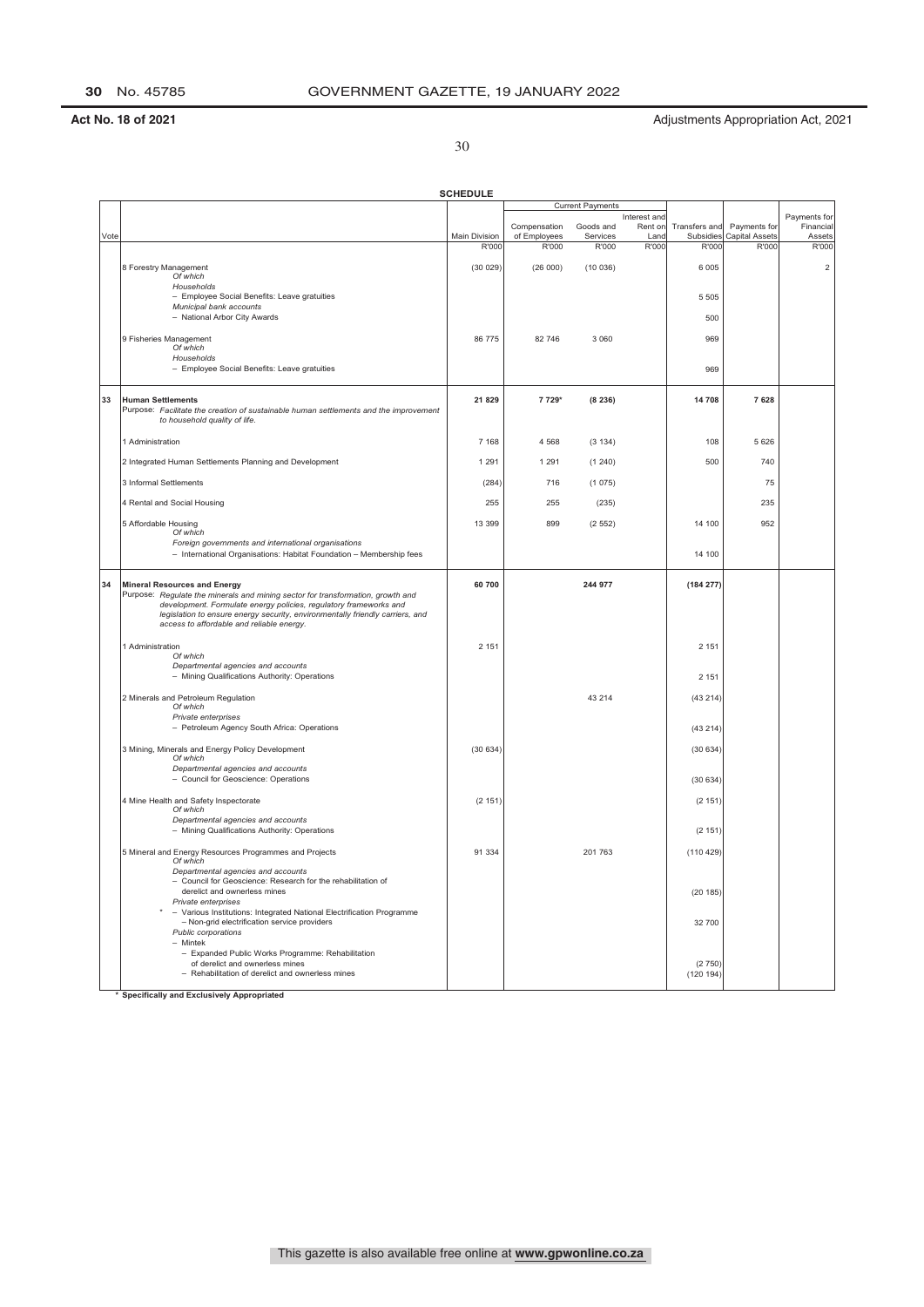### Molao wa Ditokošo tša Ditekanyetšo, 2021 **Nmr 18 ya 2021**

31

|       | <b>ŠEDULE</b>                                                                                                                                             |            |            |                          |           |                                |              |                         |  |  |
|-------|-----------------------------------------------------------------------------------------------------------------------------------------------------------|------------|------------|--------------------------|-----------|--------------------------------|--------------|-------------------------|--|--|
|       |                                                                                                                                                           |            |            | Ditefelo tša ga Bjale    |           |                                |              |                         |  |  |
|       |                                                                                                                                                           |            |            |                          | Tswala le |                                | Ditefelo tša | Ditefelo tša            |  |  |
|       |                                                                                                                                                           |            | Meputso ya | Didirišwa le Tšhomišo ya | Tefelo ya | Diphetišetšo<br>le Dithušo tša | Dithoto tša  | Dithoto tša             |  |  |
| Boutu |                                                                                                                                                           | Karolothwi | Bašomi     | Ditirelo                 | Lefase    | tšhelete                       | Khepetlele   | Ditšhelete              |  |  |
|       |                                                                                                                                                           | R'000      | R'000      | R'000                    | R'000     | R'000                          | R'000        | R'000                   |  |  |
|       | 8 Dithokgwa le Taolo ya Didirišwa tša Hlago                                                                                                               | (30029)    | (26000)    | (10036)                  |           | 6 0 0 5                        |              | $\overline{\mathbf{c}}$ |  |  |
|       | E lego<br>Tša malapa                                                                                                                                      |            |            |                          |           |                                |              |                         |  |  |
|       | - Meputso ya Leago ya Bašomi: Meputso ya matšatši a llifi                                                                                                 |            |            |                          |           | 5 5 0 5                        |              |                         |  |  |
|       | Diakhaonto tša panka tša masepala<br>- Difoka tša Bosetšhaba tša Tokišo ya Teropo                                                                         |            |            |                          |           | 500                            |              |                         |  |  |
|       |                                                                                                                                                           |            |            |                          |           |                                |              |                         |  |  |
|       | 9 Taolo ya Boruahlapi                                                                                                                                     | 86 775     | 82746      | 3 0 6 0                  |           | 969                            |              |                         |  |  |
|       | E lego<br>Tša malapa                                                                                                                                      |            |            |                          |           |                                |              |                         |  |  |
|       | - Meputso ya Leago ya Bašomi: Meputso ya matšatši a Ilifi                                                                                                 |            |            |                          |           | 969                            |              |                         |  |  |
|       |                                                                                                                                                           |            |            |                          |           |                                |              |                         |  |  |
| 33    | Bodulo bja Batho                                                                                                                                          | 21 8 29    | 7 7 2 9*   | (8236)                   |           | 14 708                         | 7628         |                         |  |  |
|       | Morero: Go nolofatša go hlangwa ga bodulo bja batho bja go ya go ile le kaonafatšo<br>ya boleng bja maphelo malapeng.                                     |            |            |                          |           |                                |              |                         |  |  |
|       |                                                                                                                                                           |            |            |                          |           |                                |              |                         |  |  |
|       | 1 Taolo                                                                                                                                                   | 7 1 6 8    | 4568       | (3 134)                  |           | 108                            | 5 6 2 6      |                         |  |  |
|       | 2 Kopantšho ya Maano le Tlhabollo ya Bodulo bja Batho                                                                                                     | 1 2 9 1    | 1 2 9 1    | (1240)                   |           | 500                            | 740          |                         |  |  |
|       | 3 Bodulo bja batho                                                                                                                                        | (284)      | 716        | (1075)                   |           |                                | 75           |                         |  |  |
|       |                                                                                                                                                           |            |            |                          |           |                                |              |                         |  |  |
|       | 4 Go Hira le Dintlo tša Badudi                                                                                                                            | 255        | 255        | (235)                    |           |                                | 235          |                         |  |  |
|       | 5 Dintlo tša go rekega<br>E lego                                                                                                                          | 13 399     | 899        | (2552)                   |           | 14 100                         | 952          |                         |  |  |
|       | Mebušo ya dinaga di šele le mekgatlo ya boditšhabatšhaba                                                                                                  |            |            |                          |           |                                |              |                         |  |  |
|       | - Mekgatlo ya Boditšhabatšhaba: Sehlongwa sa tulo ya diphedi<br>- Ditefo tša boleloko                                                                     |            |            |                          |           | 14 100                         |              |                         |  |  |
|       |                                                                                                                                                           |            |            |                          |           |                                |              |                         |  |  |
| 34    | Didirišwa tša Diminerale le Enetši                                                                                                                        | 60 700     |            | 244 977                  |           | (184 277)                      |              |                         |  |  |
|       | Morero: Go laola lekala la diminerale le meepo gore le fetoge, le gole ebile le                                                                           |            |            |                          |           |                                |              |                         |  |  |
|       | hlabolloge. Go hlama dipholisi tša enetši, dibopego tša taolo le molao go<br>netefatša tšhireletšo ya enetši, ditikologo tša go swara dimenerale, gammogo |            |            |                          |           |                                |              |                         |  |  |
|       | le phihlelelo ya theko ya fase ya enetši ya go tshepega.                                                                                                  |            |            |                          |           |                                |              |                         |  |  |
|       | 1 Taolo                                                                                                                                                   | 2 1 5 1    |            |                          |           | 2 1 5 1                        |              |                         |  |  |
|       | E lego                                                                                                                                                    |            |            |                          |           |                                |              |                         |  |  |
|       | Diagente tša kgoro le diakhaonto                                                                                                                          |            |            |                          |           |                                |              |                         |  |  |
|       | - Taolo ya Mangwalo a Thuto ya Meepo: Ditshepedišo                                                                                                        |            |            |                          |           | 2 1 5 1                        |              |                         |  |  |
|       | 2 Molao wa Dimenerale le Petroliamo                                                                                                                       |            |            | 43 214                   |           | (43, 214)                      |              |                         |  |  |
|       | E lego<br>Dikawebo tša poraebete                                                                                                                          |            |            |                          |           |                                |              |                         |  |  |
|       | - Agente ya Petroleamo ya Afrika Borwa: Ditshepedišo                                                                                                      |            |            |                          |           | (43 214)                       |              |                         |  |  |
|       | 3 Moepo, Dimerale le Tlhabollo ya Pholisi ya Enetši                                                                                                       | (30634)    |            |                          |           | (30634)                        |              |                         |  |  |
|       | E lego                                                                                                                                                    |            |            |                          |           |                                |              |                         |  |  |
|       | Diagente tša kgoro le diakhaonto<br>- Khansele ya Dithuto tša malebana le Lefase: Ditshepedišo                                                            |            |            |                          |           | (30634)                        |              |                         |  |  |
|       |                                                                                                                                                           |            |            |                          |           |                                |              |                         |  |  |
|       | 4 Tlhahlobo ya tša Maphelo le Tšhireletšo<br>E lego                                                                                                       | (2 151)    |            |                          |           | (2 151)                        |              |                         |  |  |
|       | Diagente tša kgoro le diakhaonto                                                                                                                          |            |            |                          |           |                                |              |                         |  |  |
|       | - Taolo ya Mangwalo a Thuto a Moepo: Ditshepedišo                                                                                                         |            |            |                          |           | (2151)                         |              |                         |  |  |
|       | 5 Mananeo le Diprojeke tša Dimenerale le Enetši                                                                                                           | 91 334     |            | 201763                   |           | (110 429)                      |              |                         |  |  |
|       | E lego<br>Diagente tša kgoro le diakhaonto                                                                                                                |            |            |                          |           |                                |              |                         |  |  |
|       | - Dihlongwa tša go fapafapana: Lenaneo la Boditšhabatšhaba la                                                                                             |            |            |                          |           |                                |              |                         |  |  |
|       | Mohlagase leo le kopantšhwego - Baabatirelo ya Mohlagase wo e                                                                                             |            |            |                          |           |                                |              |                         |  |  |
|       | sego wa naga<br>Dikgwebo tša poraebete                                                                                                                    |            |            |                          |           | (20185)                        |              |                         |  |  |
|       | Dihlongwa tše di fapafapanego: Lenaneo la Bosetšhaba leo le                                                                                               |            |            |                          |           |                                |              |                         |  |  |
|       | Kopantšwego la Mohlagase: Baabi ba ditirelo tša mohlagase wa<br>mafelo a thoko                                                                            |            |            |                          |           | 32 700                         |              |                         |  |  |
|       | Dikoporase tša setšhaba                                                                                                                                   |            |            |                          |           |                                |              |                         |  |  |
|       | - Mintek<br>- Lenaneo leo le Okeditšego la Mešomo ya Setšhaba: Tokišo                                                                                     |            |            |                          |           |                                |              |                         |  |  |
|       | ya meepo yeo e senago beng                                                                                                                                |            |            |                          |           | (2750)                         |              |                         |  |  |
|       | - Tokišo ya moepo wo o senago beng                                                                                                                        |            |            |                          |           | (120 194)                      |              |                         |  |  |
|       |                                                                                                                                                           |            |            |                          |           |                                |              |                         |  |  |

**\*** Ditekanyetšo tše di rilego le tše di ikgethilego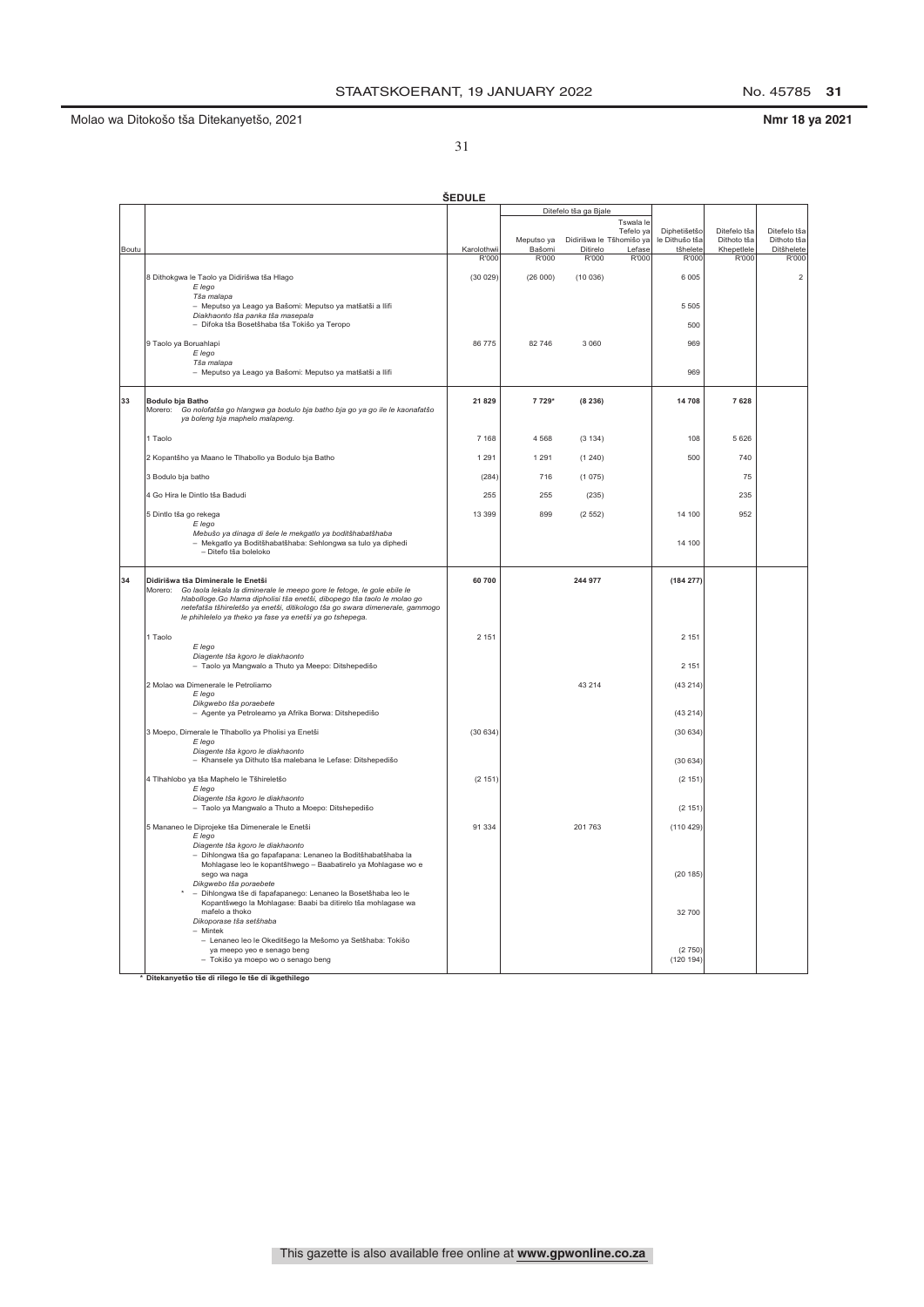32

|      |                                                                                                                                         | <b>SCHEDULE</b>        |                       |                         |                |                    |                                |                        |
|------|-----------------------------------------------------------------------------------------------------------------------------------------|------------------------|-----------------------|-------------------------|----------------|--------------------|--------------------------------|------------------------|
|      |                                                                                                                                         |                        |                       | <b>Current Payments</b> | Interest and   |                    |                                | Payments for           |
|      |                                                                                                                                         |                        | Compensation          | Goods and               | Rent on        | Transfers and      | Payments for                   | Financial              |
| Vote |                                                                                                                                         | Main Division<br>R'000 | of Employees<br>R'000 | Services<br>R'000       | Land<br>R'000  | Subsidies<br>R'000 | <b>Capital Assets</b><br>R'000 | Assets<br><b>R'000</b> |
|      |                                                                                                                                         |                        |                       |                         |                |                    |                                |                        |
| 35   | <b>Science and Innovation</b><br>Purpose: Realise the full potential of science and technology in social and economic                   | 72 323                 | 5 323*                | (2500)                  |                | 67 000             | 2 500                          |                        |
|      | development by developing human resources, research and innovation.                                                                     |                        |                       |                         |                |                    |                                |                        |
|      | 1 Administration                                                                                                                        | 6 5 28                 | 2 5 2 8               | 1 500                   |                |                    | 2 500                          |                        |
|      | 2 Technology Innovation                                                                                                                 | (74933)                | 767                   |                         |                | (75 700)           |                                |                        |
|      | Of which<br>Departmental agencies and accounts                                                                                          |                        |                       |                         |                |                    |                                |                        |
|      | - South African Medical Research Council: Social Impact Bond                                                                            |                        |                       |                         |                | (33863)            |                                |                        |
|      | - Various Institutions<br>- Innovation projects research                                                                                |                        |                       |                         |                | (100 890)          |                                |                        |
|      | - Economic competitiveness and support package: Space                                                                                   |                        |                       |                         |                |                    |                                |                        |
|      | science research<br>Non-profit institutions                                                                                             |                        |                       |                         |                | 30 890             |                                |                        |
|      | - Various Institutions                                                                                                                  |                        |                       |                         |                |                    |                                |                        |
|      | - Health innovation research<br>- Technology transfer offices: Support for research units                                               |                        |                       |                         |                | 33 863<br>2 0 0 0  |                                |                        |
|      | Public corporations                                                                                                                     |                        |                       |                         |                |                    |                                |                        |
|      | - Various Institutions: Emerging research areas                                                                                         |                        |                       |                         |                | (7700)             |                                |                        |
|      | 3 International Cooperation and Resources                                                                                               | (2 209)                | 791                   | (3000)                  |                |                    |                                |                        |
|      | 4 Research, Development and Support                                                                                                     | 46 388                 | 578                   | (4000)                  |                | 49 810             |                                |                        |
|      | Of which<br>Departmental agencies and accounts                                                                                          |                        |                       |                         |                |                    |                                |                        |
|      | - National Research Foundation                                                                                                          |                        |                       |                         |                |                    |                                |                        |
|      | - Human resources development for science and engineering<br>- Square Kilometre Array: Capital contribution to research                 |                        |                       |                         |                | 20 000<br>215 767  |                                |                        |
|      | - Various Institutions                                                                                                                  |                        |                       |                         |                |                    |                                |                        |
|      | - Astronomy research and development<br>- Infrastructure projects for research and development                                          |                        |                       |                         |                | (15000)<br>(70957) |                                |                        |
|      | - Strategic science platforms for research and development                                                                              |                        |                       |                         |                | (65000)            |                                |                        |
|      | Public corporations<br>- Council for Scientific and Industrial Research: Cyber-infrastructure                                           |                        |                       |                         |                |                    |                                |                        |
|      | research and development                                                                                                                |                        |                       |                         |                | (35000)            |                                |                        |
|      | 5 Socioeconomic Innovation Partnerships                                                                                                 | 96 549                 | 659                   | 3 0 0 0                 |                | 92 890             |                                |                        |
|      | Of which<br>Departmental agencies and accounts                                                                                          |                        |                       |                         |                |                    |                                |                        |
|      | - National Research Foundation: Research information                                                                                    |                        |                       |                         |                |                    |                                |                        |
|      | management system<br>- Council for Scientific and Industrial Research: Presidential                                                     |                        |                       |                         |                | (285)              |                                |                        |
|      | Employment Initiative - Experiential Training programme<br>- Water Research Commission: Presidential Employment Initiative              |                        |                       |                         |                | 10 000             |                                |                        |
|      | - Water Graduate Employment Programme                                                                                                   |                        |                       |                         |                | 32 000             |                                |                        |
|      | - Various Institutions<br>- Environmental innovation                                                                                    |                        |                       |                         |                | (2661)             |                                |                        |
|      | - Innovative research and development                                                                                                   |                        |                       |                         |                | 28 8 36            |                                |                        |
|      | - Economic competitiveness and support package: Local<br>manufacturing capacity research and technical support                          |                        |                       |                         |                | 38 629             |                                |                        |
|      | Non-profit institutions<br>- Duzi Umngeni Conservation Trust: Presidential Employment                                                   |                        |                       |                         |                |                    |                                |                        |
|      | Initiative - Enviro-champs                                                                                                              |                        |                       |                         |                | 25 000             |                                |                        |
|      | Public corporations<br>- Various Institutions                                                                                           |                        |                       |                         |                |                    |                                |                        |
|      | - Advanced manufacturing technology strategy implementation                                                                             |                        |                       |                         |                | (18 129)           |                                |                        |
|      | - Resource-based industries research and development                                                                                    |                        |                       |                         |                | (20 500)           |                                |                        |
|      | <b>Small Business Development</b>                                                                                                       | 98 775                 | 2 785'                | (13.457)                |                | 109 43             |                                |                        |
|      | Purpose: Promote the development of small businesses and cooperatives that<br>contribute to inclusive economic growth and job creation. |                        |                       |                         |                |                    |                                |                        |
|      |                                                                                                                                         |                        |                       |                         |                |                    |                                |                        |
|      | 1 Administration                                                                                                                        | (13000)                |                       | (13110)                 | $\overline{4}$ | 100                |                                | 6                      |
|      | 2 Sector and Market Development<br>Of which                                                                                             | (60)                   |                       | (27)                    |                | 27                 | (60)                           |                        |
|      | Private enterprises                                                                                                                     |                        |                       |                         |                |                    |                                |                        |
|      | - Various Institutions: Product markets<br>- Informal micro enterprise development programme: Business enabling                         |                        |                       |                         |                | (17000)            |                                |                        |
|      | equipment and machinery; increase economies of scale for struggling                                                                     |                        |                       |                         |                |                    |                                |                        |
|      | informal businesses                                                                                                                     |                        |                       |                         |                | 17 000             |                                |                        |
|      | 3 Development Finance<br>Of which                                                                                                       | 139 291                | 1 0 0 0               | (320)                   |                | 138 611            |                                |                        |
|      | Private enterprises                                                                                                                     |                        |                       |                         |                |                    |                                |                        |
|      | - Various Institutions<br>- Cooperatives development support programme                                                                  |                        |                       |                         |                | (66625)            |                                |                        |
|      | - Black business supplier development programme                                                                                         |                        |                       |                         |                | 20 000             |                                |                        |
|      | Public corporations<br>- Small Enterprise Finance Agency                                                                                |                        |                       |                         |                |                    |                                |                        |
|      | - Blended finance: Assistance to small businesses                                                                                       |                        |                       |                         |                | 88 926             |                                |                        |
|      | - Township and Rural Entrepreneurship Fund                                                                                              |                        |                       |                         |                | 95 990             |                                |                        |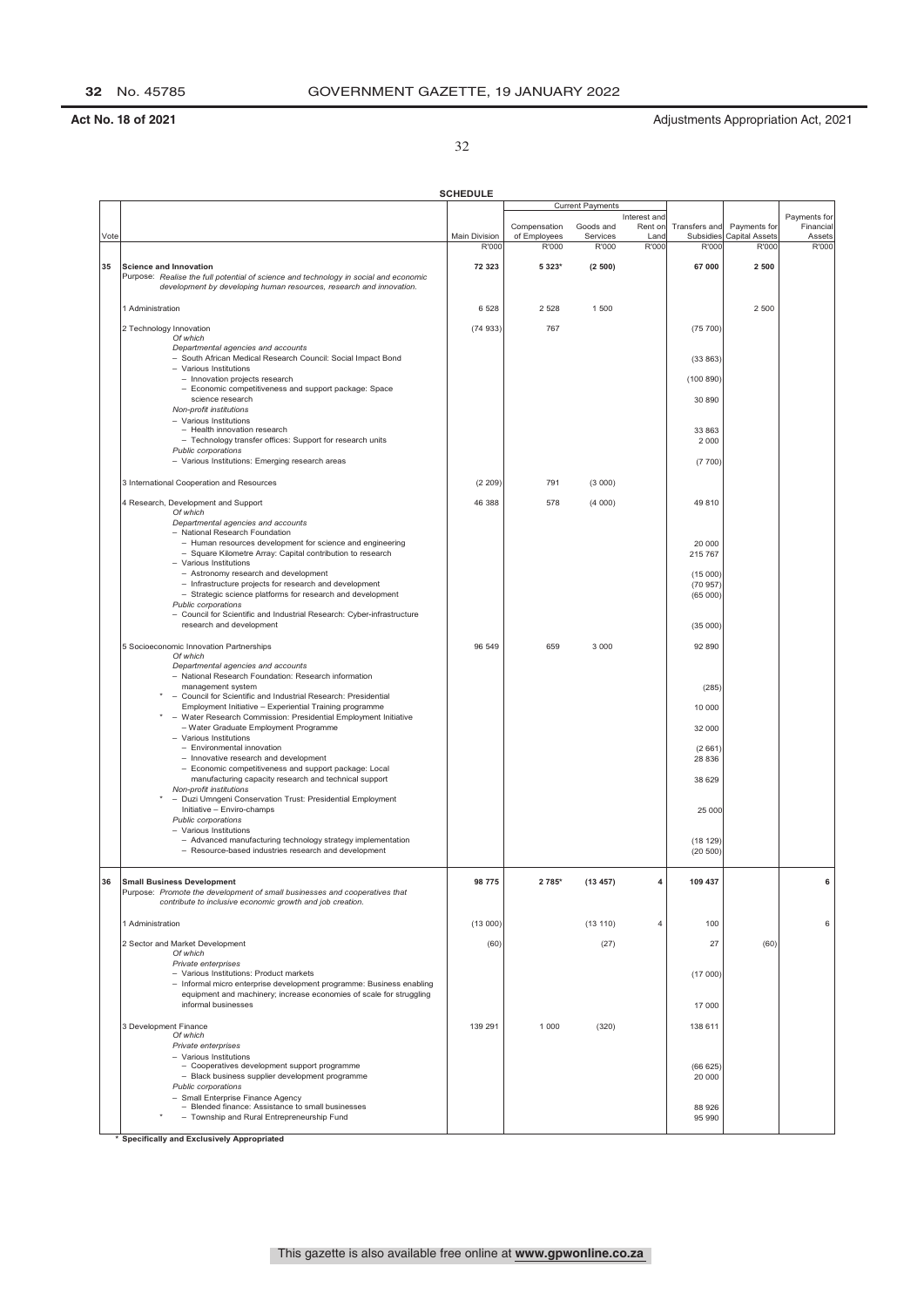No. 45785 33

Nmr 18 ya 2021

33

|       |                                                                                                                                                                                           | <b>SEDULE</b> |                      |                                      |                        |                            |                           |                           |
|-------|-------------------------------------------------------------------------------------------------------------------------------------------------------------------------------------------|---------------|----------------------|--------------------------------------|------------------------|----------------------------|---------------------------|---------------------------|
|       |                                                                                                                                                                                           |               |                      | Ditefelo tša ga Bjale                |                        |                            |                           |                           |
|       |                                                                                                                                                                                           |               |                      |                                      | Tswala le<br>Tefelo ya | Diphetišetšo               | Ditefelo tša              | Ditefelo tša              |
| Boutu |                                                                                                                                                                                           | Karolothwii   | Meputso ya<br>Bašomi | Didirišwa le Tšhomišo ya<br>Ditirelo | Lefase                 | le Dithušo tša<br>tšhelete | Dithoto tša<br>Khepetlele | Dithoto tša<br>Ditšhelete |
|       |                                                                                                                                                                                           | R'000         | R'000                | R'000                                | R'000                  | R'000                      | R'000                     | R'000                     |
| 35    | Mahlale le Tihabollo<br>Go lemoga bokgoni ka moka bja mahlale le theknolotši ka go tlhabollo ya<br>Morero:<br>setšhaba le ekonomi ka go hlabolla bašomi, didirišwa le tlhamego.           | 72 323        | 5 3 2 3*             | (2500)                               |                        | 67 000                     | 2 500                     |                           |
|       | 1 Taolo                                                                                                                                                                                   | 6528          | 2528                 | 1500                                 |                        |                            | 2 500                     |                           |
|       | 2 Tlhabollo ya Theknolotši<br>E lego<br>Diagente tša kgoro le diakhaonto                                                                                                                  | (74933)       | 767                  |                                      |                        | (75 700)                   |                           |                           |
|       | - Khansele ya Nyakišišo ya Kalafi ya Afrika Borwa: Konteraka ya<br>katlego ya dikgahlegelo tša setšhaba<br>- Dihlongwa tša go fapafapana                                                  |               |                      |                                      |                        | (33863)                    |                           |                           |
|       | - Tlhabollo ya nyakišišo ya diprojeke<br>Phadišano ya di ekonomi le sehlongwa sa thekgo: Nyakišišo ya<br>$\overline{\phantom{0}}$                                                         |               |                      |                                      |                        | (100 890)                  |                           |                           |
|       | mahlale a sebakeng<br>Dihlongwa tše di sa dirego letseno<br>- Dihlongwa tša go fapafapana                                                                                                 |               |                      |                                      |                        | 30 890                     |                           |                           |
|       | - Tlhamo ya nyakišišo ya maphelo<br>- Dikantoro tša phetišetšo ya theknolotši: Thekgo ya diyuniti tša                                                                                     |               |                      |                                      |                        | 33 863                     |                           |                           |
|       | nyakišišo<br>Dikoporase tša setšhaba                                                                                                                                                      |               |                      |                                      |                        | 2 0 0 0                    |                           |                           |
|       | - Dihlongwa tša go fapafapana: Mafelo ao a tšwelelago a nyakišišo                                                                                                                         |               |                      |                                      |                        | (7700)                     |                           |                           |
|       | 3 Tšhomišano ya Boditšhabatšhaba le Didirišwa                                                                                                                                             | (2 209)       | 791                  | (3000)                               |                        |                            |                           |                           |
|       | 4 Dinyakišišo, Tlhabollo le Thekgo<br>E lego<br>Diagente tša kgoro le diakhaonto                                                                                                          | 46 388        | 578                  | (4000)                               |                        | 49 810                     |                           |                           |
|       | - Sehlongwa sa Setšhaba sa Dinyakišišo<br>- Tlhabollo ya bašomi ba tša mahlale le boentšinere                                                                                             |               |                      |                                      |                        | 20 000                     |                           |                           |
|       | - Array ya Dikhilomithara tša Sekwere: Ditseka tša khephetlele<br>go nyakišišo                                                                                                            |               |                      |                                      |                        | 215 767                    |                           |                           |
|       | - Dihlongwa tša go difapafapana<br>- Nyakišišo ya Astronomi le tlhabollo                                                                                                                  |               |                      |                                      |                        | (15000)                    |                           |                           |
|       | - Diprojeke tša lenaneokgoparara la nyakišišo le tlhabollo<br>- Mafelo a leano a mahlale a go dira nyakišišo le tlhabollo                                                                 |               |                      |                                      |                        | (70 957)<br>(65000)        |                           |                           |
|       | Dikoporase tša setšhaba<br>- Khansele ya Nyakišišo ya tša Mahlale le Intasteri: Nyakišišo ya<br>lenaneokgoparara la saeba le tihabollo                                                    |               |                      |                                      |                        | (35000)                    |                           |                           |
|       | 5 Dikgwerano tša Ekonomi ya Leago                                                                                                                                                         | 96 549        | 659                  | 3 0 0 0                              |                        | 92 890                     |                           |                           |
|       | E lego<br>Diagente tša kgoro le diakhaonto<br>- Sehlongwa sa Dinyakišišo sa Bosetšhaba: Lenaneotshepedišo la                                                                              |               |                      |                                      |                        |                            |                           |                           |
|       | taolo ya tshedimošo ya dinyakišišo<br>- Khansele ya Dinyakišišo tša Saense le Intasteri: Lesolo la Thwalo                                                                                 |               |                      |                                      |                        | (285)                      |                           |                           |
|       | ya Bašomi la Mopresidente - Lenaneo la Tekolo la Tlhahlo<br>- Komišene ya Dinyakišišo tša Meetse: Lesolo la Thwalo ya Bašomi la                                                           |               |                      |                                      |                        | 10 000                     |                           |                           |
|       | Mopresidente - Lenanaeo la Thwalo ya Dialoga tša Thutameetse<br>- Dihlongwa tša go fapafapana                                                                                             |               |                      |                                      |                        | 32 000                     |                           |                           |
|       | - Tlhabollo ya tikologo<br>- Nyakišišo ya tlhamo le tlhabollo<br>- Phadišano ya ekonomi le kgoboketšo ya thekgo: Thekgo ya                                                                |               |                      |                                      |                        | (2661)<br>28 8 36          |                           |                           |
|       | bokgoni bja tšweletšo ya selegae le sethekniki<br>Dihlongwa tše di sa dirego letseno                                                                                                      |               |                      |                                      |                        | 38 629                     |                           |                           |
|       | $\overline{\phantom{a}}$<br>Trasete ya Poloko ya Duzi Umngeni: Lesolo la Thwalo ya Bašomi<br>la Mopresidente - Bo Mampodi ba Tlhokomelo ya Naga<br>Dikoporase tša setšhaba                |               |                      |                                      |                        | 25 000                     |                           |                           |
|       | - Dihlongwa tša go fapafapana<br>- Phethagatšo ya leano le kaonafetšego la tšweletšo ya theknolotši<br>- Dinyakišišo le tlhabollo ya diintaseteri tša didirišwa                           |               |                      |                                      |                        | (18 129)<br>(20 500)       |                           |                           |
| 36    | Tihabollo ya dikgwebo potlana<br>Morero:<br>Go tśwetśapele tihabollo ya dikgwebo potlana le dikgwerano tśeo di nago le<br>seabe go kgolo ya ekonomi ka kakaretšo le tlholego ya mešomo.   | 98 775        | 2 785*               | (13.457)                             | 4                      | 109 437                    |                           | 6                         |
|       | 1 Taolo                                                                                                                                                                                   | (13000)       |                      | (13110)                              | 4                      | 100                        |                           | 6                         |
|       | 2 Tihabollo ya Mmaraka le Lekala<br>E lego                                                                                                                                                | (60)          |                      | (27)                                 |                        | 27                         | (60)                      |                           |
|       | Dikgwebo tša poraebete<br>- Dihlongwa tša go fapafapana: Papatšo ya sedirišwa                                                                                                             |               |                      |                                      |                        | (17000)                    |                           |                           |
|       | - Lenaneo la tlhabollo ya dikgwebopotlana tše di sa ingwadišago:<br>metšhene le didirišwa tša go sepediša kgwebo; go godiša maemo a<br>ekonomi malebana le dikgwebo tše di sa ingwadišago |               |                      |                                      |                        | 17 000                     |                           |                           |
|       | 3 Tlhabollo ya thušo ya tšhelete                                                                                                                                                          | 139 291       | 1 0 0 0              | (320)                                |                        | 138 611                    |                           |                           |
|       | E lego<br>Dikgwebo tša poraebete                                                                                                                                                          |               |                      |                                      |                        |                            |                           |                           |
|       | - Dihlongwa tša go fapafapana<br>- Lenaneo la Thekgo la Tlhabollo ya Dikgwerano<br>- Lenaneo la tlhabollo ya baabaditirelo ba bathobaso<br>Dikoporase tša setšhaba                        |               |                      |                                      |                        | (66625)<br>20 000          |                           |                           |
|       | - Agente ya Tlhabollo ya Dikgwebo Potlana<br>- Kopantšho ya ditšhelete: Thušo go dikgwebopotlana<br>- Sekhwama sa Bagwebi ba Metseseteropo le Metsemagaeng                                |               |                      |                                      |                        | 88 926<br>95 990           |                           |                           |

\* Ditekanyetšo tše di rilego le tše di ikgethilego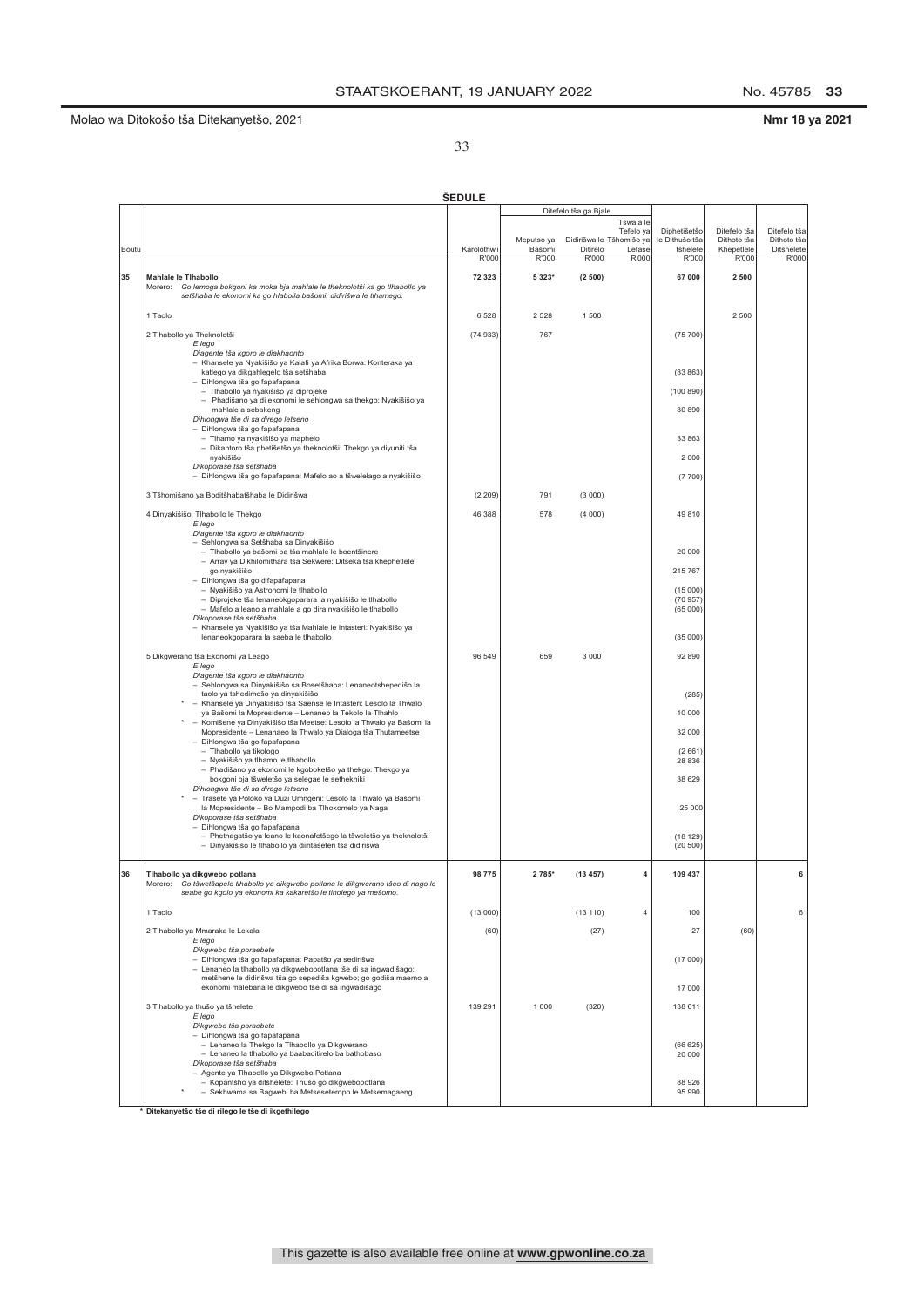34

|      |                                                                                                               | <b>SCHEDULE</b> |                              |                         |                 |                            |                                       |                     |
|------|---------------------------------------------------------------------------------------------------------------|-----------------|------------------------------|-------------------------|-----------------|----------------------------|---------------------------------------|---------------------|
|      |                                                                                                               |                 |                              | <b>Current Payments</b> |                 |                            |                                       |                     |
|      |                                                                                                               |                 |                              |                         | Interest and    |                            |                                       | Payments for        |
| Vote |                                                                                                               | Main Division   | Compensation<br>of Employees | Goods and<br>Services   | Rent on<br>Land | Transfers and<br>Subsidies | Payments for<br><b>Capital Assets</b> | Financial<br>Assets |
|      |                                                                                                               | R'000           | R'000                        | R'000                   | R'000           | R'000                      | R'000                                 | R'000               |
|      |                                                                                                               |                 |                              |                         |                 |                            |                                       |                     |
|      | 4 Enterprise Development<br>Of which                                                                          | (27456)         | 1785                         |                         |                 | (29301)                    | 60                                    |                     |
|      | Departmental agencies and accounts                                                                            |                 |                              |                         |                 |                            |                                       |                     |
|      | - Small Enterprise Development Agency: National gazelles programme                                            |                 |                              |                         |                 | (29301)                    |                                       |                     |
|      |                                                                                                               |                 |                              |                         |                 |                            |                                       |                     |
|      |                                                                                                               |                 |                              |                         |                 |                            |                                       |                     |
| 37   | Sport, Arts and Culture<br>Purpose: Provide an enabling environment for the sport, arts and culture sector by | 53 332          | 6 542*                       | (60028)                 |                 | 138 058                    | (31240)                               |                     |
|      | developing, transforming, preserving, protecting and promoting sport, arts and                                |                 |                              |                         |                 |                            |                                       |                     |
|      | culture at all levels of participation to foster an active, winning, creative and                             |                 |                              |                         |                 |                            |                                       |                     |
|      | socially cohesive nation.                                                                                     |                 |                              |                         |                 |                            |                                       |                     |
|      | 1 Administration                                                                                              | 18 148          |                              | 5 500                   |                 |                            | 13 001                                |                     |
|      |                                                                                                               |                 | (353)                        |                         |                 |                            |                                       |                     |
|      | 2 Recreation Development and Sport Promotion                                                                  | 25 4 66         | 4 3 4 3                      | (16806)                 |                 | 82 170                     | (44241)                               |                     |
|      | Of which                                                                                                      |                 |                              |                         |                 |                            |                                       |                     |
|      | Departmental agencies and accounts<br>- Freedom Park - Pretoria: Building and upgrading of infrastructure     |                 |                              |                         |                 | 8 0 0 0                    |                                       |                     |
|      | - Iziko Museums of South Africa - Cape Town: Building and upgrading                                           |                 |                              |                         |                 |                            |                                       |                     |
|      | of infrastructure                                                                                             |                 |                              |                         |                 | 12 127                     |                                       |                     |
|      | - KwaZulu-Natal Museum - Pietermaritzburg: Building and upgrading                                             |                 |                              |                         |                 |                            |                                       |                     |
|      | of infrastructure<br>- Mandela Bay Theatre Complex: Building and upgrading                                    |                 |                              |                         |                 | 20 743                     |                                       |                     |
|      | of infrastructure                                                                                             |                 |                              |                         |                 | 13 193                     |                                       |                     |
|      | - National Film and Video Foundation: Building and upgrading                                                  |                 |                              |                         |                 |                            |                                       |                     |
|      | of infrastructure                                                                                             |                 |                              |                         |                 | 6 500                      |                                       |                     |
|      | - National Library of South Africa: Building and upgrading<br>of infrastructure                               |                 |                              |                         |                 |                            |                                       |                     |
|      | - War Museum of the Boer Republics - Bloemfontein: Building and                                               |                 |                              |                         |                 | (19671)                    |                                       |                     |
|      | upgrading of infrastructure                                                                                   |                 |                              |                         |                 | 324                        |                                       |                     |
|      | Households                                                                                                    |                 |                              |                         |                 |                            |                                       |                     |
|      | - Bursaries for Non-employees: Ministerial sport bursary programme<br>Non-profit institutions                 |                 |                              |                         |                 | (1500)                     |                                       |                     |
|      | - Upgrading of Community Arts Centres: Building and upgrading                                                 |                 |                              |                         |                 |                            |                                       |                     |
|      | of infrastructure for performing arts projects                                                                |                 |                              |                         |                 | (1049)                     |                                       |                     |
|      | - Upgrading of Public Spaces: Building and upgrading                                                          |                 |                              |                         |                 |                            |                                       |                     |
|      | of infrastructure for performing arts projects<br>- Caiphus Katse Semenya Foundation: Building and upgrading  |                 |                              |                         |                 | (690)                      |                                       |                     |
|      | of infrastructure for performing arts projects                                                                |                 |                              |                         |                 | 2 0 0 0                    |                                       |                     |
|      | - Various sport federations: Presidential Employment Initiative                                               |                 |                              |                         |                 | 23 990                     |                                       |                     |
|      | - SA Roadies Association Trust: Building and upgrading                                                        |                 |                              |                         |                 |                            |                                       |                     |
|      | of infrastructure for performing arts projects<br>Private enterprises                                         |                 |                              |                         |                 | 18721                      |                                       |                     |
|      | - Upgrading of Public Spaces: Building and upgrading                                                          |                 |                              |                         |                 |                            |                                       |                     |
|      | of infrastructure for performing arts projects                                                                |                 |                              |                         |                 | (582)                      |                                       |                     |
|      | Foreign governments and international organisations                                                           |                 |                              |                         |                 |                            |                                       |                     |
|      | - World Anti-Doping Agency: Subscription fees                                                                 |                 |                              |                         |                 | 64                         |                                       |                     |
|      | 3 Arts and Culture Promotion and Development                                                                  | 2 3 8 5         | 2 5 5 2                      | (40267)                 |                 | 40 100                     |                                       |                     |
|      | Of which                                                                                                      |                 |                              |                         |                 |                            |                                       |                     |
|      | Municipal bank accounts                                                                                       |                 |                              |                         |                 |                            |                                       |                     |
|      | - Presidential Employment Initiative: Polokwane Art Museum<br>- Limpopo                                       |                 |                              |                         |                 | 1 0 0 0                    |                                       |                     |
|      | Departmental agencies and accounts                                                                            |                 |                              |                         |                 |                            |                                       |                     |
|      | - National Arts Council: Operations                                                                           |                 |                              |                         |                 | 33 300                     |                                       |                     |
|      | - Presidential Employment Initiative                                                                          |                 |                              |                         |                 |                            |                                       |                     |
|      | - Amazwi South African Museum of Literature - Makhanda<br>- National Museum - Bloemfontein                    |                 |                              |                         |                 | 1 0 0 0<br>1 0 0 0         |                                       |                     |
|      | - Williams Humphreys Art Gallery - Kimberley                                                                  |                 |                              |                         |                 | 1 0 0 0                    |                                       |                     |
|      | - Mmabana Arts, Culture and Sports Foundation                                                                 |                 |                              |                         |                 | 1 0 0 0                    |                                       |                     |
|      | Gauteng Tourism Authority                                                                                     |                 |                              |                         |                 | 800                        |                                       |                     |
|      | - Luthuli Museum - Stanger<br>- KwaZulu-Natal Museum - Pietermaritzburg                                       |                 |                              |                         |                 | 700<br>300                 |                                       |                     |
|      | - Iziko Museum of South Africa - Cape Town                                                                    |                 |                              |                         |                 | 500                        |                                       |                     |
|      | - Die Afrikaanse Taalmuseum en -monument - Paarl                                                              |                 |                              |                         |                 | 500                        |                                       |                     |
|      | - Mandela Bay Theatre Complex: Operations                                                                     |                 |                              |                         |                 | 9 0 0 0                    |                                       |                     |
|      | Non-profit institutions<br>- Various Institutions: Mzansi Golden Economy: Facilitation of                     |                 |                              |                         |                 |                            |                                       |                     |
|      | public funds for arts projects                                                                                |                 |                              |                         |                 |                            |                                       |                     |
|      | - Cultural events                                                                                             |                 |                              |                         |                 | (4500)                     |                                       |                     |
|      | - National Cultural Industries Skills Academy                                                                 |                 |                              |                         |                 | (1000)                     |                                       |                     |
|      | Private enterprises<br>- Various Institutions: Mzansi Golden Economy - Facilitation of                        |                 |                              |                         |                 |                            |                                       |                     |
|      | public funds for arts projects: Cultural events                                                               |                 |                              |                         |                 | (4500)                     |                                       |                     |
|      |                                                                                                               |                 |                              |                         |                 |                            |                                       |                     |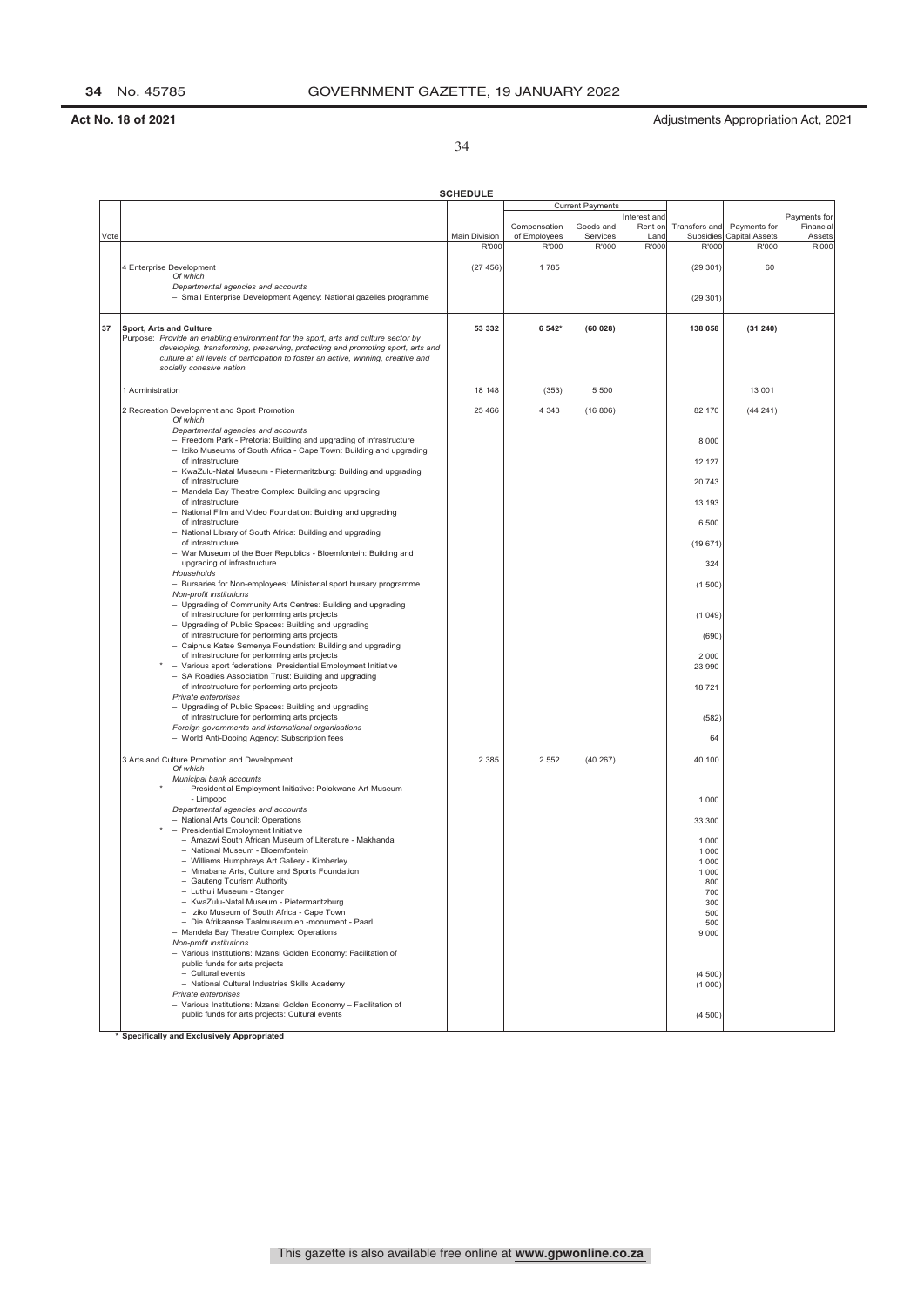No. 45785 35

### Nmr 18 ya 2021

35

|       |                                                                                                                             | <b>SEDULE</b> |            |                          |                |              |              |
|-------|-----------------------------------------------------------------------------------------------------------------------------|---------------|------------|--------------------------|----------------|--------------|--------------|
|       |                                                                                                                             |               |            | Ditefelo tša ga Bjale    |                |              |              |
|       |                                                                                                                             |               |            | Tswala le                |                |              |              |
|       |                                                                                                                             |               |            | Tefelo ya                | Diphetišetšo   | Ditefelo tša | Ditefelo tša |
|       |                                                                                                                             |               | Meputso ya | Didirišwa le Tšhomišo ya | le Dithušo tša | Dithoto tša  | Dithoto tša  |
| Boutu |                                                                                                                             | Karolothwi    | Bašomi     | Ditirelo<br>Lefase       | tšhelete       | Khepetlele   | Ditšhelete   |
|       |                                                                                                                             | R'000         | R'000      | R'000<br>R'000           | R'000          | R'000        | R'000        |
|       | 4 Tihabollo ya Dikgwebo                                                                                                     | (27456)       | 1785       |                          | (29301)        | 60           |              |
|       | E lego                                                                                                                      |               |            |                          |                |              |              |
|       | Diagente tša kgoro le diakhaonto                                                                                            |               |            |                          |                |              |              |
|       | - Agente ya Tlhabollo ya Dikgwebo Potlana: Lenaneo la bosetšhaba                                                            |               |            |                          |                |              |              |
|       | la dikazele                                                                                                                 |               |            |                          | (29301)        |              |              |
|       |                                                                                                                             |               |            |                          |                |              |              |
|       |                                                                                                                             |               |            |                          |                |              |              |
| 37    | Dipapadi, Bokgabo le Setšo<br>Morero: Go fana ka tikologo yeo e dumelelago lekala la papadi, bokgabo le setšo ka            | 53 332        | 6 542*     | (60028)                  | 138 058        | (31240)      |              |
|       | go hlabolla, go fetoša, go boloka, go šireletša le go tšwetšapele                                                           |               |            |                          |                |              |              |
|       | dipapadi, bokgabo le setšo ka gare ga magato ka moka a go kgathatema                                                        |               |            |                          |                |              |              |
|       | kgodišong ya setšhaba seo se phelago, se thopago, se nago le bokgoni                                                        |               |            |                          |                |              |              |
|       | gammgo le seo se kwanago.                                                                                                   |               |            |                          |                |              |              |
|       |                                                                                                                             |               |            |                          |                |              |              |
|       | 1 Taolo                                                                                                                     | 18 148        | (353)      | 5 500                    |                | 13 001       |              |
|       | 2 Tlhabollo ya Boitapološo le Tšweletšo ya Dipapadi                                                                         | 25 4 66       | 4 3 4 3    | (16806)                  | 82 170         | (44241)      |              |
|       | E lego                                                                                                                      |               |            |                          |                |              |              |
|       | Diagente tša kgoro le diakhaonto                                                                                            |               |            |                          |                |              |              |
|       | - Freedom Park - Pretoria: Kago le kaonafatšo ya mananeokgoparara                                                           |               |            |                          | 8 0 0 0        |              |              |
|       | - Dimuseamo tša Iziko tša Afrika Borwa - Cape Town: Kago le                                                                 |               |            |                          |                |              |              |
|       | kaonafatšo ya mananeokgoparara                                                                                              |               |            |                          | 12 127         |              |              |
|       | - Museamo wa KwaZulu-Natal - Pietermaritzburg: Kago le kaonafatšo                                                           |               |            |                          | 20 743         |              |              |
|       | ya mananeokgoparara<br>- Mandela Bay Theatre Complex : Kago le kaonafatšo ya                                                |               |            |                          |                |              |              |
|       | mananeokgoparara                                                                                                            |               |            |                          | 13 193         |              |              |
|       | - Sehlongwa sa Bosetšhaba sa Difilimi le Dibidio: Kago le kaonafatšo                                                        |               |            |                          |                |              |              |
|       | ya mananeokgoparara                                                                                                         |               |            |                          | 6 500          |              |              |
|       | - Bokgobapuku bja Bosetšhaba bja Afrika Borwa: Kago le kaonafatšo                                                           |               |            |                          |                |              |              |
|       | ya mananeokgoparara                                                                                                         |               |            |                          | (19671)        |              |              |
|       | - Museamo wa Ntwa le Setšhaba sa Maburu - Bloemfontein: Kago le<br>kaonafatšo ya mananeokgoparara                           |               |            |                          | 324            |              |              |
|       | Tša malapa                                                                                                                  |               |            |                          |                |              |              |
|       | - Dipasari tša batho bao e sego bašomi: Lenaneo la tona la pasari                                                           |               |            |                          |                |              |              |
|       | ya dipapadi                                                                                                                 |               |            |                          | (1500)         |              |              |
|       | Dihlongwa tše di sa dirego letseno                                                                                          |               |            |                          |                |              |              |
|       | - Kaonafatšo ya Disenthara tša Setšhaba tša Bokgabo: Kago le                                                                |               |            |                          |                |              |              |
|       | kaonafatšo ya mananeokgoparara a diprojeke tša ditiragatšo<br>tša bokgabo                                                   |               |            |                          | (1049)         |              |              |
|       | - Kaonafatšo ya Mafelo a Setšhaba: Kago le kaonafatšo ya                                                                    |               |            |                          |                |              |              |
|       | mananeokgoparara a diprojeke tša ditiragatšo tša bokgabo                                                                    |               |            |                          | (690)          |              |              |
|       | - Sehlongwa sa Caiphus Katse Semenya: Kago le kaonafatšo ya                                                                 |               |            |                          |                |              |              |
|       | mananeokgoparara a diprojeke tša ditiragatšo tša bokgabo                                                                    |               |            |                          | 2 0 0 0        |              |              |
|       | Difedereišene tša dipapadi tša go fapafapana: Lesolo la Thwalo ya                                                           |               |            |                          |                |              |              |
|       | Bašomi la Mopresidente<br>- Trasete ya Lekgotla la Ditsela tša SA: Kago le kaonafatšo ya                                    |               |            |                          | 23 990         |              |              |
|       | mananeokgoparara a diprojeke tša ditiragatšo tša bokgabo                                                                    |               |            |                          | 18721          |              |              |
|       | Dikgwebo tša poraebete                                                                                                      |               |            |                          |                |              |              |
|       | - Kaonafatšo ya Mafelo a Setšhaba: Kago le kaonafatšo ya                                                                    |               |            |                          |                |              |              |
|       | mananeokgoparara a diprojeke tša ditiragatšo tša bokgabo                                                                    |               |            |                          | (582)          |              |              |
|       | Mebušo ya dinaga di šele le mekgatlo ya boditšhabatšhaba                                                                    |               |            |                          |                |              |              |
|       | Agente ya Boditšhaba ya Kgahlanong le Tšhomišo ya Diokobatši                                                                |               |            |                          | 64             |              |              |
|       | Dipapading: Ditefo tša boleloko                                                                                             |               |            |                          |                |              |              |
|       | 3 Kgodišo le tlhabollo ya Bokgabo le Setšo                                                                                  | 2 3 8 5       | 2 5 5 2    | (40267)                  | 40 100         |              |              |
|       | E lego                                                                                                                      |               |            |                          |                |              |              |
|       | Diakhaonto tša panka tša masepala                                                                                           |               |            |                          |                |              |              |
|       | - Lesolo la Thwalo ya Bašomi la Mopresidente: Museamo wa                                                                    |               |            |                          |                |              |              |
|       | Bokgabo wa Polokwane - Limpopo<br>Diagente tša kgoro le diakhaonto                                                          |               |            |                          | 1 0 0 0        |              |              |
|       | - Khansele ya Bokgabo ya Bosetšhaba: Ditshepedišo                                                                           |               |            |                          | 33 300         |              |              |
|       | - Lesolo la Thwalo ya Bašomi la Mopresidente                                                                                |               |            |                          |                |              |              |
|       | - Museamo wa Dingwalwa wa Amazwi ka Afrika Borwa - Makhanda                                                                 |               |            |                          | 1 0 0 0        |              |              |
|       | - Museamo wa Bosetšhaba - Bloemfontein                                                                                      |               |            |                          | 1 0 0 0        |              |              |
|       | - Kalari ya Bokgabo ya Williams Humphreys - Kimberley                                                                       |               |            |                          | 1 0 0 0        |              |              |
|       | –  Sehlongwa sa Bokgabo, Setšo le Dipapadi sa Mmabana                                                                       |               |            |                          | 1 000          |              |              |
|       | - Taolo ya Boeti ya Gauteng<br>- Museamo wa Luthuli - Stanger                                                               |               |            |                          | 800<br>700     |              |              |
|       | - Museamo wa KwaZulu-Natal - Pietermaritzburg                                                                               |               |            |                          | 300            |              |              |
|       | - Museamo wa Afrika Borwa wa Iziko - Cape Town                                                                              |               |            |                          | 500            |              |              |
|       | - Die Afrikaanse Taalmuseum en -monument - Paarl                                                                            |               |            |                          | 500            |              |              |
|       | - Mandela Bay Theatre Complex: Ditshepedišo                                                                                 |               |            |                          | 9 0 0 0        |              |              |
|       | Dihlongwa tše di sa dirego letseno                                                                                          |               |            |                          |                |              |              |
|       | - Dihlongwa tša go fapafapana: Ekonomi ya Mzansi Golden:<br>Tlhokomelo ya ditšhelete tša setšhaba tša diprojeke tša bokgabo |               |            |                          |                |              |              |
|       | - Ditiragatšo tša setšo                                                                                                     |               |            |                          | (4500)         |              |              |
|       | - Tlhabollo ya Borakgwebo le ditaba tša selegae                                                                             |               |            |                          | (1000)         |              |              |
|       | Dikgwebo tša poraebete                                                                                                      |               |            |                          |                |              |              |
|       | - Dihlongwa tša go fapafapana: Mzansi Golden Economy: Tlhabollo ya                                                          |               |            |                          |                |              |              |
|       | ditšhelete tša setšhaba tša diprojeke tša bokgabo: Meletlo ya Setšo                                                         |               |            |                          | (4500)         |              |              |

\* Ditekanyetšo tše di rilego le tše di ikgethilego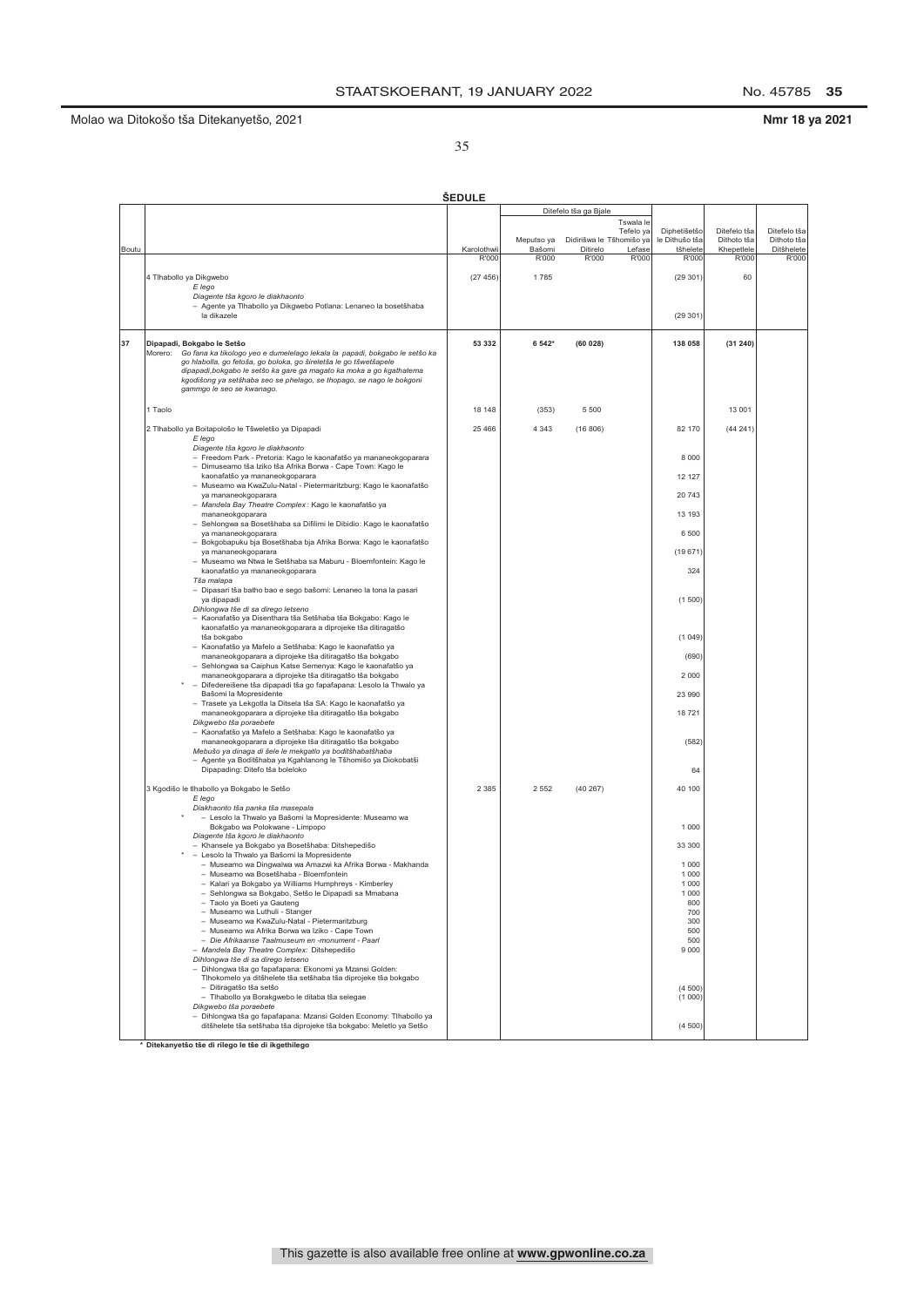36

| <b>Current Payments</b><br>Interest and<br>Payments for<br>Compensation<br>Goods and<br>Rent on<br>Transfers and<br>Payments for<br>Financial<br>Main Division<br>of Employees<br>Services<br>Subsidies<br><b>Capital Assets</b><br>Assets<br>Vote<br>Land<br>R'000<br>R'000<br>R'000<br>R'000<br>R'000<br><b>R'000</b><br>R'000<br>7 3 3 3<br>4 Heritage Promotion and Preservation<br>(8455)<br>15788<br>Of which<br>Departmental agencies and accounts<br>- Freedom Park - Pretoria: Operations<br>1 2 0 6<br>- South African Heritage Resources Agency: Operations<br>538<br>Non-profit institutions<br>- Various Institutions: Heritage Projects - Facilitation of public funds<br>(1206)<br>- District Six Museum Foundation: Presidential Employment<br>Initiative - Facilitation of public funds<br>4 0 0 0<br>- The Phansi Museum Trust: Presidential Employment Initiative<br>- Facilitation of public funds<br>2 0 0 0<br>- Southern African Communications Industries Association:<br>Facilitation of public funds<br>250<br>Private enterprises<br>- Back to the City Festival: Presidential Employment Initiative<br>- Facilitation of public funds<br>9 0 0 0<br>115 711<br>38<br>7 7 1 1*<br>159 700<br>(51 700)<br><b>Tourism</b><br>Purpose: Promote and support the growth and development of an equitable, competitive<br>and sustainable tourism sector, enhancing its contribution to national priorities.<br>1 Administration<br>4 4 9 7<br>4 4 9 7<br>2 Tourism Research, Policy and International Relations<br>442<br>300<br>442<br>(300)<br>Of which<br>Foreign governments and international organisations<br>- United Nations World Tourism Organisation: Membership fee<br>300<br>3 Destination Development<br>160 759<br>759<br>160 000<br>Of which<br>- Infrastructure Maintenance and Beautification Programme:<br>Presidential Employment Initiative<br>90 000<br>- Tourism Safety Monitors Programme: Presidential Employment<br>Initiative<br>18 000<br>4 Tourism Sector Support Services<br>(49987)<br>2013<br>(52 000)<br>Of which<br>Private enterprises<br>- Various Institutions: Tourism Incentive Programme - Work<br>opportunities<br>(52 000)<br>39<br><b>Trade, Industry and Competition</b><br>775 432<br>17 932*<br>(72392)<br>829 892<br>Purpose: Lead economic development policy formulation and planning. Facilitate<br>access to sustainable economic activity and employment for all South<br>Africans through an understanding of the economy, knowledge of economic<br>opportunities and potential, and anticipation of future economic trends.<br>Catalyse economic transformation and development, and provide a<br>predictable, competitive, equitable and socially responsible environment for<br>investment, enterprise and trade for economic citizens. Contribute to achieving<br>government's vision of an adaptive and restructured economy, characterised<br>by accelerated economic growth, employment creation and greater equity.<br>1 Administration<br>(1936)<br>13 000<br>129<br>(15065)<br>2 Trade Policy, Negotiations and Cooperation<br>(6291)<br>5 8 7 8<br>(12 169)<br>Of which<br>Departmental agencies and accounts<br>- International Trade Administration Commission: Operations<br>5 5 0 0<br>Foreign governments and international organisations<br>330<br>- United Nations: Treaty on the prohibition of nuclear weapons<br>3 Spatial Industrial Development and Economic Transformation<br>(15000)<br>(15000)<br>7 0 46<br>4 Industrial Competitiveness and Growth<br>3 5 9 2<br>(3454)<br>Of which<br>Non-profit institutions<br>- Proudly South African Campaign: Operations<br>3 5 9 2<br>Public corporations<br>- Council for Scientific and Industrial Research: Aerospace industry<br>3 4 5 4<br>5 Consumer and Corporate Regulation<br>(1628)<br>(5891)<br>4 2 6 3<br>Of which<br>Departmental agencies and accounts<br>- National Credit Regulator: Operations<br>1 2 0 0<br>- Companies Tribunal: Operations<br>3 0 0 0 |  | <b>SCHEDULE</b> |  |  |  |
|-----------------------------------------------------------------------------------------------------------------------------------------------------------------------------------------------------------------------------------------------------------------------------------------------------------------------------------------------------------------------------------------------------------------------------------------------------------------------------------------------------------------------------------------------------------------------------------------------------------------------------------------------------------------------------------------------------------------------------------------------------------------------------------------------------------------------------------------------------------------------------------------------------------------------------------------------------------------------------------------------------------------------------------------------------------------------------------------------------------------------------------------------------------------------------------------------------------------------------------------------------------------------------------------------------------------------------------------------------------------------------------------------------------------------------------------------------------------------------------------------------------------------------------------------------------------------------------------------------------------------------------------------------------------------------------------------------------------------------------------------------------------------------------------------------------------------------------------------------------------------------------------------------------------------------------------------------------------------------------------------------------------------------------------------------------------------------------------------------------------------------------------------------------------------------------------------------------------------------------------------------------------------------------------------------------------------------------------------------------------------------------------------------------------------------------------------------------------------------------------------------------------------------------------------------------------------------------------------------------------------------------------------------------------------------------------------------------------------------------------------------------------------------------------------------------------------------------------------------------------------------------------------------------------------------------------------------------------------------------------------------------------------------------------------------------------------------------------------------------------------------------------------------------------------------------------------------------------------------------------------------------------------------------------------------------------------------------------------------------------------------------------------------------------------------------------------------------------------------------------------------------------------------------------------------------------------------------------------------------------------------------------------------------------------------------------------------------------------------------------------------------------------------------------------------------------------------------------------------------------------------------------------------------------------------------------------------------------------------------------------------------------------|--|-----------------|--|--|--|
|                                                                                                                                                                                                                                                                                                                                                                                                                                                                                                                                                                                                                                                                                                                                                                                                                                                                                                                                                                                                                                                                                                                                                                                                                                                                                                                                                                                                                                                                                                                                                                                                                                                                                                                                                                                                                                                                                                                                                                                                                                                                                                                                                                                                                                                                                                                                                                                                                                                                                                                                                                                                                                                                                                                                                                                                                                                                                                                                                                                                                                                                                                                                                                                                                                                                                                                                                                                                                                                                                                                                                                                                                                                                                                                                                                                                                                                                                                                                                                                                                       |  |                 |  |  |  |
|                                                                                                                                                                                                                                                                                                                                                                                                                                                                                                                                                                                                                                                                                                                                                                                                                                                                                                                                                                                                                                                                                                                                                                                                                                                                                                                                                                                                                                                                                                                                                                                                                                                                                                                                                                                                                                                                                                                                                                                                                                                                                                                                                                                                                                                                                                                                                                                                                                                                                                                                                                                                                                                                                                                                                                                                                                                                                                                                                                                                                                                                                                                                                                                                                                                                                                                                                                                                                                                                                                                                                                                                                                                                                                                                                                                                                                                                                                                                                                                                                       |  |                 |  |  |  |
|                                                                                                                                                                                                                                                                                                                                                                                                                                                                                                                                                                                                                                                                                                                                                                                                                                                                                                                                                                                                                                                                                                                                                                                                                                                                                                                                                                                                                                                                                                                                                                                                                                                                                                                                                                                                                                                                                                                                                                                                                                                                                                                                                                                                                                                                                                                                                                                                                                                                                                                                                                                                                                                                                                                                                                                                                                                                                                                                                                                                                                                                                                                                                                                                                                                                                                                                                                                                                                                                                                                                                                                                                                                                                                                                                                                                                                                                                                                                                                                                                       |  |                 |  |  |  |
|                                                                                                                                                                                                                                                                                                                                                                                                                                                                                                                                                                                                                                                                                                                                                                                                                                                                                                                                                                                                                                                                                                                                                                                                                                                                                                                                                                                                                                                                                                                                                                                                                                                                                                                                                                                                                                                                                                                                                                                                                                                                                                                                                                                                                                                                                                                                                                                                                                                                                                                                                                                                                                                                                                                                                                                                                                                                                                                                                                                                                                                                                                                                                                                                                                                                                                                                                                                                                                                                                                                                                                                                                                                                                                                                                                                                                                                                                                                                                                                                                       |  |                 |  |  |  |
|                                                                                                                                                                                                                                                                                                                                                                                                                                                                                                                                                                                                                                                                                                                                                                                                                                                                                                                                                                                                                                                                                                                                                                                                                                                                                                                                                                                                                                                                                                                                                                                                                                                                                                                                                                                                                                                                                                                                                                                                                                                                                                                                                                                                                                                                                                                                                                                                                                                                                                                                                                                                                                                                                                                                                                                                                                                                                                                                                                                                                                                                                                                                                                                                                                                                                                                                                                                                                                                                                                                                                                                                                                                                                                                                                                                                                                                                                                                                                                                                                       |  |                 |  |  |  |
|                                                                                                                                                                                                                                                                                                                                                                                                                                                                                                                                                                                                                                                                                                                                                                                                                                                                                                                                                                                                                                                                                                                                                                                                                                                                                                                                                                                                                                                                                                                                                                                                                                                                                                                                                                                                                                                                                                                                                                                                                                                                                                                                                                                                                                                                                                                                                                                                                                                                                                                                                                                                                                                                                                                                                                                                                                                                                                                                                                                                                                                                                                                                                                                                                                                                                                                                                                                                                                                                                                                                                                                                                                                                                                                                                                                                                                                                                                                                                                                                                       |  |                 |  |  |  |
|                                                                                                                                                                                                                                                                                                                                                                                                                                                                                                                                                                                                                                                                                                                                                                                                                                                                                                                                                                                                                                                                                                                                                                                                                                                                                                                                                                                                                                                                                                                                                                                                                                                                                                                                                                                                                                                                                                                                                                                                                                                                                                                                                                                                                                                                                                                                                                                                                                                                                                                                                                                                                                                                                                                                                                                                                                                                                                                                                                                                                                                                                                                                                                                                                                                                                                                                                                                                                                                                                                                                                                                                                                                                                                                                                                                                                                                                                                                                                                                                                       |  |                 |  |  |  |
|                                                                                                                                                                                                                                                                                                                                                                                                                                                                                                                                                                                                                                                                                                                                                                                                                                                                                                                                                                                                                                                                                                                                                                                                                                                                                                                                                                                                                                                                                                                                                                                                                                                                                                                                                                                                                                                                                                                                                                                                                                                                                                                                                                                                                                                                                                                                                                                                                                                                                                                                                                                                                                                                                                                                                                                                                                                                                                                                                                                                                                                                                                                                                                                                                                                                                                                                                                                                                                                                                                                                                                                                                                                                                                                                                                                                                                                                                                                                                                                                                       |  |                 |  |  |  |
|                                                                                                                                                                                                                                                                                                                                                                                                                                                                                                                                                                                                                                                                                                                                                                                                                                                                                                                                                                                                                                                                                                                                                                                                                                                                                                                                                                                                                                                                                                                                                                                                                                                                                                                                                                                                                                                                                                                                                                                                                                                                                                                                                                                                                                                                                                                                                                                                                                                                                                                                                                                                                                                                                                                                                                                                                                                                                                                                                                                                                                                                                                                                                                                                                                                                                                                                                                                                                                                                                                                                                                                                                                                                                                                                                                                                                                                                                                                                                                                                                       |  |                 |  |  |  |
|                                                                                                                                                                                                                                                                                                                                                                                                                                                                                                                                                                                                                                                                                                                                                                                                                                                                                                                                                                                                                                                                                                                                                                                                                                                                                                                                                                                                                                                                                                                                                                                                                                                                                                                                                                                                                                                                                                                                                                                                                                                                                                                                                                                                                                                                                                                                                                                                                                                                                                                                                                                                                                                                                                                                                                                                                                                                                                                                                                                                                                                                                                                                                                                                                                                                                                                                                                                                                                                                                                                                                                                                                                                                                                                                                                                                                                                                                                                                                                                                                       |  |                 |  |  |  |
|                                                                                                                                                                                                                                                                                                                                                                                                                                                                                                                                                                                                                                                                                                                                                                                                                                                                                                                                                                                                                                                                                                                                                                                                                                                                                                                                                                                                                                                                                                                                                                                                                                                                                                                                                                                                                                                                                                                                                                                                                                                                                                                                                                                                                                                                                                                                                                                                                                                                                                                                                                                                                                                                                                                                                                                                                                                                                                                                                                                                                                                                                                                                                                                                                                                                                                                                                                                                                                                                                                                                                                                                                                                                                                                                                                                                                                                                                                                                                                                                                       |  |                 |  |  |  |
|                                                                                                                                                                                                                                                                                                                                                                                                                                                                                                                                                                                                                                                                                                                                                                                                                                                                                                                                                                                                                                                                                                                                                                                                                                                                                                                                                                                                                                                                                                                                                                                                                                                                                                                                                                                                                                                                                                                                                                                                                                                                                                                                                                                                                                                                                                                                                                                                                                                                                                                                                                                                                                                                                                                                                                                                                                                                                                                                                                                                                                                                                                                                                                                                                                                                                                                                                                                                                                                                                                                                                                                                                                                                                                                                                                                                                                                                                                                                                                                                                       |  |                 |  |  |  |
|                                                                                                                                                                                                                                                                                                                                                                                                                                                                                                                                                                                                                                                                                                                                                                                                                                                                                                                                                                                                                                                                                                                                                                                                                                                                                                                                                                                                                                                                                                                                                                                                                                                                                                                                                                                                                                                                                                                                                                                                                                                                                                                                                                                                                                                                                                                                                                                                                                                                                                                                                                                                                                                                                                                                                                                                                                                                                                                                                                                                                                                                                                                                                                                                                                                                                                                                                                                                                                                                                                                                                                                                                                                                                                                                                                                                                                                                                                                                                                                                                       |  |                 |  |  |  |
|                                                                                                                                                                                                                                                                                                                                                                                                                                                                                                                                                                                                                                                                                                                                                                                                                                                                                                                                                                                                                                                                                                                                                                                                                                                                                                                                                                                                                                                                                                                                                                                                                                                                                                                                                                                                                                                                                                                                                                                                                                                                                                                                                                                                                                                                                                                                                                                                                                                                                                                                                                                                                                                                                                                                                                                                                                                                                                                                                                                                                                                                                                                                                                                                                                                                                                                                                                                                                                                                                                                                                                                                                                                                                                                                                                                                                                                                                                                                                                                                                       |  |                 |  |  |  |
|                                                                                                                                                                                                                                                                                                                                                                                                                                                                                                                                                                                                                                                                                                                                                                                                                                                                                                                                                                                                                                                                                                                                                                                                                                                                                                                                                                                                                                                                                                                                                                                                                                                                                                                                                                                                                                                                                                                                                                                                                                                                                                                                                                                                                                                                                                                                                                                                                                                                                                                                                                                                                                                                                                                                                                                                                                                                                                                                                                                                                                                                                                                                                                                                                                                                                                                                                                                                                                                                                                                                                                                                                                                                                                                                                                                                                                                                                                                                                                                                                       |  |                 |  |  |  |
|                                                                                                                                                                                                                                                                                                                                                                                                                                                                                                                                                                                                                                                                                                                                                                                                                                                                                                                                                                                                                                                                                                                                                                                                                                                                                                                                                                                                                                                                                                                                                                                                                                                                                                                                                                                                                                                                                                                                                                                                                                                                                                                                                                                                                                                                                                                                                                                                                                                                                                                                                                                                                                                                                                                                                                                                                                                                                                                                                                                                                                                                                                                                                                                                                                                                                                                                                                                                                                                                                                                                                                                                                                                                                                                                                                                                                                                                                                                                                                                                                       |  |                 |  |  |  |
|                                                                                                                                                                                                                                                                                                                                                                                                                                                                                                                                                                                                                                                                                                                                                                                                                                                                                                                                                                                                                                                                                                                                                                                                                                                                                                                                                                                                                                                                                                                                                                                                                                                                                                                                                                                                                                                                                                                                                                                                                                                                                                                                                                                                                                                                                                                                                                                                                                                                                                                                                                                                                                                                                                                                                                                                                                                                                                                                                                                                                                                                                                                                                                                                                                                                                                                                                                                                                                                                                                                                                                                                                                                                                                                                                                                                                                                                                                                                                                                                                       |  |                 |  |  |  |
|                                                                                                                                                                                                                                                                                                                                                                                                                                                                                                                                                                                                                                                                                                                                                                                                                                                                                                                                                                                                                                                                                                                                                                                                                                                                                                                                                                                                                                                                                                                                                                                                                                                                                                                                                                                                                                                                                                                                                                                                                                                                                                                                                                                                                                                                                                                                                                                                                                                                                                                                                                                                                                                                                                                                                                                                                                                                                                                                                                                                                                                                                                                                                                                                                                                                                                                                                                                                                                                                                                                                                                                                                                                                                                                                                                                                                                                                                                                                                                                                                       |  |                 |  |  |  |
|                                                                                                                                                                                                                                                                                                                                                                                                                                                                                                                                                                                                                                                                                                                                                                                                                                                                                                                                                                                                                                                                                                                                                                                                                                                                                                                                                                                                                                                                                                                                                                                                                                                                                                                                                                                                                                                                                                                                                                                                                                                                                                                                                                                                                                                                                                                                                                                                                                                                                                                                                                                                                                                                                                                                                                                                                                                                                                                                                                                                                                                                                                                                                                                                                                                                                                                                                                                                                                                                                                                                                                                                                                                                                                                                                                                                                                                                                                                                                                                                                       |  |                 |  |  |  |
|                                                                                                                                                                                                                                                                                                                                                                                                                                                                                                                                                                                                                                                                                                                                                                                                                                                                                                                                                                                                                                                                                                                                                                                                                                                                                                                                                                                                                                                                                                                                                                                                                                                                                                                                                                                                                                                                                                                                                                                                                                                                                                                                                                                                                                                                                                                                                                                                                                                                                                                                                                                                                                                                                                                                                                                                                                                                                                                                                                                                                                                                                                                                                                                                                                                                                                                                                                                                                                                                                                                                                                                                                                                                                                                                                                                                                                                                                                                                                                                                                       |  |                 |  |  |  |
|                                                                                                                                                                                                                                                                                                                                                                                                                                                                                                                                                                                                                                                                                                                                                                                                                                                                                                                                                                                                                                                                                                                                                                                                                                                                                                                                                                                                                                                                                                                                                                                                                                                                                                                                                                                                                                                                                                                                                                                                                                                                                                                                                                                                                                                                                                                                                                                                                                                                                                                                                                                                                                                                                                                                                                                                                                                                                                                                                                                                                                                                                                                                                                                                                                                                                                                                                                                                                                                                                                                                                                                                                                                                                                                                                                                                                                                                                                                                                                                                                       |  |                 |  |  |  |
|                                                                                                                                                                                                                                                                                                                                                                                                                                                                                                                                                                                                                                                                                                                                                                                                                                                                                                                                                                                                                                                                                                                                                                                                                                                                                                                                                                                                                                                                                                                                                                                                                                                                                                                                                                                                                                                                                                                                                                                                                                                                                                                                                                                                                                                                                                                                                                                                                                                                                                                                                                                                                                                                                                                                                                                                                                                                                                                                                                                                                                                                                                                                                                                                                                                                                                                                                                                                                                                                                                                                                                                                                                                                                                                                                                                                                                                                                                                                                                                                                       |  |                 |  |  |  |
|                                                                                                                                                                                                                                                                                                                                                                                                                                                                                                                                                                                                                                                                                                                                                                                                                                                                                                                                                                                                                                                                                                                                                                                                                                                                                                                                                                                                                                                                                                                                                                                                                                                                                                                                                                                                                                                                                                                                                                                                                                                                                                                                                                                                                                                                                                                                                                                                                                                                                                                                                                                                                                                                                                                                                                                                                                                                                                                                                                                                                                                                                                                                                                                                                                                                                                                                                                                                                                                                                                                                                                                                                                                                                                                                                                                                                                                                                                                                                                                                                       |  |                 |  |  |  |
|                                                                                                                                                                                                                                                                                                                                                                                                                                                                                                                                                                                                                                                                                                                                                                                                                                                                                                                                                                                                                                                                                                                                                                                                                                                                                                                                                                                                                                                                                                                                                                                                                                                                                                                                                                                                                                                                                                                                                                                                                                                                                                                                                                                                                                                                                                                                                                                                                                                                                                                                                                                                                                                                                                                                                                                                                                                                                                                                                                                                                                                                                                                                                                                                                                                                                                                                                                                                                                                                                                                                                                                                                                                                                                                                                                                                                                                                                                                                                                                                                       |  |                 |  |  |  |
|                                                                                                                                                                                                                                                                                                                                                                                                                                                                                                                                                                                                                                                                                                                                                                                                                                                                                                                                                                                                                                                                                                                                                                                                                                                                                                                                                                                                                                                                                                                                                                                                                                                                                                                                                                                                                                                                                                                                                                                                                                                                                                                                                                                                                                                                                                                                                                                                                                                                                                                                                                                                                                                                                                                                                                                                                                                                                                                                                                                                                                                                                                                                                                                                                                                                                                                                                                                                                                                                                                                                                                                                                                                                                                                                                                                                                                                                                                                                                                                                                       |  |                 |  |  |  |
|                                                                                                                                                                                                                                                                                                                                                                                                                                                                                                                                                                                                                                                                                                                                                                                                                                                                                                                                                                                                                                                                                                                                                                                                                                                                                                                                                                                                                                                                                                                                                                                                                                                                                                                                                                                                                                                                                                                                                                                                                                                                                                                                                                                                                                                                                                                                                                                                                                                                                                                                                                                                                                                                                                                                                                                                                                                                                                                                                                                                                                                                                                                                                                                                                                                                                                                                                                                                                                                                                                                                                                                                                                                                                                                                                                                                                                                                                                                                                                                                                       |  |                 |  |  |  |
|                                                                                                                                                                                                                                                                                                                                                                                                                                                                                                                                                                                                                                                                                                                                                                                                                                                                                                                                                                                                                                                                                                                                                                                                                                                                                                                                                                                                                                                                                                                                                                                                                                                                                                                                                                                                                                                                                                                                                                                                                                                                                                                                                                                                                                                                                                                                                                                                                                                                                                                                                                                                                                                                                                                                                                                                                                                                                                                                                                                                                                                                                                                                                                                                                                                                                                                                                                                                                                                                                                                                                                                                                                                                                                                                                                                                                                                                                                                                                                                                                       |  |                 |  |  |  |
|                                                                                                                                                                                                                                                                                                                                                                                                                                                                                                                                                                                                                                                                                                                                                                                                                                                                                                                                                                                                                                                                                                                                                                                                                                                                                                                                                                                                                                                                                                                                                                                                                                                                                                                                                                                                                                                                                                                                                                                                                                                                                                                                                                                                                                                                                                                                                                                                                                                                                                                                                                                                                                                                                                                                                                                                                                                                                                                                                                                                                                                                                                                                                                                                                                                                                                                                                                                                                                                                                                                                                                                                                                                                                                                                                                                                                                                                                                                                                                                                                       |  |                 |  |  |  |
|                                                                                                                                                                                                                                                                                                                                                                                                                                                                                                                                                                                                                                                                                                                                                                                                                                                                                                                                                                                                                                                                                                                                                                                                                                                                                                                                                                                                                                                                                                                                                                                                                                                                                                                                                                                                                                                                                                                                                                                                                                                                                                                                                                                                                                                                                                                                                                                                                                                                                                                                                                                                                                                                                                                                                                                                                                                                                                                                                                                                                                                                                                                                                                                                                                                                                                                                                                                                                                                                                                                                                                                                                                                                                                                                                                                                                                                                                                                                                                                                                       |  |                 |  |  |  |
|                                                                                                                                                                                                                                                                                                                                                                                                                                                                                                                                                                                                                                                                                                                                                                                                                                                                                                                                                                                                                                                                                                                                                                                                                                                                                                                                                                                                                                                                                                                                                                                                                                                                                                                                                                                                                                                                                                                                                                                                                                                                                                                                                                                                                                                                                                                                                                                                                                                                                                                                                                                                                                                                                                                                                                                                                                                                                                                                                                                                                                                                                                                                                                                                                                                                                                                                                                                                                                                                                                                                                                                                                                                                                                                                                                                                                                                                                                                                                                                                                       |  |                 |  |  |  |
|                                                                                                                                                                                                                                                                                                                                                                                                                                                                                                                                                                                                                                                                                                                                                                                                                                                                                                                                                                                                                                                                                                                                                                                                                                                                                                                                                                                                                                                                                                                                                                                                                                                                                                                                                                                                                                                                                                                                                                                                                                                                                                                                                                                                                                                                                                                                                                                                                                                                                                                                                                                                                                                                                                                                                                                                                                                                                                                                                                                                                                                                                                                                                                                                                                                                                                                                                                                                                                                                                                                                                                                                                                                                                                                                                                                                                                                                                                                                                                                                                       |  |                 |  |  |  |
|                                                                                                                                                                                                                                                                                                                                                                                                                                                                                                                                                                                                                                                                                                                                                                                                                                                                                                                                                                                                                                                                                                                                                                                                                                                                                                                                                                                                                                                                                                                                                                                                                                                                                                                                                                                                                                                                                                                                                                                                                                                                                                                                                                                                                                                                                                                                                                                                                                                                                                                                                                                                                                                                                                                                                                                                                                                                                                                                                                                                                                                                                                                                                                                                                                                                                                                                                                                                                                                                                                                                                                                                                                                                                                                                                                                                                                                                                                                                                                                                                       |  |                 |  |  |  |
|                                                                                                                                                                                                                                                                                                                                                                                                                                                                                                                                                                                                                                                                                                                                                                                                                                                                                                                                                                                                                                                                                                                                                                                                                                                                                                                                                                                                                                                                                                                                                                                                                                                                                                                                                                                                                                                                                                                                                                                                                                                                                                                                                                                                                                                                                                                                                                                                                                                                                                                                                                                                                                                                                                                                                                                                                                                                                                                                                                                                                                                                                                                                                                                                                                                                                                                                                                                                                                                                                                                                                                                                                                                                                                                                                                                                                                                                                                                                                                                                                       |  |                 |  |  |  |
|                                                                                                                                                                                                                                                                                                                                                                                                                                                                                                                                                                                                                                                                                                                                                                                                                                                                                                                                                                                                                                                                                                                                                                                                                                                                                                                                                                                                                                                                                                                                                                                                                                                                                                                                                                                                                                                                                                                                                                                                                                                                                                                                                                                                                                                                                                                                                                                                                                                                                                                                                                                                                                                                                                                                                                                                                                                                                                                                                                                                                                                                                                                                                                                                                                                                                                                                                                                                                                                                                                                                                                                                                                                                                                                                                                                                                                                                                                                                                                                                                       |  |                 |  |  |  |
|                                                                                                                                                                                                                                                                                                                                                                                                                                                                                                                                                                                                                                                                                                                                                                                                                                                                                                                                                                                                                                                                                                                                                                                                                                                                                                                                                                                                                                                                                                                                                                                                                                                                                                                                                                                                                                                                                                                                                                                                                                                                                                                                                                                                                                                                                                                                                                                                                                                                                                                                                                                                                                                                                                                                                                                                                                                                                                                                                                                                                                                                                                                                                                                                                                                                                                                                                                                                                                                                                                                                                                                                                                                                                                                                                                                                                                                                                                                                                                                                                       |  |                 |  |  |  |
|                                                                                                                                                                                                                                                                                                                                                                                                                                                                                                                                                                                                                                                                                                                                                                                                                                                                                                                                                                                                                                                                                                                                                                                                                                                                                                                                                                                                                                                                                                                                                                                                                                                                                                                                                                                                                                                                                                                                                                                                                                                                                                                                                                                                                                                                                                                                                                                                                                                                                                                                                                                                                                                                                                                                                                                                                                                                                                                                                                                                                                                                                                                                                                                                                                                                                                                                                                                                                                                                                                                                                                                                                                                                                                                                                                                                                                                                                                                                                                                                                       |  |                 |  |  |  |
|                                                                                                                                                                                                                                                                                                                                                                                                                                                                                                                                                                                                                                                                                                                                                                                                                                                                                                                                                                                                                                                                                                                                                                                                                                                                                                                                                                                                                                                                                                                                                                                                                                                                                                                                                                                                                                                                                                                                                                                                                                                                                                                                                                                                                                                                                                                                                                                                                                                                                                                                                                                                                                                                                                                                                                                                                                                                                                                                                                                                                                                                                                                                                                                                                                                                                                                                                                                                                                                                                                                                                                                                                                                                                                                                                                                                                                                                                                                                                                                                                       |  |                 |  |  |  |
|                                                                                                                                                                                                                                                                                                                                                                                                                                                                                                                                                                                                                                                                                                                                                                                                                                                                                                                                                                                                                                                                                                                                                                                                                                                                                                                                                                                                                                                                                                                                                                                                                                                                                                                                                                                                                                                                                                                                                                                                                                                                                                                                                                                                                                                                                                                                                                                                                                                                                                                                                                                                                                                                                                                                                                                                                                                                                                                                                                                                                                                                                                                                                                                                                                                                                                                                                                                                                                                                                                                                                                                                                                                                                                                                                                                                                                                                                                                                                                                                                       |  |                 |  |  |  |
|                                                                                                                                                                                                                                                                                                                                                                                                                                                                                                                                                                                                                                                                                                                                                                                                                                                                                                                                                                                                                                                                                                                                                                                                                                                                                                                                                                                                                                                                                                                                                                                                                                                                                                                                                                                                                                                                                                                                                                                                                                                                                                                                                                                                                                                                                                                                                                                                                                                                                                                                                                                                                                                                                                                                                                                                                                                                                                                                                                                                                                                                                                                                                                                                                                                                                                                                                                                                                                                                                                                                                                                                                                                                                                                                                                                                                                                                                                                                                                                                                       |  |                 |  |  |  |
|                                                                                                                                                                                                                                                                                                                                                                                                                                                                                                                                                                                                                                                                                                                                                                                                                                                                                                                                                                                                                                                                                                                                                                                                                                                                                                                                                                                                                                                                                                                                                                                                                                                                                                                                                                                                                                                                                                                                                                                                                                                                                                                                                                                                                                                                                                                                                                                                                                                                                                                                                                                                                                                                                                                                                                                                                                                                                                                                                                                                                                                                                                                                                                                                                                                                                                                                                                                                                                                                                                                                                                                                                                                                                                                                                                                                                                                                                                                                                                                                                       |  |                 |  |  |  |
|                                                                                                                                                                                                                                                                                                                                                                                                                                                                                                                                                                                                                                                                                                                                                                                                                                                                                                                                                                                                                                                                                                                                                                                                                                                                                                                                                                                                                                                                                                                                                                                                                                                                                                                                                                                                                                                                                                                                                                                                                                                                                                                                                                                                                                                                                                                                                                                                                                                                                                                                                                                                                                                                                                                                                                                                                                                                                                                                                                                                                                                                                                                                                                                                                                                                                                                                                                                                                                                                                                                                                                                                                                                                                                                                                                                                                                                                                                                                                                                                                       |  |                 |  |  |  |
|                                                                                                                                                                                                                                                                                                                                                                                                                                                                                                                                                                                                                                                                                                                                                                                                                                                                                                                                                                                                                                                                                                                                                                                                                                                                                                                                                                                                                                                                                                                                                                                                                                                                                                                                                                                                                                                                                                                                                                                                                                                                                                                                                                                                                                                                                                                                                                                                                                                                                                                                                                                                                                                                                                                                                                                                                                                                                                                                                                                                                                                                                                                                                                                                                                                                                                                                                                                                                                                                                                                                                                                                                                                                                                                                                                                                                                                                                                                                                                                                                       |  |                 |  |  |  |
|                                                                                                                                                                                                                                                                                                                                                                                                                                                                                                                                                                                                                                                                                                                                                                                                                                                                                                                                                                                                                                                                                                                                                                                                                                                                                                                                                                                                                                                                                                                                                                                                                                                                                                                                                                                                                                                                                                                                                                                                                                                                                                                                                                                                                                                                                                                                                                                                                                                                                                                                                                                                                                                                                                                                                                                                                                                                                                                                                                                                                                                                                                                                                                                                                                                                                                                                                                                                                                                                                                                                                                                                                                                                                                                                                                                                                                                                                                                                                                                                                       |  |                 |  |  |  |
|                                                                                                                                                                                                                                                                                                                                                                                                                                                                                                                                                                                                                                                                                                                                                                                                                                                                                                                                                                                                                                                                                                                                                                                                                                                                                                                                                                                                                                                                                                                                                                                                                                                                                                                                                                                                                                                                                                                                                                                                                                                                                                                                                                                                                                                                                                                                                                                                                                                                                                                                                                                                                                                                                                                                                                                                                                                                                                                                                                                                                                                                                                                                                                                                                                                                                                                                                                                                                                                                                                                                                                                                                                                                                                                                                                                                                                                                                                                                                                                                                       |  |                 |  |  |  |
|                                                                                                                                                                                                                                                                                                                                                                                                                                                                                                                                                                                                                                                                                                                                                                                                                                                                                                                                                                                                                                                                                                                                                                                                                                                                                                                                                                                                                                                                                                                                                                                                                                                                                                                                                                                                                                                                                                                                                                                                                                                                                                                                                                                                                                                                                                                                                                                                                                                                                                                                                                                                                                                                                                                                                                                                                                                                                                                                                                                                                                                                                                                                                                                                                                                                                                                                                                                                                                                                                                                                                                                                                                                                                                                                                                                                                                                                                                                                                                                                                       |  |                 |  |  |  |
|                                                                                                                                                                                                                                                                                                                                                                                                                                                                                                                                                                                                                                                                                                                                                                                                                                                                                                                                                                                                                                                                                                                                                                                                                                                                                                                                                                                                                                                                                                                                                                                                                                                                                                                                                                                                                                                                                                                                                                                                                                                                                                                                                                                                                                                                                                                                                                                                                                                                                                                                                                                                                                                                                                                                                                                                                                                                                                                                                                                                                                                                                                                                                                                                                                                                                                                                                                                                                                                                                                                                                                                                                                                                                                                                                                                                                                                                                                                                                                                                                       |  |                 |  |  |  |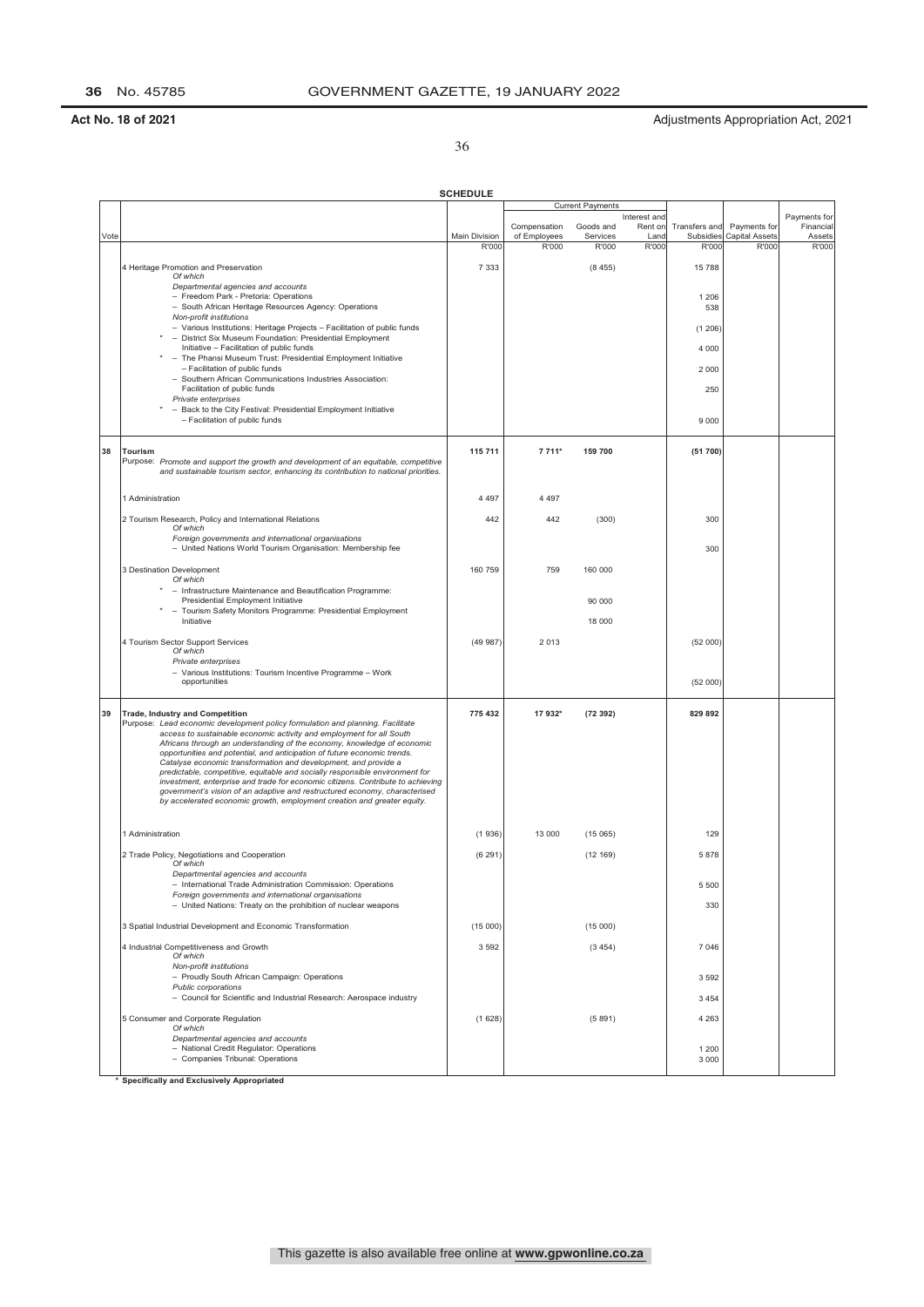No. 45785 37

### Nmr 18 ya 2021

37

|       |                                                                                                                                                            | <b>SEDULE</b> |                      |                                      |                        |                            |                           |                           |
|-------|------------------------------------------------------------------------------------------------------------------------------------------------------------|---------------|----------------------|--------------------------------------|------------------------|----------------------------|---------------------------|---------------------------|
|       |                                                                                                                                                            |               |                      | Ditefelo tša ga Bjale                |                        |                            |                           |                           |
|       |                                                                                                                                                            |               |                      |                                      | Tswala le<br>Tefelo ya | Diphetišetšo               | Ditefelo tša              | Ditefelo tša              |
| Boutu |                                                                                                                                                            | Karolothwii   | Meputso ya<br>Bašomi | Didirišwa le Tšhomišo ya<br>Ditirelo | Lefase                 | le Dithušo tša<br>tšhelete | Dithoto tša<br>Khepetlele | Dithoto tša<br>Ditšhelete |
|       |                                                                                                                                                            | R'000         | R'000                | R'000                                | R'000                  | R'000                      | R'000                     | R'000                     |
|       | 4 Tšwetšopele le Poloko ya Bohwa                                                                                                                           | 7 3 3 3       |                      | (8455)                               |                        | 15 788                     |                           |                           |
|       | E lego<br>Diagente tša kgoro le diakhaonto                                                                                                                 |               |                      |                                      |                        |                            |                           |                           |
|       | - Freedom Park - Pretoria: Ditshepedišo<br>- Agente ya Didirišwa tša Bohwa ya Afrika Borwa: Ditshepedišo                                                   |               |                      |                                      |                        | 1 206<br>538               |                           |                           |
|       | Dihlongwa tše di sa dirego letseno<br>- Dihlongwa tša go fapafapana: Diprojeke tša bohwa - Tlhokomelo                                                      |               |                      |                                      |                        |                            |                           |                           |
|       | ya dikhwama tša tšhelete ya setšhaba                                                                                                                       |               |                      |                                      |                        | (1206)                     |                           |                           |
|       | - Sehlongwa sa Museamo wa District Six: Lesolo la Thwalo ya Bašomi<br>la Mopresidente - Tlhokomelo ya dikhwama tša tšhelete ya setšhaba                    |               |                      |                                      |                        | 4 0 0 0                    |                           |                           |
|       | - Trasete ya Museamo wa Phansi: Lesolo la Thwalo ya Bašomi la<br>Mopresidente - Tlhokomelo ya dikhwama tša tšhelete ya setšhaba                            |               |                      |                                      |                        | 2 0 0 0                    |                           |                           |
|       | - Lekgotla la Dikgokaganyo tša Diintasteri tša Afrika Borwa:<br>Tlhokomelo ya dikhwama tša tšhelete ya setšhaba                                            |               |                      |                                      |                        | 250                        |                           |                           |
|       | Dikgwebo tša poraebete                                                                                                                                     |               |                      |                                      |                        |                            |                           |                           |
|       | - Moletlo wa Back to the City: Lesolo la Thwalo ya Bašomi la<br>Mopresidente - Tlhokomelo ya dikhwama tša tšhelete ya setšhaba                             |               |                      |                                      |                        | 9 0 0 0                    |                           |                           |
|       |                                                                                                                                                            |               |                      |                                      |                        |                            |                           |                           |
| 38    | <b>Tša Boeti</b><br>Morero:<br>Go tšwetšapele le go thekga kgolo le tlhabollo ya lekala la tša boeti go re e                                               | 115 711       | 7 7 1 1*             | 159 700                              |                        | (51700)                    |                           |                           |
|       | be la tekatekano, phadišano le go ya go ile, gammogo le go kaonafatša<br>seabe sa lona go dilo tše bohlokwa tša bosetšhaba.                                |               |                      |                                      |                        |                            |                           |                           |
|       |                                                                                                                                                            |               |                      |                                      |                        |                            |                           |                           |
|       | 1 Taolo                                                                                                                                                    | 4 4 9 7       | 4 4 9 7              |                                      |                        |                            |                           |                           |
|       | 2 Nyakišišo ya tša Boeti, Pholisi le Dikamano tša Boditšhabatšhaba<br>E leao                                                                               | 442           | 442                  | (300)                                |                        | 300                        |                           |                           |
|       | Mebušo ya dinaga di šele le mekgatlo ya boditšhabatšhaba<br>- Mokgatlo wa Ditšhabakopano wa Boeti bja Lefase: Tefelo ya boleloko                           |               |                      |                                      |                        | 300                        |                           |                           |
|       |                                                                                                                                                            |               |                      |                                      |                        |                            |                           |                           |
|       | 3 Tihabollo ya Lefelo<br>E lego                                                                                                                            | 160 759       | 759                  | 160 000                              |                        |                            |                           |                           |
|       | * - Lenaneo la Tlhokomelo le go Botsefatšwa ga Mananeokgoparara:<br>Lesolo la Thwalo ya Bašomi la Mopresidente                                             |               |                      | 90 000                               |                        |                            |                           |                           |
|       | - Lenaneo la Tekolo ya Tšhireletšego ya Boeti: Lesolo la Thwalo ya<br>Bašomi la Mopresidente                                                               |               |                      | 18 000                               |                        |                            |                           |                           |
|       |                                                                                                                                                            | (49987)       | 2013                 |                                      |                        |                            |                           |                           |
|       | 4 Ditirelo tša Thekgo ya Lekala la Boeti<br>E lego                                                                                                         |               |                      |                                      |                        | (52 000)                   |                           |                           |
|       | Dikgwebo tša poraebete<br>- Dihlongwa tša go fapafapana: Lenaneo la Tlhohleletšo ya Boeti:                                                                 |               |                      |                                      |                        |                            |                           |                           |
|       | Menyetla ya Mešomo                                                                                                                                         |               |                      |                                      |                        | (52 000)                   |                           |                           |
| 39    | Kgwebišano. Intasteri le Phadišano                                                                                                                         | 775 432       | 17 932*              | (72392)                              |                        | 829 892                    |                           |                           |
|       | Morero: Go eta pele tlhamego le maano a pholisi ya tlhabollo ya ekonomi. Go<br>nolofatša phihlelelo ya tiragatšo ya ekonomi ya go ya go ile le tlholego ya |               |                      |                                      |                        |                            |                           |                           |
|       | mešomo ya maAfrika Borwa ka moka ka go kwešiša ekonomi, tsebo le                                                                                           |               |                      |                                      |                        |                            |                           |                           |
|       | bokgoni bja menyetla ya ekonomi, gammogo le tebelelo ya nako ye e tlago ya<br>dikgonagalo tša ekonomi. Go hlohleletša phetošo le tlhabollo ya ekonomi,     |               |                      |                                      |                        |                            |                           |                           |
|       | gammogo le go fana ka tikologo yeo e e tsebegago, ya phadišano, ya<br>tekatakano le yeo e nago le maikarabelo a setšhaba gore e ka hlola                   |               |                      |                                      |                        |                            |                           |                           |
|       | dipeeletšo, dikgwebo le kgwebišano ya badudi ba ekonomi. Go tlaleletša go<br>morero wa mmušo wa go fihlelela ekonomi yeo e fetogilego e kgonago go         |               |                      |                                      |                        |                            |                           |                           |
|       | fetoga le mabaka, yeo e tsebegago ka kgolo ya yona ya lebelo, ya go hiola<br>mešomo le tekatekano ye kgolo.                                                |               |                      |                                      |                        |                            |                           |                           |
|       | 1 Taolo                                                                                                                                                    | (1936)        | 13 000               | (15065)                              |                        | 129                        |                           |                           |
|       |                                                                                                                                                            |               |                      |                                      |                        |                            |                           |                           |
|       | 2 Pholisi ya Kgwebišano, Ditherišano le Tšhomišano<br>E lego                                                                                               | (6291)        |                      | (12169)                              |                        | 5878                       |                           |                           |
|       | Diagente tša kgoro le diakhaonto<br>- Komišene ya Taolo ya Kgwebišano ya Boditšhabatšhaba:                                                                 |               |                      |                                      |                        |                            |                           |                           |
|       | Ditshepedišo<br>Mebušo ya dinaga di šele le mekgatlo ya boditšhabatšhaba                                                                                   |               |                      |                                      |                        | 5 500                      |                           |                           |
|       | - Ditšhabakopano: Kwano ya thibelo ya dibetša tša nyuklea                                                                                                  |               |                      |                                      |                        | 330                        |                           |                           |
|       | 3 Tlhabollo ya Sebaka sa Intasteri le Phetošo ya Ekonomi                                                                                                   | (15000)       |                      | (15000)                              |                        |                            |                           |                           |
|       | 4 Phadišano ya Intasteri le Kgolo                                                                                                                          | 3 5 9 2       |                      | (3454)                               |                        | 7 0 46                     |                           |                           |
|       | E lego<br>Dihlongwa tše di sa dirego letseno                                                                                                               |               |                      |                                      |                        |                            |                           |                           |
|       | - Lesolo la Boikgantšho ka Afrika Borwa: Ditshepedišo<br>Dikoporase tša setšhaba                                                                           |               |                      |                                      |                        | 3 5 9 2                    |                           |                           |
|       | - Khansele ya Nyakišišo ya Mahlale le Intasteri: Intasteri ya Aerospace                                                                                    |               |                      |                                      |                        | 3 4 5 4                    |                           |                           |
|       | 5 Taolo ya Bareki le Koporase                                                                                                                              | (1628)        |                      | (5891)                               |                        | 4 2 6 3                    |                           |                           |
|       | E lego<br>Diagente tša kgoro le diakhaonto                                                                                                                 |               |                      |                                      |                        |                            |                           |                           |
|       | - Molaodi wa Dikoloto wa Bosetšhaba: Ditshepedišo<br>- Lekgotla la Dikhamphani: Ditshepedišo                                                               |               |                      |                                      |                        | 1 200<br>3 0 0 0           |                           |                           |
|       |                                                                                                                                                            |               |                      |                                      |                        |                            |                           |                           |

\* Ditekanyetšo tše di rilego le tše di ikgethilego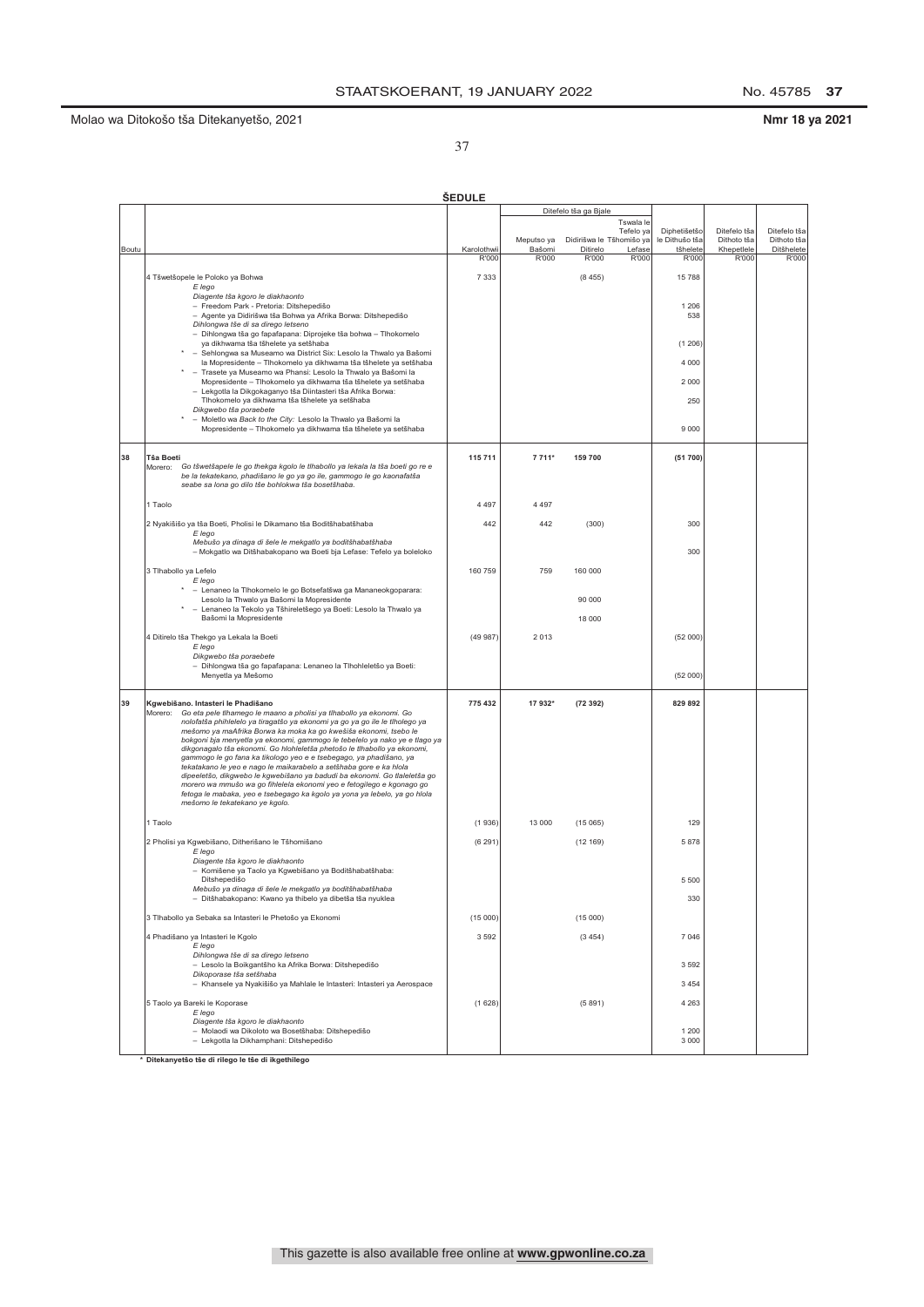38

|      |                                                                                                                                                                                                                            | <b>SCHEDULE</b>        |                       |                         |               |                      |                                |                 |
|------|----------------------------------------------------------------------------------------------------------------------------------------------------------------------------------------------------------------------------|------------------------|-----------------------|-------------------------|---------------|----------------------|--------------------------------|-----------------|
|      |                                                                                                                                                                                                                            |                        |                       | <b>Current Payments</b> | Interest and  |                      |                                | Payments for    |
|      |                                                                                                                                                                                                                            |                        | Compensation          | Goods and               | Rent on       | Transfers and        | Payments for                   | Financial       |
| Vote |                                                                                                                                                                                                                            | Main Division<br>R'000 | of Employees<br>R'000 | Services<br>R'000       | Land<br>R'000 | Subsidies<br>R'000   | <b>Capital Assets</b><br>R'000 | Assets<br>R'000 |
|      | 6 Industrial Financing                                                                                                                                                                                                     | 58 500                 |                       |                         |               | 58 500               |                                |                 |
|      | Of which                                                                                                                                                                                                                   |                        |                       |                         |               |                      |                                |                 |
|      | Private enterprises<br>- Various Institutions                                                                                                                                                                              |                        |                       |                         |               |                      |                                |                 |
|      | - Critical Infrastructure Programme                                                                                                                                                                                        |                        |                       |                         |               | 200 000              |                                |                 |
|      | - Export Market and Investment Assistance<br>- Manufacturing Development Incentives                                                                                                                                        |                        |                       |                         |               | (104000)             |                                |                 |
|      | Public corporations                                                                                                                                                                                                        |                        |                       |                         |               | (337 500)            |                                |                 |
|      | - Various Institutions: Special Economic Zones<br>- Industrial Development Corporation: Industrial financing                                                                                                               |                        |                       |                         |               | (200 000)<br>500 000 |                                |                 |
|      | 7 Export Development, Promotion and Outward Investments                                                                                                                                                                    | (738)                  |                       | 2686                    |               | (3424)               |                                |                 |
|      | Of which<br>Foreign governments and international organisations                                                                                                                                                            |                        |                       |                         |               |                      |                                |                 |
|      | - Export Consultancy Trust Funds                                                                                                                                                                                           |                        |                       |                         |               |                      |                                |                 |
|      | - International Bank for Reconstruction and Development                                                                                                                                                                    |                        |                       |                         |               |                      |                                |                 |
|      | (World Bank): Feasibility studies<br>- International Finance Corporation: Fund South African                                                                                                                               |                        |                       |                         |               | (1748)               |                                |                 |
|      | businesses to build a long term sustainable export strategy                                                                                                                                                                |                        |                       |                         |               | (1747)               |                                |                 |
|      | 8 Inward Investment Attraction, Facilitation and Aftercare                                                                                                                                                                 | (1178)                 | 4 9 3 2               | (6 110)                 |               |                      |                                |                 |
|      | 9 Competition Policy and Economic Planning                                                                                                                                                                                 | 748 500                |                       | (9 000)                 |               | 757 500              |                                |                 |
|      | Of which<br>Public corporations                                                                                                                                                                                            |                        |                       |                         |               |                      |                                |                 |
|      | - Industrial Development Corporation                                                                                                                                                                                       |                        |                       |                         |               |                      |                                |                 |
|      | - Tirisano Construction Fund Trust<br>- Social Employment Fund: Presidential Employment Initiative                                                                                                                         |                        |                       |                         |               | (42500)<br>800 000   |                                |                 |
|      |                                                                                                                                                                                                                            |                        |                       |                         |               |                      |                                |                 |
|      | 10 Economic Research and Coordination                                                                                                                                                                                      | (8389)                 |                       | (8389)                  |               |                      |                                |                 |
| 40   | <b>Transport</b>                                                                                                                                                                                                           | (1266228)              | 11 172*               | (33842)                 |               | (1277400)            | 33 842                         |                 |
|      | Purpose: Lead the provision of an integrated, sustainable, reliable and safe transport<br>system through planning, developing, coordinating, promoting and<br>implementing transport policies, regulations and strategies. |                        |                       |                         |               |                      |                                |                 |
|      | 1 Administration                                                                                                                                                                                                           | 25 184                 | 2 3 6 1               | (11277)                 |               |                      | 34 100                         |                 |
|      | 2 Integrated Transport Planning                                                                                                                                                                                            | (2008)                 | 1 2 8 5               | (3335)                  |               |                      | 42                             |                 |
|      |                                                                                                                                                                                                                            | 20 572                 | 2 4 9 8               | 18 074                  |               |                      |                                |                 |
|      | 3 Rail Transport                                                                                                                                                                                                           |                        |                       |                         |               |                      |                                |                 |
|      | 4 Road Transport<br>Of which                                                                                                                                                                                               | 55 24 2                |                       | (7058)                  |               | 62 600               | (300)                          |                 |
|      | Departmental agencies and accounts                                                                                                                                                                                         |                        |                       |                         |               |                      |                                |                 |
|      | - South African National Roads Agency                                                                                                                                                                                      |                        |                       |                         |               |                      |                                |                 |
|      | - Operations<br>- Non-toll Network: Capital                                                                                                                                                                                |                        |                       |                         |               | 62 600<br>(3740000)  |                                |                 |
|      | - Gauteng freeway improvement project                                                                                                                                                                                      |                        |                       |                         |               | 3740000              |                                |                 |
|      | 5 Civil Aviation                                                                                                                                                                                                           | (7645)                 | 739                   | (8384)                  |               |                      |                                |                 |
|      | 6 Maritime Transport                                                                                                                                                                                                       | (2336)                 | 2 6 3 6               | (4972)                  |               |                      |                                |                 |
|      |                                                                                                                                                                                                                            |                        |                       |                         |               |                      |                                |                 |
|      | 7 Public Transport<br>Of which                                                                                                                                                                                             | (1355237)              | 1653                  | (16890)                 |               | (1340000)            |                                |                 |
|      | Conditional allocation to local government                                                                                                                                                                                 |                        |                       |                         |               |                      |                                |                 |
|      | - Public Transport Network Grant                                                                                                                                                                                           |                        |                       |                         |               | (1340000)            |                                |                 |
| 41   | <b>Water and Sanitation</b>                                                                                                                                                                                                | 824 977                | 49 432*               | 573 174                 | 222           | 195 612              | 6537                           |                 |
|      | Purpose: Ensure the availability of water resources to facilitate equitable and<br>sustainable socioeconomic development, and ensure universal access to<br>water and sanitation services.                                 |                        |                       |                         |               |                      |                                |                 |
|      | 1 Administration                                                                                                                                                                                                           | 9 1 0 3                | 24 746                | (9111)                  | 46            | 1887                 | (8465)                         |                 |
|      | Of which                                                                                                                                                                                                                   |                        |                       |                         |               |                      |                                |                 |
|      | Foreign governments and international organisations<br>- African Ministers Council on Water: Membership fees                                                                                                               |                        |                       |                         |               | 92                   |                                |                 |
|      | - Limpopo Watercourse Commission: Operations                                                                                                                                                                               |                        |                       |                         |               | 712                  |                                |                 |
|      | - Orange-Sengu River Commission: Operations                                                                                                                                                                                |                        |                       |                         |               | (804)                |                                |                 |
|      | Households<br>- Bursaries for Non-employees: Water and forestry learning                                                                                                                                                   |                        |                       |                         |               |                      |                                |                 |
|      | academy studies                                                                                                                                                                                                            |                        |                       |                         |               | 123                  |                                |                 |
|      | - Employee Social Benefits: Leave gratuities                                                                                                                                                                               |                        |                       |                         |               | 1764                 |                                |                 |
|      | 2 Water Resources Management                                                                                                                                                                                               | 78 573                 | 65 013                | 7625                    |               | 564                  | 5 3 7 1                        |                 |
|      | Of which<br>Households                                                                                                                                                                                                     |                        |                       |                         |               |                      |                                |                 |
|      | - Employee Social Benefits: Leave gratuities                                                                                                                                                                               |                        |                       |                         |               | 564                  |                                |                 |
|      | * Specifically and Exclusively Appropriated                                                                                                                                                                                |                        |                       |                         |               |                      |                                |                 |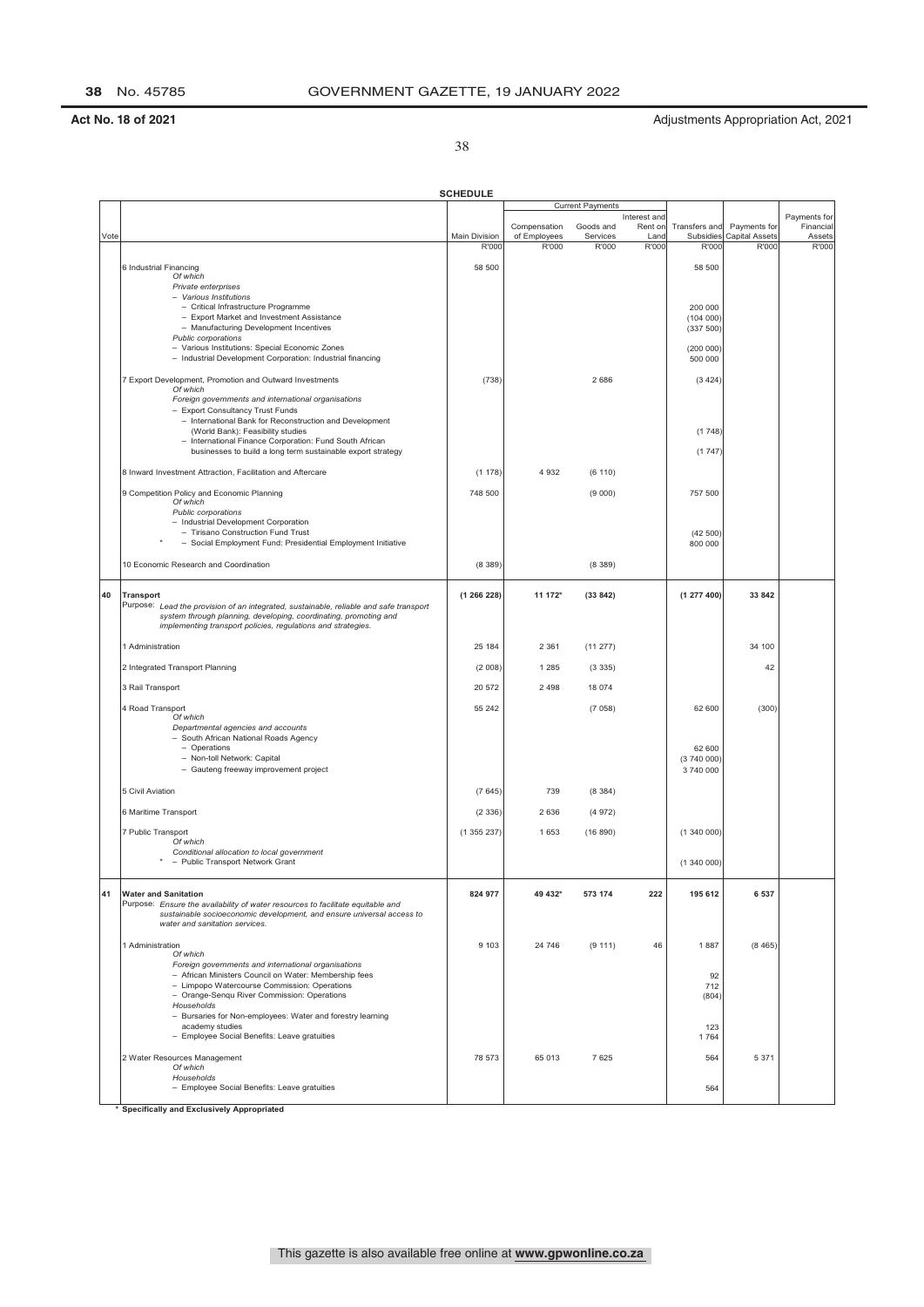No. 45785 39

Nmr 18 ya 2021

39

|       |                                                                                                                                                                                                                                                                                         | <b>SEDULE</b>        |                 |                          |                 |                                |                             |                             |
|-------|-----------------------------------------------------------------------------------------------------------------------------------------------------------------------------------------------------------------------------------------------------------------------------------------|----------------------|-----------------|--------------------------|-----------------|--------------------------------|-----------------------------|-----------------------------|
|       |                                                                                                                                                                                                                                                                                         |                      |                 | Ditefelo tša ga Bjale    | Tswala le       |                                |                             |                             |
|       |                                                                                                                                                                                                                                                                                         |                      | Meputso ya      | Didirišwa le Tšhomišo ya | Tefelo ya       | Diphetišetšo<br>le Dithušo tša | Ditefelo tša<br>Dithoto tša | Ditefelo tša<br>Dithoto tša |
| Boutu |                                                                                                                                                                                                                                                                                         | Karolothwii<br>R'000 | Bašomi<br>R'000 | Ditirelo<br>R'000        | Lefase<br>R'000 | tšhelete<br>R'000              | Khepetlele<br>R'000         | Ditšhelete<br>R'000         |
|       | 6 Thekgo ya tšhelete go intasteri                                                                                                                                                                                                                                                       | 58 500               |                 |                          |                 | 58 500                         |                             |                             |
|       | E lego<br>Dikgwebo tša poraebete                                                                                                                                                                                                                                                        |                      |                 |                          |                 |                                |                             |                             |
|       | - Dihlongwa tša go fapafapana                                                                                                                                                                                                                                                           |                      |                 |                          |                 |                                |                             |                             |
|       | - Lenaneo le Bohlokwa la Lenaneokgoparara<br>- Thušo ya Peeletšo go Mebaraka ya Diyantle                                                                                                                                                                                                |                      |                 |                          |                 | 200 000<br>(104000)            |                             |                             |
|       | - Ditlhohleletšo tša Tlhabollo ya Tšweletšo<br>Dikoporase tša setšhaba                                                                                                                                                                                                                  |                      |                 |                          |                 | (337 500)                      |                             |                             |
|       | - Dihlongwa tša go fapafapana: Dikarolo tše di Ikgethilego tša Ekonomi<br>- Koporase ya Tlhabollo ya Intasteri: Go thuša diintasteri ka tšhelete                                                                                                                                        |                      |                 |                          |                 | (200000)<br>500 000            |                             |                             |
|       | 7 Tlhabollo ya Diyantle, Tšwetšopele le Dipeeletšo tša ka ntle<br>E lego                                                                                                                                                                                                                | (738)                |                 | 2686                     |                 | (3424)                         |                             |                             |
|       | Mebušo ya dinaga di šele le mekgatlo ya boditšhabatšhaba<br>- Dikhwama tša Ditšhelete tša Therišano ya Diyantle<br>- Panka ya Bosetšhaba ya Kagoleswa le Tlhabollo                                                                                                                      |                      |                 |                          |                 |                                |                             |                             |
|       | (Panka ya Lefase): Dithuto tša Bokgoni<br>- Koporase ya Boditšhabatšhaba ya Tšhelete: E thuša dikgwebo tša<br>Afrika Borwa go loga maano a go ya go ile a diyantle                                                                                                                      |                      |                 |                          |                 | (1748)<br>(1747)               |                             |                             |
|       | 8 Kgahlego ya ka Gare ya Dipeeletšo, Nolofatšo le Tlhokomelo ya ka morago                                                                                                                                                                                                               | (1178)               | 4932            | (6 110)                  |                 |                                |                             |                             |
|       | 9 Pholisi ya Diphadišano le Maano a Ekonomi                                                                                                                                                                                                                                             | 748 500              |                 | (9 000)                  |                 | 757 500                        |                             |                             |
|       | E lego<br>Dikoporase tša setšhaba                                                                                                                                                                                                                                                       |                      |                 |                          |                 |                                |                             |                             |
|       | - Koporase ya Tlhabollo ya Intasteri<br>- Sekhwama sa Ditšhelete sa Tirisano Construction                                                                                                                                                                                               |                      |                 |                          |                 | (42500)                        |                             |                             |
|       | - Sekhwama sa Thwalo ya Bašomi sa Setšhaba: Lesolo la Thwalo<br>ya Bašomi la Mopresidente                                                                                                                                                                                               |                      |                 |                          |                 | 800 000                        |                             |                             |
|       | 10 Dinyakišišo tša Ekonomi le Kgokaganyo                                                                                                                                                                                                                                                | (8389)               |                 | (8389)                   |                 |                                |                             |                             |
| 40    | Dinamelwa                                                                                                                                                                                                                                                                               | (1266228)            | 11 172*         | (33842)                  |                 | (1277400)                      | 33 842                      |                             |
|       | Morero:<br>Go eta pele khwetšagalo ya lenaneotshepedišo leo le kopantšwego la<br>dinamelwa tša go ya go ile, tša go tshepagala, le tšeo di bolokegilego ka go<br>loga maano, go hlabolla, go rulaganya, go tšwetšapele le go phethagatša<br>dipholisi tša dinamelwa, melawana le maano. |                      |                 |                          |                 |                                |                             |                             |
|       | 1 Taolo                                                                                                                                                                                                                                                                                 | 25 184               | 2 3 6 1         | (11277)                  |                 |                                | 34 100                      |                             |
|       | 2 Maano a Kopantšwego a Dinamelwa                                                                                                                                                                                                                                                       | (2 008)              | 1 2 8 5         | (3335)                   |                 |                                | 42                          |                             |
|       | 3 Dinamelwa tša Setimela                                                                                                                                                                                                                                                                | 20 572               | 2498            | 18 074                   |                 |                                |                             |                             |
|       | 4 Dinamelwa tša Mebileng                                                                                                                                                                                                                                                                | 55 24 2              |                 | (7058)                   |                 | 62 600                         | (300)                       |                             |
|       | E lego<br>Diagente tša kgoro le diakhaonto                                                                                                                                                                                                                                              |                      |                 |                          |                 |                                |                             |                             |
|       | - Agente ya Mebila ya Bosetšhaba ya Afrika Borwa<br>- Ditshepedišo                                                                                                                                                                                                                      |                      |                 |                          |                 | 62 600                         |                             |                             |
|       | - Neteweke ya Non-toll: Khepetlele<br>- Projeke ya kaonafatšo ya tsela ya lephefo ya Gauteng                                                                                                                                                                                            |                      |                 |                          |                 | (3740000)<br>3 740 000         |                             |                             |
|       |                                                                                                                                                                                                                                                                                         |                      | 739             |                          |                 |                                |                             |                             |
|       | 5 Tša Lefaufaung                                                                                                                                                                                                                                                                        | (7645)               |                 | (8384)                   |                 |                                |                             |                             |
|       | 6 Dinamelwa tša meetseng                                                                                                                                                                                                                                                                | (2336)               | 2636            | (4972)                   |                 |                                |                             |                             |
|       | 7 Dinamelwa tša Setšhaba<br>E lego                                                                                                                                                                                                                                                      | (1355237)            | 1653            | (16 890)                 |                 | (1340000)                      |                             |                             |
|       | Ditekanyetšo tšeo di nago le mabaka tša mmušo wa selegae<br>- Thušo ya Neteweke ya Dinamelwa tša Setšhaba                                                                                                                                                                               |                      |                 |                          |                 | (1340000)                      |                             |                             |
| 41    | Meetse le Hiweko<br>Morero:<br>Go kgonthisisa go hwetsagala ga didiriswa tsa meetse go holofatsa tihabollo<br>ya ekonomi ya leago yeo e nago le tekatekano ya go ya go ile, gammogo le<br>go netefatša phihlelelo ya boditšhabatšhaba go ditirelo tša meetse le hlweko.                 | 824 977              | 49 432*         | 573 174                  | 222             | 195 612                        | 6 5 3 7                     |                             |
|       | 1 Taolo                                                                                                                                                                                                                                                                                 | 9 1 0 3              | 24 746          | (9111)                   | 46              | 1887                           | (8465)                      |                             |
|       | E lego<br>Mebušo ya dinaga di šele le mekgatlo ya boditšhabatšhaba                                                                                                                                                                                                                      |                      |                 |                          |                 |                                |                             |                             |
|       | - Khansele ya Ditona tša Afrika ya Meetse: Ditefelo tša boleloko<br>- Khomišene ya Ditsela tša Meetse ya Limpopo: Ditshepedišo<br>- Khomišene ya Noka ya Orange-Senqu: Ditshepedišo<br>Tša malapa                                                                                       |                      |                 |                          |                 | 92<br>712<br>(804)             |                             |                             |
|       | - Dipasari tša batho bao e sego Bašomi: Dithuto tša Akhatemi tša<br>Meetse le Dithokawa<br>- Meputso ya Leago ya Bašomi: Meputso ya matšatši a Ilifi                                                                                                                                    |                      |                 |                          |                 | 123<br>1764                    |                             |                             |
|       | 2 Taolo ya Didirišwa tša Meetse                                                                                                                                                                                                                                                         | 78 573               | 65 013          | 7625                     |                 | 564                            | 5 3 7 1                     |                             |
|       | E lego<br>Tša malapa                                                                                                                                                                                                                                                                    |                      |                 |                          |                 |                                |                             |                             |
|       | - Meputso ya Leago ya Bašomi: Meputso ya matšatši a Ilifi<br>* Ditekanyetšo tše di rilego le tše di ikgethilego                                                                                                                                                                         |                      |                 |                          |                 | 564                            |                             |                             |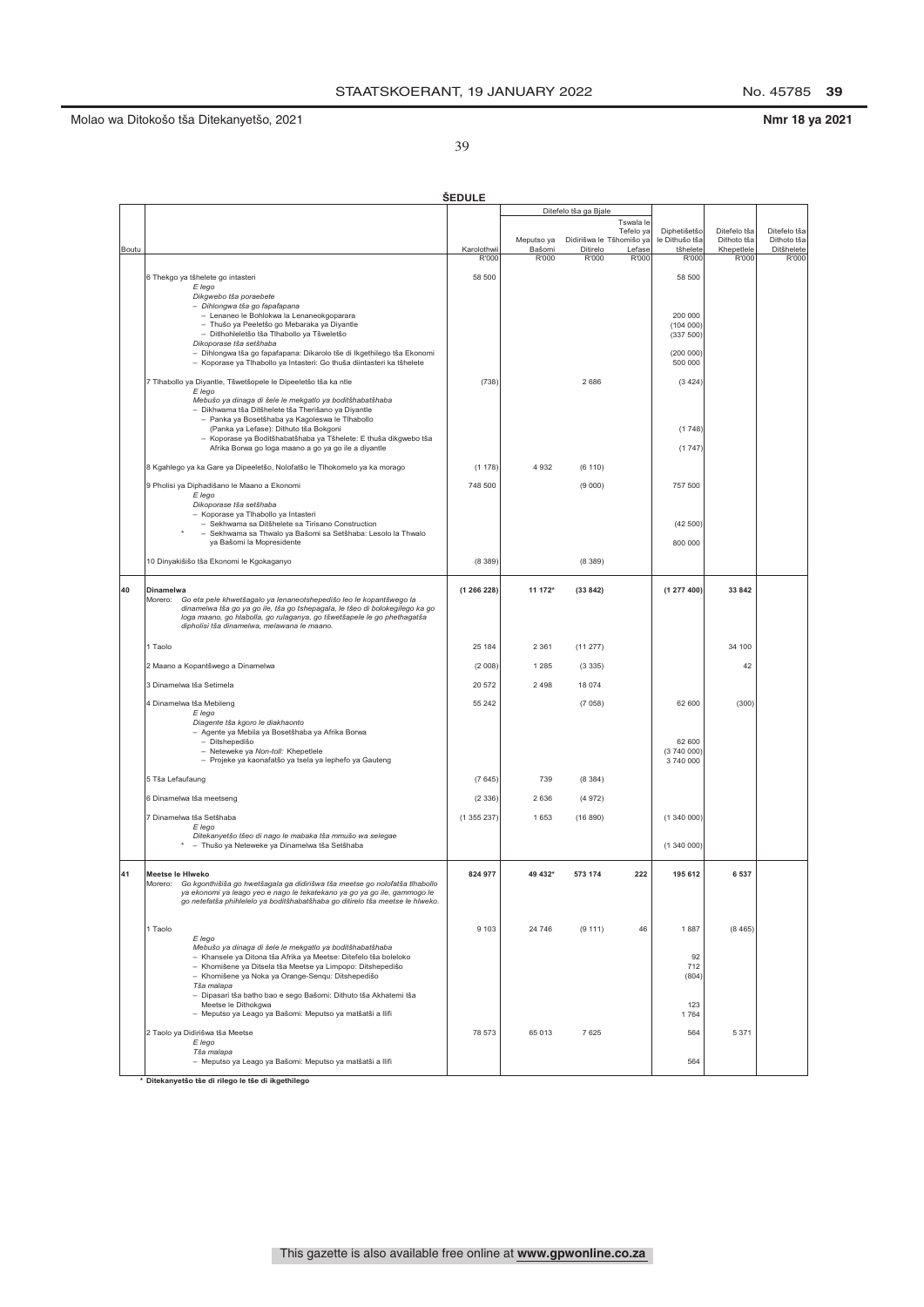40

|      |                                                                                                                                                                                                                                             | <b>SCHEDULE</b> |                              |                                      |                         |                   |                            |                           |
|------|---------------------------------------------------------------------------------------------------------------------------------------------------------------------------------------------------------------------------------------------|-----------------|------------------------------|--------------------------------------|-------------------------|-------------------|----------------------------|---------------------------|
|      |                                                                                                                                                                                                                                             |                 |                              | <b>Current Payments</b><br>Goods and | Interest and<br>Rent on |                   | Transfers and Payments for | Payments for<br>Financial |
| Vote |                                                                                                                                                                                                                                             | Main Division   | Compensation<br>of Employees | Services                             | Land                    |                   | Subsidies Capital Assets   | Assets                    |
|      |                                                                                                                                                                                                                                             | R'000           | R'000                        | R'000                                | R'000                   | R'000             | R'000                      | R'000                     |
|      | 3 Water Services Management<br>Of which<br>Allocations-in-kind to local government<br>- Regional Bulk Infrastructure Grant<br>Conditional allocation to local government<br>- Regional Bulk Infrastructure Grant: George Local Municipality | 737 301         | (40327)                      | 574 660<br>582 200                   | 176                     | 193 161<br>81 345 | 9631                       |                           |
|      | Households<br>- Employee Social Benefits: Leave gratuities<br>Public corporations<br>- Water Boards: Regional bulk infrastructure<br>- Umgeni Water Board: uMkhomazi Bulk Water Supply Scheme                                               |                 |                              |                                      |                         | (184)<br>112 000  |                            |                           |
|      | <b>TOTAL</b><br>.<br>$-20$<br>$\cdots$                                                                                                                                                                                                      | 15 023 500      | 5 979 129                    | 3 869 070                            | 3 2 2 6                 | 4 359 199         | 780 024                    | 32 852                    |